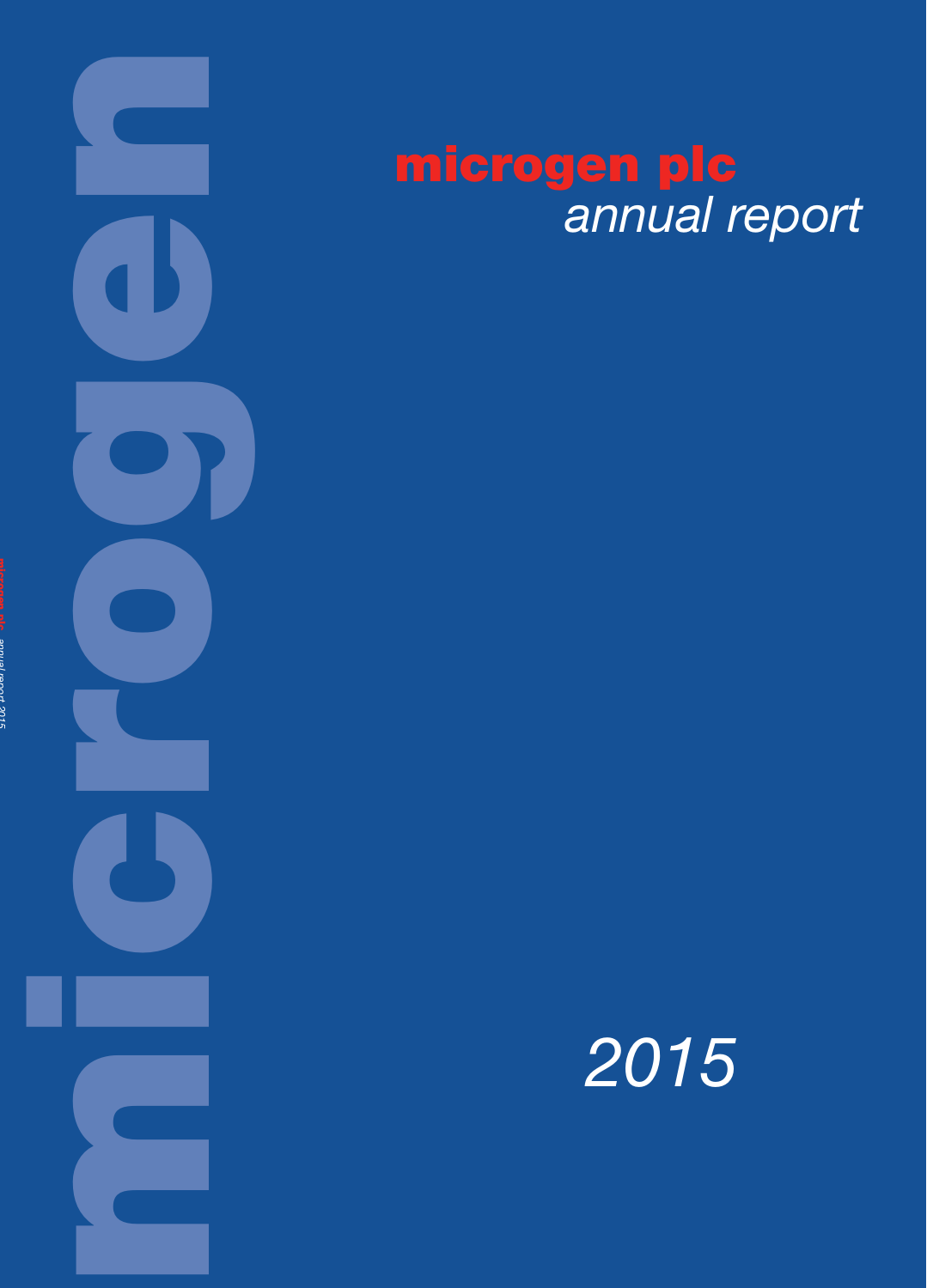# *Directors, Officers and Advisors*

# Directors and Company Secretary

#### **Martyn Ratcliffe**

#### Executive Chairman

Martyn Ratcliffe was appointed a non-executive director of Microgen plc ("Microgen") on 7 May 1998 and Chairman on 31 July 1998. Mr Ratcliffe is also Executive Chairman of Science Group plc. Mr Ratcliffe will be retiring from the Board on 4 March 2016 following the release of the 2015 results.

#### **Ivan Martin**

#### Non-Executive Director and Chairman Designate

Ivan Martin was appointed non-executive director and Chairman Designate on 1 January 2016 and will assume the role of Non-Executive Chairman on 4 March 2016 following the release of the 2015 results. Mr Martin is also Non-Executive Chairman of FDM Group (Holdings) plc.

#### **Simon Baines**

#### Managing Director, Financial Systems

Simon Baines was appointed to the Board on 1 January 2016 having joined Microgen in 2010 as Managing Director of the Financial Systems business. Prior to joining Microgen Mr Baines worked in private equity covering financial services technology companies.

#### **Tom Crawford**

#### Managing Director, Aptitude Software

Tom Crawford was appointed to the Board on 1 January 2016 having joined the group in 2003. Mr Crawford was appointed Head of Aptitude Software USA operations in 2010 before being promoted to Managing Director of Aptitude Software in 2013, a role that divides his time between Boston and London.

#### **Philip Wood**

#### Group Finance Director

Philip Wood was appointed Group Finance Director on 2 January 2007. A Chartered Accountant, Mr Wood spent seven years with AttentiV Systems Group plc and its group companies during which time he, as Group Finance Director, oversaw the group's flotation in 2004 and subsequent acquisition in 2005 by Tieto Corporation.

#### **Peter Bertram**

#### Senior Independent Non-Executive Director

Peter Bertram was appointed as a non-executive director on 3 October 2006 and Chairman of the Audit Committee on 1 May 2007. On 19 April 2011 Mr Bertram was appointed as the senior independent non-executive director, a role he will hold until the 2016 Annual General Meeting. A Fellow of the Institute of Chartered Accountants in England and Wales, Mr Bertram is also Chairman of Ten Alps plc.

#### **Peter Whiting**

#### Non-Executive Director

Peter Whiting was appointed as a non-executive director on 2 February 2012. Mr Whiting has over twenty years' experience as an investment analyst, specialising in the software and IT services sector. He joined UBS in 2000, led the UK small and mid-cap research team and was Chief Operating Officer of UBS European Equity Research from 2007 to 2011. Mr Whiting is currently non-executive director at FDM Group (Holdings) plc. Mr Whiting will assume the role of Remuneration Committee Chair following the 2016 Annual General Meeting and will also become the senior independent non-executive director at that time.

#### **Vanda Murray OBE**

#### Non-Executive Director

Vanda Murray was appointed as a non-executive director on 1 September 2011. On 1 January 2012 Ms Murray was appointed Chair of the Remuneration Committee, a role she will hold until the 2016 Annual General Meeting. Ms Murray was Chief Executive Officer of Blick plc from 2001 to 2004 and is currently non-executive director of Bunzl plc, Exova Group plc, Fenner plc and The Manchester Airports Holdings Limited.

#### **Anjum O'Neill**

#### Company Secretary and Group Legal Counsel

Anjum O'Neill was appointed as Company Secretary on 7 October 2008. Mrs O'Neill joined the Group in 2004 and has held the role of Group Legal Counsel since 1 March 2007. She is a Solicitor of England and Wales.

#### Independent Auditors

PricewaterhouseCoopers LLP Chartered Accountants and **Statutory Auditors** 1 Embankment Place London WC2N 6RH

#### Financial Advisors and Stockbroker

Investec Bank plc 2 Gresham Street London EC2V 7QP

#### Financial Public Relations

FTI Consulting LLP 200 Aldersgate Aldersgate Street London EC1A 4HD

#### **Registrars**

Capita Asset Services The Registry 34 Beckenham Road Beckenham Kent BR3 4TU

### Registered Office

Old Change House 128 Queen Victoria Street London EC4V 4BJ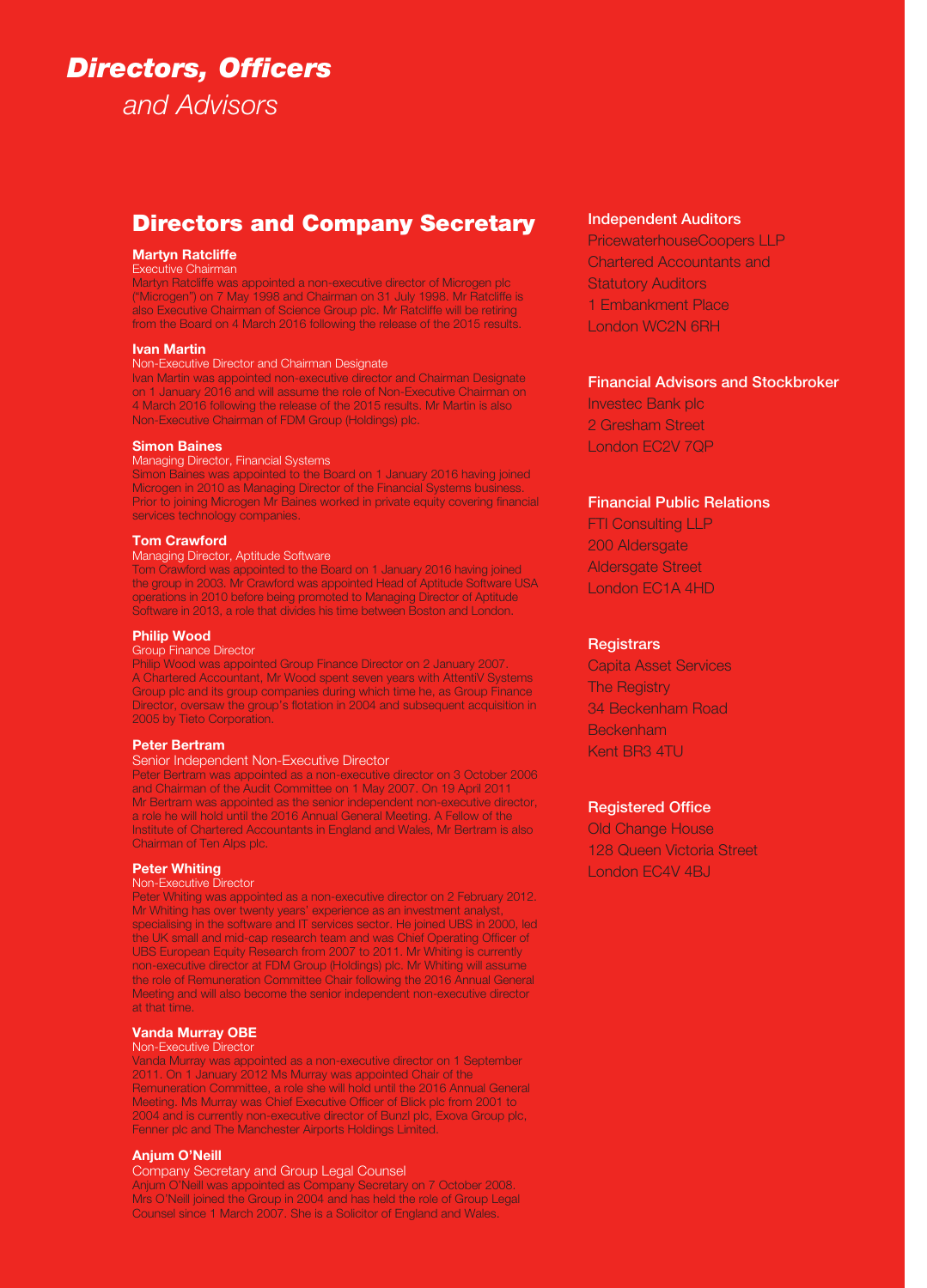# *Contents*

# microgen

# **STRATEGIC REPORT**

- Chairman's Statement
- Aptitude Software Report
- Financial Systems Report
- Group Financial Performance and Finance Director's Report
- Report of the Directors

# **GOVERNANCE**

- Corporate Governance Statement
- Directors' Remuneration Report

# **FINANCIAL STATEMENTS**

- Independent Auditors' Report to the members of Microgen plc
- Consolidated Income Statement
- Consolidated Statement of Comprehensive Income
- Balance Sheets
- Consolidated Statement of Changes in Shareholders' Equity
- Company Statement of Changes in Shareholders' Equity
- Statements of Cash Flows
- Notes to the Consolidated Financial Statements

# **SUPPLEMENTARY INFORMATION**

Shareholder Information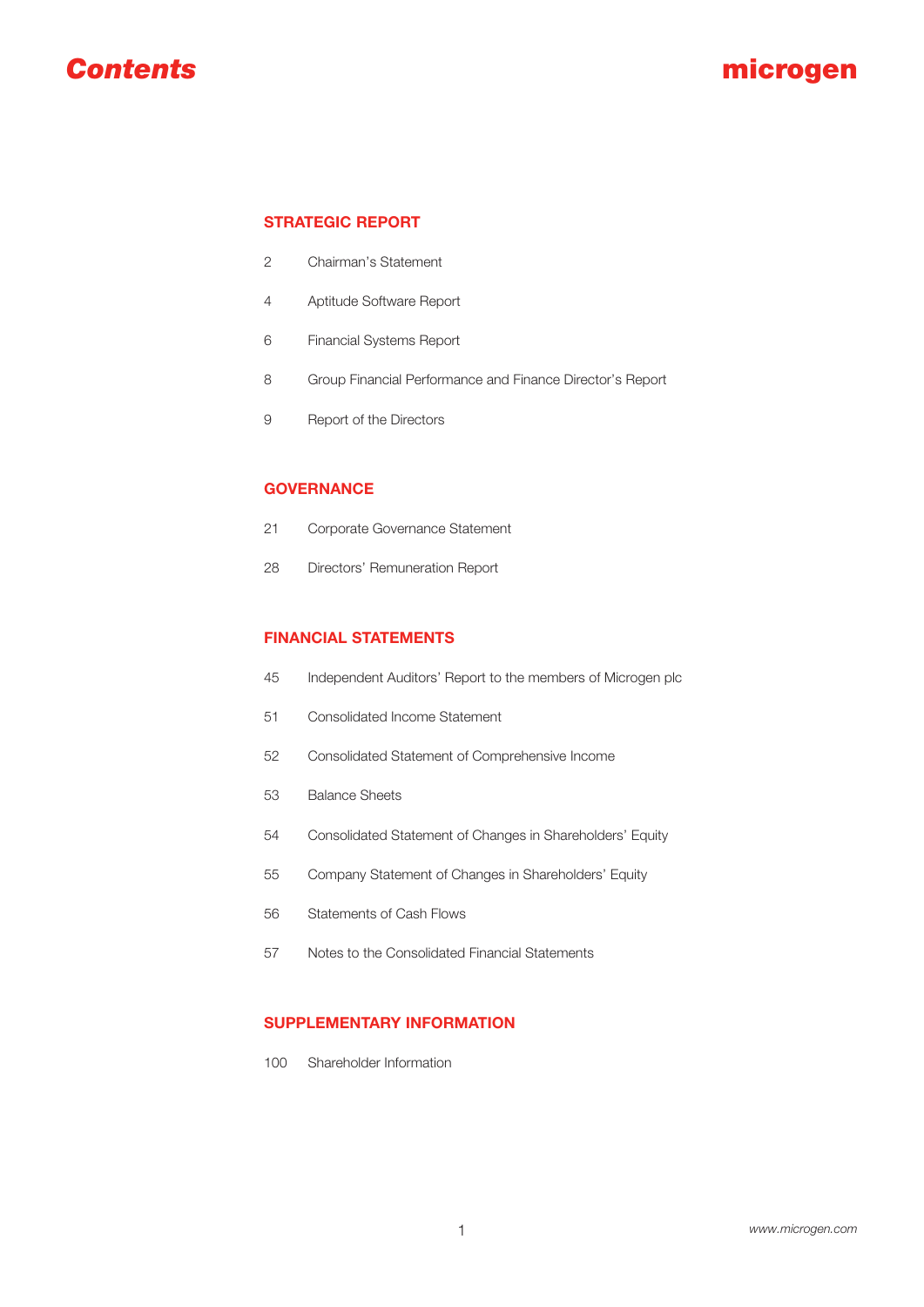# *Chairman's Statement*

The Group reports another year of resilient financial performance, in line with the Board's expectations, along with good progress in execution of the strategic plans of the Group's two operating businesses as set out in the Strategic Review issued in October 2013.

The Aptitude Software business, benefitting from the increase in investment initiated in 2013, signed a record number of key software contracts with new and existing clients in 2015. The business has secured these contracts within both Europe and North America across its key markets of financial services and telecommunications. In addition, Aptitude Software has in 2016 already signed a contract with a major new North American telco for the Aptitude Revenue Recognition Engine. With revenue growth stimulated by the 2013 investment, the resulting 38% increase in operating profit reported for 2015 is in line with the anticipated return on the 2013 investment programme.

Similarly, in accordance with the strategic objectives set out in the 2013 Strategic Review, the Financial Systems business has continued its focus on the Trust & Fund Administration ("T&FA") market within the wealth management sector. The business completed two further acquisitions in 2015 and continues to experience good demand for Microgen 5Series, its leading T&FA product. As a result of this progress 43% of Financial Systems' overall revenues in 2015 were derived from the T&FA sector (2014: 33%) with second half revenue of 47% reflecting the benefit of the acquisitions. As anticipated, and consistent with the defined strategy, the business maintained its stable position within the payments market whilst the Applications Management operations declined in line with management expectations.

In early 2015 the Group returned approximately £20 million to shareholders via the B/C Share Scheme. This completed the programme initiated in October 2008, during which Microgen returned approximately £70 million, equivalent to 190% of the market capitalisation at the time of initiation. Pursuant to the above return to shareholders, the Board has assessed the prospects of the Group and, in view of the resilience of the Group's financial performance, considered that the total cost of the dividend should be maintained at the level prior to the B/C Share Scheme and accompanying share consolidation. The directors therefore propose the payment of a final dividend of 2.8 pence per share (2014: 2.2 pence), making a total of 4.2 pence per share for the year (2014: 3.3 pence), an increase of 27% per share. The proposed final dividend will be paid on 3 June 2016, subject to shareholder approval, to shareholders on the register at 29 April 2016.

In line with previous announcements Martyn Ratcliffe will be retiring from the Board on 4 March 2016. Ivan Martin, who joined the Board in January 2016, will assume the role of Non-Executive Chairman. Tom Crawford and Simon Baines, the Managing Directors of the two operating divisions also joined the Board in January 2016. The Non-Executive Directors provide continuity through these developments and the changes in their responsibilities were announced in January 2016.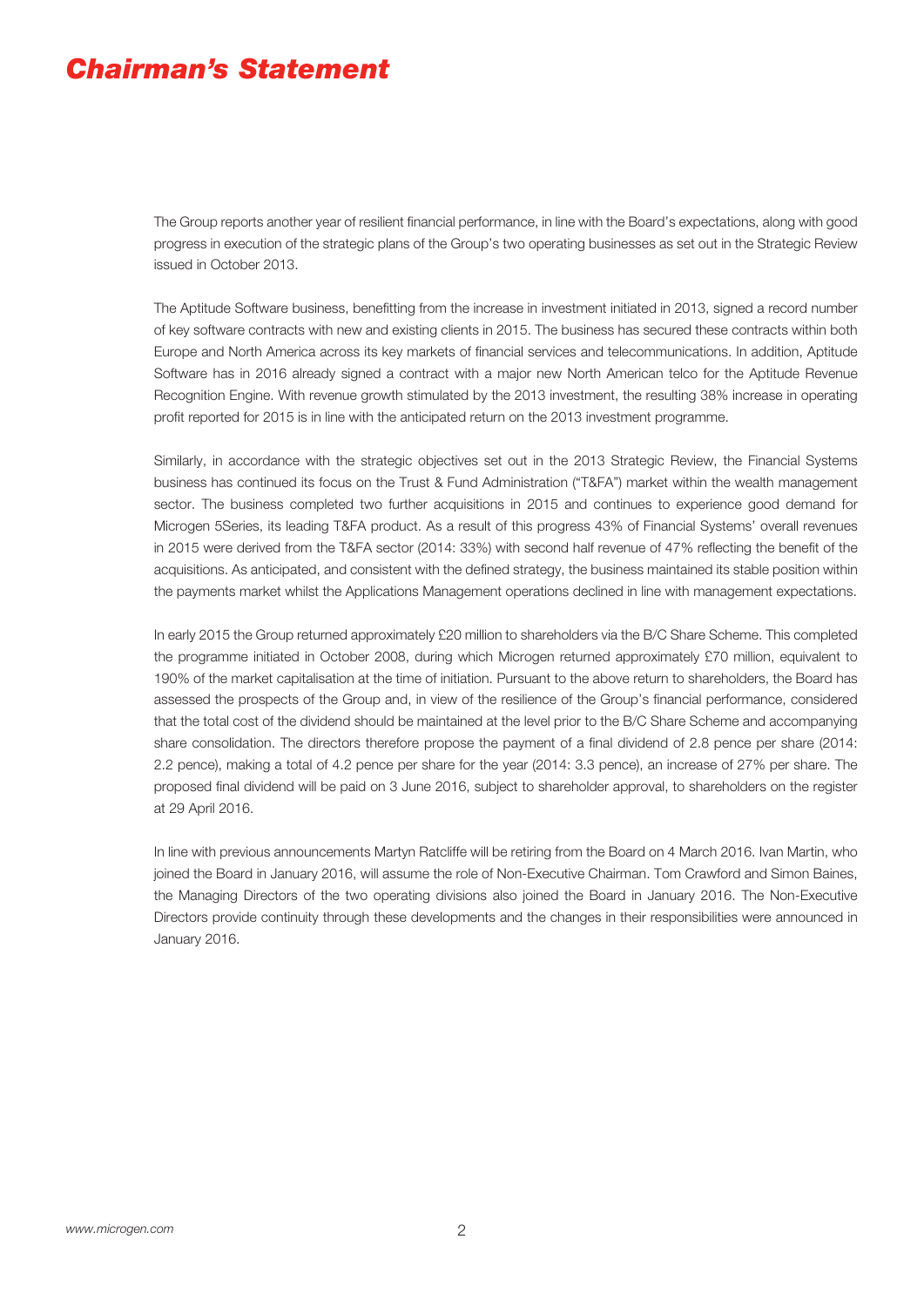

In conclusion, as all organisations should, Microgen continues to evolve. The past 18 years have comprised three distinct phases, starting with the transformation from a microfiche and printing business in a precarious financial position through a disposal and acquisition strategy into the current operating businesses providing market-leading financial software applications with a consistently resilient financial performance. The global financial crisis stimulated the 2008 Strategic Review which resulted in a change in the Group's capital allocation policy, a programme that has since returned 190% of the October 2008 market capitalisation to shareholders, whilst maintaining a very strong balance sheet throughout. As market confidence returned, the 2013 Strategic Review concluded that shareholder interests would be best served by an increase in investment in the two operating businesses and the results in 2015 reflect the success of the execution of those strategies. With a return to growth, good forward visibility, strong operating margins, a well-covered dividend yield, a robust balance sheet and an excellent management team, Microgen is well positioned as the Group enters its next evolutionary phase.

# **Martyn Ratcliffe**

Chairman

3 March 2016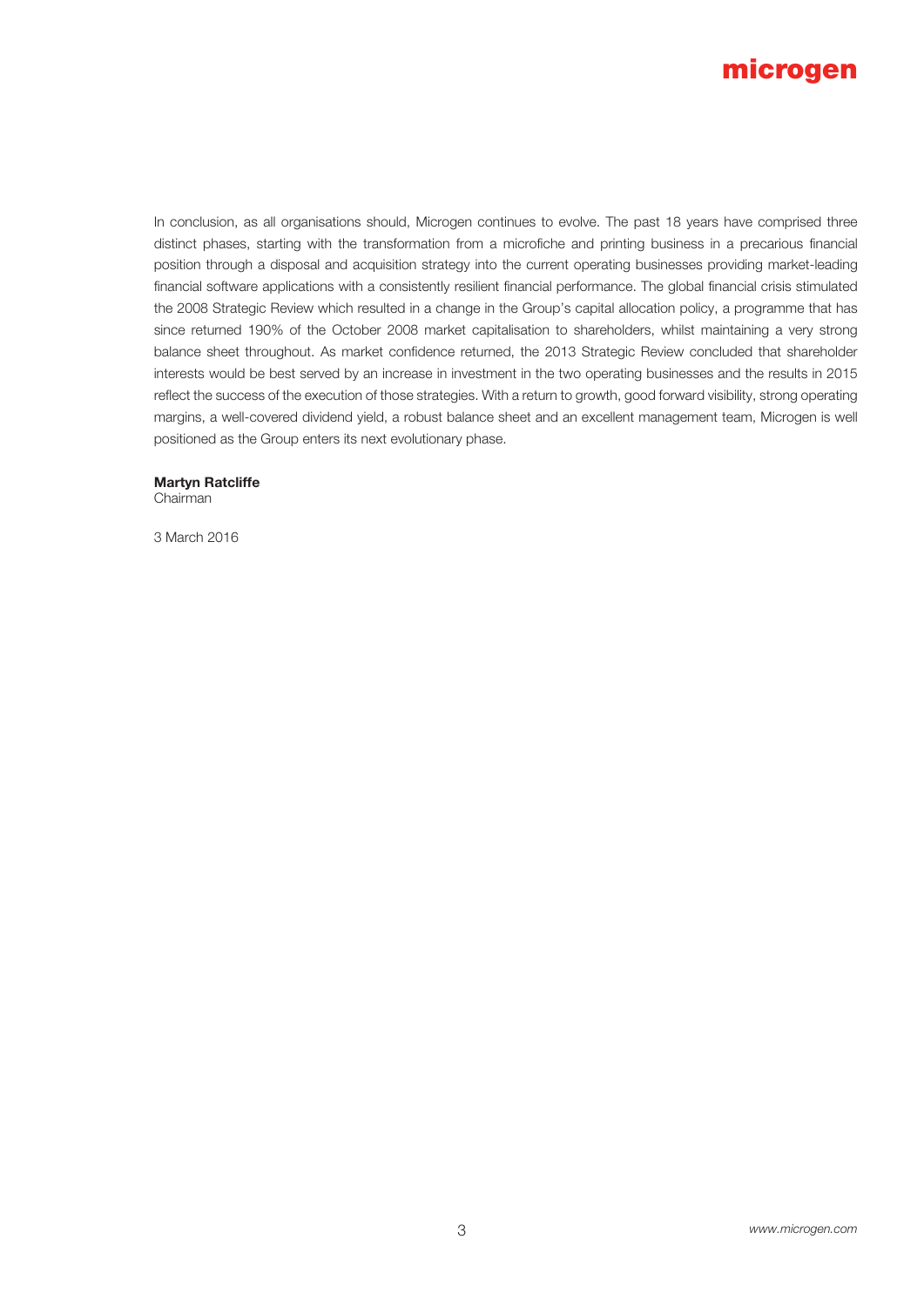

The Aptitude Software business provides an enterprise level Application Platform to deliver solutions, typically where customers require very rapid processing of very high volume complex, business event-driven transactions. The capabilities of the Aptitude technology platform have been applied to the development of a number of specialised finance applications including the Aptitude Accounting Hub, Aptitude Allocation Engine and Aptitude Revenue Recognition Engine. The Aptitude technology platform and the Aptitude-based finance applications continue to be developed at the Aptitude Technology Centre in Wroclaw, Poland. The business generates revenue from this software through a combination of licence fees (primarily annual recurring licences), software maintenance/support and professional services.

Revenue increased during the year ended 31 December 2015 by 9% to £16.7 million (2014: £15.4 million). With the growth in revenue stimulated by the increased investment following the 2013 Strategic Review, the profitability increase also reflects the defined strategy with operating profit in 2015 increasing by 38% to £1.7 million (2014: £1.2 million).

The Board's strategic objective of increasing software revenue is the leading performance metric for the Aptitude business. Aptitude's reported software revenue in 2015 was £9.0 million (2014: £8.8 million) with the benefit of recent new wins compensating for the end-of-life of the legacy OST-BR product in 2014, a transition that is now complete. The on-going recurring revenue base increased during the year by 20% to £9.0 million (31 December 2014: £7.5 million) the benefit from which should be seen in 2016. (Software revenue includes annual and initial licence fees, software maintenance and support. Aptitude's software revenue in 2015 includes £0.5 million of initial licence fees and £0.3 million in 2014).

Services revenue has grown by 17% to £7.7 million in 2015 (2014: £6.6 million). The Aptitude Software business enters 2016 with good visibility over its services revenue for the year benefitting from software system implementations at a number of existing clients and demand for services correlating with the new contract wins in 2015. Whilst the growth of services revenue is not a strategic objective the provision of key consultancy skills to our user base helps the continued growth and development of the customer base. There is some concentration of resources upon a small number of customers providing potential for some volatility of Aptitude's services revenue as projects progress through their lifecycle.

During the course of 2015 the business signed eight software contracts with new and existing customers, a record number for the Aptitude Software business. These contracts are with clients in both North America and Europe across the key markets of financial services and telecommunications. Particularly pleasing is the growth in the relationship with two existing major international telecommunications clients who have contracted for additional software following their initial contract. In addition, in February 2016, the business signed a contract with another major new North American telco. A number of clients are now licenced to use the Aptitude Revenue Recognition Engine application, an Aptitudebased finance application which addresses the new IFRS 15 accounting requirement which is effective for accounting periods beginning on 1 January 2018. The strength of the functionality and performance of the application, together with its endorsement by these leading telecommunications companies, provides encouragement that further success will be achieved in opportunities being progressed for this application. In addition to the Aptitude Revenue Recognition Engine, new software contracts for the Aptitude Accounting Hub and Aptitude Allocation Engine applications have been entered into in 2015 as well as the Aptitude technology platform itself which is licenced to customers alongside the finance applications. This strong performance affirms the success of the 2013 Strategic Review and the execution of the associated investment programme.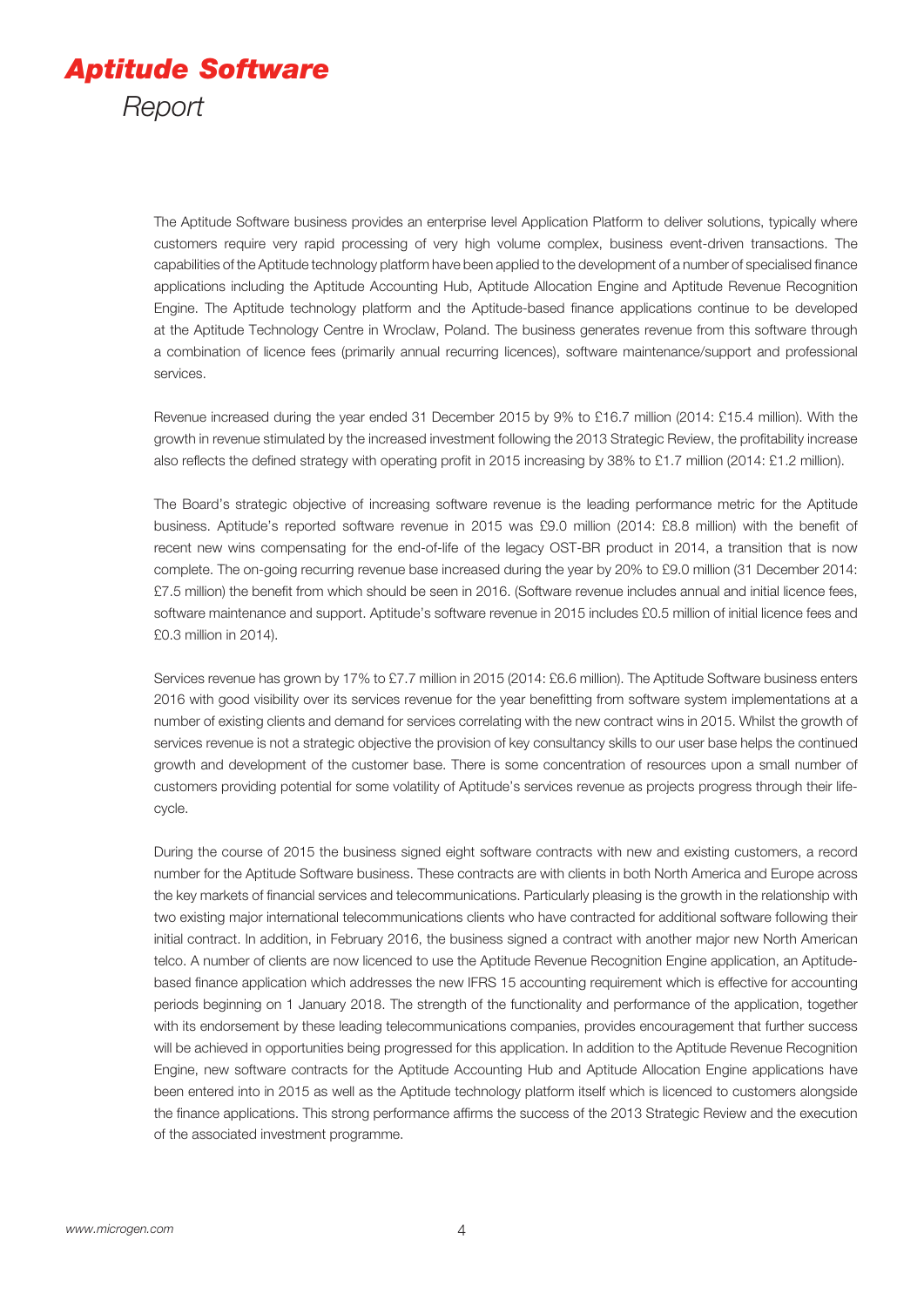

Research and development expenditure in the year was £4.3 million (2014: £4.3 million) with the proportion of investment focussed on the Aptitude-based applications increasing. All research and development costs are expensed as incurred. The Aptitude-based finance applications continue to benefit from the investment in the Aptitude technology platform allowing both rapid development of the applications and very high processing performance and integrity in the applications themselves. New functionality has been added to the Aptitude technology platform in 2015, including a SAP Hana interface and Hadoop capability. Additionally, the business continues to monitor a number of potential market opportunities which may benefit in due course from the development of Aptitude-based finance applications.

In summary, the business is progressing well with its strategy to accelerate its growth by focussing and leveraging the existing expertise in high volume transaction sectors by providing Aptitude-based finance engines and specialist applications to meet new accounting standards, regulations or business areas poorly served by ERP systems. Operating performance was in line with management expectations and the strong sales performance in 2015 secured a record number of new software contracts which provide the Aptitude business with good visibility for the current year, reinforced by the major new telco customer win at the start of 2016.

#### **Tom Crawford**

Managing Director, Aptitude Software 3 March 2016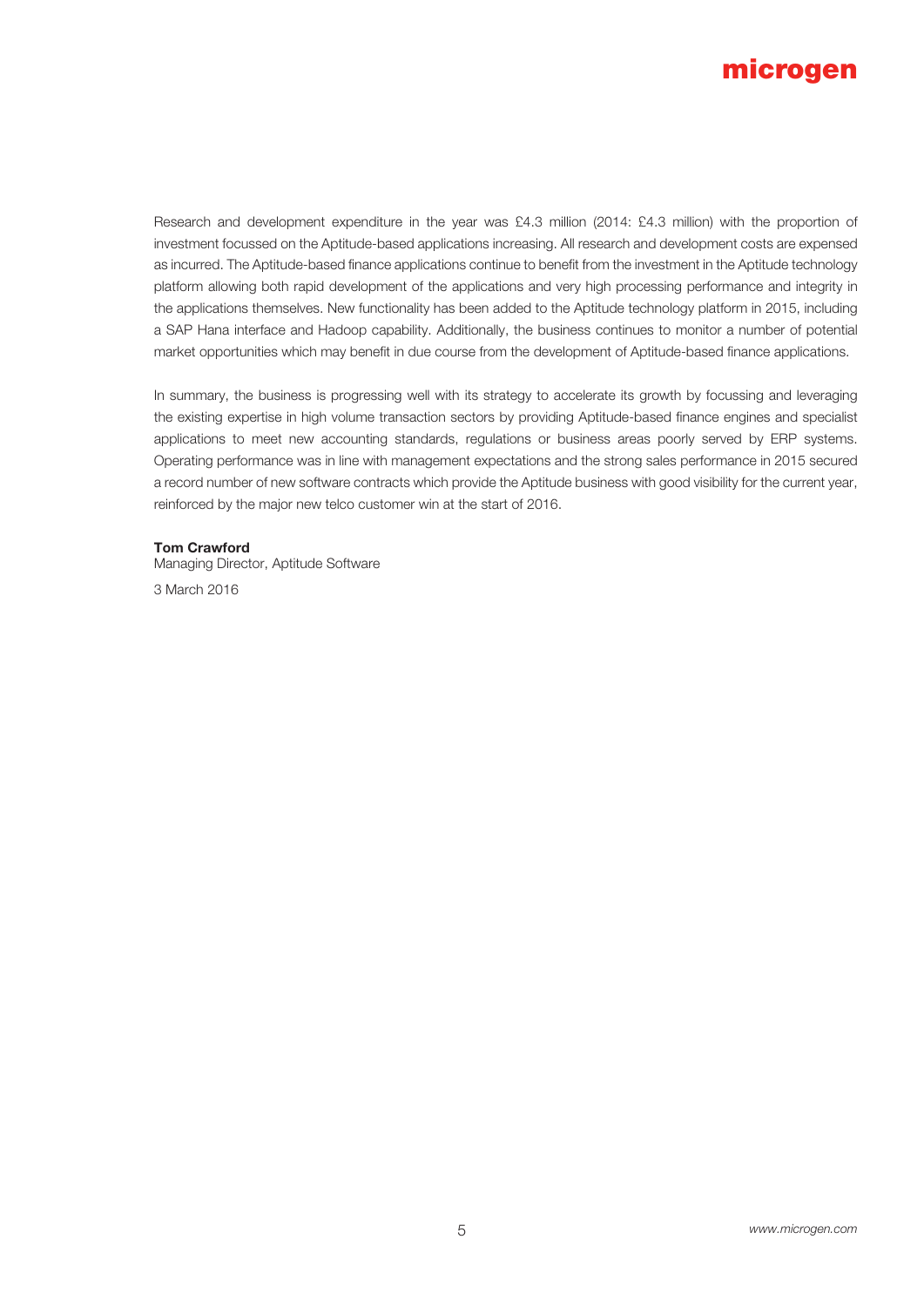# *Financial Systems Report*

The Financial Systems business has a well-established customer base with an increasing focus on the Trust & Fund Administration ("T&FA") sector. Revenues are generated through a combination of software licence fees (primarily annual recurring licences), software maintenance/support and professional services.

Revenue for the year ended 31 December 2015 increased by 6% to £15.2 million (2014: £14.4 million). Recurring revenue accounts for 83% (2014: 81%) of total revenue, with 25% being generated by the top 5 clients (2014: 24%).

The 2013 Strategic Review set out the strategy of the business to increase the proportion of revenue derived from T&FA and adjacent sectors through both organic growth and add-on acquisitions, while maximising value from the business' other revenue streams. Revenue from the T&FA products has increased by 38% to £6.5 million (2014: £4.7 million) benefitting from the three acquisitions completed since December 2014 and the continued success of the Microgen 5Series product. As a result of this progress 43% of Financial Systems' overall revenues in 2015 were derived from the T&FA sector (2014: 33%) with a second half run-rate of 47%, on track with the defined strategy.

The functional strength of the Microgen 5Series product has resulted in nine new customers being contracted in 2015 including implementations in the developing Asian and more established Channel Islands markets. Progress has continued in 2016 with a number of new contracts signed already in the year. The credentials of Microgen 5Series have been strengthened further following a major US bank going live in December 2015 with one of the largest deployments of the product.

The three acquisitions, contributing £1.4 million revenue in 2015, have provided the Financial Systems business with an increased client and recurring revenue base within T&FA. A number of the acquired clients have either committed to convert to Microgen 5Series or are in discussions to do so. All three acquisitions have been successfully integrated with Financial Systems retaining an office in Jersey, an important market for its T&FA products. Further add-on acquisitions continue to be evaluated within T&FA and adjacent markets, although the Board remains prudent and, as always, there can be no certainty that any acquisitions will be completed.

Revenue from the payment software product remains very stable and in line with prior years at £1.3 million whilst the Application Management business reported revenue in line with management expectations at £7.4 million (2014: £8.4 million). The Application Management business comprises a number of software solutions focussed principally on financial services. Consistent with the maturity of the solutions provided by the business it is expected that revenues will continue to reduce in line with recent periods, but continue to contribute for an extended future period due to the high levels of recurring revenue and strong margins.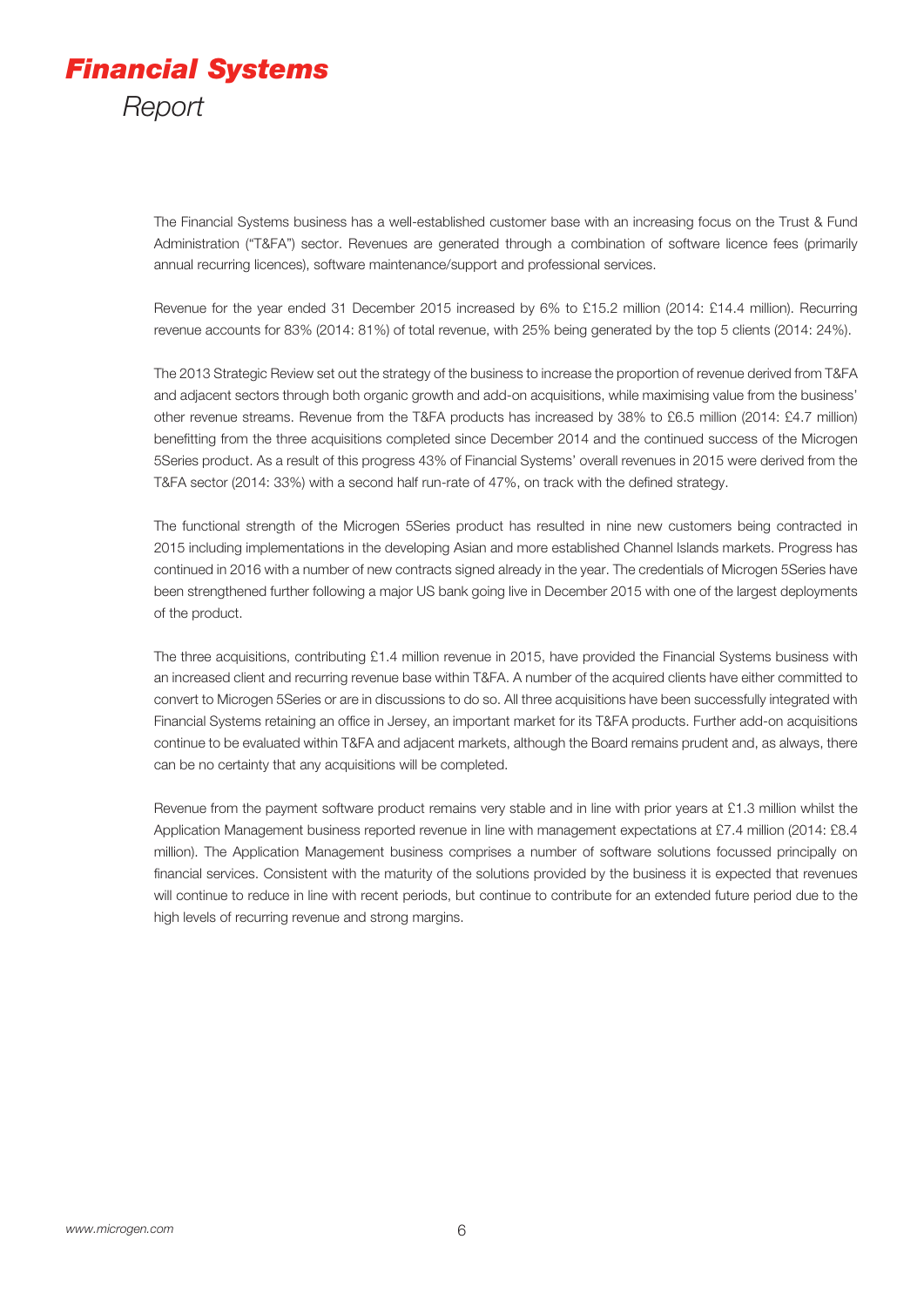

The business reported strong adjusted operating profit reflecting the timing of the acquisitions and subsequent integration programme in line with expectations of £7.2 million (2014: £7.5 million) representing an adjusted operating margin of 48% (2014: 52%). Operating profit on a statutory basis was £5.0 million (2014: £7.1 million) which includes net non-underlying operating costs in 2015 of £2.2 million (2014: £0.4 million). This includes a one-off property cost in respect of the Fleet freehold property where employees are to be relocated to a smaller leasehold office in the Fleet area with an anticipated overhead cost reduction of approximately £0.2 million per annum. The closure of the Financial Systems' Cape Town support office was completed in 2015 as planned for which a cost of £0.2 million was provided for in 2014. (Further detail in respect of non-underlying items is provided in the Finance Director's Report).

In summary, the Financial Systems business performed in line with expectations during 2015 and the business enters 2016 with high levels of recurring revenue and a strong pipeline for the Microgen 5Series product. Furthermore, the business strengthened its presence within the T&FA market in line with the defined strategy, through the add-on acquisitions, the benefits of which will be recognised in the current year.

#### **Simon Baines**

Managing Director, Financial Systems

3 March 2016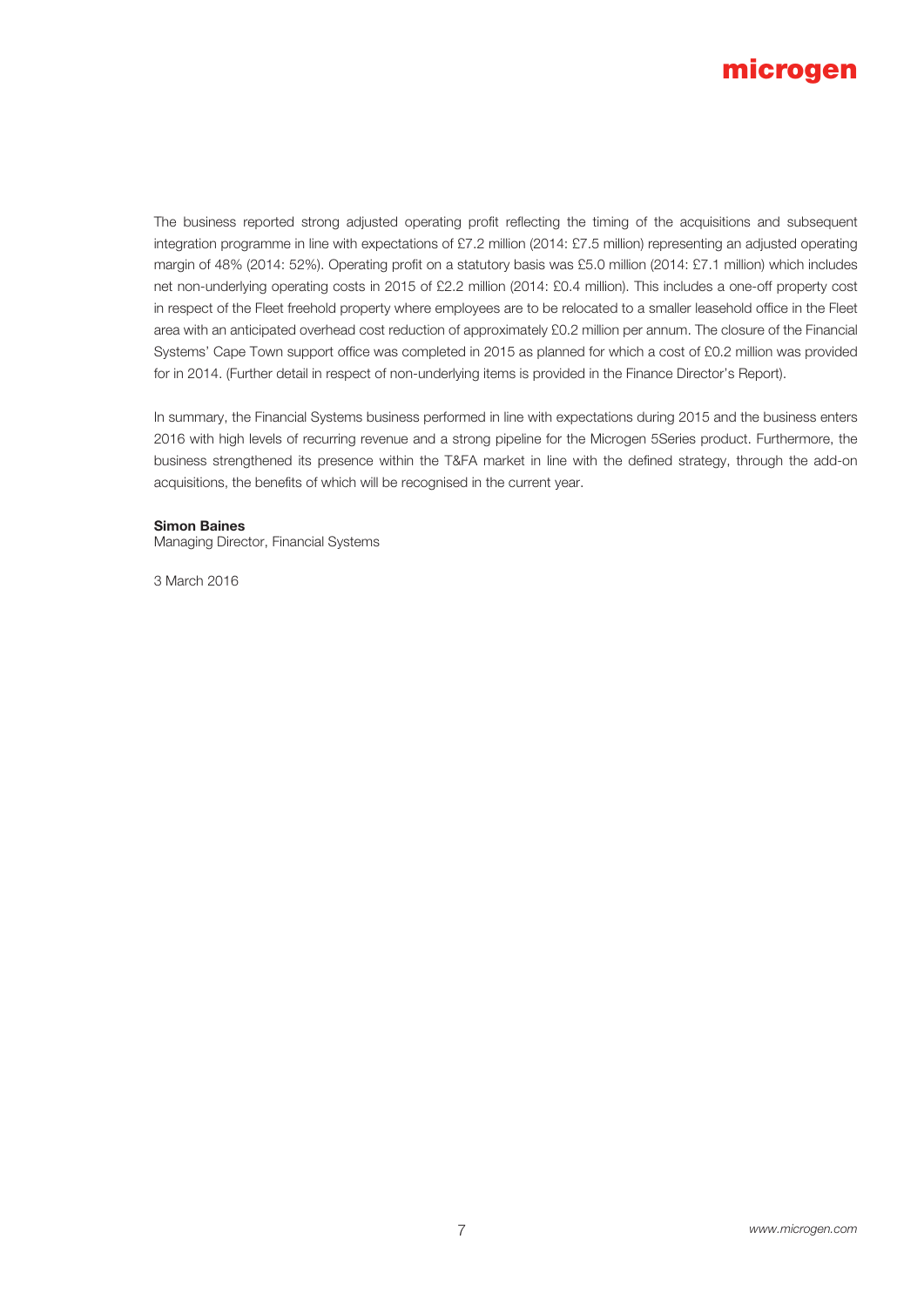# *Group Financial Performance and*

*Finance Director's Report*

Throughout this statement adjusted operating profit and margin excludes non-underlying operating items, unless stated to the contrary.

Revenue for the year ended 31 December 2015 was £32.0 million (2014: £29.8 million) producing an adjusted operating profit of £7.6 million (2014: £7.4 million). Operating profit on a statutory basis was £5.3 million (2014: £6.2 million) pursuant to net non-underlying costs of £2.3 million (2014: £1.2 million). Group overhead costs were £1.3 million (2014: £1.3 million). The Group reported a profit for the year attributable to shareholders of £3.7 million (2014: £4.1 million). In accordance with IFRS, the Board has continued to determine that all internal research and development costs are expensed as incurred and therefore the Group has no capitalisation of development expenditure. The overall group expenditure on research, development and support activities in 2015 was £6.8 million (2014: £6.5 million) with the increase principally attributable to the acquisitions within the Financial Systems business. Headcount at 31 December 2015 was 266 including contractors and associates (31 December 2014: 257).

Net non-underlying operating costs in 2015 were £2.3 million (2014: £1.2 million) including a £1.6 million loss in respect of Financial Systems' Fleet freehold property for which a £2.4 million sale was agreed in November 2015 with completion scheduled for the first half of 2016. Other non-underlying operating items relating to the Financial Systems business total £0.6 million and include £0.4 million in respect of amortisation of acquired intangible assets with a further £0.4 million related to acquisition and associated restructuring costs, offset by the receipt of a £0.2 million settlement from a client pursuant to a breach of software licence. In addition, there is a £0.1 million share option charge arising from the shareholder approved grants in 2013 (2014: £0.8 million).

The total tax charge for the year is £1.2 million (2014: £1.7 million). After adjusting for the effect of non-underlying and other items, the Group's tax charge represents 21.5% of the Group's adjusted profit before tax (2014: 22.5%) which is the tax rate used for calculating the adjusted earnings per share. Adjusted earnings per share for the year ended 31 December 2015 was 9.2 pence (2014: 7.2 pence) benefitting from the share consolidation in the year. Basic earnings per share for the year was 6.0 pence (2014: 5.5 pence)

The Group has a strong balance sheet with net assets at 31 December 2015 of £38.6 million (2014: £56.5 million), including cash at 31 December 2015 of £18.6 million (2014: £40.9 million), and net funds at 31 December 2015 of £5.4 million (2014: £24.6 million). The reduction in cash reflects the corporate cash outflows in 2015 of £25.3 million (comprising £22.4 million returned to shareholders by way of dividends & the B/C Share Scheme, together with net consideration related to acquisitions of £2.9 million). The loan outstanding, secured solely on the Financial Systems business, at 31 December 2015 was £13.3 million (2014: £16.3 million). Trade and other receivables outstanding at 31 December 2015 have increased to £4.7 million (2014: £3.2 million) due to a combination of the effects of contracts signed towards the end of the year and the acquisitions. The same factors have resulted in deferred income increasing by 12% to £17.0 million at 31 December 2015 (2014: £15.2 million).

Continuing to be a focus of the Group, cash conversion (measured by cash generated from operations as a percentage of operating profit adjusted for the non-underlying items with no cash effect) was 102% in the year (2014: 142%).

#### **Philip Wood**

Group Finance Director

3 March 2016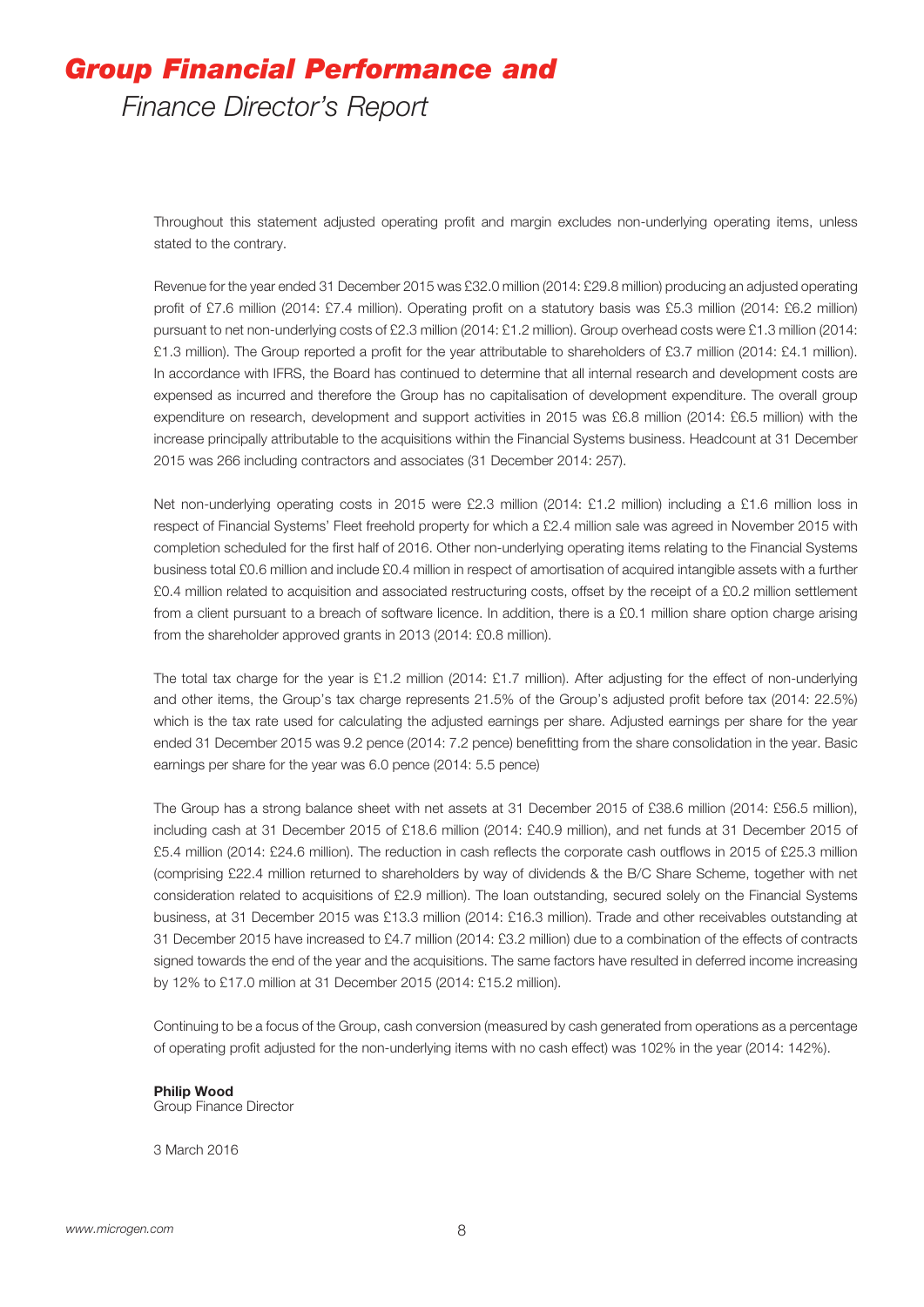

# microgen

The directors of Microgen plc (the "Company") present their report and the audited consolidated financial statements of the Company for the year ended 31 December 2015.

### **Results and Dividends**

The results for the year are set out in the financial statements and notes that appear on pages 51 to 99. As explained in the Chairman's Statement, the directors propose the payment of a final dividend of 2.8 pence per share, making a total of 4.2 pence per share for the year (2014: 3.3 pence). The proposed final dividend will be paid on 3 June 2016, subject to shareholder approval, to shareholders on the register at 29 April 2016.

The ordinary dividends paid in 2015 totalled £2.1 million (2014: £2.5 million).

#### **Principal Activities**

The Company is the corporate parent of information technology businesses, operated as independent business units. The Group's products and services are currently provided through two operating businesses which are detailed within the reports on pages 4 and 6.

#### **Key Performance Indicators**

The Key Performance Indicators are set for each of the Group's two operating businesses and can be found in the reports on pages 4 and 6. The Key Performance Indicators for the Financial Systems business are Operating Profit before Non-Underlying Items; Recurring Revenue; and growth in the Trust and Fund Administration sector. The Key Performance Indicators for the Aptitude Software business are Revenue Growth and Recurring Software-based Revenue Growth.

#### **Principal Risks and Uncertainties**

The management of the business and the execution of the Group's strategy are subject to a number of risks. As detailed on page 21 risks are formally reviewed by the Board and appropriate processes put in place to monitor and mitigate such risks where feasible. The key business risks for the Group are set out in the table on pages 11 and 12.

#### **Statement of Directors' Responsibilities**

The directors are responsible for preparing the Annual Report, the Directors' Remuneration Report and the financial statements in accordance with applicable law and regulations.

Company law requires the directors to prepare financial statements for each financial year. Under that law the directors have prepared the Group and parent company financial statements in accordance with International Financial Reporting Standards (IFRSs) as adopted by the European Union. Under company law the directors must not approve the financial statements unless they are satisfied that they give a true and fair view of the state of affairs of the Group and the Company and of the profit or loss of the Company and Group for that period. In preparing these financial statements, the directors are required to:

- select suitable accounting policies and then apply them consistently;
- make judgements and accounting estimates that are reasonable and prudent;
- state whether applicable IFRSs as adopted by the European Union have been followed, subject to any material departures disclosed and explained in the financial statements; and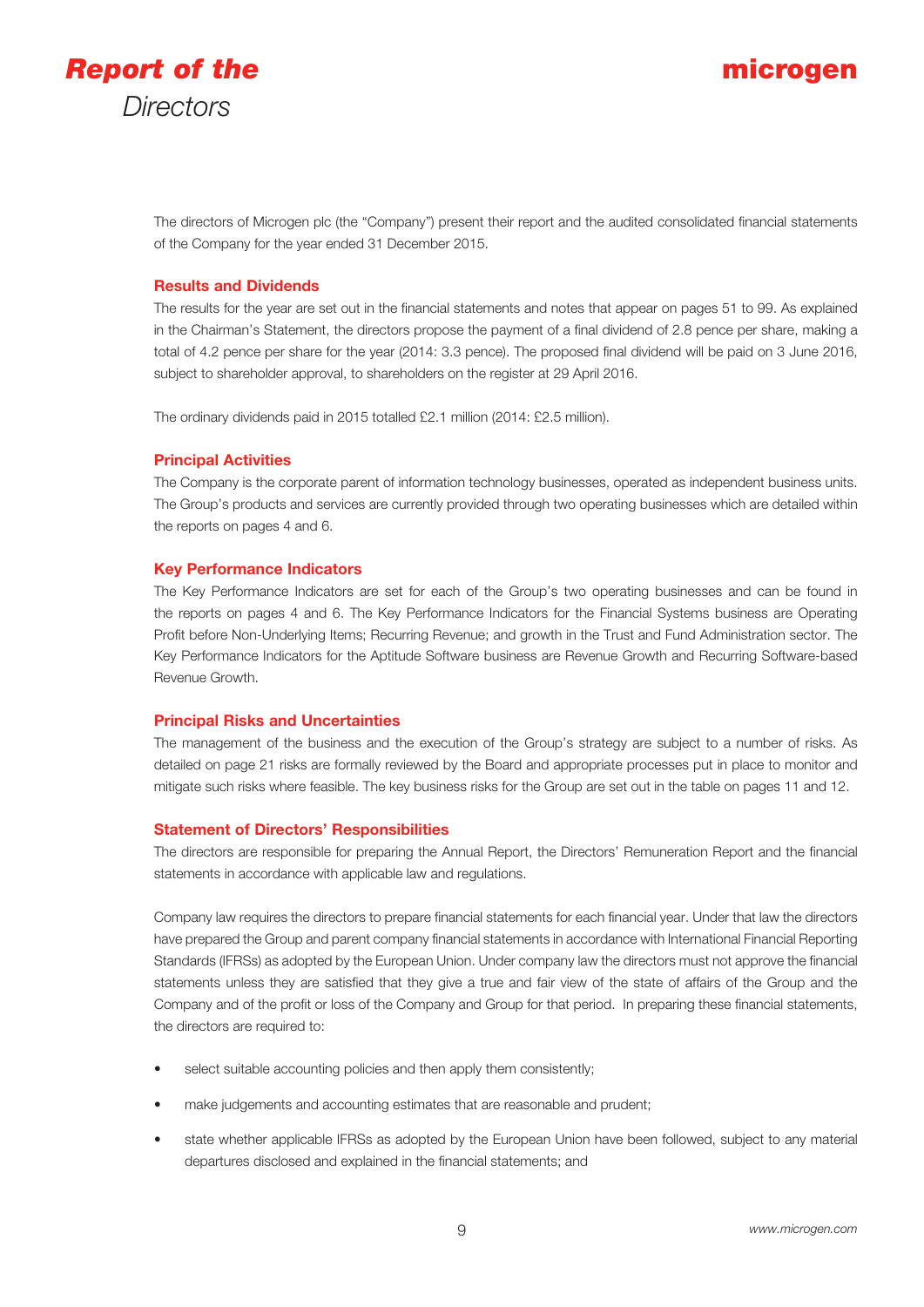

prepare the financial statements on the going concern basis unless it is inappropriate to presume that the Company will continue in business.

The directors are responsible for keeping adequate accounting records that are sufficient to show and explain the Company's transactions and disclose with reasonable accuracy at any time the financial position of the Company and the Group and enable them to ensure that the financial statements and the Directors' Remuneration Report comply with the Companies Act 2006 and, as regards the Group financial statements, Article 4 of the IAS Regulation. They are also responsible for safeguarding the assets of the Company and the Group and hence for taking reasonable steps for the prevention and detection of fraud and other irregularities.

The directors are responsible for the maintenance and integrity of the Company's website. Legislation in the United Kingdom governing the preparation and dissemination of financial statements may differ from legislation in other jurisdictions.

The directors consider that the annual report and accounts, taken as a whole, is fair, balanced and understandable and provides the information necessary for shareholders to assess a Company's performance, business model and strategy.

Each of the directors, whose names and functions are listed in the front of this report confirm that, to the best of their knowledge:

- the Group financial statements, which have been prepared in accordance with IFRSs as adopted by the EU, give a true and fair view of the assets, liabilities, financial position and profit of the Group; and
- the Annual Report includes a fair review of the development and performance of the business and the position of the Group, together with a description of the principal risks and uncertainties that it faces.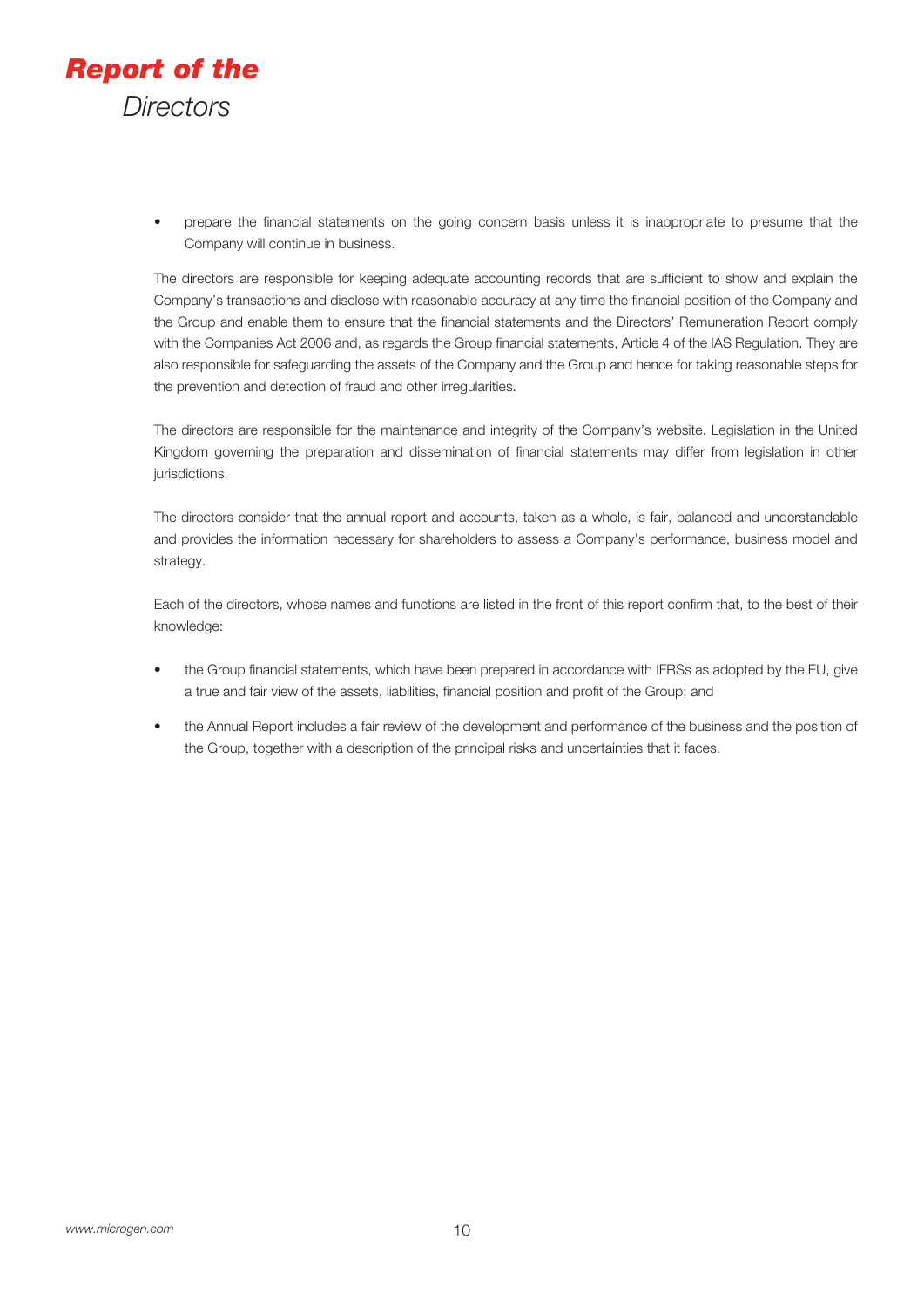# **Table detailing Principal Risks and Uncertainties**

| <b>Major Risks and</b><br><b>Uncertainties</b>                                                                                                                                         | <b>Explanation</b>                                                                                                                                                                                                                                                                                                                                                                                                                                                                                                                                                                                                                                                                                                                                                                                                                                                                                                                                                                                                                                                                                                                     | <b>Mitigating Action</b>                                                                                                                                                                                                                                                                                                                           |
|----------------------------------------------------------------------------------------------------------------------------------------------------------------------------------------|----------------------------------------------------------------------------------------------------------------------------------------------------------------------------------------------------------------------------------------------------------------------------------------------------------------------------------------------------------------------------------------------------------------------------------------------------------------------------------------------------------------------------------------------------------------------------------------------------------------------------------------------------------------------------------------------------------------------------------------------------------------------------------------------------------------------------------------------------------------------------------------------------------------------------------------------------------------------------------------------------------------------------------------------------------------------------------------------------------------------------------------|----------------------------------------------------------------------------------------------------------------------------------------------------------------------------------------------------------------------------------------------------------------------------------------------------------------------------------------------------|
| Demand for the Group's<br>products may be adversely<br>affected if economic and<br>conditions<br>market<br>are<br>unfavourable                                                         | Adverse economic conditions worldwide can contribute to<br>slowdowns in the Information Technology spending environment<br>and may impact the Group's business resulting in reduced demand<br>for its products as a result of decreased spending by customers<br>and increased price competition for the Group's products. The<br>Group's revenues, expenses and operating results could vary<br>significantly from period to period as a result of a variety of factors,<br>some of which are outside the directors' control.                                                                                                                                                                                                                                                                                                                                                                                                                                                                                                                                                                                                         | The Group's preferred annual licence fee model and<br>recurring revenue provides some resilience against the<br>full effects of market deterioration. Additionally, the Group<br>operates in multiple geographic regions and, while it<br>has a material exposure to the financial services sector,<br>operates in a number of business sectors.   |
| If the Group does not<br>expand or enhance<br>its<br>product<br>offerings<br>or<br>respond<br>effectively<br>to<br>technological change, the<br>business may be negatively<br>affected | The Group's future performance will depend on the successful<br>development, introduction and market acceptance of new and<br>enhanced products that address customer requirements in a cost<br>effective manner. If the Group does not expand or enhance its<br>product offerings or respond effectively to technological change,<br>its business may be negatively affected. Additionally, there is a risk<br>that the Group's technological approach will not achieve broad<br>market acceptance or that other technologies or solutions will<br>supplant the Group's approach. Some of the Group's markets are<br>characterised by rapid technological change, frequent introduction<br>of new products, changes in customer requirements and evolving<br>industry standards.                                                                                                                                                                                                                                                                                                                                                      | The development of new products and enhancement of<br>existing ones is overseen by monthly forums which are<br>attended by senior managers from relevant functions of<br>the business.                                                                                                                                                             |
| There<br>is<br>substantial<br>competition in the Group's<br>markets<br>which<br>could<br>adversely affect the Group                                                                    | Some of the markets for the Group's products are competitive,<br>rapidly evolving and subject to rapid technological change. As a<br>result the Group expects competition to persist, intensify and<br>increase in the future. There are no substantial barriers to entry<br>into these markets and some of the Group's competitors are large<br>organisations with far greater financial resources than Microgen.<br>The Group's ability to compete is dependent upon many factors<br>within and beyond the Group's control, including (a) timing and<br>market acceptance of new solutions and enhancements to<br>existing solutions developed by the Group and its competitors<br>(b) performance, ease of use and reliability of the Group's products<br>(c) price (d) customer service and support and (e) sales and<br>marketing efforts.                                                                                                                                                                                                                                                                                        | Where appropriate the Group performs product<br>development and marketing activities to improve the<br>competitiveness of its products. In addition significant<br>proposals are reviewed by senior managers and, if<br>appropriate, the Board.                                                                                                    |
| The<br>Group's<br>products<br>have lengthy sales and<br>implementation<br>cycles,<br>which<br>could<br>adversely<br>affect the Group's business                                        | Sales of the Group's software products may require the Group to<br>engage in a lengthy sales effort, and these lengthy periods or delays<br>in customer deployment of a product could materially adversely<br>affect the Group's operating results or financial condition. The<br>Group's sales efforts include significant education of prospective<br>customers regarding the use and benefits of the Group's<br>products. As a result, the sales cycle for the Group's products<br>varies. In addition, the implementation of the Group's products<br>involves a significant commitment of resources by customers<br>over an extended period of time. The Group's sales and customer<br>implementation cycles may be subject to a number of potential<br>delays. These include delays related to product development<br>and implementation as well as delays over which the Group has<br>little or no control, including (a) customers' budgetary constraints<br>(b) internal acceptance reviews (c) customers' purchasing<br>processes (d) the complexity of customers' technical needs and<br>(e) changing customer requirements. | Business processes in support of each stage in the major<br>contract life cycle (bid, in life, renewal and termination)<br>are well established. All significant proposals and<br>contracts are subject to review by senior managers and,<br>if appropriate, the Board.                                                                            |
| The<br>Group's<br>operating<br>businesses are dependent<br>on a number of major<br>clients and contracts                                                                               | A significant part of the revenue of the Group's operating businesses<br>may be derived from large contracts. Loss of or reduction in revenue<br>from any one or more of these clients (either as a result of external<br>factors or other factors such as performance on contracts) as well<br>as any expiry without renewal or delay of these contracts could<br>adversely affect the Group's business and results of operations.                                                                                                                                                                                                                                                                                                                                                                                                                                                                                                                                                                                                                                                                                                    | Managers of the Group regularly meet with major clients<br>to identify any factors which may, if not addressed, result<br>in loss of revenue. Any significant issues are reported<br>to the senior managers and, if appropriate, the Board.<br>The Group continues to aim to expand its client base to<br>reduce its dependency on any one client. |
| Potential future acquisitions<br>by the Group may have<br>unexpected<br>material<br>adverse consequences                                                                               | Acquisitions are part of the strategy for the Group as a whole and<br>the Financial Systems business in particular. Acquisitions involve<br>numerous risks which may have unexpected adverse material<br>consequences.                                                                                                                                                                                                                                                                                                                                                                                                                                                                                                                                                                                                                                                                                                                                                                                                                                                                                                                 | Due diligence is performed when potential acquisitions<br>are identified and all acquisitions require Board approval.                                                                                                                                                                                                                              |
| If the Group loses its key<br>personnel or cannot recruit<br>additional personnel, the<br>Group's<br>business<br>may<br>suffer                                                         | The Group's success greatly depends on its ability to hire, train,<br>retain and motivate qualified personnel, particularly in sales,<br>marketing, research and development, consultancy services and<br>support. The Group faces significant competition for individuals<br>with the skills required to perform the services the Group will offer.<br>If the Group is unable to attract and retain qualified personnel it<br>could be prevented from effectively managing and expanding its<br>business.                                                                                                                                                                                                                                                                                                                                                                                                                                                                                                                                                                                                                             | The Remuneration Committee regularly reviews the<br>Group's compensation policies to endeavour to ensure<br>that it can continue to attract, motivate and retain<br>qualified personnel.                                                                                                                                                           |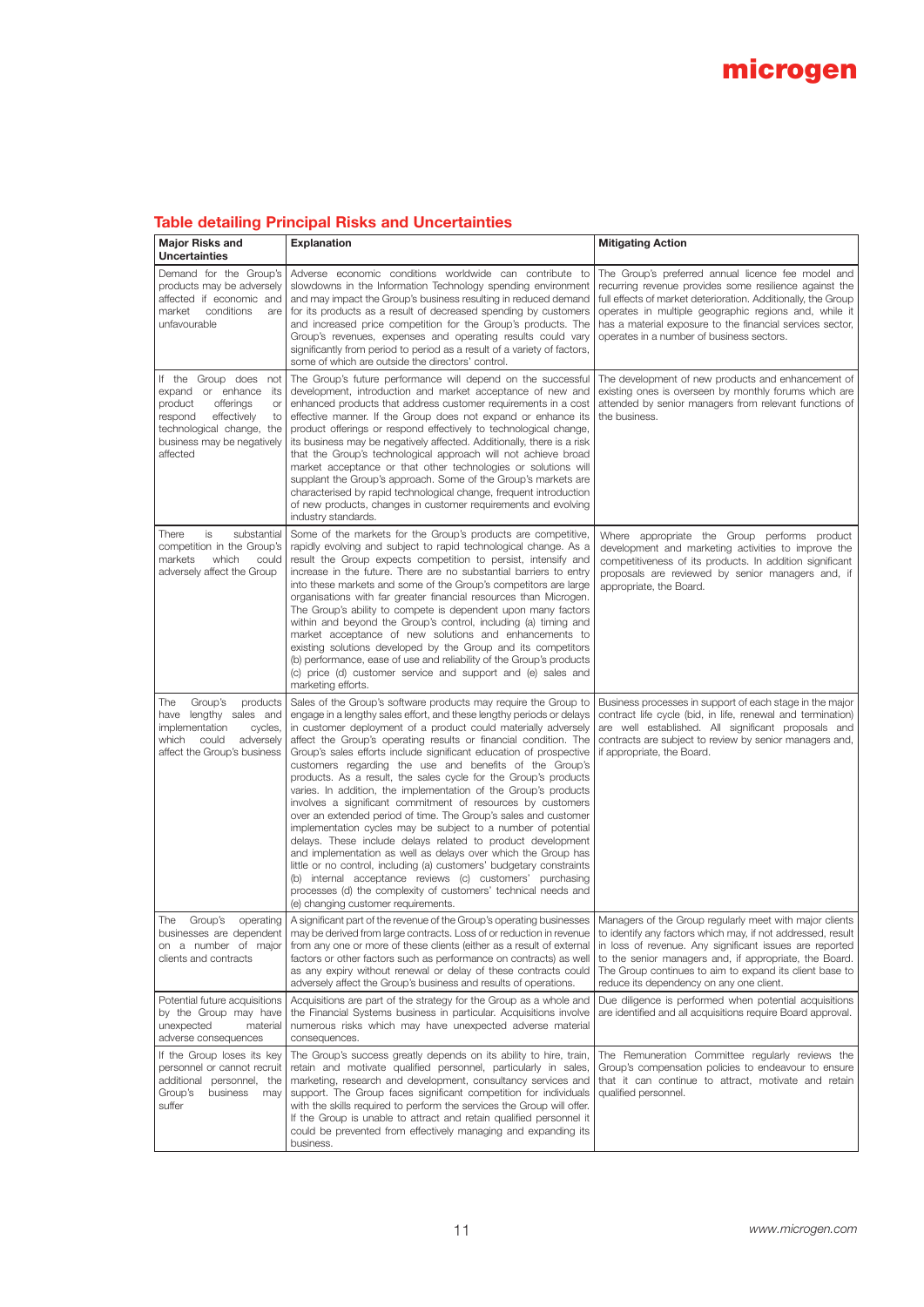

# **Table detailing Principal Risks and Uncertainties (continued)**

| <b>Other Risks and</b><br><b>Uncertainties</b>                                                                                                                                                                                | <b>Explanations</b>                                                                                                                                                                                                                                                                                                                                                                                                                                                                                                                                                                                                                                                                                                                                                                                                                                                                                                                                                                                                                                                                                                                                                                                                                                                                                                                                                                                                                                                                                                                                                                                                                                                                                                                                                                                                                                                                                                                                                                                                                                     | <b>Mitigating Action</b>                                                                                                                                                                                                                                                                                                                                                                                                                                                                                |
|-------------------------------------------------------------------------------------------------------------------------------------------------------------------------------------------------------------------------------|---------------------------------------------------------------------------------------------------------------------------------------------------------------------------------------------------------------------------------------------------------------------------------------------------------------------------------------------------------------------------------------------------------------------------------------------------------------------------------------------------------------------------------------------------------------------------------------------------------------------------------------------------------------------------------------------------------------------------------------------------------------------------------------------------------------------------------------------------------------------------------------------------------------------------------------------------------------------------------------------------------------------------------------------------------------------------------------------------------------------------------------------------------------------------------------------------------------------------------------------------------------------------------------------------------------------------------------------------------------------------------------------------------------------------------------------------------------------------------------------------------------------------------------------------------------------------------------------------------------------------------------------------------------------------------------------------------------------------------------------------------------------------------------------------------------------------------------------------------------------------------------------------------------------------------------------------------------------------------------------------------------------------------------------------------|---------------------------------------------------------------------------------------------------------------------------------------------------------------------------------------------------------------------------------------------------------------------------------------------------------------------------------------------------------------------------------------------------------------------------------------------------------------------------------------------------------|
| Claims by others that<br>the Group's products or<br>brands infringe on their<br>intellectual property rights<br>could be costly to defend<br>and could harm the<br>Group's business                                           | The Group may be subject to claims by others that the Group's<br>products or brands infringe on or misappropriate their intellectual<br>property or other property rights. These claims, whether or<br>not valid, could require the Group to spend significant sums in<br>litigation, distract management attention from the business, pay<br>damages, delay or cancel product shipments, rebrand or re-<br>engineer the Group's products or acquire licences to third party<br>intellectual property. In the event that the Group needs to acquire<br>a third party licence, the Group may not be able to secure it on<br>commercially reasonable terms, or at all.                                                                                                                                                                                                                                                                                                                                                                                                                                                                                                                                                                                                                                                                                                                                                                                                                                                                                                                                                                                                                                                                                                                                                                                                                                                                                                                                                                                    | The Group's legal function regularly reviews methods by<br>which it can protect its own intellectual property rights<br>and avoid infringing the intellectual property rights of<br>third parties. This has resulted in both the registration of<br>trade marks and patent applications where considered<br>appropriate.                                                                                                                                                                                |
| The Group's reputation<br>as a quality professional<br>service provider may be<br>adversely<br>affected<br>by<br>any failure to meet its<br>contractual<br>obligations,<br>customer expectations or<br>agreed services levels | The Group's ability to attract new customers or retain existing<br>customers is largely dependent on its ability to provide reliable<br>high quality products and services to them and to maintain a<br>good reputation. Because many of the engagements of the<br>Group involve projects that are critical to the business operations<br>and information systems of clients, the failure or inability of the<br>Group to meet a client's expectations could have an adverse<br>effect on the client's operations and could result in damage<br>to the reputation of the Group. Certain contracts may provide<br>for a reduction in fees payable by the client if service levels fall<br>below certain specified thresholds, thus potentially reducing or<br>eliminating the profit margin on any particular contract. If the<br>Group fails to meet its contractual obligations or perform to client<br>expectations, it could be subject to legal liability or damage to its<br>reputation and the client may ultimately be entitled to terminate<br>the contract.                                                                                                                                                                                                                                                                                                                                                                                                                                                                                                                                                                                                                                                                                                                                                                                                                                                                                                                                                                                    | The Group employs highly skilled personnel and has<br>business processes in place to endeavour to ensure<br>that any lapse is quickly identified and addressed.<br>In addition, significant issues are reported to senior<br>managers and, if appropriate, the Board.                                                                                                                                                                                                                                   |
| Group's<br>software<br>The<br>products may<br>contain<br>undetected errors and<br>have dependency upon<br>integration with third party<br>products                                                                            | The Group's products involve sophisticated technology that<br>perform critical functions to highly demanding standards.<br>Software products as complex as those offered by the Group<br>might contain undetected errors or failures. If flaws in design,<br>production, assembly or testing of the Group's products (by the<br>Group or the Group's suppliers) were to occur, the Group could<br>experience a rate of failure in its products that would result in<br>substantial repair, replacement or service costs and potential<br>liability and damage to the Group's reputation. The Group will<br>not be able to be certain that, despite testing by the Group and<br>by current and prospective customers, flaws will not be found in<br>products or product enhancements. Any flaws found may cause<br>substantial harm to the Group's reputation and result in additional<br>unplanned expenses to remedy any defects, and liability<br>stemming therefrom, as well as a loss in revenue and profit.<br>In addition, third party products and databases have been<br>included in or integrated with the Group's products under licences<br>granted to the Group or its customers. If any such licence was to<br>expire without renewal or be otherwise terminated, the Group or<br>the relevant customer would need to cease use of, and remove<br>or disintegrate, the relevant third party product or database which<br>could be costly, time-consuming and cause significant disruption<br>to the Group's business. Any such removal or disintegration of<br>third party products or databases would necessitate changes to,<br>and/or the re-engineering of, the Group's products which could<br>also be costly, time-consuming and cause significant disruption<br>to the Group's product development strategies and otherwise<br>adversely affect the Group's business. Even if such third party<br>licences are not terminated, the Group's reliance on third party<br>products or databases could limit and/or adversely affect its | Development activities including software quality and<br>integration with third party products and databases<br>are reviewed in regular monthly meetings with senior<br>managers. The Group's software testing processes are<br>also well established.                                                                                                                                                                                                                                                  |
| The Financial<br>Systems<br>business may<br>not be<br>able to comply with its<br>obligations under its loan<br>agreements                                                                                                     | ability to control the future development of its own products.<br>The Financial Systems business has a loan secured solely on<br>its assets. The loan agreement has a number of obligations and<br>financial covenants that, if not complied with, may lead to default.                                                                                                                                                                                                                                                                                                                                                                                                                                                                                                                                                                                                                                                                                                                                                                                                                                                                                                                                                                                                                                                                                                                                                                                                                                                                                                                                                                                                                                                                                                                                                                                                                                                                                                                                                                                 | The Board approved the terms of the loan and regularly<br>monitors forecast adherence to financial covenants.<br>Included within the loan agreement is the ability of the<br>Group to cure any financial covenant breaches on a<br>limited number of occasions. To mitigate the interest<br>rate risk associated with the loan the Financial Systems<br>business of the Group has entered into an interest rate<br>swap which effectively fixes the interest payable on the<br>loan to 3.24% per annum. |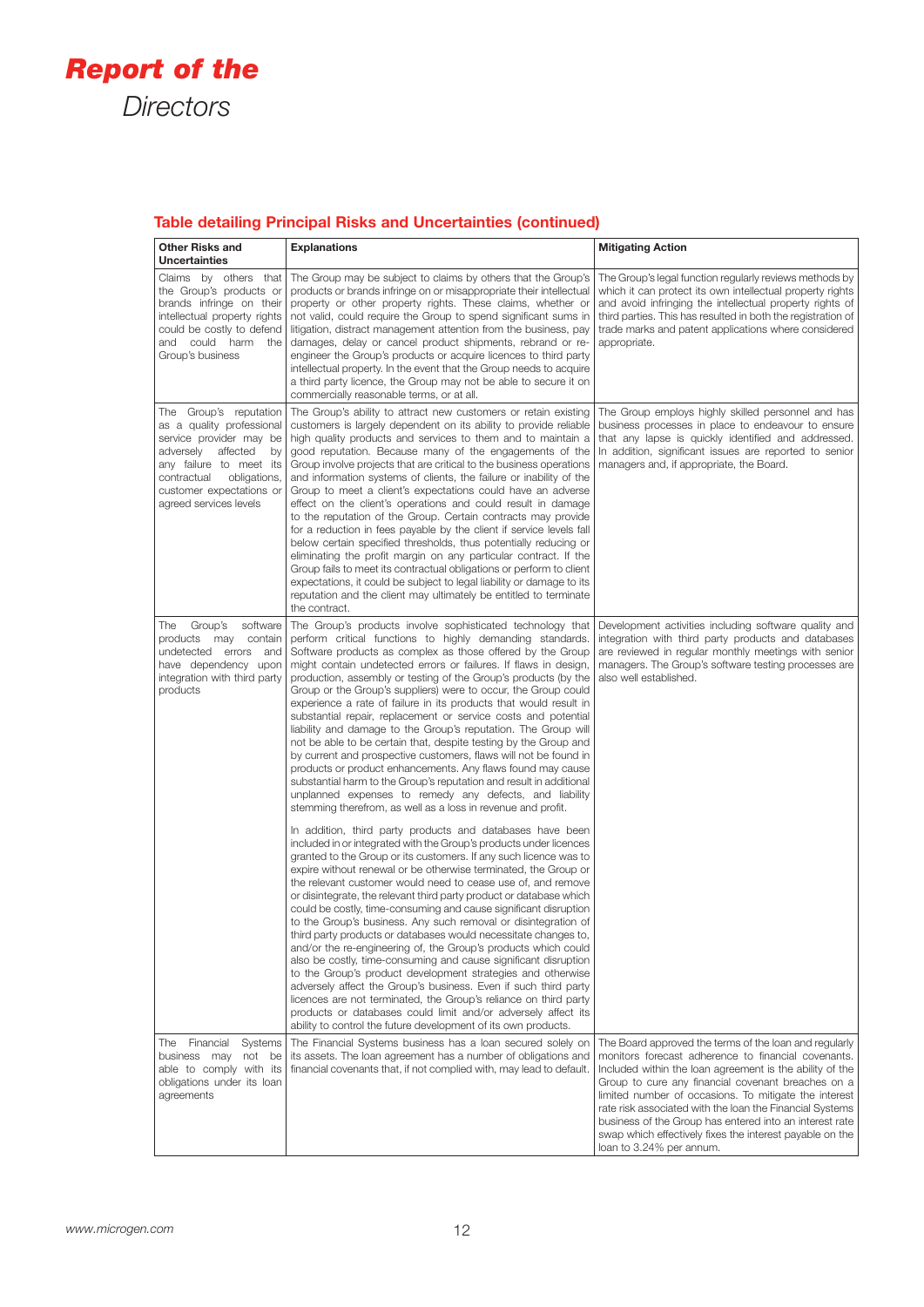# microgen

### **Going Concern and Viability Statement**

The directors, having made appropriate enquiries, consider that the Company and the Group have adequate resources to continue in operational existence for the foreseeable future and that therefore it is appropriate to adopt the going concern basis in preparing the financial statements.

In accordance with provision C.2.2 of the 2014 revision of the UK Corporate Governance Code, the directors have assessed the prospects of the Group over a longer period than the 12 months required by the 'Going Concern' provision. The Board determined that it would be reasonable to perform this review for a period of three years and considered the Group's cash flows, loan compliance and other key financial indicators over the period. Sensitivity analysis was then performed with a number of the main assumptions underlying the forecast flexed both individually and in aggregate. Where appropriate, this analysis was carried out to evaluate the potential impacts of the Group's principal risks actually occurring.

Based on the results of the review the directors confirm that they have a reasonable expectation that the Group will continue to operate and meets its liabilities, as they fall due, for the next three years. The directors' assessment has been made with reference to the Group's current position and prospects, the Group's current strategy, the Board's current risk appetite and the Group's principal risks and how these are managed. As notified, the long-standing Chairman is retiring from the Board and a successor has been appointed, effective on 4 March 2016 following the release of the 2015 Results. It is therefore possible that there may be changes to the Board's strategy and other key factors in the future which are not incorporated into the assessment and analysis undertaken.

### **Employment Policies and Gender Diversity**

The Group is committed to offering equal employment opportunities and its policies are designed to attract, retain and motivate the best staff regardless of gender, race, colour, religion, ethnic or national origin, age, marital status, disability, sexual orientation or any other conditions not relevant to the performance of the job, who can demonstrate that they have the necessary skills and abilities. The Group gives proper consideration to applications for employment when these are received from disabled persons and will employ them in posts whenever suitable vacancies arise. Staff who become disabled will be retained whenever possible through retraining, use of appropriate technology and making available suitable alternative employment.

The following table reports on the gender diversity within the Group's workforce at 31 December 2015:

|         | <b>Board diversity</b> |      |      | Top leadership diversity |      | <b>Total workforce diversity</b> |  |
|---------|------------------------|------|------|--------------------------|------|----------------------------------|--|
|         | 2015                   | 2014 | 2015 | 2014                     | 2015 | 2014                             |  |
| Men     | 4                      |      | 10   |                          | 202  | 195                              |  |
| Women   |                        |      |      |                          | 64   | 62                               |  |
| Men %   | 80%                    | 80%  | 77%  | 79%                      | 76%  | 76%                              |  |
| Women % | 20%                    | 20%  | 23%  | 21%                      | 24%  | 24%                              |  |

The Group encourages the participation of all employees in the operation and development of the business and has a policy of regular communications including overviews of the Group's financial performance. The Group incentivises employees and senior management through the payment of bonuses linked to performance objectives, together with the other components of remuneration detailed in the Directors' Remuneration Report.

### **Environmental Policy**

As a supplier of software solutions the Group's operations do not have a significant impact on the environment. The Group has no manufacturing facilities and its premises exclusively comprise offices. Any obsolete office equipment and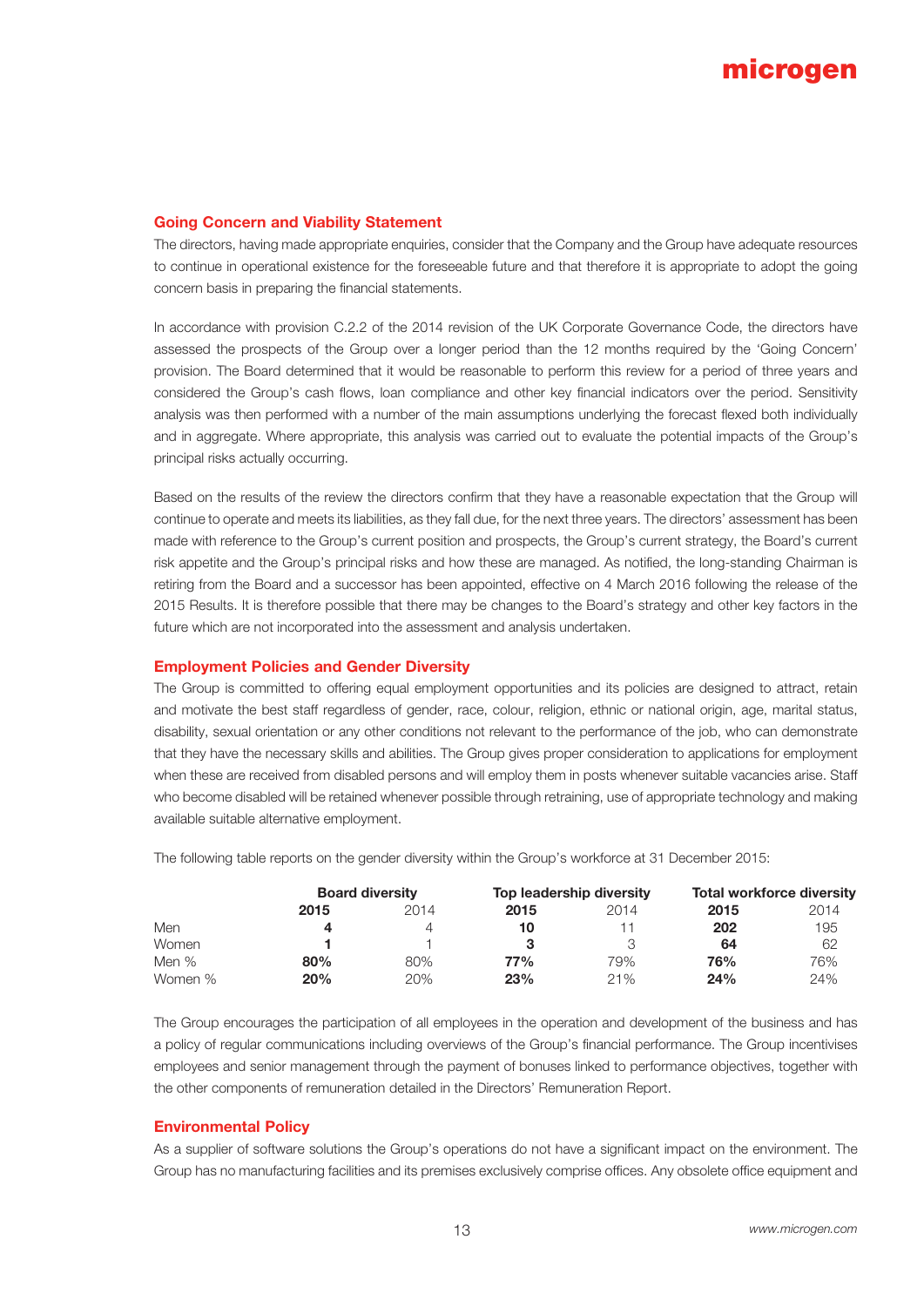

computers are resold or recycled to the extent practicable. The Group has recycling facilities in all of its offices and use of waste paper is minimised by promoting a paperless process and downloadable software products. However the Group recognises that its activities should be carried out in an environmentally friendly manner and therefore aims to:

- comply with relevant environmental legislation;
- reduce waste and, where practicable, re-use and recycle consumables;
- dispose of non-recyclable items in an environmentally friendly manner;
- minimise the consumption of energy and resources in the Group's operations; and
- reduce the environmental impact of the Group's activities and where possible increase the procurement of environmentally friendly products.

### **Greenhouse Gas Emissions**

The Company complies with the greenhouse gas ("GHG") emissions reporting requirements of The Companies Act 2006 (Strategic and Directors' Reports) Regulations 2013. The Company reports all material GHG emissions, wherever possible using 'tonnes of CO<sub>2</sub>-equivalent' ("tCO<sub>2</sub>e") as the unit, to account for all GHGs which are attributable to human activity, as defined in section 92 of the Climate Change Act 2008(a). Emissions data is reported for the Group's operations in the UK, Poland, Guernsey, Jersey, the USA and South Africa. The methodology used to compile this data is in accordance with the requirements of the following standards: the World Resources Institute's Greenhouse Gas Protocol (revised version); Defra's Environmental Reporting Guidelines: Including mandatory greenhouse gas emissions reporting guidance (June 2013) and ISO 14064 – part 1.

Material GHG emissions from business activities in 2015 totalled 866 tCO<sub>2</sub>e (2014: 990 tCO<sub>2</sub>e), consisting of:

- 168 tCO<sub>2</sub>e (2014: 197 tCO2e) from the combustion of fuel and the operation of any facilities; and
- 698 tCO<sub>2</sub>e (2014: 793 tCO2e) from the purchase of electricity, heat, steam or cooling by the Group for its own use.

|                                                                                                              | <b>Emissions source</b> | tCO <sub>se</sub><br>2015 | tCO <sub>se</sub><br>2014 |
|--------------------------------------------------------------------------------------------------------------|-------------------------|---------------------------|---------------------------|
| CO <sub>s</sub> e from the combustion of fuel and the operation of any<br>facilities                         | Natural gas             | 146                       | 155                       |
|                                                                                                              | Refrigerant             | 20                        | 40                        |
|                                                                                                              | Owned vehicles          | 2                         | $\mathcal{P}$             |
| CO <sub>2</sub> e from the purchase of electricity, heat, steam or cooling by<br>the company for its own use | Purchased electricity   | 698                       | 793                       |
|                                                                                                              | Total                   | 866                       | 990                       |

Carbon intensity ratio for this reporting period was 27.1 tCO<sub>2</sub>e (2014: 33.1 tCO<sub>2</sub>e) per £1,000,000 turnover.

In 2015 the World Resources Institute introduced updates to the Greenhouse Gas Protocol stating that organisations should provide two numbers to reflect the emissions from the purchase of electricity, heat, steam or cooling. The location based method reflects average emissions intensity of grids on which energy consumption occurs. The market based method reflects emissions from electricity that companies have chosen.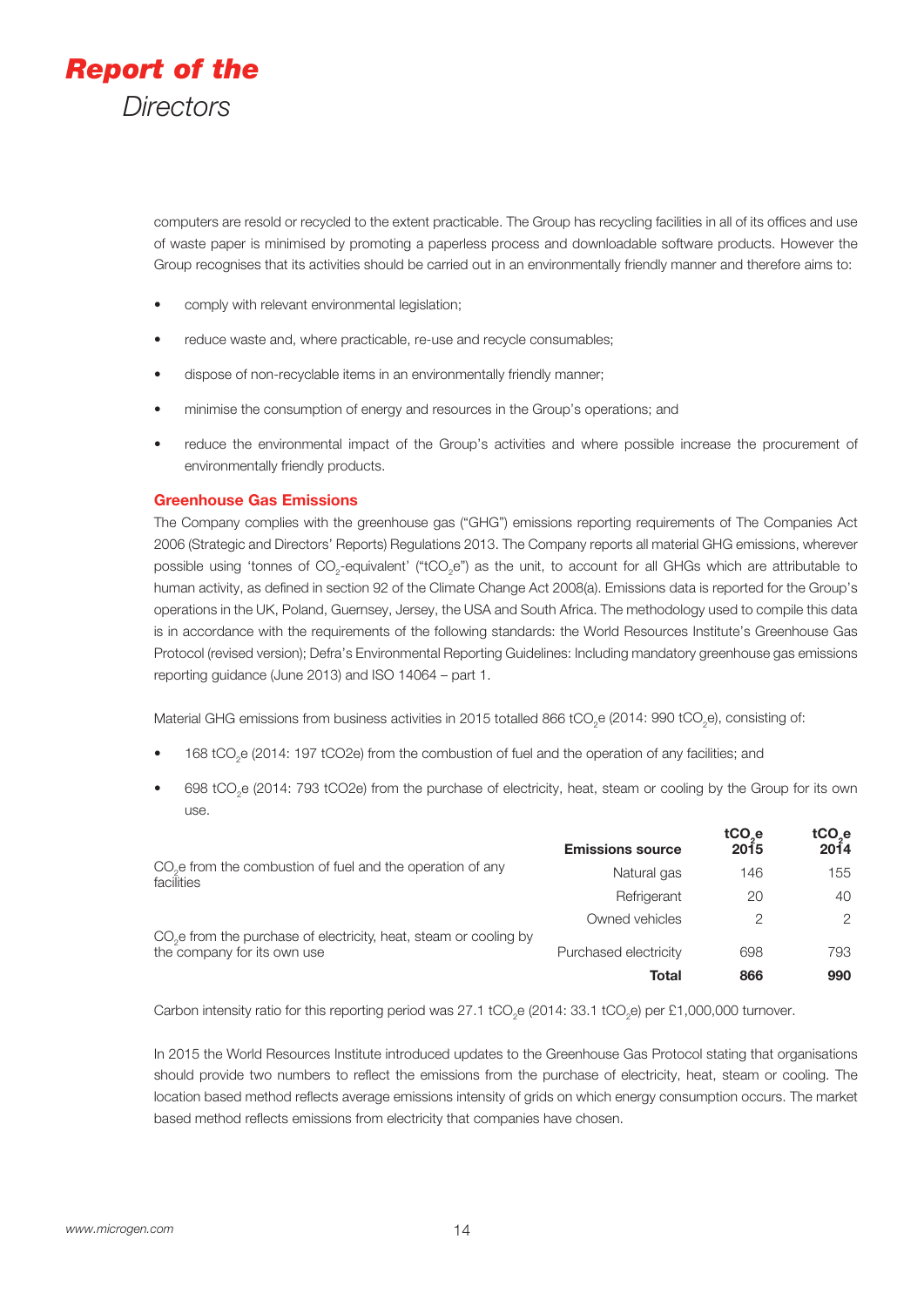# microgen

| Country         | <b>Electricity generation Electricity generation</b><br>(location based)<br>tCO <sub>2e</sub> | (market based)<br>tCO <sub>2e</sub> | Instrument types                                                                         |
|-----------------|-----------------------------------------------------------------------------------------------|-------------------------------------|------------------------------------------------------------------------------------------|
| UK              | 375                                                                                           | 338                                 | Mix of supplier/utility emission rate and<br>national level grid-average emission factor |
| Poland          | 251                                                                                           | 251                                 | National grid average emission factor                                                    |
| Channel Islands | 37                                                                                            | 31                                  | Mix of supplier/utility emission rate and<br>national level grid-average emission factor |
| South Africa    | 30                                                                                            | 30                                  | National grid average emission factor                                                    |
| <b>USA</b>      | 5                                                                                             | 5                                   | National grid average emission factor                                                    |
| Total           | 698                                                                                           | 656                                 |                                                                                          |

Where it has not been practical to gather data on energy use for the Group's smaller offices typical energy consumption figures have been used. In addition, a CO<sub>2</sub> equivalent conversion factor is not available for all locations so a CO<sub>2</sub> only factor is used for those affected locations.

The Group's financial reporting year is the calendar year, however the Group has set its greenhouse gas emissions reporting period back by a quarter to facilitate data collection. Therefore, the reporting period for greenhouse gas emissions is 1 October 2014 to 30 September 2015. The Company reports on sources of GHG over which operational control is held and which are associated with the business activities covered in this Report of the Directors.

# **Donations**

The charitable donations made in the year by the Company and its subsidiaries total £1,000 (2014: nil).

# **Substantial Shareholdings**

In accordance with the Disclosure and Transparency Rules of the Financial Conduct Authority, as at 1 March 2016, the Company had been advised of the following notifiable interests in its voting rights:

| Number of<br>shares | % Issued<br><b>Share</b><br>Capital |
|---------------------|-------------------------------------|
| 11,632,272          | 19.70                               |
| 8,321,627           | 14.09                               |
| 5,293,031           | 8.96                                |
| 4,123,805           | 6.98                                |
| 4.117.963           | 6.97                                |
| 3,104,058           | 5.26                                |
| 2,916,742           | 4.93                                |
| 2,782,111           | 4.71                                |
| 2,120,690           | 3.59                                |
| 1,963,889           | 3.33                                |
|                     |                                     |

\* CCM Barbour holds 3,122,413 of the voting rights of these shares. CCM Barbour and PF Barbour are interested in a further 2,170,618 shares however neither have any voting rights in these shares.

### **Share Capital**

At 3 March 2016 the Company had a single class of share capital which is divided into ordinary shares of 6 3/7 pence each.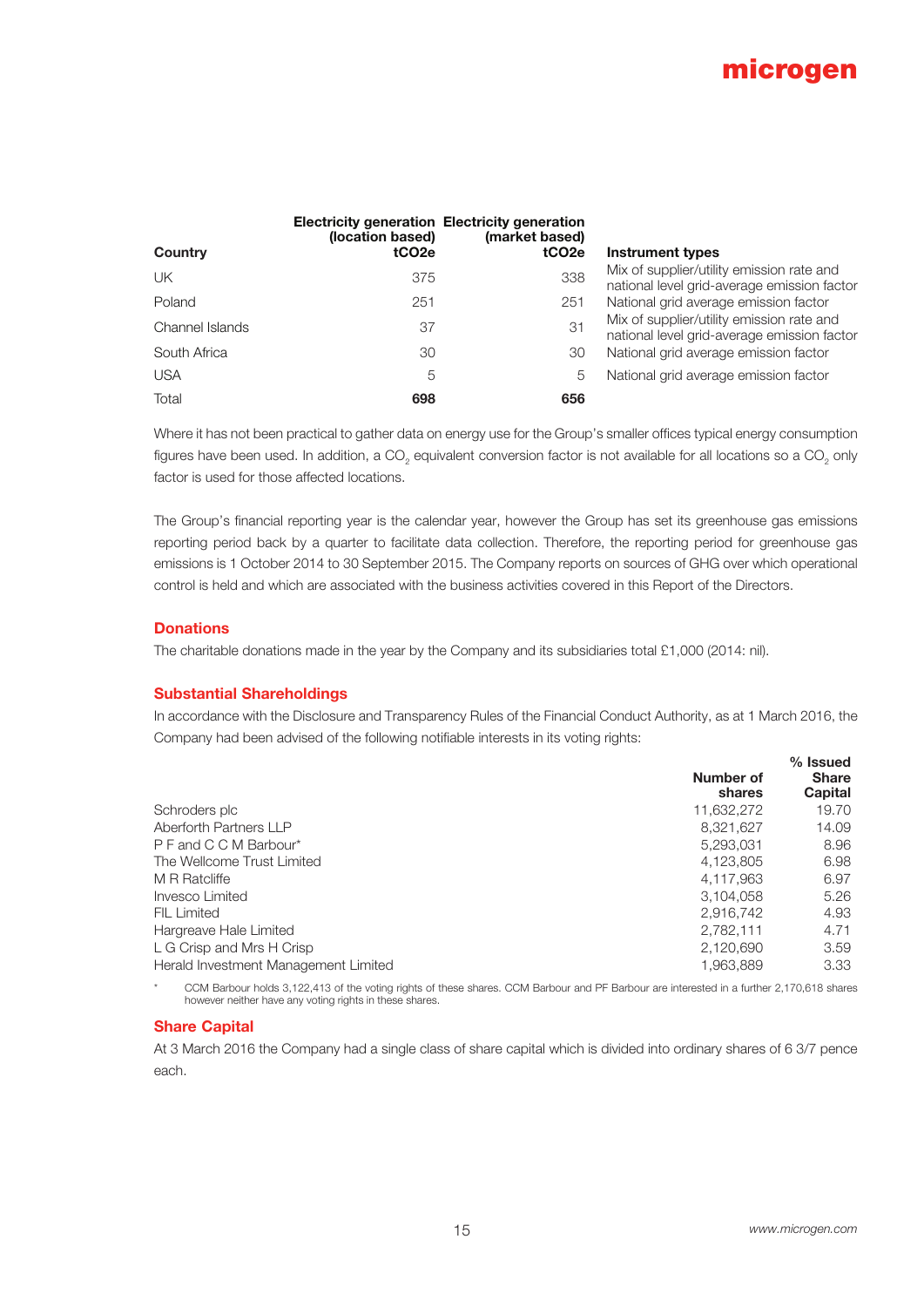

### **Rights and Obligations Attaching to Shares**

#### Voting in Meetings of the Company

Voting at a general meeting shall be on a show of hands unless a poll is demanded. On a show of hands, every shareholder present in person and every proxy duly appointed by a shareholder shall have one vote. On a poll, every shareholder who is present in person or by proxy shall have one vote for every share of which he or she is the holder.

No shareholder shall be entitled to vote at any general meeting or class meeting in respect of shares held by him or her if any call or other sum then payable by him or her in respect of that share remains unpaid. Currently, all issued shares are fully paid.

#### Deadlines for Voting Rights

Full details of the deadlines for exercising voting rights in respect of the resolutions to be considered at the Annual General Meeting to be held on 25 April 2016 are set out in the Notice of Meeting which accompanies this report.

#### Dividends and Distributions

Subject to the provisions of the Companies Act 2006, the Company may, by ordinary resolution, declare a dividend to be paid to shareholders but no dividend shall exceed the amount recommended by the Board. The Board may pay interim dividends or special dividends of such amounts, on such dates and in respect of such periods as the Board think fit. If in the opinion of the Board the profits available for distribution justify such payments, the Board may declare and pay the fixed dividends on any class of shares carrying a fixed dividend (if any). All dividends shall be apportioned and paid pro-rata according to the amounts paid up on the shares.

#### Transfer of shares

Subject to the Articles, any shareholder may transfer all or any of his or her certified shares in writing by an instrument of transfer in any usual form or in any other form which the Board may approve. The Board may, in its absolute discretion and without giving any reasons, decline to register any instrument of transfer of a certified share which is not a fully paid share provided that, where any such shares are admitted to the Official List maintained by the UK Listing Authority, such discretion may not be exercised in such a way as to prevent dealings in the shares of that class from taking place on an open and proper basis. The Board may decline to recognise any instrument of transfer relating to shares in certificated form unless it is in respect of only one class of share and is lodged (duly stamped) at the Company's registered office or such other place as the Board have appointed accompanied by the relevant share certificate(s) and such other evidence as the Board may reasonably require to show the right of the transfer or to make the transfer (and, if the instrument of transfer is executed by some other person on his behalf, the authority of that person so to do). In the case of a transfer of shares in certificated form a recognised clearing house or a nominee of a recognised clearing house or of a recognised investment exchange the lodgement of share certificates will only be necessary if and to the extent that certificates have been issued in respect of the shares in question. The directors may also refuse to register an allotment or transfer of shares (whether fully paid or not) in favour of more than four transferees. Subject to the Articles and the CREST Rules (as defined in the Uncertificated Securities Regulations, as amended), and apart from any class of wholly dematerialised security, the Board may permit any class of shares in the Company to be held in uncertificated form and, subject to the Articles, title to uncertificated shares to be transferred by means of a relevant system.

#### **Change of Control**

Under the terms of the Company's share option schemes, upon a change of control of the Company following a takeover bid, an option holder shall be entitled to exercise the relevant option within a time period of not more than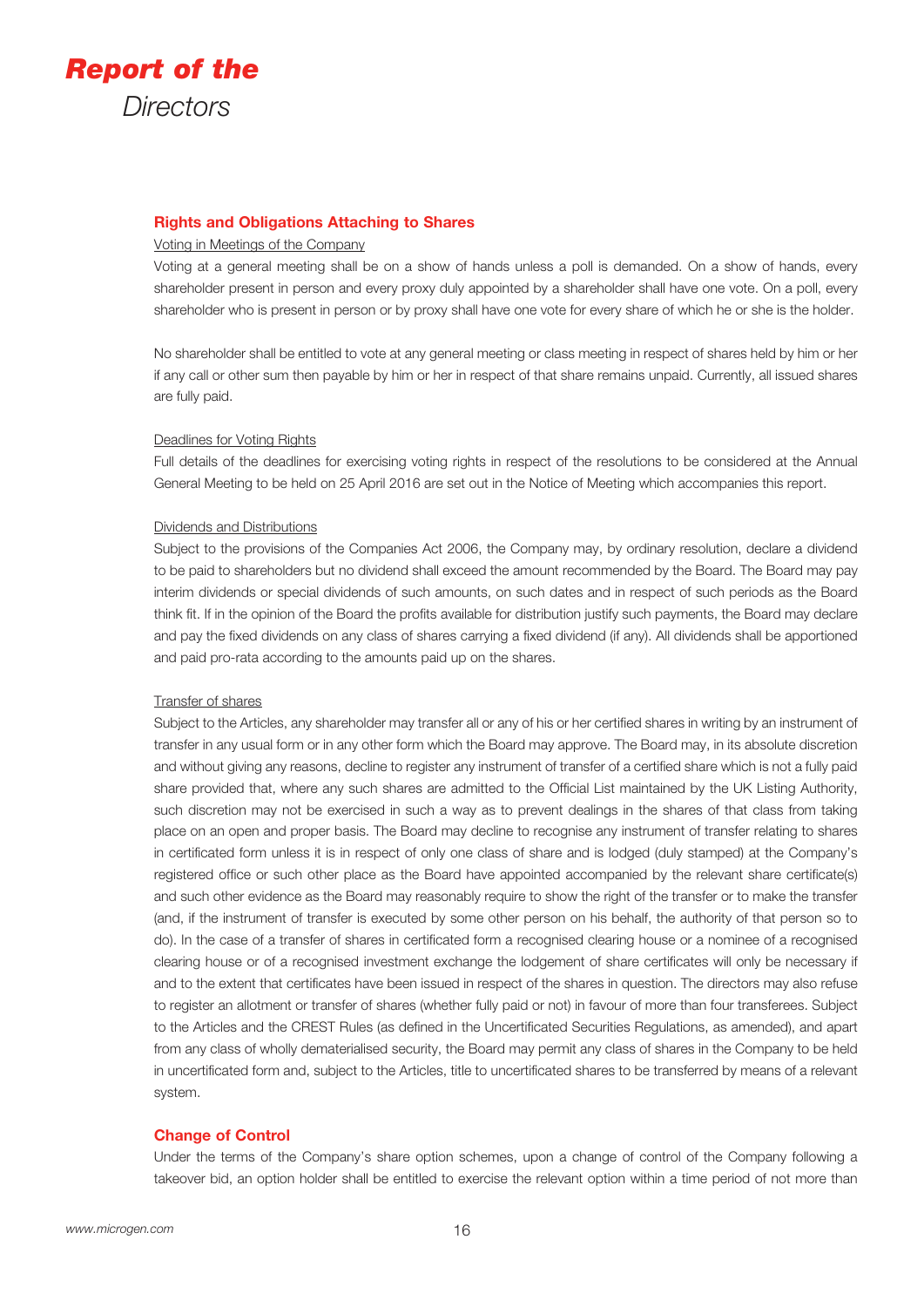

six (6) months. This would allow the exercise of awards subject to the discretion of the Remuneration Committee as to whether relevant performance conditions have been sufficiently satisfied. There are a small number of customer contracts which include a change of control clause in relation to the Group. Two senior managers have change of control agreements which increase the notice receivable by one individual from 3 to 6 months and the other individual from 6 to 12 months in the event of a change of control of the Company.

#### **Amendment to the Articles**

Amendments to the Articles may be made in accordance with the provisions of the Companies Act 2006 by way of a special resolution in general meeting.

#### **Appointment and Replacement of Directors**

Unless and until otherwise determined by ordinary resolution of the Company, directors shall be no less than two (2) and no more than ten (10) in number. Directors may be appointed by the Company by ordinary resolution or by the Board. A director appointed by the Board holds office only until the next Annual General Meeting and then shall be eligible for re-election by the shareholders.

The Board may from time to time appoint one or more directors to undertake such services for the Company that the Board may decide and such persons (other than those who hold an executive office or are employees of the Company or any subsidiary) will be entitled to be paid such fees as the Board will determine for their services to the Company as directors but will not exceed in aggregate the sum of £1,000,000 per annum (excluding bonus arrangements and incentive schemes of the Company) or such greater sum as the Company in general meeting may determine.

The Company by ordinary resolution, of which special notice has been given, may remove any Director before the expiration of his or her term of office and the Company may elect another person in place of a Director so removed from office.

The office of Director shall be vacated if:

- (i) he or she in writing resigns or offers to resign and the directors accept such offer;
- (ii) an order is made by any court claiming that he or she is or may be suffering from a mental disorder;
- (iii) he or she is absent without permission of the Board from meetings for six months and the Board resolves that his or her office is vacated;
- (iv) he or she becomes bankrupt or compounds with his or her creditors generally;
- (v) he or she is prohibited by law from being a director;
- (vi) he or she is removed from office pursuant to the Articles;
- (vii) a registered medical practitioner who is treating that person gives a written opinion to the Company stating that the director has become physically or mentally incapable of acting as a director and may remain so for more than three (3) months.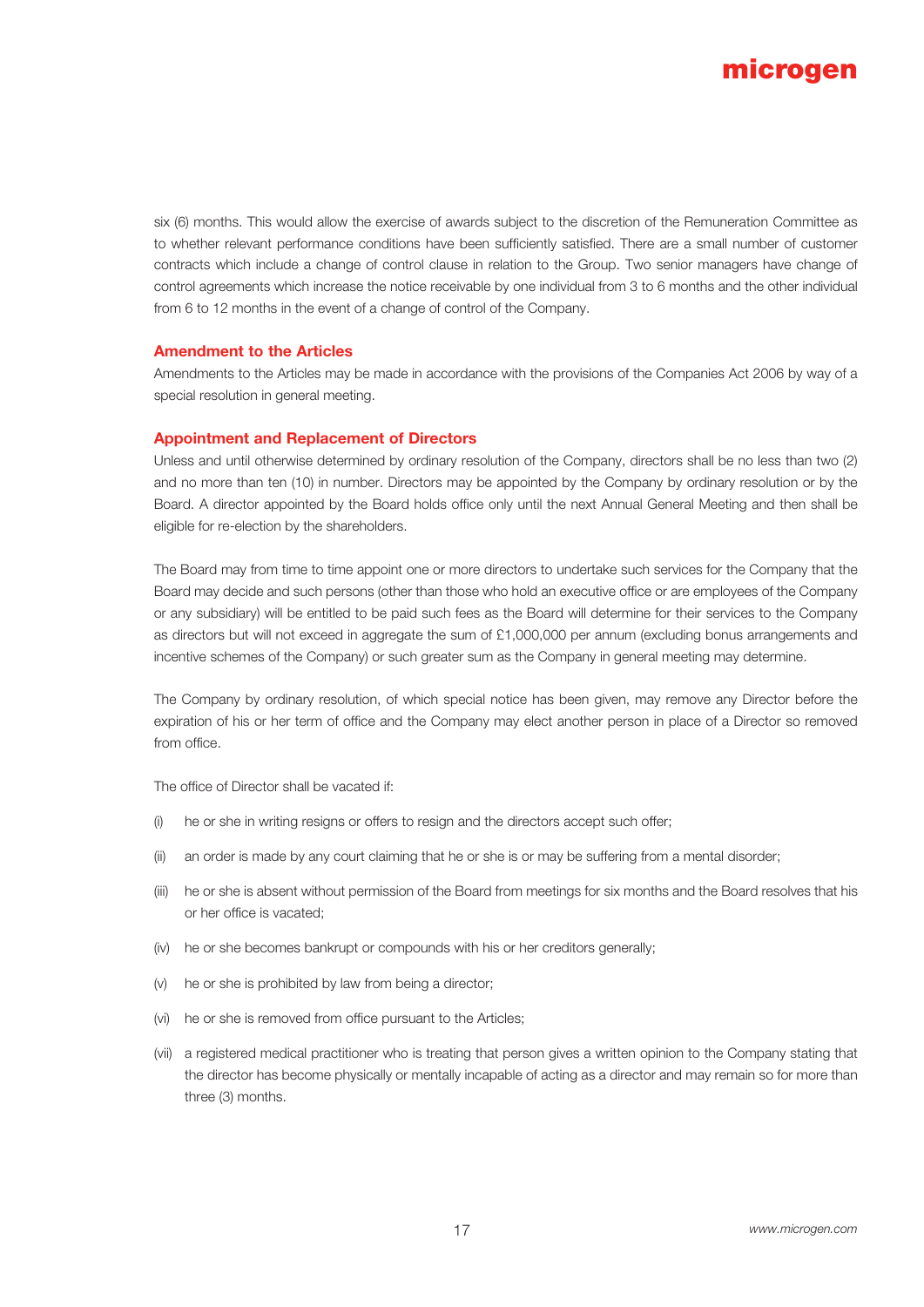

#### **Repurchase of Own Shares, 2015 Return of Value and Share Consolidation**

At the General Meeting of Microgen held on 18 March 2015, shareholders approved a return of value of approximately £20 million by way of a B/C Share Scheme of 27 pence for each ordinary share of 5 pence held on 18 March 2015. At this time there was a share consolidation on the basis of 7 ordinary shares of 6 3/7 pence each in place of every 9 ordinary shares of 5 pence each. Following the return of value the B/C shares issued to shareholders have been cancelled pursuant to the provisions set out in the Articles of Association of the Company.

At the Annual General Meeting held on 18 May 2015 members renewed the authority under section 701 of the Companies Act 2006 to make market purchases on the London Stock Exchange of up to 5,803,052 ordinary shares of 6 3/7 pence each. Such purchases could be made at no more than 5% above the average of the middle market quotations derived from the London Stock Exchange daily official list on the five business days prior to the date of purchase, nor less than 6 3/7 pence each. No shares have been purchased under this renewed authority. A resolution to give the Directors further authority for the Company to purchase its own shares is to be proposed at the forthcoming Annual General Meeting on 25 April 2016.

#### **Significant Contracts**

There did not exist at any time during the year any contract involving the Company or any of its subsidiaries in which a director of the Company was or is materially interested or any contract which was either a contract of significance with a controlling shareholder or a contract for the provision of service by a controlling shareholder. Related party transactions are disclosed on page 99.

### **Directors**

Details of directors who have held office during the year and up to the date of signing these financial statements are given below:

Martyn Ratcliffe Ivan Martin (appointed 1 January 2016) Simon Baines (appointed 1 January 2016) Tom Crawford (appointed 1 January 2016) Philip Wood Peter Bertram Vanda Murray Peter Whiting

Biographical details of the current directors are given on the inside front cover of this Annual Report. Mr Martin, Mr Baines and Mr Crawford were appointed as directors with effect from 1 January 2016 and stand for re-election, as is required for directors at the Annual General Meeting following their appointment. Having completed nine years' service as a non-executive director Mr Bertram also stands for re-election to serve until the 2017 Annual General Meeting at which time he will retire from the Board. Mr Ratcliffe will be retiring from the Board on 4 March 2016 after the release of the 2015 results at which time Mr Martin will assume the role of Non-Executive Chairman.

The Company has purchased and maintained throughout the year directors' and officers' liability insurance in respect of itself and its directors. The directors also have the benefit of the indemnity provision contained at article 138 of the Company's articles of association. Pursuant to this article 138, the Company has granted indemnities for the benefit of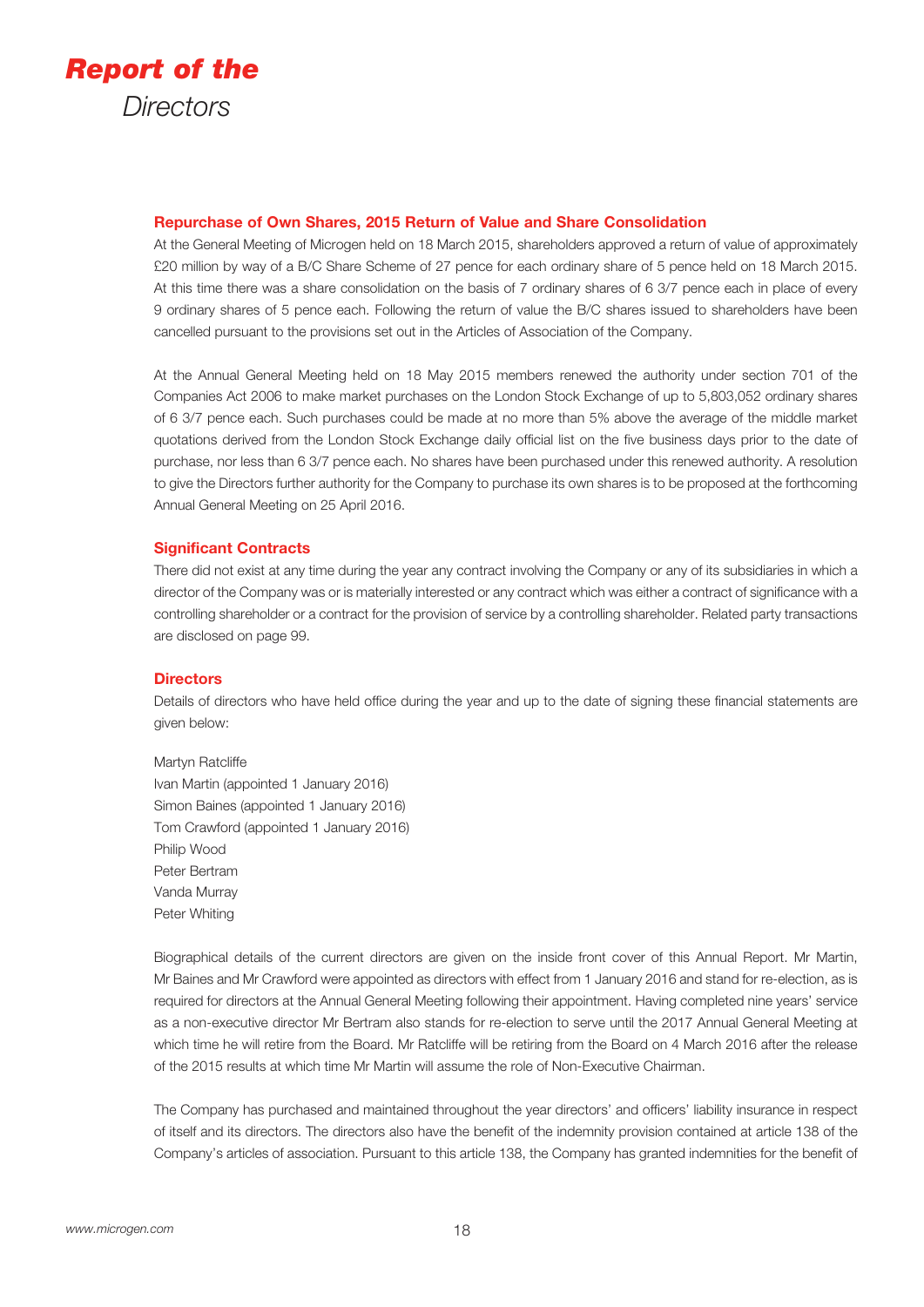

current and future directors of, and the Company Secretary of, the Company in respect of liabilities which may attach to them in their capacity as directors of, or Company Secretary of, the Company to the extent permitted by law and also committing to maintain directors' and officers' insurance cover. Qualifying third party indemnity provisions (as defined by section 234 of the Companies Act 2006) were in force during the year ended 31 December 2015 and continue in force, in relation to certain losses and liabilities which the directors (or Company Secretary) may incur to third parties in the course of acting as directors (or Company Secretary).

### **Treasury and Foreign Exchange**

The Group has in place appropriate treasury policies and procedures, which are approved by the Board. The treasury function manages interest rates for both borrowings and cash deposits for the Group and is also responsible for ensuring there is sufficient headroom against any banking covenants contained within its credit facilities, and for ensuring there are appropriate facilities available to meet the Group's strategic plans.

In order to mitigate and manage exchange rate risk, the Group routinely enters into forward contracts in respect of monthly transactions with the Group's Polish development organisation. The Group continues to monitor exchange rate risk in respect of other foreign currency exposures.

In order to mitigate and manage interest rate risk the Group has in place an effective interest rate hedge to manage exposure on borrowings. Interest rate swaps are used as cash flow hedges of future interest payments, which have the effect of increasing the proportion of fixed interest debt.

These treasury policies and procedures are regularly monitored and reviewed. It is the Group's policy not to undertake speculative transactions which create additional exposures over and above those arising from normal trading activity.

See page 64 for further information on the Group's management of financial risk.

### **Creditor Payment Policy**

The Group agrees terms and conditions for its business transactions with suppliers. Payment is then made in line with these terms, subject to the terms and conditions being met by suppliers.

The Company has trade creditors of £64,000 at 31 December 2015 (2014: £13,000).

At 31 December 2015, for the Group the average number of days of annual purchases represented by year end creditors was 41 days (31 December 2014: 25 days).

### **Auditors and Disclosure of Information to Auditors**

As far as the directors are aware, there is no relevant audit information (as defined by section 418(3) of the Companies Act 2006) of which the Company's auditors are unaware and each of the directors have taken the steps that they ought to have taken as directors in order to make themselves aware of any relevant audit information and to establish that the Company's auditors are aware of that information.

The auditors, PricewaterhouseCoopers LLP, have indicated their willingness to continue in office, and a resolution that they be re-appointed will be proposed at the Annual General Meeting.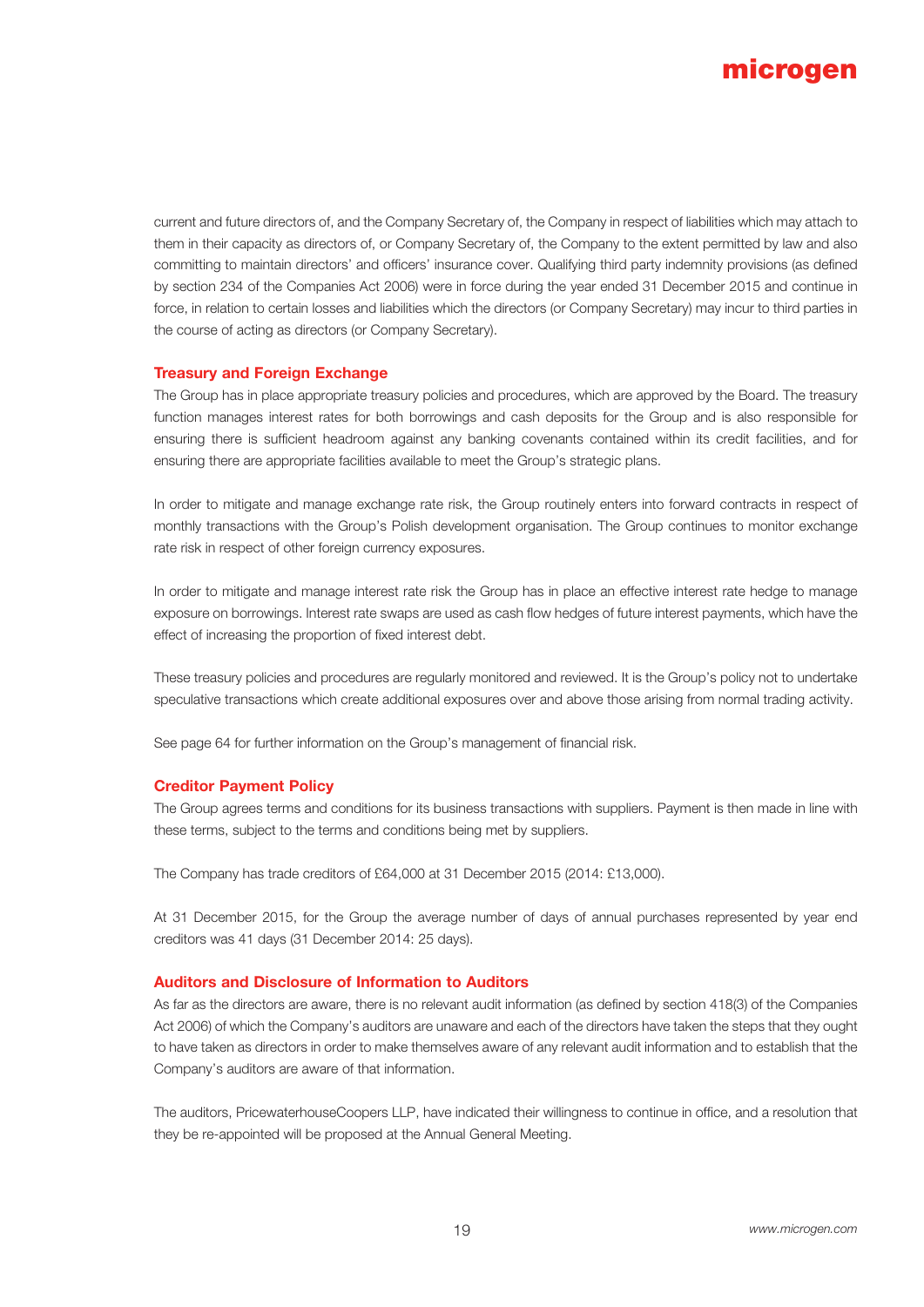

# **Corporate Governance**

The Group's statement on corporate governance is included in the Corporate Governance Statement on pages 21 to 27, and is incorporated into this Report of the Directors by reference.

# **Annual General Meeting**

The forthcoming Annual General Meeting will be held at 9.00 am on 25 April 2016 at Old Change House, 128 Queen Victoria Street, London EC4V 4BJ. The notice of the Annual General Meeting contains the full text of resolutions to be proposed.

By Order of the Board

**Philip Wood** Director

3 March 2016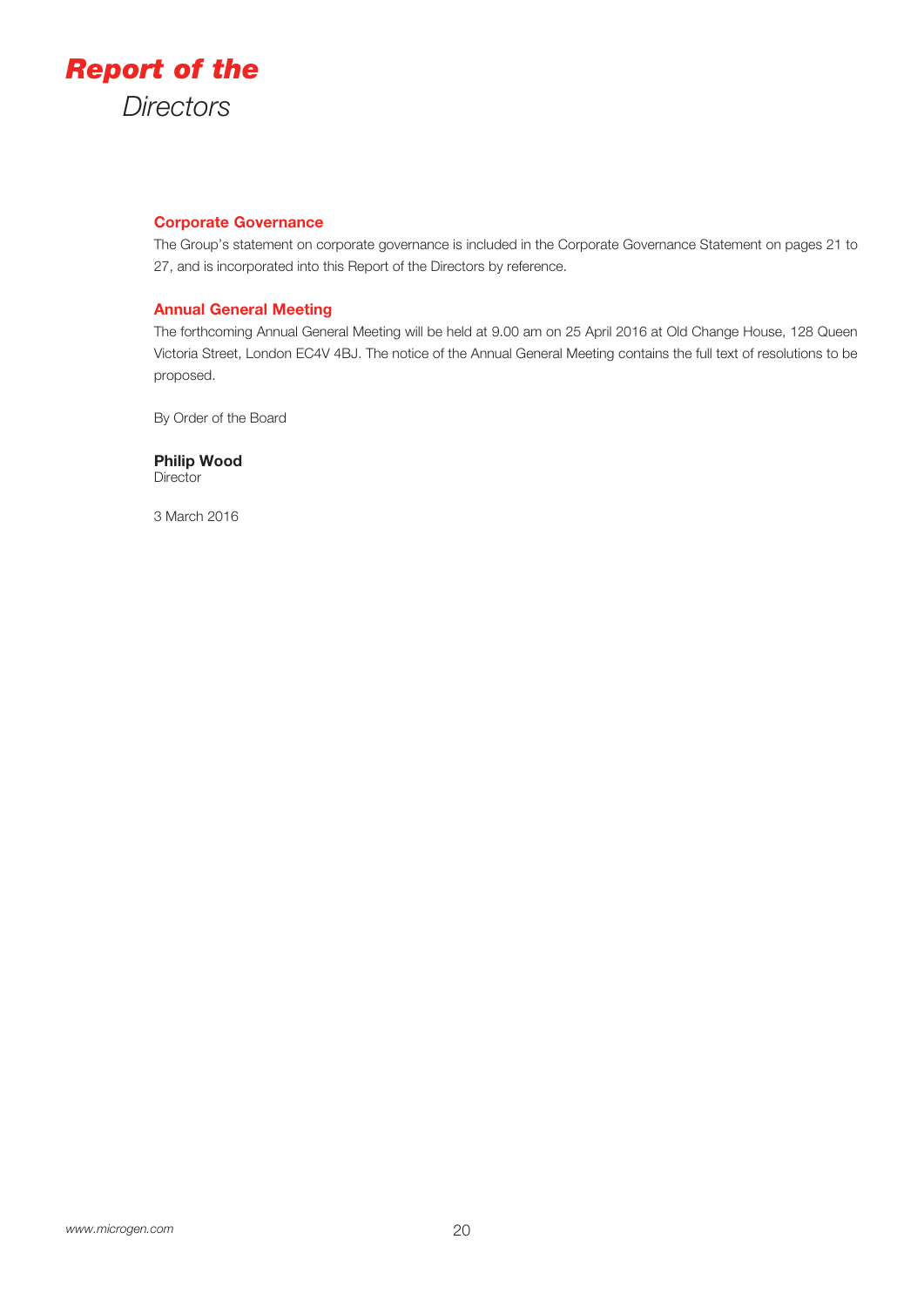# *Corporate Governance Statement*

# microgen

# **Statement of Compliance**

The Group has applied the main principles set out in the UK Corporate Governance Code ("Code"). A full statement of compliance with the Code's main principles of the Code of Best Practice is on pages 26 to 27.

The Company has complied with the Code throughout the year ended 31 December 2015, other than the exception stated as follows:

A.2.1 – Chairman and Chief Executive – The Corporate Governance Code requires that the roles of Chairman and Chief Executive should not be exercised by the same individual. Mr Ratcliffe was Executive Chairman throughout 2015. The Board was satisfied that the combined role was in the interest of shareholders throughout 2015 due to the Group's operating businesses being managed by the Managing Directors and associated management teams of each business with the Group roles providing a holding company function, including corporate governance, corporate/ strategic direction and operational oversight. The Board maintained a majority of independent non-executive directors in 2015 ensuring robust corporate governance. Mr Ratcliffe will be retiring from the Board on 4 March 2016 following the release of the 2015 results at which time Mr Martin will assume the role of Non-Executive Chairman. The Managing Directors of the Group's two businesses, Simon Baines and Tom Crawford, also joined the Board on 1 January 2016.

### **Board of Directors**

The Board of Directors meets regularly to review strategic, operational and financial matters, including proposed acquisitions and divestments, and has a formal schedule of matters reserved to it for decision. It approves the interim and preliminary financial statements, the annual financial plan, significant contracts and capital investment in addition to reviewing the effectiveness of the internal control systems and business risks faced by the Group. Where appropriate, it has delegated authority to committees of directors. Information is supplied to the Board in advance of meetings and the Chairman ensures that all directors are properly briefed on the matters being discussed. Prior to their appointment to the Board on 1 January 2016 the Managing Directors of each of the operating businesses attended the Board Meetings providing detailed presentations and updates on the performance of their business.

The Chairman is primarily responsible for management of the Board, corporate strategy and development and ensuring effective communication with shareholders. The Managing Directors of each operating business are responsible for managing their respective businesses.

Non-executive directors are appointed for specified terms, up to a maximum of three years, and reappointment is not automatic. There is a formal selection process to appoint non-executive directors and a separate Nomination Committee was formed in 2001. Mr Bertram is the senior independent non-executive director until the 2016 Annual General Meeting at which time Mr Whiting will assume responsibility for the role. The Board considers that all of the non-executive directors are independent in character and judgement from the management of the Company and free from any business or other relationship which could materially interfere with the exercise of their independent judgement. All of the non-executive directors have extensive business experience.

All directors have access to the advice and services of the Company Secretary or a suitably qualified alternative, and all the directors are able to take independent professional advice, if necessary, at the Company's expense. Directors offer themselves for re-election at the Annual General Meeting following their appointment by the Board and thereafter in accordance with the Company's current Articles of Association which requires directors to retire from office and offer themselves for reappointment by the members if they were not appointed or reappointed at one of the preceding two Annual General Meetings.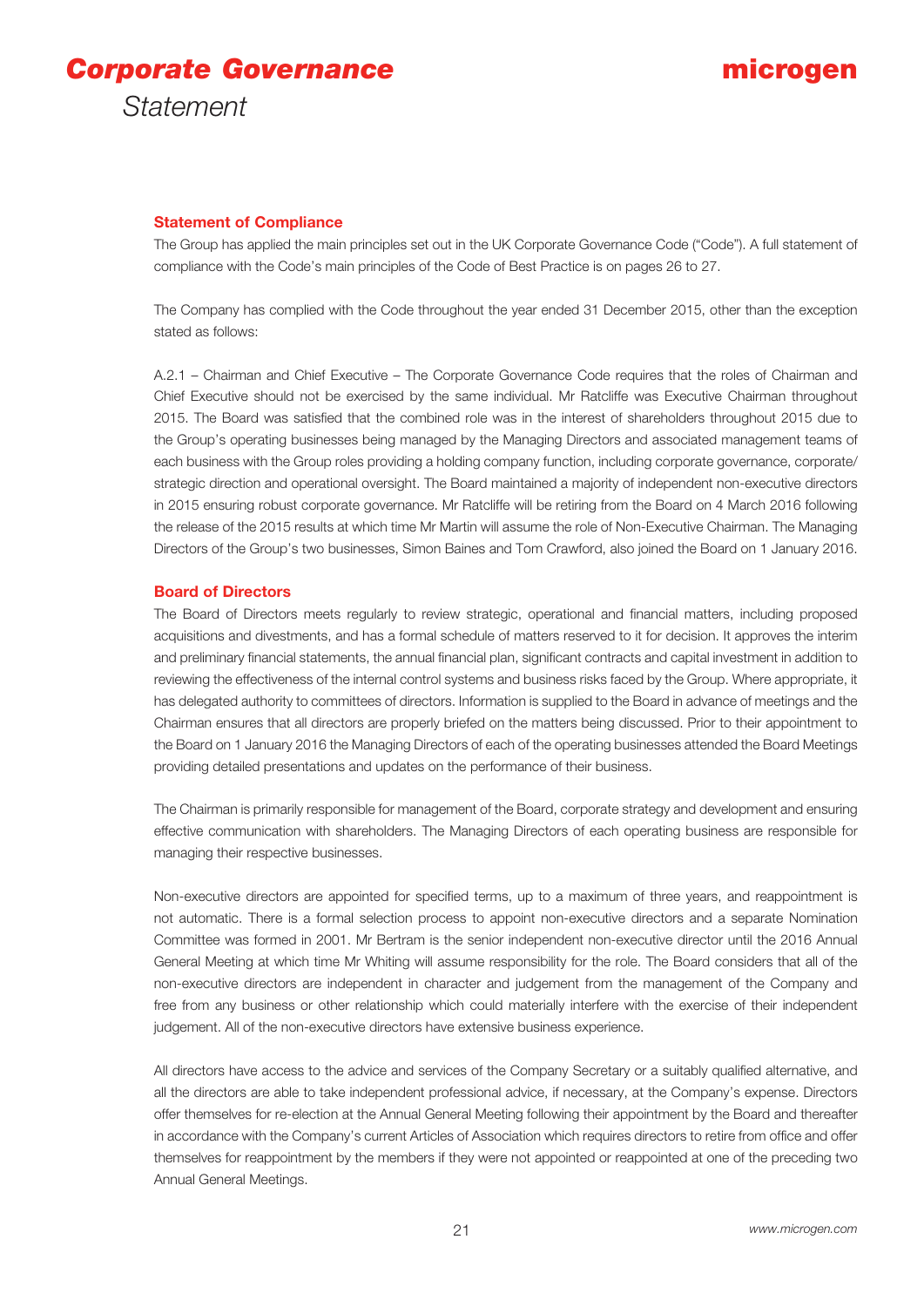# *Corporate Governance Statement*

### **Board Committees**

Throughout 2015 each of Mr Bertram, Ms Murray and Mr Whiting served on the Nomination, Remuneration and Audit Committees and Mr Ratcliffe served on the Nomination Committee. Mr Martin joined the Committees at the time of his appointment to the Board on 1 January 2016. The Committees have written terms of reference which clearly specify their authority and duties and those terms of reference are available upon written request to the Company.

#### Nomination Committee

Throughout 2015 Mr Ratcliffe was chairman of the Nomination Committee which also comprised Mr Bertram, Ms Murray and Mr Whiting. Mr Martin joined the Nomination Committee on 1 January 2016 and will assume its chairmanship after the release of the 2015 results. The Nomination Committee meets at least once a year and recommends to the Board candidates for appointment as directors and reappointment.

The Board and the Board Committees recognise the importance of promoting all aspects of diversity, including gender, throughout the Group. When making an appointment to the Board, candidates are chosen against criteria, specified by the Nomination Committee in 2011, such as balance of skills, business experience, independence, qualifications, knowledge, diversity and other factors relevant to the Board operating effectively. Successful candidates are chosen on merit against these criteria, regardless of race, gender or religious beliefs.

#### Remuneration Committee

Ms Murray is chair of the Remuneration Committee and the Committee also comprises Mr Bertram, Mr Whiting and, with effect from 1 January 2016, Mr Martin. Mr Whiting will assume the role of Remuneration Committee chair with effect from the 2016 Annual General Meeting. The Directors' Remuneration Report appears on pages 28 to 44.

#### Audit Committee

Mr Bertram, a Fellow of the Institute of Chartered Accountants in England and Wales, is chairman of the Audit Committee and the Committee also comprises Ms Murray, Mr Whiting and, with effect from 1 January 2016, Mr Martin. The Audit Committee monitors the integrity of the financial statements of the Company and meets regularly with management and the external auditors to review and monitor the financial reporting process, the statutory audit of the consolidated financial statements, audit procedures, internal controls and financial matters.

The external auditors present in advance of the year end its approach to the forthcoming audit together with its findings from the audit following the completion of its work. The Audit Committee assesses the performance of the external auditors on an annual basis and based on this review the Audit Committee recommends the appointment, reappointment or removal of the Company's external auditors to the Board. This review resulted in the Audit Committee determining to retain PricewaterhouseCoopers LLP as auditors for the Group's 2015 financial statements.

Mr Ratcliffe, the Managing Directors and the Group Finance Director attended the Audit Committee meetings throughout 2015 by invitation. The Audit Committee meets at least annually with the Company's external auditors without the other directors present. The external auditors have unrestricted access to the Audit Committee.

The Audit Committee considers that, in some circumstances, the external auditors' understanding of the business can be beneficial in improving the efficiency and effectiveness of advisory work and, therefore, it has been considered appropriate that the external auditors be engaged for non-audit services related to financial and tax matters. The Audit Committee has reviewed the nature of the work and level of fees for non-audit services and considers that this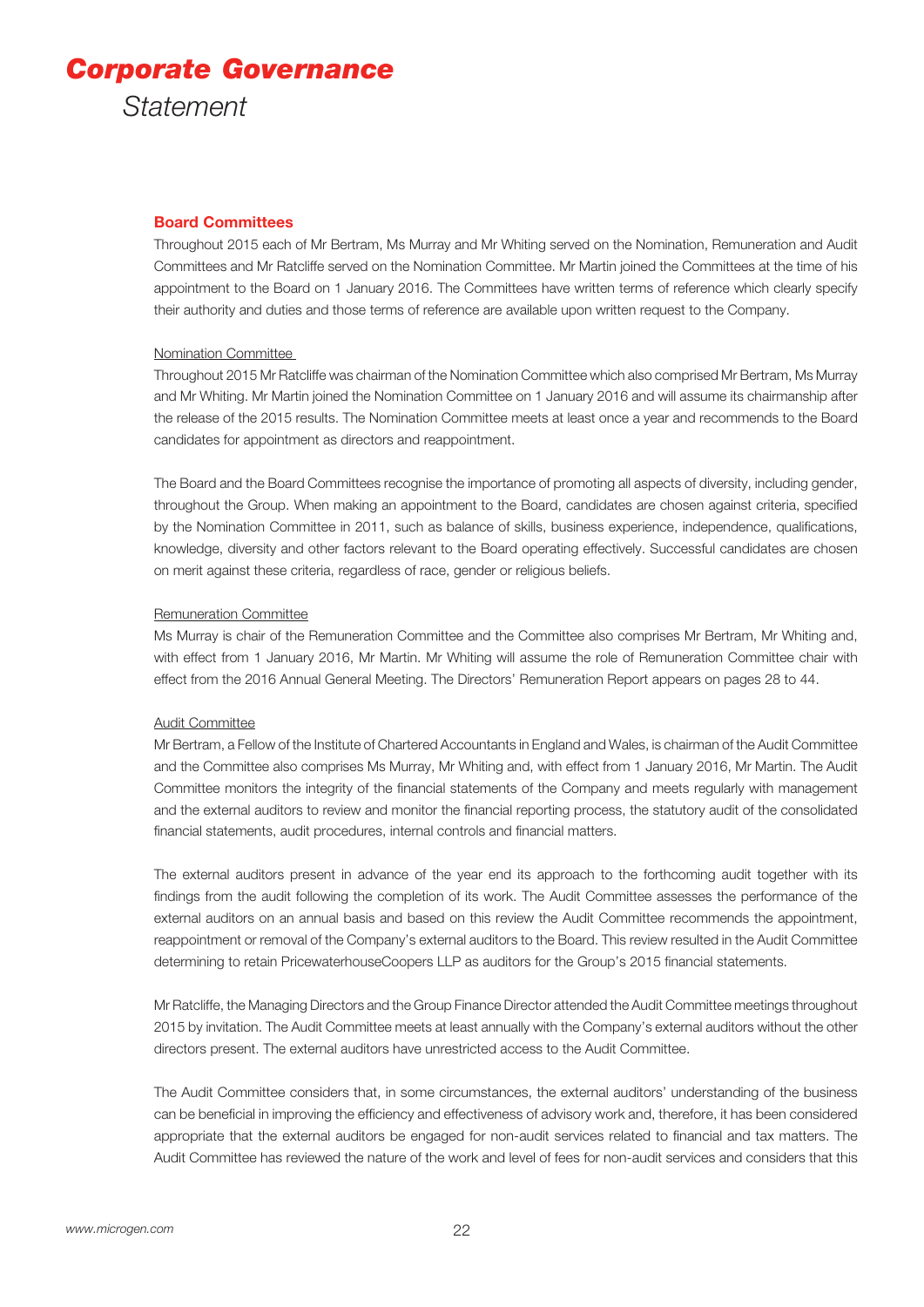# microgen

has not affected the auditors' objectivity and independence. The expenditure on non-audit services is set out on page 73.

The Audit Committee reports to the Board on how it has discharged its responsibilities. This includes identifying the significant issues that it has considered in relation to the financial statements and how these issues were addressed, its assessment of the effectiveness of the external audit process and its recommendation on the reappointment of the Company's external auditors together with any other issues on which the Board has asked the Audit Committee's opinion.

The significant judgements considered by the Audit Committee were:-

#### **Revenue Recognition**

A key area of judgement in respect of recognising revenue is the timing of recognition where management assumptions and estimates are necessary. The Audit Committee were provided with an overview of significant balances, together with the movement on those balances since the previous year end. In addition, the Audit Committee receives an overview of significant contracts entered into during the course of the year which provides the opportunity to discuss the impact of contractual terms on revenue recognition. External audit performed detailed audit procedures on revenue recognition and reported their findings to the Audit Committee. The Audit Committee concluded that the timing of recognition continues to be in line with the Group's accounting policy on revenue recognition.

#### **Annual Goodwill Impairment Review**

Goodwill is a material asset on the Group's balance sheet and it is the Group's policy to annually test the asset for impairment. The judgements in relation to goodwill impairment testing relate to the assumptions applied in calculating the value in use of the operating businesses. The key assumptions applied in the calculation relate to the future performance expectations of the businesses. Plans prepared by senior management supporting the future performance expectations used in the calculation were reviewed and approved by the Board. The Audit Committee received a presentation on the outcome of the impairment review performed by senior management. The impairment review was also an area of focus for the external auditor, who reported their findings to the Audit Committee. The Audit Committee concluded that there was no requirement to impair the carrying value of goodwill at the year end.

#### **Tax**

The operating businesses operate in a number of territories which increases the complexity of the Group's tax affairs. A presentation was prepared by senior management for the Board and Audit Committee to consider. The presentation provided an overview of the Group's tax affairs together with the proposed accounting treatment of any judgemental items. The Audit Committee concluded that they were satisfied with the accounting treatment.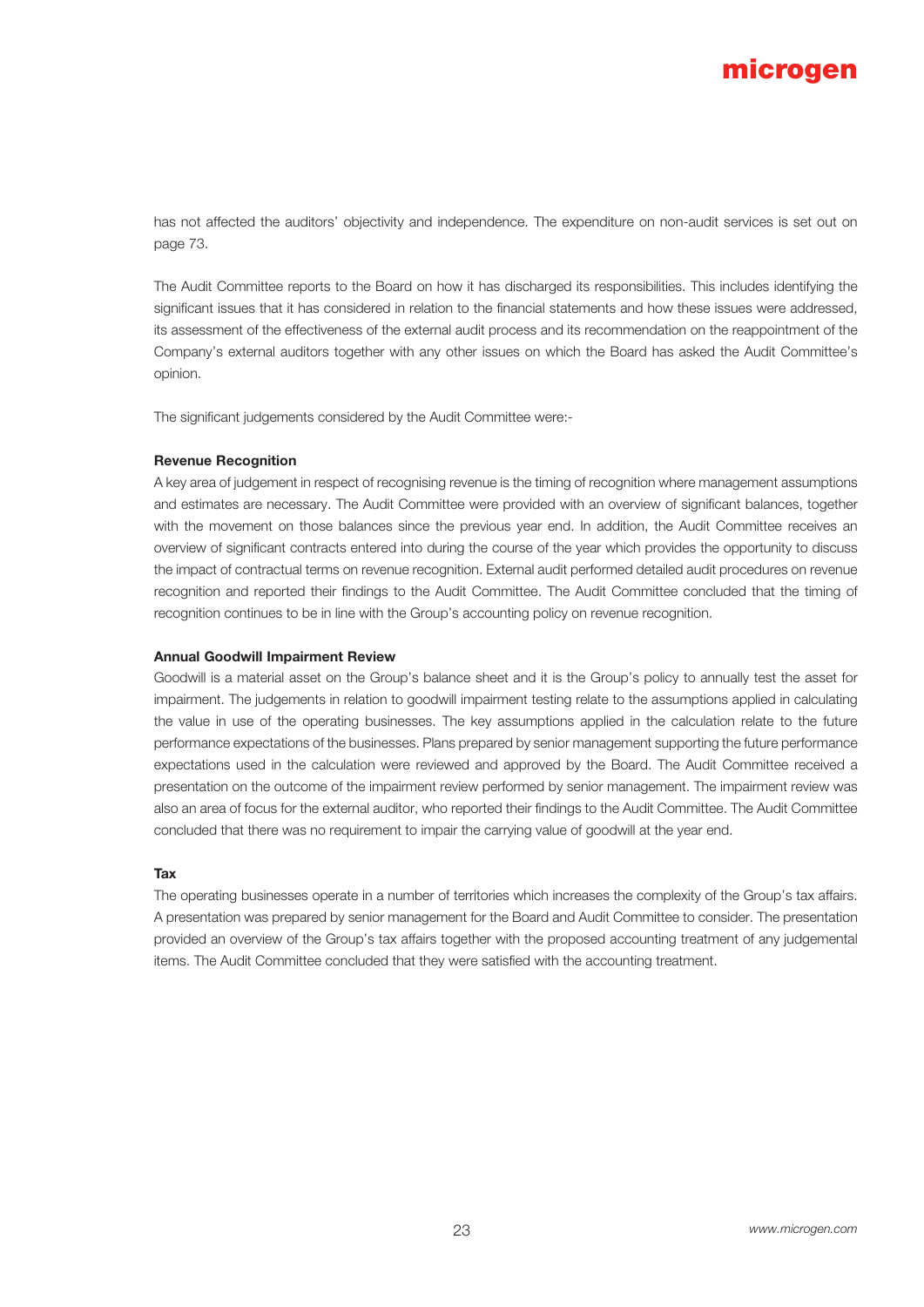# *Corporate Governance Statement*

# **Board Attendance**

Details of the number of meetings of the Board (including sub-committees at which only certain directors are required to attend) and committees and individual attendances by directors are set out in the table below.

|                                 | <b>Board</b><br><b>Meetings</b> | Audit<br><b>Committee</b> | Remuneration<br><b>Committee</b> | <b>Nomination</b><br><b>Committee</b> |
|---------------------------------|---------------------------------|---------------------------|----------------------------------|---------------------------------------|
| Number of Meetings held in 2015 |                                 |                           |                                  |                                       |
| Martyn Ratcliffe                |                                 | $\mathcal{R}^*$           | $7*$                             |                                       |
| Philip Wood                     |                                 | $3^*$                     | $7*$                             | $5*$                                  |
| Peter Bertram                   |                                 |                           |                                  |                                       |
| Vanda Murray                    |                                 |                           |                                  |                                       |
| Peter Whiting                   |                                 |                           |                                  |                                       |

\* attendance by invitation.

The above table details attendance at scheduled meetings. In addition 8 ad hoc meetings were held, of these meetings, 2 meetings were held by a sub-committee relating to the exercise of share options.

### **Management Meetings of the Operating Businesses**

Each of the Group's two operating businesses hold management meetings on a monthly basis chaired by the Managing Director responsible for that business. All Directors are invited to attend these meetings.

### **Relations with Shareholders**

In order to maintain dialogue with institutional shareholders the Chairman and Group Finance Director meet with key shareholders. After the release of the 2015 results Mr Martin (the new Chairman), the Managing Directors and the Group Finance Director will meet with key shareholders as appropriate. Other directors are available to meet key shareholders on request. Where practicable the Annual Report is sent to shareholders at least 20 working days before the Annual General Meeting and each issue for consideration at the Annual General Meeting is proposed as a separate resolution. All continuing directors generally attend the Annual General Meeting.

# **Capital Structure**

The information required pursuant to the Disclosure and Transparency Rules is detailed on pages 15 and 16.

### **Social, Ethical and Environmental Risks**

The Board takes regular account of the significance of social, environmental and ethical ("SEE") matters to the Group's business of providing IT services and solutions (including software, managed services and consultancy) to the business community.

The Board considers that it has received adequate information to enable it to assess any significant risks to the Company's short-term and long-term value arising from SEE matters and has concluded that the risks associated with SEE matters are minimal. The Board will continue to monitor those risks on an ongoing basis and will implement appropriate policies and procedures if those risks become significant.

### **Internal Control**

The Group maintains an ongoing process in respect of internal control to safeguard shareholders' investments and the Group's assets and to facilitate the effective and efficient operation of the Group.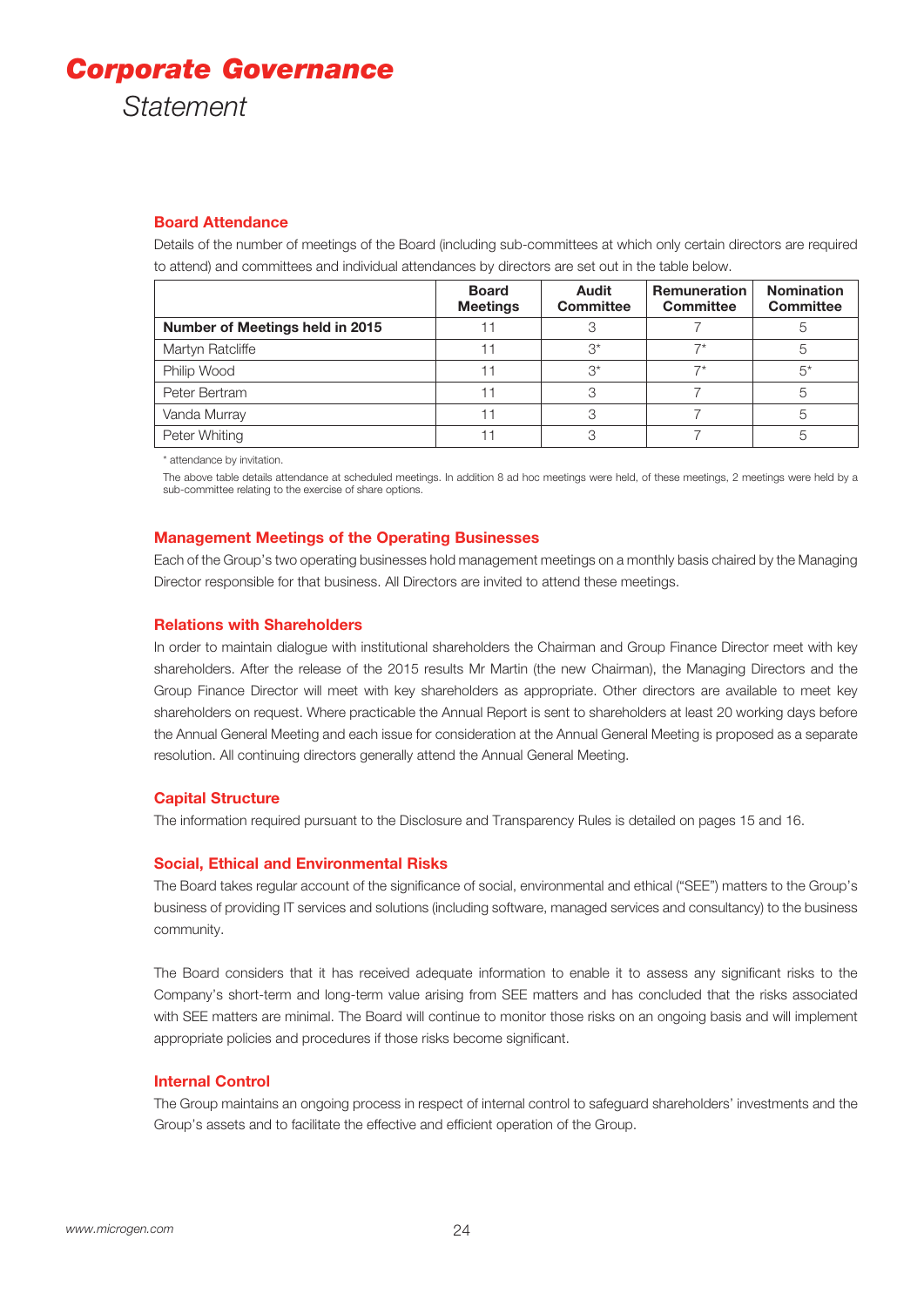# microgen

These processes enable the Group to respond appropriately, and in a timely fashion, to significant business, operational, financial, compliance and other risks, (in accordance with the Code), which may otherwise prevent the achievement of the Group's objectives.

The Group recognises that it operates in a competitive market that can be affected by factors and events outside its control. Details of the major risks identified by the Group are set out in the table on pages 11 and 12. The Group is committed to mitigating risks arising wherever possible and accepts that internal controls, rigorously applied and monitored, are an essential tool in achieving this objective.

The key elements of Group internal control, which have been effective during 2015 and up to the date of approval of these financial statements, are set out below:

- The existence of a clear organisational structure with defined lines of responsibility and delegation of authority from the Board to its executive directors and operating divisions;
- A procedure for the regular review of reporting business issues and risks by the operating businesses;
- Regular reviews at Board meetings with the operating management;
- A planning and management reporting system operated by each operating business and the executive directors; and
- The establishment of prudent operating and financial policies.

The directors have overall responsibility for establishing financial and other reporting procedures to provide them with a reasonable basis on which to make proper judgements as to the financial position and prospects of the Group, and have responsibility for establishing the Group's system of internal control and for monitoring its effectiveness. The Group's systems are designed to provide directors with reasonable assurance that physical and financial assets are safeguarded, transactions are authorised and properly recorded and material errors and irregularities are either prevented or detected with the minimum delay. However, systems of internal financial control can provide only reasonable and not absolute assurance against material misstatement or loss.

The key features of the systems of internal financial control include:

- Financial planning process with an annual financial plan approved by the Board. The plan is regularly updated providing an updated forecast for the year;
- Monthly comparison of actual results against plan;
- Written procedures detailing operational and financial internal control policies which are reviewed on a regular basis;
- Regular reporting to the Board on treasury and legal matters:
- Defined investment control guidelines and procedures; and
- Periodic reviews by the Audit Committee of the Group's systems and procedures.

The majority of the Group's financial and management information is processed and stored on computer systems. The Group is dependent on systems that require sophisticated computer networks. The Group has established controls and procedures over the security of data held on such systems, including business continuity arrangements.

On behalf of the Board, the Audit Committee has reviewed the operation and effectiveness of this framework of internal control for the year ended 31 December 2015, and up to the date of approval of the Annual Report.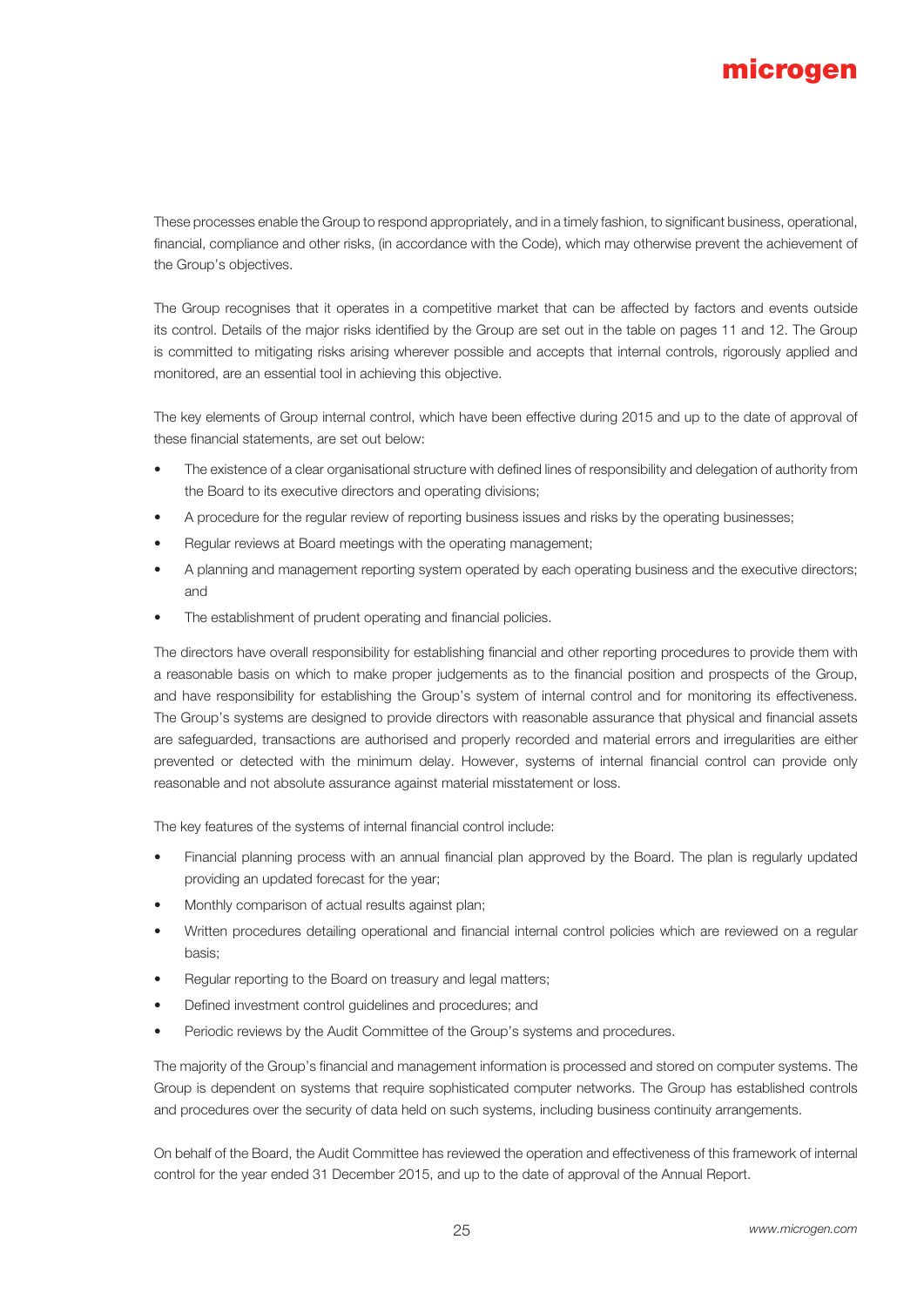*Statement*

# **Internal Audit**

The need for an internal audit function is reviewed on an annual basis by the Audit Committee taking into account the size and complexity of the Group. At present there is no intention to establish an internal audit function.

|                | <b>COMPLIANCE WITH THE UK CORPORATE GOVERNANCE CODE</b>                                                                                                                                                                                                                                                      |                                                                                                                                                                                                                                                                                                                                                                                                                                                                                                                                                                                                                                                                                                                                                                                                                                                                                                                                                                                                                                                                                                                                                                                                                                                                                                                                             |  |  |  |
|----------------|--------------------------------------------------------------------------------------------------------------------------------------------------------------------------------------------------------------------------------------------------------------------------------------------------------------|---------------------------------------------------------------------------------------------------------------------------------------------------------------------------------------------------------------------------------------------------------------------------------------------------------------------------------------------------------------------------------------------------------------------------------------------------------------------------------------------------------------------------------------------------------------------------------------------------------------------------------------------------------------------------------------------------------------------------------------------------------------------------------------------------------------------------------------------------------------------------------------------------------------------------------------------------------------------------------------------------------------------------------------------------------------------------------------------------------------------------------------------------------------------------------------------------------------------------------------------------------------------------------------------------------------------------------------------|--|--|--|
|                | <b>Code of Best Practice - Principles</b>                                                                                                                                                                                                                                                                    | <b>Microgen Compliance Statement</b>                                                                                                                                                                                                                                                                                                                                                                                                                                                                                                                                                                                                                                                                                                                                                                                                                                                                                                                                                                                                                                                                                                                                                                                                                                                                                                        |  |  |  |
| A              | <b>LEADERSHIP</b>                                                                                                                                                                                                                                                                                            |                                                                                                                                                                                                                                                                                                                                                                                                                                                                                                                                                                                                                                                                                                                                                                                                                                                                                                                                                                                                                                                                                                                                                                                                                                                                                                                                             |  |  |  |
| 1              | The Role of the Board<br>Every company should be headed by an effective<br>board, which is collectively responsible for the long-<br>term success of the company.                                                                                                                                            | The directors' responsibilities are outlined in the Report of the Directors. The Board meets<br>regularly on a formal basis and for additional ad hoc meetings as necessary.                                                                                                                                                                                                                                                                                                                                                                                                                                                                                                                                                                                                                                                                                                                                                                                                                                                                                                                                                                                                                                                                                                                                                                |  |  |  |
| $\overline{2}$ | <b>Division of Responsibilities</b><br>There should be a clear division of responsibilities at<br>the head of the company between the running of the<br>board and the executive responsibility for the running of<br>the company's business. No one individual should have<br>unfettered powers of decision. | The Board had an Executive Chairman throughout 2015 with each of the two operating<br>businesses being the responsibility of a Managing Director. From March 2016 there will<br>be a Non-Executive Chairman with two executive directors responsible for the running of<br>the two operating businesses.                                                                                                                                                                                                                                                                                                                                                                                                                                                                                                                                                                                                                                                                                                                                                                                                                                                                                                                                                                                                                                    |  |  |  |
| 3              | The Chairman<br>The Chairman is responsible for leadership of the board<br>and ensuring its effectiveness on all aspects of its role.                                                                                                                                                                        | The Chairman is responsible for setting the Board's agenda and ensuring that adequate<br>time is available for discussion of all agenda items, in particular strategic issues. He<br>promotes a culture of openness and debate by facilitating the effective contribution<br>of non-executive directors in particular and ensuring constructive relations between<br>executive and non-executive directors. In addition, he ensures that the directors receive<br>accurate, timely and clear information.                                                                                                                                                                                                                                                                                                                                                                                                                                                                                                                                                                                                                                                                                                                                                                                                                                   |  |  |  |
| 4              | <b>Non-Executive Directors</b><br>As part of their role as members of a unitary board,<br>non-executive directors should constructively challenge<br>and help develop proposals on strategy.                                                                                                                 | The Board appoints one of the independent non-executive directors to be the senior<br>independent non-executive director to provide a sounding board for the Chairman<br>and to serve as an intermediary for the other directors when necessary. The senior<br>independent non-executive director is available to shareholders if they have concerns<br>which contact through the normal channels of the Chairman, Managing Directors (from<br>their appointment to the Board on 1 January 2016) or Group Finance Director fails to<br>resolve or for which such contact is inappropriate. The Chairman holds meetings with<br>the non-executive directors without the Managing Directors or Group Finance Director<br>being present. Led by the senior independent non-executive director, the non-executive<br>directors meet without the Chairman at least annually to appraise the Chairman's<br>performance and on such other occasions as are deemed appropriate.<br>If the directors have concerns which cannot be resolved about the running of the<br>Company or a proposed action, then they ensure that their concerns are recorded in the<br>Board minutes. On their resignation, a non-executive director has to provide a written<br>statement to the Chairman, for circulation to the Board, if they have any such concerns. |  |  |  |
| B              | <b>EFFECTIVENESS</b>                                                                                                                                                                                                                                                                                         |                                                                                                                                                                                                                                                                                                                                                                                                                                                                                                                                                                                                                                                                                                                                                                                                                                                                                                                                                                                                                                                                                                                                                                                                                                                                                                                                             |  |  |  |
| 1              | The Composition of the Board<br>The board and its committees should have the<br>appropriate balance of skills, experience, independence<br>and knowledge of the company to enable them to<br>discharge their respective duties and responsibilities<br>effectively.                                          | All of the non-executive directors (including those detailed in the Statement of<br>Compliance) are considered by the Board to be independent of the management of the<br>Company and free from any business or other relationship which could materially interfere<br>with the exercise of their independent judgement. The Board consisted of a majority of<br>non-executive directors throughout 2015.                                                                                                                                                                                                                                                                                                                                                                                                                                                                                                                                                                                                                                                                                                                                                                                                                                                                                                                                   |  |  |  |
| $\overline{2}$ | <b>Appointments to the Board</b><br>There should be a formal, rigorous and transparent<br>procedure for the appointment of new directors to the<br>board.                                                                                                                                                    | A separate Nomination Committee, comprising all the non-executive directors together<br>with the Chairman, is responsible for identifying and nominating candidates to fill Board<br>vacancies.                                                                                                                                                                                                                                                                                                                                                                                                                                                                                                                                                                                                                                                                                                                                                                                                                                                                                                                                                                                                                                                                                                                                             |  |  |  |
| 3              | <b>Commitment</b><br>All directors should be able to allocate sufficient time<br>to the company to discharge their responsibilities<br>effectively.                                                                                                                                                          | The Chairman's other significant commitments are disclosed in the Annual Report. Any<br>changes to such commitments are reported to the Board as they arise and their impact<br>explained in the next Annual Report. Executive directors will not be given permission by<br>the Board to take on more than one directorship in a company nor chairman of such a<br>company.<br>The terms and conditions of appointment of non-executive directors are made available<br>for inspection. The letter of appointment sets out the expected time commitment. The<br>appointed non-executive directors have undertaken that they will have sufficient time to<br>meet what is expected of them.                                                                                                                                                                                                                                                                                                                                                                                                                                                                                                                                                                                                                                                  |  |  |  |
| 4              | <b>Development</b><br>All directors should receive induction on joining the<br>board and should regularly update and refresh their<br>skills and knowledge.                                                                                                                                                  | The Chairman ensures that new directors receive an induction on joining the Board. Any<br>training needs required by the directors will be discussed with the Chairman.                                                                                                                                                                                                                                                                                                                                                                                                                                                                                                                                                                                                                                                                                                                                                                                                                                                                                                                                                                                                                                                                                                                                                                     |  |  |  |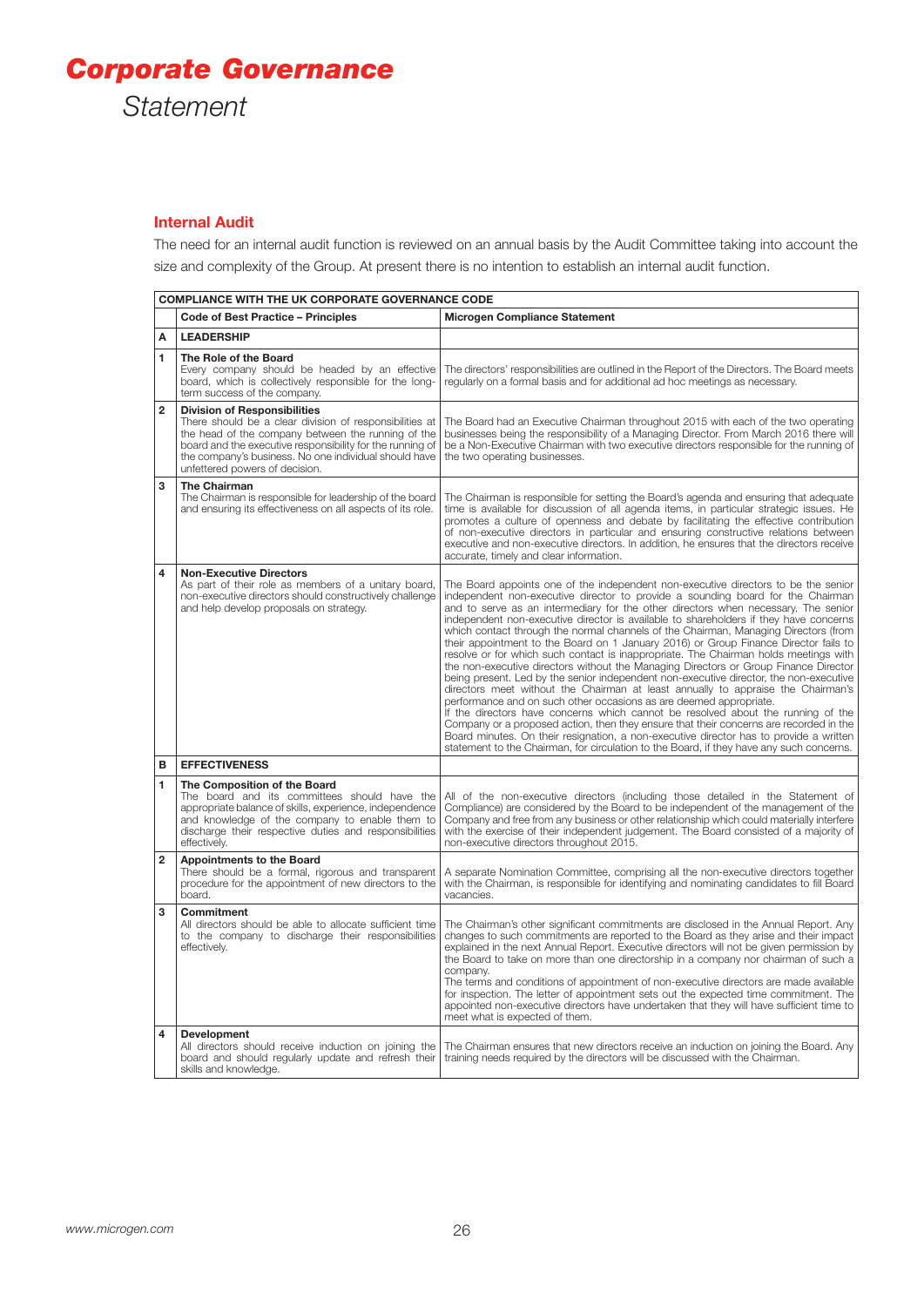|                         | <b>COMPLIANCE WITH THE UK CORPORATE GOVERNANCE CODE (continued)</b>                                                                                                                                                                                                                                              |                                                                                                                                                                                                                                                                                                                                                                                                                                                                                                                                                                                                                                                                                                                                                                 |  |  |  |
|-------------------------|------------------------------------------------------------------------------------------------------------------------------------------------------------------------------------------------------------------------------------------------------------------------------------------------------------------|-----------------------------------------------------------------------------------------------------------------------------------------------------------------------------------------------------------------------------------------------------------------------------------------------------------------------------------------------------------------------------------------------------------------------------------------------------------------------------------------------------------------------------------------------------------------------------------------------------------------------------------------------------------------------------------------------------------------------------------------------------------------|--|--|--|
|                         | <b>Code of Best Practice - Principles</b>                                                                                                                                                                                                                                                                        | <b>Microgen Compliance Statement</b>                                                                                                                                                                                                                                                                                                                                                                                                                                                                                                                                                                                                                                                                                                                            |  |  |  |
| в                       | <b>EFFECTIVENESS</b>                                                                                                                                                                                                                                                                                             |                                                                                                                                                                                                                                                                                                                                                                                                                                                                                                                                                                                                                                                                                                                                                                 |  |  |  |
| 5                       | <b>Information and Support</b><br>The board should be supplied in a timely manner with<br>information in a form and of a quality appropriate to<br>enable it to discharge its duties.                                                                                                                            | The Board is supplied with management accounts and operational reviews prior to each<br>meeting. All non-executive directors have extensive business experience and possess<br>relevant and updated skills and knowledge to perform their duties.<br>The Board ensures that directors, especially non-executive directors, have access<br>to independent professional advice at the Company's expense where they judge it<br>necessary to discharge their responsibility as directors.<br>All directors have access to the advice and services of the Company Secretary, who<br>is responsible to the Board for ensuring that Board procedures are complied with. The<br>appointment and removal of the Company Secretary is a matter for the Board as a whole. |  |  |  |
| 6                       | <b>Evaluation</b><br>The board should undertake a formal and rigorous<br>annual evaluation of its own performance and that of its<br>committees and individual directors.                                                                                                                                        | Given Microgen's size and Board structure, performance evaluation is an ongoing<br>process. A performance evaluation is undertaken for all directors at the time of their<br>proposed reappointment. The Managing Directors and Group Finance Director receive<br>an annual performance appraisal as part of the Management Bonus Scheme. The<br>performance of each Board Committee is reviewed on an annual basis.                                                                                                                                                                                                                                                                                                                                            |  |  |  |
| $\overline{7}$          | Re-election<br>All directors should be submitted for re-election at<br>regular intervals, subject to continued satisfactory<br>performance.                                                                                                                                                                      | Non-executive directors are appointed for specific terms, up to a maximum of three<br>years and re-appointment is not automatic. All directors offer themselves for election at<br>the Annual General Meeting following their appointment and for re-election thereafter in<br>accordance with the Company's articles, which require one-third of directors to retire<br>in rotation at each Annual General Meeting. The Board sets out to shareholders in<br>papers accompanying a resolution to elect a non-executive director why they believe an<br>individual should be elected. The Chairman confirms to shareholders when proposing<br>re-election that the non-executive director's performance remains effective.                                      |  |  |  |
| C                       | <b>ACCOUNTABILITY</b>                                                                                                                                                                                                                                                                                            |                                                                                                                                                                                                                                                                                                                                                                                                                                                                                                                                                                                                                                                                                                                                                                 |  |  |  |
| 1                       | <b>Financial and Business Reporting</b><br>The board should present a fair, balanced and<br>understandable assessment of the company's position<br>and prospects.                                                                                                                                                | The Board considers it is in compliance with this requirement.                                                                                                                                                                                                                                                                                                                                                                                                                                                                                                                                                                                                                                                                                                  |  |  |  |
| $\overline{2}$          | <b>Risk Management and Internal Control</b><br>The board is responsible for determining the nature<br>and extent of the principal risks it is willing to take in<br>achieving its strategic objectives. The board should<br>maintain a sound risk management and internal control<br>systems.                    | The Company operates a detailed internal control process which is reviewed at least on<br>an annual basis by the Audit Committee and endorsed by the Board. Further information<br>is provided in the Corporate Governance Statement.                                                                                                                                                                                                                                                                                                                                                                                                                                                                                                                           |  |  |  |
| 3                       | <b>Audit Committee and Auditors</b><br>The board should establish formal and transparent<br>arrangements for considering how they should apply<br>the financial reporting and risk management and<br>internal control principles and for maintaining an<br>appropriate relationship with the company's auditors. | The Audit Committee consists of all non-executive directors and meets at least three<br>times a year. Mr Ratcliffe, the Managing Directors and Group Finance Director were<br>invited to attend in 2015 but the Audit Committee meets at least annually with the<br>Company's auditors without the other directors present.<br>The Board ensures that at least one member of the Audit Committee has recent and<br>relevant financial experience.                                                                                                                                                                                                                                                                                                               |  |  |  |
| D                       | <b>REMUNERATION</b>                                                                                                                                                                                                                                                                                              |                                                                                                                                                                                                                                                                                                                                                                                                                                                                                                                                                                                                                                                                                                                                                                 |  |  |  |
| 1                       | The Level and Components of Remuneration<br>Executive directors' remuneration should be designed<br>to promote the long-term success of the company.<br>Performance-related elements should be transparent,<br>stretching and rigourously applied.                                                               | The Directors' Remuneration Report provides details of the executive directors'<br>remuneration.                                                                                                                                                                                                                                                                                                                                                                                                                                                                                                                                                                                                                                                                |  |  |  |
| $\mathbf{2}$            | Procedure<br>There should be a formal and transparent procedure<br>for developing policy on executive remuneration and<br>for fixing the remuneration packages of individual<br>directors. No director should be involved in deciding his<br>or her own remuneration.                                            | Remuneration packages for individual directors are set by the Remuneration Committee<br>after receiving information from independent sources and if required the Company's<br>Human Resources function. Mr Ratcliffe, the Managing Directors and Group Finance<br>Director were invited to attend the Committee's meetings in 2015.                                                                                                                                                                                                                                                                                                                                                                                                                             |  |  |  |
| E                       | <b>RELATIONS WITH SHAREHOLDERS</b>                                                                                                                                                                                                                                                                               |                                                                                                                                                                                                                                                                                                                                                                                                                                                                                                                                                                                                                                                                                                                                                                 |  |  |  |
| 1                       | <b>Dialogue with Shareholders</b><br>There should be a dialogue with shareholders based on<br>the mutual understanding of objectives. The board as a<br>whole has responsibility for ensuring that a satisfactory<br>dialogue with shareholders takes place.                                                     | The Chairman and the Group Finance Director meet with key shareholders. After the<br>release of the 2015 results Mr Martin (the new Chairman), the Managing Directors and<br>the Group Finance Director will meet key shareholders as appropriate. Non-executive<br>directors are available to meet institutional shareholders if requested.                                                                                                                                                                                                                                                                                                                                                                                                                    |  |  |  |
| $\overline{\mathbf{c}}$ | <b>Constructive Use of General Meetings</b><br>The board should use the general meetings to<br>communicate with investors and to encourage their<br>participation.                                                                                                                                               | The Company arranges for the Notice of the Annual General Meeting and related papers<br>to be sent to shareholders at least 20 working days before the meeting and for other<br>general meetings at least 14 working days before the meeting.<br>All continuing directors make themselves available at the Annual General Meeting to<br>respond to any questions raised by the investors in attendance.                                                                                                                                                                                                                                                                                                                                                         |  |  |  |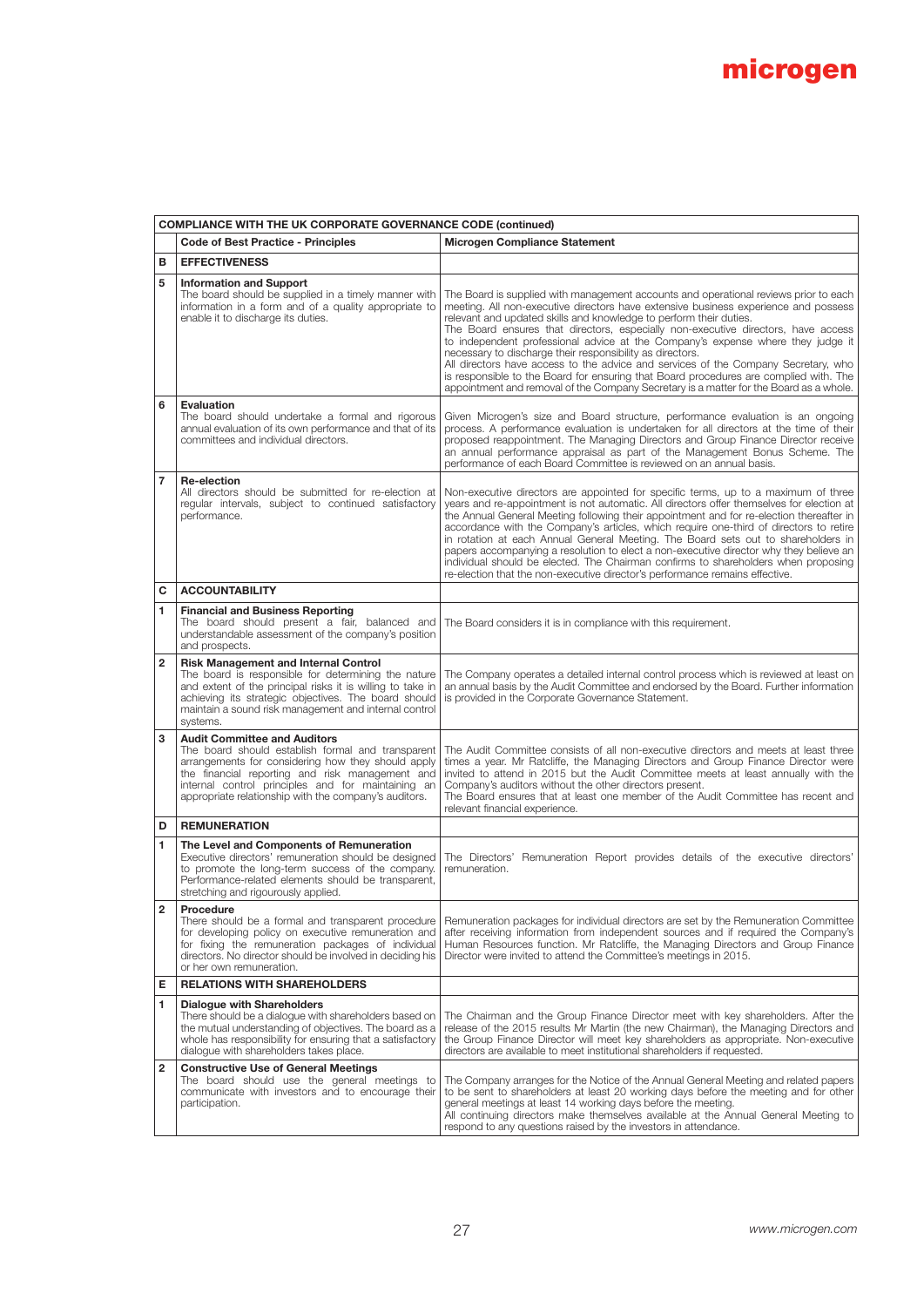# *Directors' Remuneration Report*

# **Introduction**

On behalf of the Board, I am pleased to present the Remuneration Committee's ("Committee") report of the directors' remuneration for the year ended 31 December 2015.

This report is prepared in accordance with The Large and Medium Sized Companies and Groups (Accounts and Reports) (Amendment) Regulations 2013 and is set out in two sections: the Directors' Remuneration Policy and the Annual Report on Remuneration. At the Company's Annual General Meeting on 28 April 2014, shareholders voted in favour of the Directors' Remuneration Policy.

# **Reporting and policy requirements**

There follows below Part A being the Directors' Remuneration Policy which was approved by shareholders at the Annual General Meeting on 28 April 2014 and Part B being the Annual Report on Remuneration which will be voted upon at the Annual General Meeting on 25 April 2016.

# **Compliance**

This report (comprising this introduction and Parts A and B) has been prepared in accordance with the Companies Act 2006 and The Large and Medium Sized Companies and Groups (Accounts and Reports) (Amendment) Regulations 2013. It also meets the requirements of the UK Authority's Listing Rules and the Disclosure and Transparency Rules. The Committee further adopts the principles of good governance as set out in the UK Corporate Governance Code.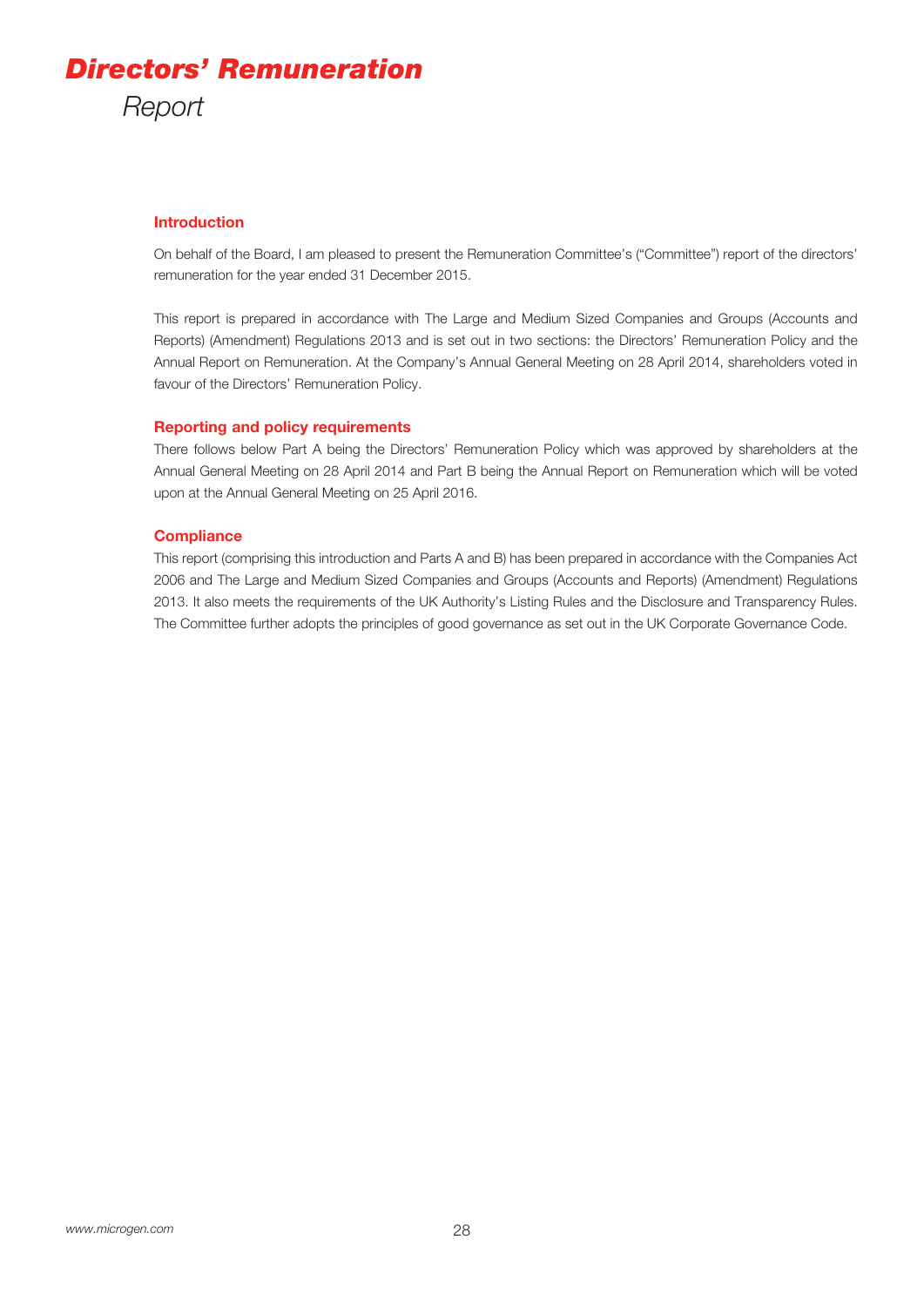

**THE FOLLOWING DIRECTORS' REMUNERATION POLICY WAS APPROVED BY SHAREHOLDERS AT THE ANNUAL GENERAL MEETING ON 28 APRIL 2014 AND IS PROVIDED FOR INFORMATION PURPOSES ONLY. FOR EASE OF READERSHIP ONLY, THE DIRECTORS' REMUNERATION POLICY HAS BEEN UPDATED, A VERSION OF THE ORIGINAL TEXT AND CHARTS CAN BE FOUND IN THE ANNUAL REPORT 2013 AT WWW.MICROGEN.COM. THIS DIRECTORS' REMUNERATION POLICY IS NOT SUBJECT TO VOTE AT THE ANNUAL GENERAL MEETING ON 25 APRIL 2016**

# **A. DIRECTORS' REMUNERATION POLICY ("POLICY")**

This section of the report sets out the Policy which was approved by shareholders at the 2014 Annual General Meeting. All elements of the Policy were observed by the Committee from 28 April 2014 (the date of the Company's Annual General Meeting) and formally came into effect on 1 January 2015 and shall apply for the period of three years thereafter.

Details relating to how the remuneration policy was implemented during the year ended 31 December 2015 are set out below in Part B as this Part A sets out the remuneration policy of the Company which came into effect on 1 January 2015.

#### **Remuneration policy for Executive Directors**

The Policy for the Executive Directors and other senior executives is based on the following principles, and takes into account prevailing best practice, shareholder expectations, and the remuneration of the wider employee population:

- • Determine remuneration by reference to individual performance, experience and prevailing market conditions, with a view to providing a package appropriate to the responsibilities involved;
- Align interests of directors and senior executives with those of the shareholders;
- Ensure remuneration arrangements support the Group's business strategy;
- Encourage the right behaviours, drive performance and reward results; and
- Deliver median/upper quartile pay for median/upper quartile performance.

#### **Ongoing policy commitments**

At the General Meeting held on 18 November 2013 shareholders approved a regular programme of PSP share awards which shall continue to apply during the period to which this Directors' Remuneration Policy applies up to 31 December 2016, such programme being described on pages 42 and 43.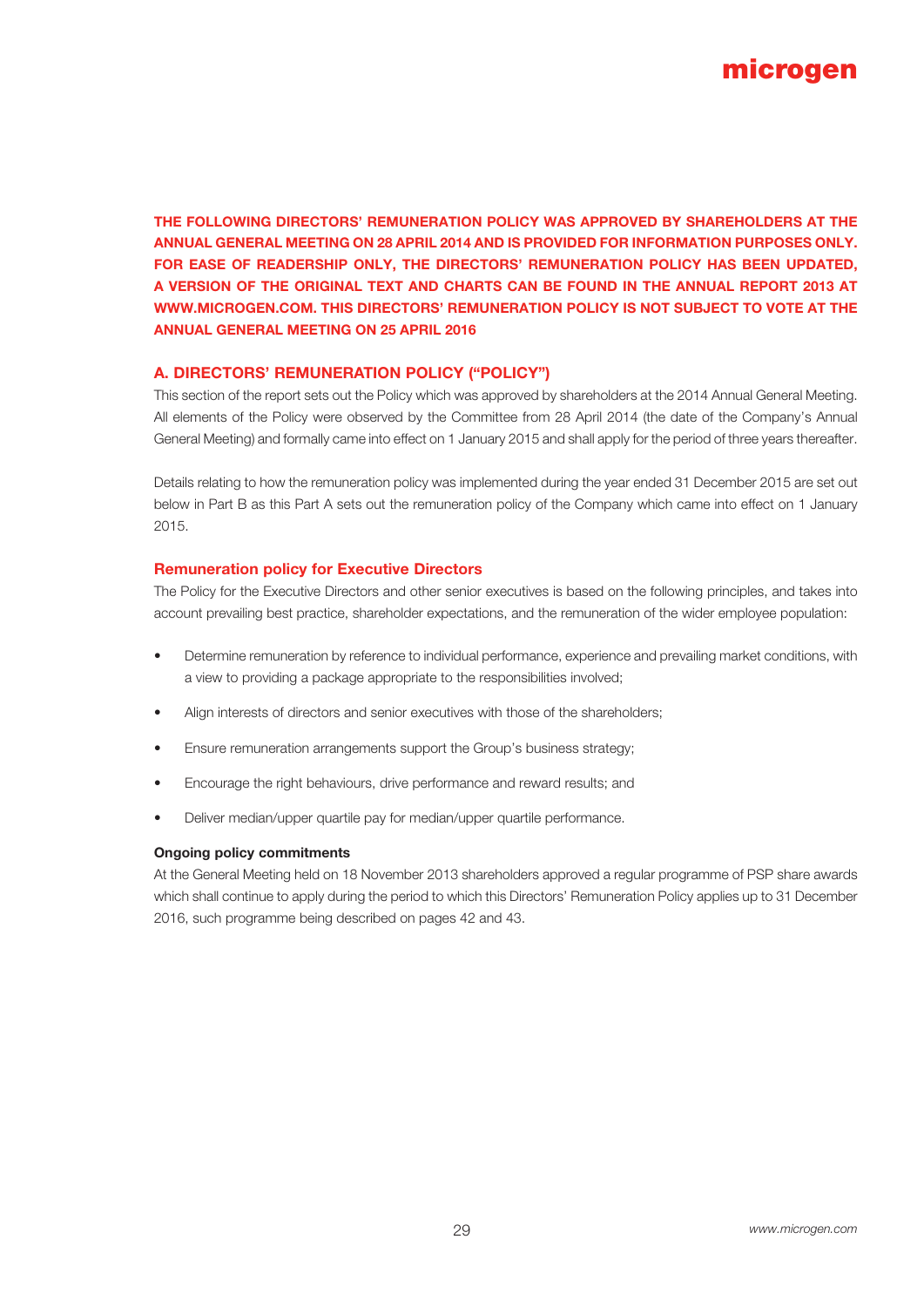# *Directors' Remuneration Report*

### *Executive Directors' Policy Table*

The following will apply to any remuneration and loss of office payments made to the Executive Directors on or after the Company's Annual General Meeting on 28 April 2014 up to and including 31 December 2017. The policy table below makes reference to the role of Executive Chairman, a position which has been held by Mr Ratcliffe since the initial application of the policy on 28 April 2014. Mr Ratcliffe is retiring from the Board on 4 March 2016 following the release of the 2015 results at which time the role of Chairman will become non-executive.

| Purpose and link to strategy                                                                                                                                                                                            | Operation                                                                                                                                                                                                                                                                                                                                                                                                                                                                                                                                          | <b>Maximum opportunity</b>                                                                                                                                                                                                                                                                                                                                                                                                                                                                                                                                                                      | <b>Performance metrics</b>                                                                                                                                                                                                                                                                                                                                                                                                                                                                                                                                                                                                                 |
|-------------------------------------------------------------------------------------------------------------------------------------------------------------------------------------------------------------------------|----------------------------------------------------------------------------------------------------------------------------------------------------------------------------------------------------------------------------------------------------------------------------------------------------------------------------------------------------------------------------------------------------------------------------------------------------------------------------------------------------------------------------------------------------|-------------------------------------------------------------------------------------------------------------------------------------------------------------------------------------------------------------------------------------------------------------------------------------------------------------------------------------------------------------------------------------------------------------------------------------------------------------------------------------------------------------------------------------------------------------------------------------------------|--------------------------------------------------------------------------------------------------------------------------------------------------------------------------------------------------------------------------------------------------------------------------------------------------------------------------------------------------------------------------------------------------------------------------------------------------------------------------------------------------------------------------------------------------------------------------------------------------------------------------------------------|
| <b>Basic salary</b><br>To pay competitive basic salary<br>to attract, retain and motivate the<br>talent required to operate and<br>develop the Group's businesses<br>and to develop and deliver the<br>Group's strategy | Basic salaries are reviewed on<br>an annual basis with reference to<br>(i) scope of the role, (ii) performance<br>and experience of the individual,<br>(iii) pay levels at comparable<br>companies, and (iv) pay and<br>conditions elsewhere in the Group.<br>Basic salaries are also reviewed<br>when an individual changes roles<br>or responsibilities.                                                                                                                                                                                         | Salary increases will typically be in<br>line with the increases awarded to<br>other employees in the Group. In<br>exceptional circumstances at the<br>Committee's discretion, increases<br>of a higher amount may be made<br>taking into account individual<br>circumstances such as:<br>$\bullet$<br>a material increase in scope or<br>responsibility of the individual's<br>role;<br>development of the individual<br>within the role (including<br>enhanced performance);<br>alignment to market level and/<br>or<br>necessary for the retention of<br>$\bullet$<br>an Executive Director. | None, although overall performance<br>of the individual will be taken into<br>consideration by the Committee<br>when setting and reviewing salary<br>levels.                                                                                                                                                                                                                                                                                                                                                                                                                                                                               |
| Pension<br>To provide an opportunity for<br>executives to build up income on<br>retirement                                                                                                                              | All Executive Directors (excluding<br>the Executive Chairman) are eligible<br>to participate in the Group Personal<br>Pension Scheme or receive a<br>self-invested<br>contribution<br>to<br>personal pension schemes.                                                                                                                                                                                                                                                                                                                              | The Group matches employee<br>contributions on a 2:1 basis<br>with employer contributions not<br>exceeding 6% of basic salary. No<br>element other than basic salary is<br>pensionable.                                                                                                                                                                                                                                                                                                                                                                                                         | None. Not performance related.                                                                                                                                                                                                                                                                                                                                                                                                                                                                                                                                                                                                             |
| <b>Benefits</b><br>To provide market-competitive<br>non-cash benefits                                                                                                                                                   | <b>Directors</b><br>(excluding<br>Executive<br>the Executive Chairman) receive<br>benefits which consist primarily<br>of income protection in the event<br>of long-term ill health, private<br>healthcare<br>insurance,<br>death-<br>in-service benefits and car fuel<br>benefits. From 1 January 2016 car<br>fuel benefits to Executive Directors<br>will no longer be provided.                                                                                                                                                                  | Benefits may vary by role and are<br>set at levels which the Committee<br>considers<br>sufficient<br>to<br>be<br>based on the role and individual<br>circumstances.                                                                                                                                                                                                                                                                                                                                                                                                                             | None. Not performance related.                                                                                                                                                                                                                                                                                                                                                                                                                                                                                                                                                                                                             |
| <b>Management Bonus Scheme</b><br>To incentivise and reward strong<br>performance against financial and<br>non-financial annual targets, thus<br>delivering value to shareholders                                       | Performance targets are set in the<br>first quarter of the financial year.<br>The Committee then assess actual<br>performance compared to those<br>performance targets following the<br>completion of the financial year and<br>determine the bonus payable to<br>each individual.<br>Bonus payments are delivered in<br>cash and clawback provisions exist<br>which entitle the Committee, at its<br>discretion, to seek repayment of up<br>to 25% of net bonus payment for a<br>period of 18 months after the end<br>of the relevant bonus year. | For Executive Directors (excluding<br>the Executive Chairman) on-target<br>performance shall not exceed<br>50% of salary and maximum<br>performance shall not exceed<br>100% of salary.<br>The Executive Chairman does not<br>participate in the Management<br>Bonus Scheme and any bonus<br>paid to him is separately and solely<br>determined by the Committee and<br>will be put forward for approval by<br>shareholders at a General Meeting.<br>The maximum bonus amount that<br>the Committee can recommend<br>to shareholders is up to 100% of<br>basic salary.                          | Performance is determined by the<br>Committee on an annual basis by<br>reference to the following metrics:<br>50% of the award is based on<br>$\bullet$<br>financial measures: and<br>50% of the award is based on<br>strategic measures (all subject<br>to financial under-pin).<br>Previously 100% of the award<br>was based on financial measures,<br>however following the Strategic<br>Review, the Committee believes<br>that it is appropriate to adjust the<br>metrics as above. The Committee<br>anticipates that the metrics will<br>be adjusted to a 75% / 25% split<br>within the three year period ending<br>31 December 2017. |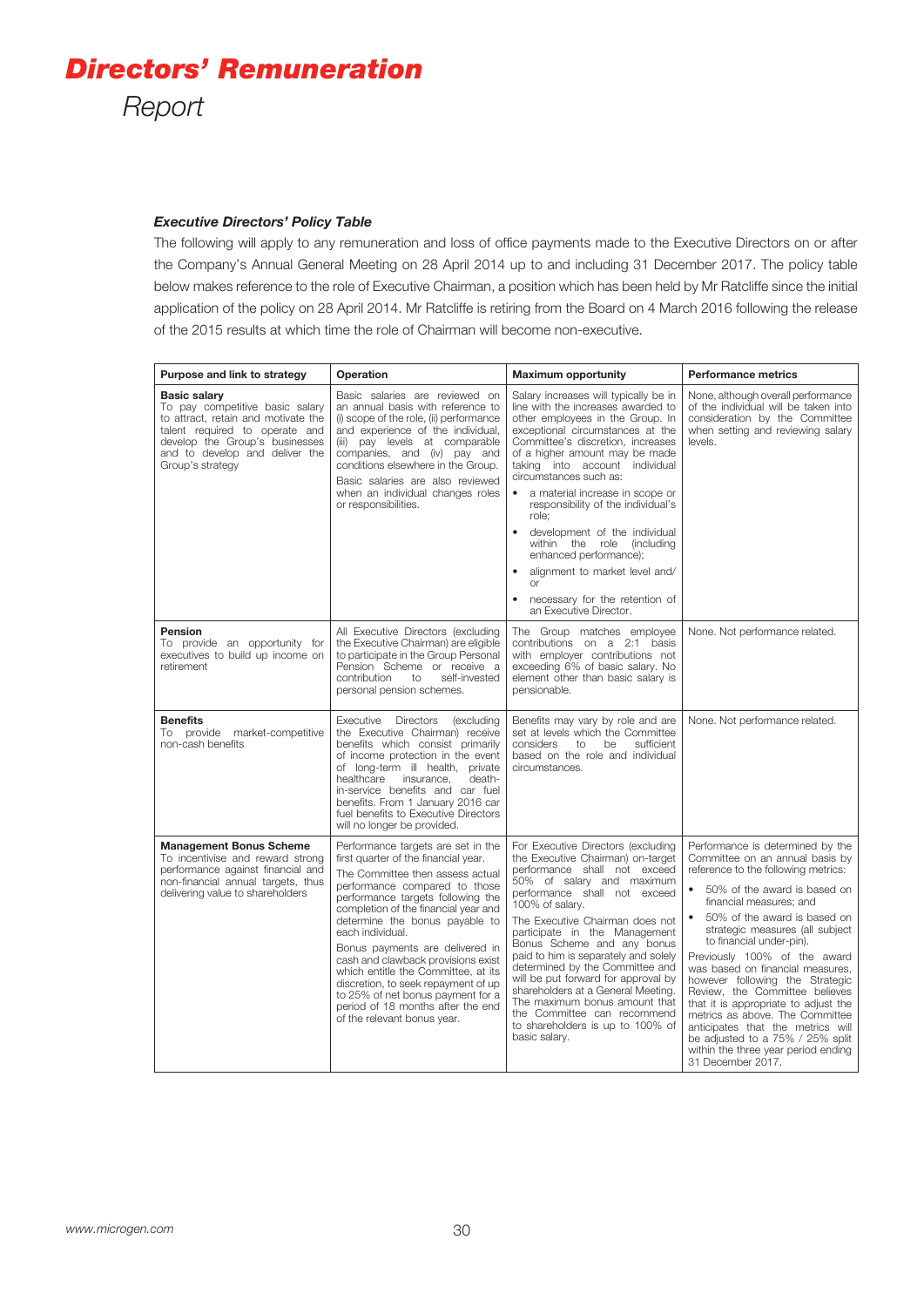*Executive Directors' Policy Table (continued)*

| Purpose and link to strategy                                                                                                                              | <b>Operation</b>                                                                                                                                                                                   | <b>Maximum opportunity</b>                                                                                                                                                                                                                                                                                                                                                                                                                                                                                                                                                             | <b>Performance metrics</b>                                                                                                                                                                                                                                                                                                                                                                                                                           |
|-----------------------------------------------------------------------------------------------------------------------------------------------------------|----------------------------------------------------------------------------------------------------------------------------------------------------------------------------------------------------|----------------------------------------------------------------------------------------------------------------------------------------------------------------------------------------------------------------------------------------------------------------------------------------------------------------------------------------------------------------------------------------------------------------------------------------------------------------------------------------------------------------------------------------------------------------------------------------|------------------------------------------------------------------------------------------------------------------------------------------------------------------------------------------------------------------------------------------------------------------------------------------------------------------------------------------------------------------------------------------------------------------------------------------------------|
| Performance Share Plan (PSP)<br>drive sustained long-term<br>To<br>performance that supports the<br>creation of shareholder value                         | The PSP is used to provide a<br>meaningful<br>reward<br>to<br>senior<br>executives linked to the long-<br>term success of the business.<br>by delivering annual awards of<br>nominal-cost options. | Other than in respect of awards<br>specifically<br>approved<br>bv<br>shareholders, the PSP provides for<br>awards of up to a maximum limit of<br>100% of basic salary for Executive<br>Directors in the 12 calendar<br>months immediately preceding the<br>date of grant, with a limit of 200%<br>in exceptional circumstances.<br>The<br>awards,<br>approved<br>bv<br>shareholders at the<br>General<br>Meeting held on 18 November<br>2013, are excluded in calculating<br>the maximum limits detailed above.                                                                        | Other than in respect of awards<br>specifically<br>approved<br>by<br>shareholders, vesting of PSP<br>awards is subject to continued<br>employment and<br>performance<br>against demanding performance<br>measures.<br>Awards made under the PSP will<br>have a performance and vesting<br>period of at least three years. If no<br>entitlement has been earned at the<br>end of the relevant performance<br>period, awards will lapse.               |
| <b>Company Share Option Plan</b><br>(CSOP)<br>align<br>To<br>management<br>and<br>interests and<br>shareholder<br>to<br>recognise significant achievement | Option grants are made from<br>time to time at the Committee's<br>discretion.                                                                                                                      | Under the Company Share Option<br>Plan - Part A which was approved<br>by HMRC and introduced in 2006,<br>any aggregate outstanding CSOP<br>awards made to a participant may<br>not exceed £30,000.<br>The Company Share Option Plan<br>- Part B, also introduced in 2006,<br>is an unapproved plan and except<br>in exceptional circumstances to<br>be determined by the Committee,<br>the CSOP provides for awards of<br>up to a maximum limit of 100% or<br>200% of basic salary for Executive<br>Directors in the 12 calendar<br>months immediately preceding the<br>date of grant. | Vesting of options awards is<br>subject to continued employment<br>and performance.<br>The measures weightings applying<br>to each performance measure<br>may vary year-on-year to reflect<br>strategic priorities.<br>Awards made under the options<br>plans will have a performance and<br>vesting period of at least three<br>vears. If no entitlement has been<br>earned at the end of the relevant<br>performance period, awards will<br>lapse. |

#### **Exceptional circumstances exception**

The Committee shall be entitled to have the discretion to award remuneration to an individual outside of the scope of the Executive Directors' Policy Table whose appointment to the Company as an Executive Director is being contemplated by the Committee in exceptional circumstances and where the interests of the Group require an exception to be made in order to secure the recruitment successfully.

### **Notes to the Policy Table**

#### *Selection of performance measures – Management Bonus Scheme*

The performance measures under the Management Bonus Scheme are selected annually to reflect the main KPIs and strategic priorities for the Group and operating businesses.

#### *Selection of performance measures – Performance Share Plan*

The Committee's policy is to set performance targets which are both stretching and achievable and that the maximum outcomes are only available for outstanding performance.

#### *Shareholding guidelines*

The Company expects Directors and senior employees when exercising PSP share options to enter into an undertaking with the Company not to dispose of more than fifty per cent (50%) of the shares until the day on which his or her holding has a market value equal to that of his or her basic salary. Any PSP share options that are sold to discharge the option holder's fiscal obligations are not treated as having been acquired by the option holder.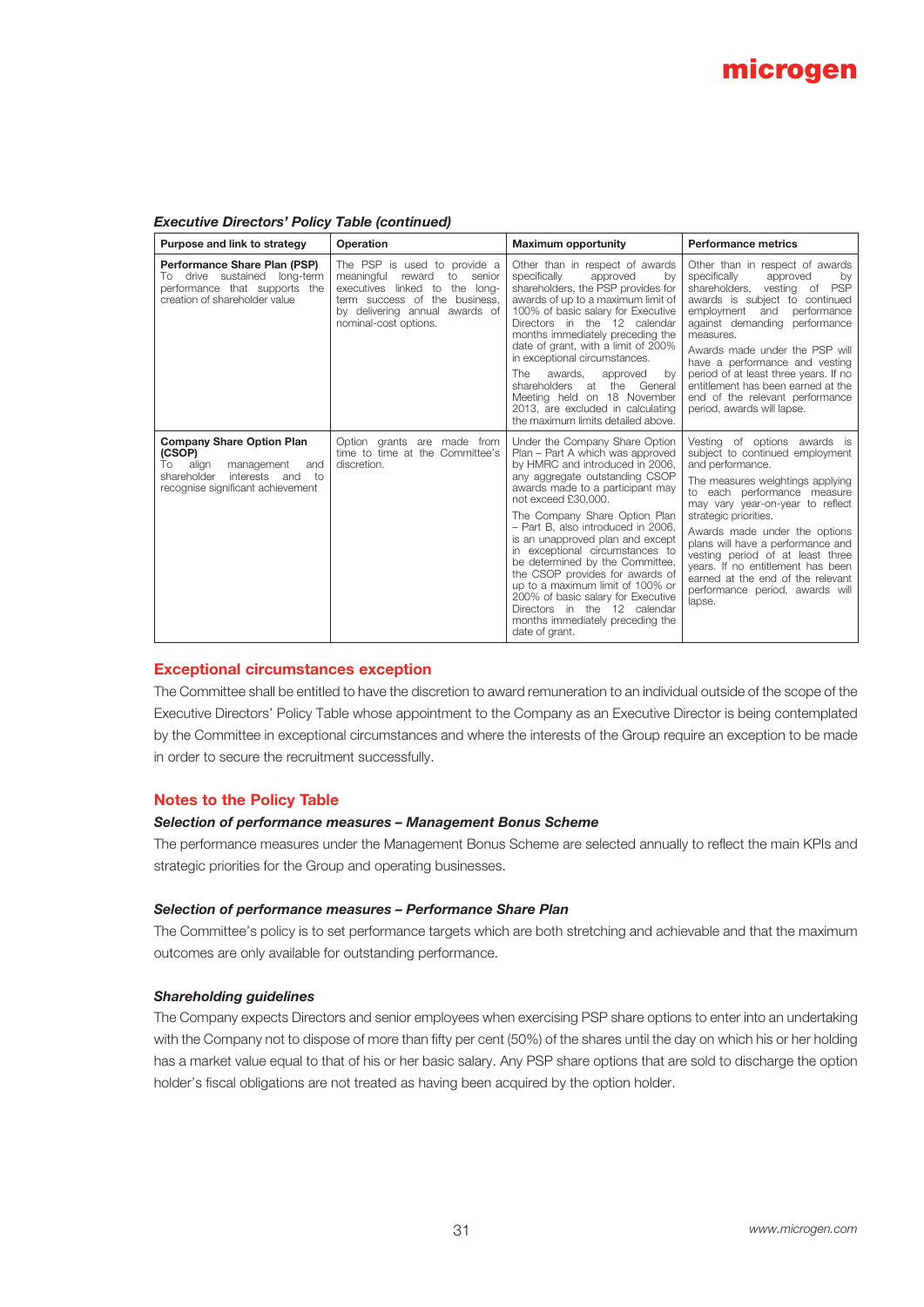

# **Remuneration policy for Non-Executive Directors**

The remuneration policy for Non-Executive Directors is set by the Board having taken account of the fees in other companies of similar size and the limits set in the Company's Articles of Association. When recruiting Non-Executive Directors, the remuneration offered will be in line with the policy table below.

### *Non-Executive Directors' Policy Table*

The following will apply to any remuneration and loss of office payments made to the Non-Executive Directors on or after the Company's Annual General Meeting on 28 April 2014 up to and including 31 December 2017.

| Purpose and link to strategy                                                                                                                             | Operation                                                                                                                                                                                                                                                                                                                                                                                                                                                                                                                                                                                                                                                                                                                                            | <b>Maximum opportunity</b>                                                                                                                                                                                                                                                                                                                                                                                                                                                                                                                                                                                                                                                                                                                             | Performance measures |
|----------------------------------------------------------------------------------------------------------------------------------------------------------|------------------------------------------------------------------------------------------------------------------------------------------------------------------------------------------------------------------------------------------------------------------------------------------------------------------------------------------------------------------------------------------------------------------------------------------------------------------------------------------------------------------------------------------------------------------------------------------------------------------------------------------------------------------------------------------------------------------------------------------------------|--------------------------------------------------------------------------------------------------------------------------------------------------------------------------------------------------------------------------------------------------------------------------------------------------------------------------------------------------------------------------------------------------------------------------------------------------------------------------------------------------------------------------------------------------------------------------------------------------------------------------------------------------------------------------------------------------------------------------------------------------------|----------------------|
| To attract and retain Non-Executive  <br>Directors of the highest calibre<br>broad commercial and<br>with<br>other experience relevant to the<br>Company | Each<br>Non-Executive<br>Director<br>a basic fee. Additional<br>is paid<br>fees are payable for acting as<br>Senior<br>Independent<br>Director<br>and as Chairman of any of the<br>Board's Committees (Audit and<br>Remuneration)<br>the<br>excluding<br>Nomination Committee.<br>The fees paid to the Non-Executive<br>Directors are determined by the<br>Board.<br>Non-Executive<br><b>Directors</b><br>The<br>are not eligible to participate in<br>Company's performance-<br>the<br>related incentive plans or pension<br>arrangements.<br>Fee levels are benchmarked against<br>FTSE-listed SmallCap companies<br>of similar size and complexity. Time<br>commitment and responsibility are<br>taken into account when reviewing<br>fee levels. | Non-Executive Director fees are<br>reviewed by the Board once every<br>three years with any adjustments<br>effective 1 January of the following<br>financial year.<br>However, in the event that there is a<br>material change in the complexity,<br>responsibility or time commitment<br>required to fulfil a Non-Executive<br>Director role, the Board shall seek<br>shareholder approval to make the<br>appropriate adjustment to the fee<br>level.<br>The maximum aggregate fees for all<br>Non-Executive Directors permitted<br>by the Company's Articles of<br>Association is £1 million (excluding<br>bonus arrangement and incentive<br>schemes) and the overall fees paid<br>to the Non-Executive Directors will<br>remain within this limit. | None                 |

### **Remuneration policy for other employees across the Group**

The Committee's approach to annual salary reviews is consistent across the Group, with consideration given to the scope of the role, level of experience, responsibility, individual performance and pay levels in comparable companies. Interim salary reviews are typically only proposed where an employee has a change in role or the scope of their role increases.

The Group offers three variable pay schemes to permanent employees of the Group who do not participate in the Management Bonus Scheme. These are the Sales Commission Plan, the Consultants' Bonus Scheme and the Annual Profit Share Bonus Plan. Employees participate in one of these schemes only.

Under the Sales Commission Plan, commission is calculated and paid on a monthly basis for all commission earning sales people in the Microgen Group. Employees who are consultants and are targeted to generate fee income are eligible to participate in the Consultants' Bonus Scheme. Employees who do not participate in the Sales Commission Plan or the Consultants' Bonus Scheme are eligible to participate in an Annual Profit Share Bonus Plan where the quantum is set by the Committee in relation to Group and operating business performance. Opportunities and specific performance conditions vary by organisational level with business area-specific metrics incorporated where appropriate.

All employees are eligible to participate in the PSP and the CSOP and are eligible to receive option grants. Under normal conditions, performance conditions are consistent for all participants, while award sizes vary by organisational level.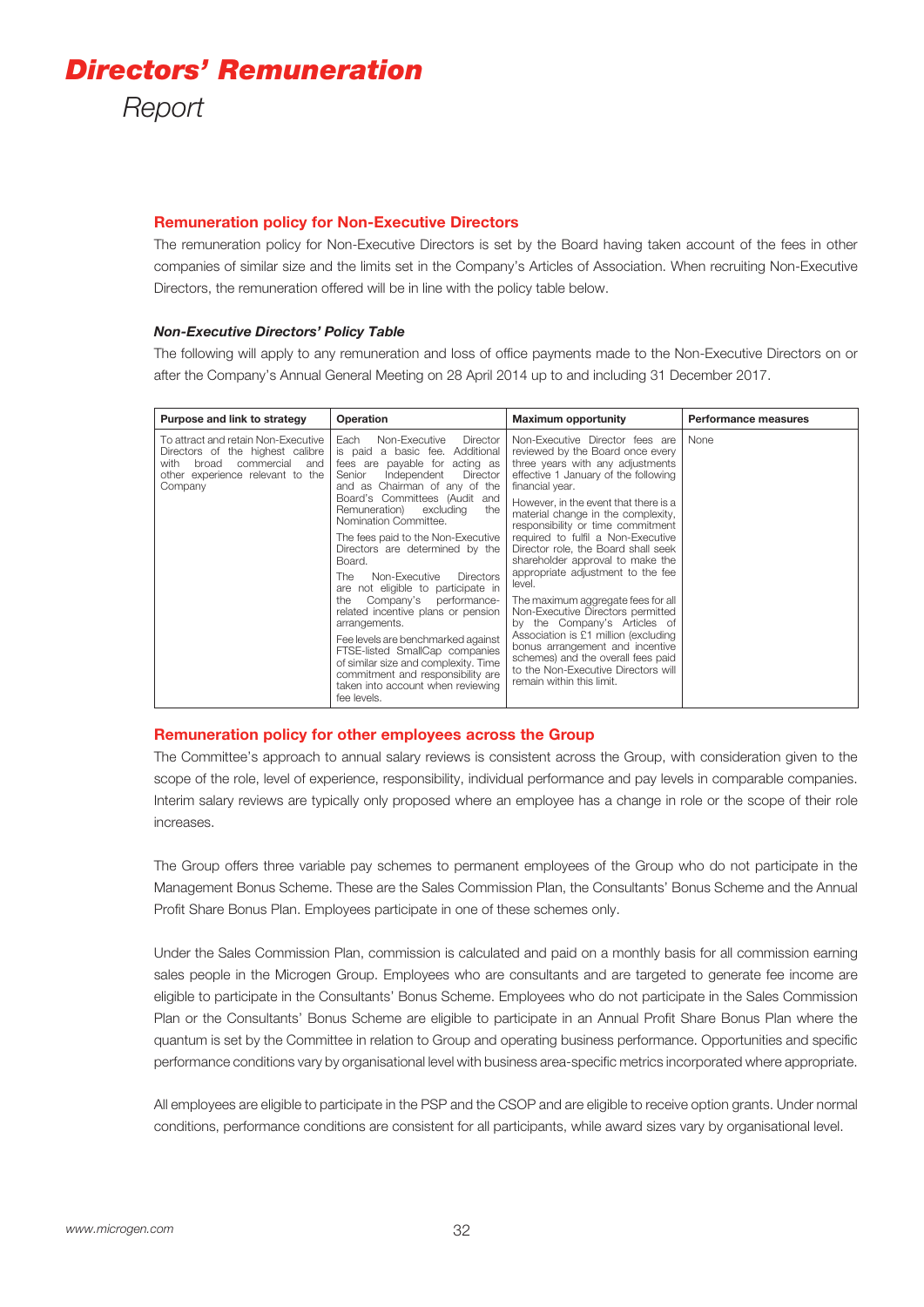

### **Illustrations of the application of the Executive Directors' Remuneration Policy**

The chart below sets out an illustration in line with the Policy for the Executive Directors set out above and provides an estimate of the potential future reward opportunities for the Executive Directors, and the potential split between the different elements of remuneration under three different performance scenarios: 'minimum', 'on-target' and 'maximum'.

Potential reward opportunities are based on the Policy, applied to basic salaries as at 3 March 2016. Note that the projected values exclude the impact of share price movement and actual outcomes may differ from those shown.



The 'minimum' scenario shows basic salary, pension and benefits (i.e. fixed remuneration) which are the only elements of the Executive Directors' remuneration packages which are not at risk.

The 'on-target' scenario reflects fixed remuneration as above plus a target payout of 40% of salary from the Management Bonus Scheme. In this scenario it is assumed that the Executive Directors are granted PSP awards of a value equivalent to the average grants awarded to each individual in 2014 and 2015 with 50% ultimately vesting.

The 'maximum' scenario reflects fixed remuneration as above plus a payout of 80% of salary from the Management Bonus Scheme. In this scenario it is assumed that the Executive Directors are granted PSP awards of a value equivalent to the average grants awarded to each individual in 2014 and 2015 with 100% ultimately vesting.

Mr Ratcliffe, Executive Chairman, has been excluded from the above illustrations as he is retiring from the Board on 4 March 2016 following the release of the 2015 results.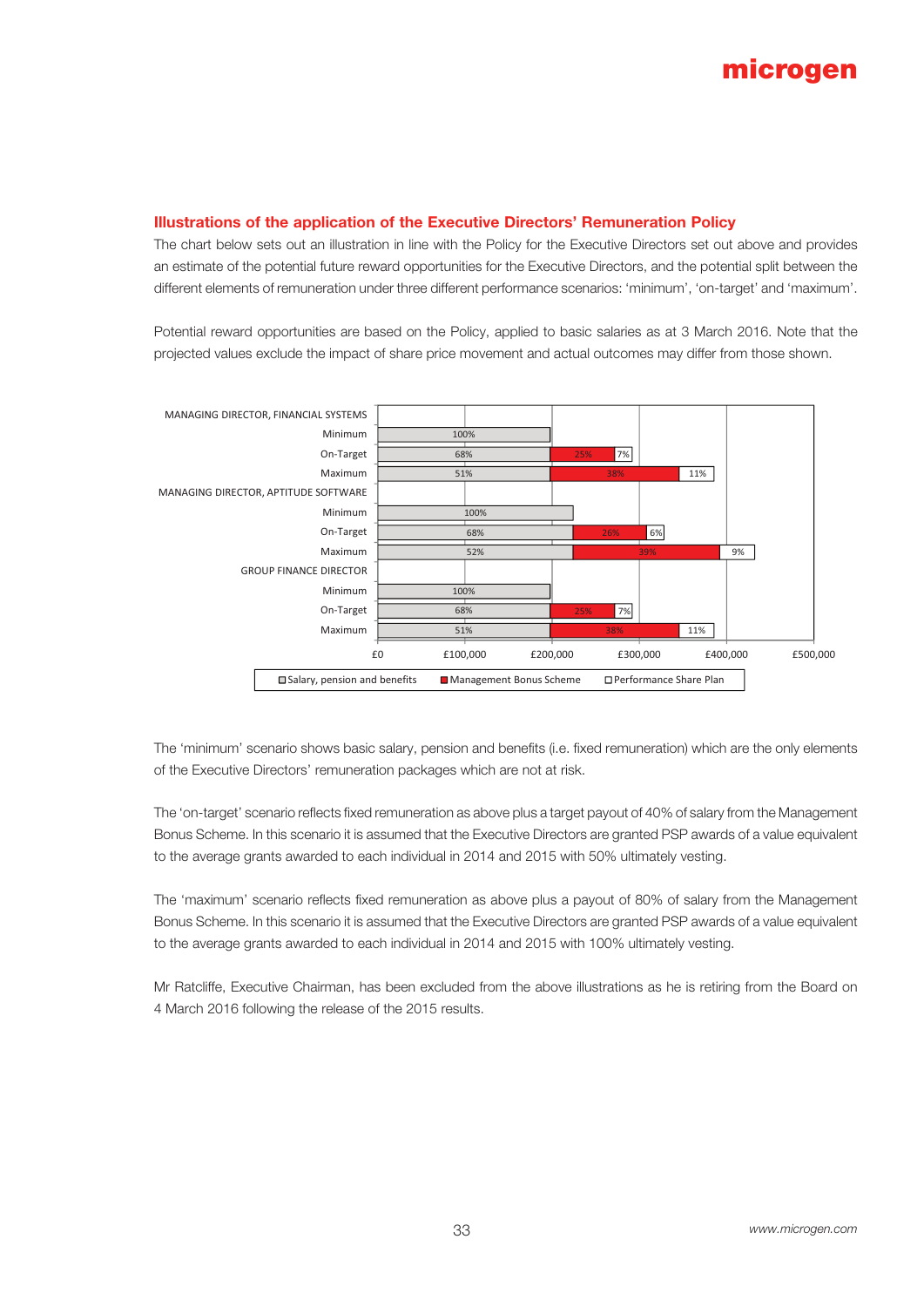# *Directors' Remuneration Report*

# **Approach to Recruitment of Directors**

# *Executive Directors*

When hiring a new Executive Director, or promoting to the Board from within the Group, the Committee may make use of any of the existing components of remuneration as detailed in the table below. Where an individual has contractual commitments made prior to their promotion to the Board, the Company will continue to honour these remuneration arrangements.

| Component                  | Approach                                                                                                                                                                                                                                                                                                                                                                                                 | Maximum annual<br>grant value |
|----------------------------|----------------------------------------------------------------------------------------------------------------------------------------------------------------------------------------------------------------------------------------------------------------------------------------------------------------------------------------------------------------------------------------------------------|-------------------------------|
| Basic salary               | The basic salaries of new appointees will be determined by reference to relevant market data,<br>experience and skills of the individual, internal relativities and their current basic salary. Where<br>new appointees have initial basic salaries set below market, any shortfall may be managed with<br>phased increases over a period of two to three years subject to their development in the role |                               |
| Pension                    | New appointees will be eligible to participate in the Group Personal Pension Scheme or receive<br>a contribution to self-invested personal pension schemes in line with existing executives                                                                                                                                                                                                              |                               |
| <b>Benefits</b>            | New appointees will be eligible to receive benefits which may include (but are not limited to)<br>income protection in the event of long-term ill health, private healthcare insurance, death-in-<br>service benefits and car fuel benefits                                                                                                                                                              |                               |
| Management Bonus<br>Scheme | The scheme described in the policy table will apply to new appointees with the relevant<br>maximum being pro-rated to reflect the proportion of employment over the year. Targets for the<br>individual element will be tailored towards the executive                                                                                                                                                   | 100% of salary                |
| Performance Share<br>Plan  | New appointees who have been invited to participate in the PSP will be granted awards under<br>the PSP on the same terms as other executives, as described in the policy table                                                                                                                                                                                                                           | 200% of salary                |

In determining appropriate remuneration package for new Executive Directors, the Committee will take into consideration all relevant factors (including quantum, the nature of remuneration and where the candidate was recruited from) to ensure that arrangements are in the best interests of the Company and its shareholders. In addition, the Committee reserves the right to make an award in respect of a new appointment to 'buy out' incentive arrangements forfeited on leaving a previous employer. In doing so, the Committee will consider relevant factors including any performance conditions attached to these awards and the likelihood of those conditions being met.

### *Exceptional circumstances exception*

The Committee shall be entitled to have the discretion to award remuneration to an individual outside of the ambit of the Executive Directors' Policy Table whose appointment to the Company as an Executive Director is being contemplated by the Committee in exceptional circumstances and where the interests of the Group require an exception to be made in order to successfully secure the recruitment.

### *Non-Executive Directors*

In recruiting a new Non-Executive Director, the Committee will use the policy as set out in the table on page 32. A basic fee in line with the prevailing fee schedule would be payable for Board membership, with additional fees payable for acting as Senior Independent Director or Chairman of the Audit or Remuneration Committees as appropriate.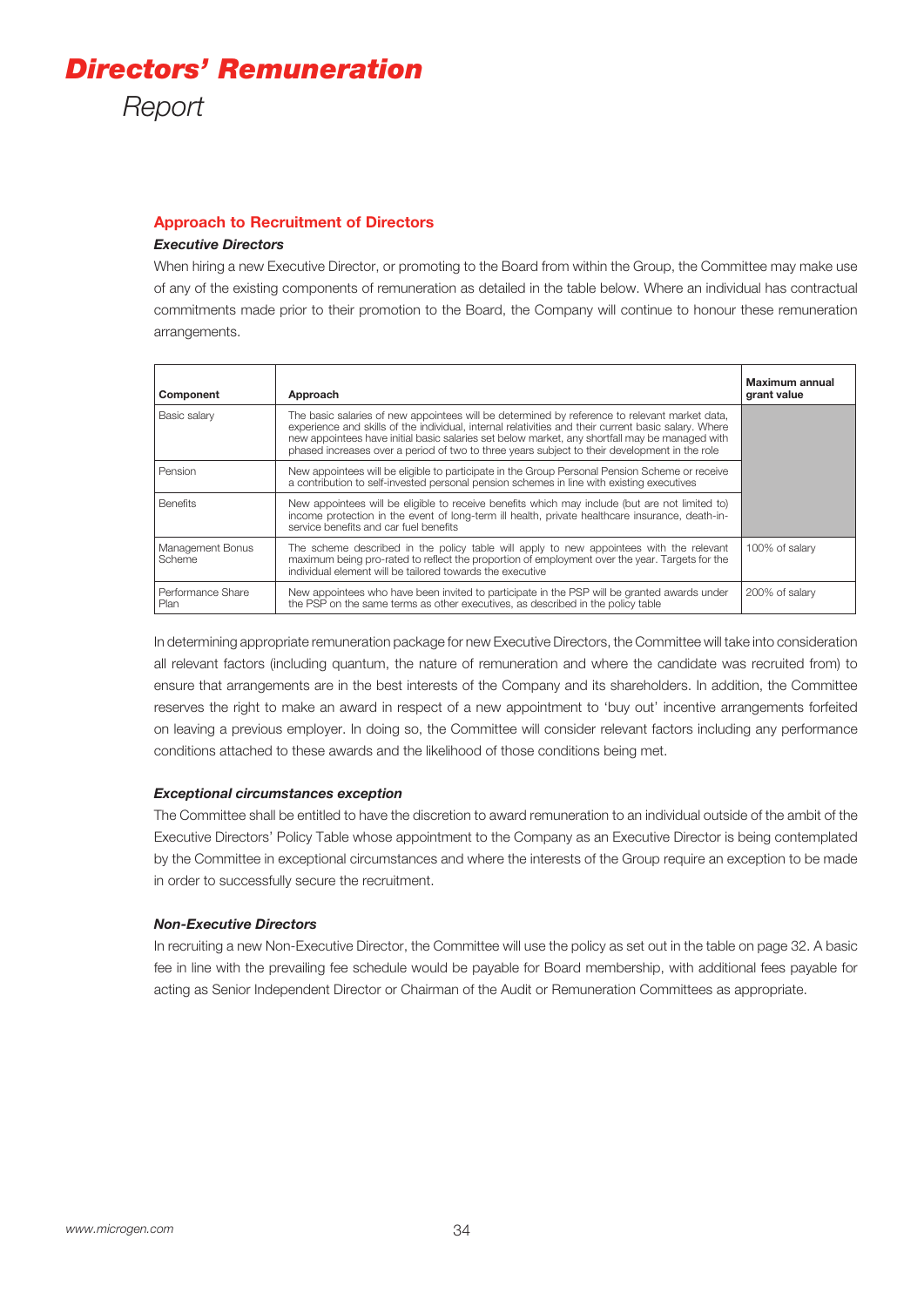# **Directors' Service Contracts**

Executive Director service contracts, including arrangements for early termination, are carefully considered by the Committee. Each Executive Director has a rolling service contract with the Group which can be terminated with written notice in accordance with the table below. Such contracts provide for an obligation to pay salary plus pension and benefits for any portion of the notice period waived by the Group. Executive Director service contracts are available to view at the Company's registered office.

| <b>Executive Director</b> | Date of service<br>contract | Notice period<br>from the<br><i>individual</i> | Notice period<br>from the<br>employer |
|---------------------------|-----------------------------|------------------------------------------------|---------------------------------------|
| Martyn Ratcliffe          | 30 July 1998*               | 6 months                                       | 6 months                              |
| Simon Baines              | 25 May 2010**               | 6 months                                       | 6 months                              |
| Tom Crawford              | 6 April 2014**              | 6 months                                       | 6 months                              |
| Philip Wood               | 21 October 2006             | 6 months                                       | 6 months                              |

\* Mr Ratcliffe will be retiring from the Board on 4 March 2016 following the release of the 2015 results.

\*\* Mr Baines and Mr Crawford joined the Group in 2010 and 2003 respectively before joining the Board on 1 January 2016.

The table below summarises how the awards under the Management Bonus Scheme and long-term incentives are typically treated in specific circumstances:

| <b>Reason for leaving</b>                                                        | <b>Treatment</b>                                                                                                                                                                                                                                                                                                                                                                                                                                                                                         |
|----------------------------------------------------------------------------------|----------------------------------------------------------------------------------------------------------------------------------------------------------------------------------------------------------------------------------------------------------------------------------------------------------------------------------------------------------------------------------------------------------------------------------------------------------------------------------------------------------|
| <b>Management Bonus Scheme</b>                                                   |                                                                                                                                                                                                                                                                                                                                                                                                                                                                                                          |
| Resignation                                                                      | Awards lapse on the date of notice of termination.                                                                                                                                                                                                                                                                                                                                                                                                                                                       |
| Retirement, ill-health, disability.<br>death, change of control or<br>redundancy | The Committee may consider it appropriate to award a bonus depending on the relevant termination scenario. If<br>a bonus is paid then cash bonuses will typically only be paid to the extent that the relevant performance targets<br>set at the beginning of the plan year have been met or are expected to be met in the reasonable opinion of the<br>Committee, however, the Committee reserves the right to award full or partial bonus for the year of cessation<br>depending on the circumstances. |
| Performance Share Plan and Share Option Plans                                    |                                                                                                                                                                                                                                                                                                                                                                                                                                                                                                          |
| Resignation                                                                      | Awards lapse.                                                                                                                                                                                                                                                                                                                                                                                                                                                                                            |
| Retirement, ill-health, disability,<br>death or redundancy                       | The Committee determines whether and to what extent outstanding awards vest based on the extent to which<br>performance conditions have been achieved. The determination of vesting will be made as soon as reasonably<br>practical following the end of the performance period or such earlier date as the Committee may agree.                                                                                                                                                                         |
| Change of Control                                                                | Microgen awards may alternatively be exchanged for new equivalent awards in the acquirer where appropriate.                                                                                                                                                                                                                                                                                                                                                                                              |

# **Non-Executive Directors' Terms of Appointment**

Subject to annual re-election by shareholders, Non-Executive Directors are appointed for an initial term of approximately three years. Subsequent terms of three years may be awarded. Details of the Non-Executive Directors' terms of appointment are shown in the table below and copies of the Non-Executive Directors' terms of appointment are available to view at the Company's registered office. The appointment, re-appointment and the remuneration of Non-Executive Directors are matters reserved for the full Board.

|                                        | Initial agreement | <b>Expiry date of</b>            |
|----------------------------------------|-------------------|----------------------------------|
|                                        |                   | date current agreement           |
| Ivan Martin (appointed 1 January 2016) |                   | 21 October 2015 31 December 2018 |
| Peter Bertram                          | 3 October 2006    | 31 May 2016                      |
| Vanda Murray                           | 1 September 2011  | 30 April 2017                    |
| Peter Whiting                          | 2 February 2012   | 30 April 2017                    |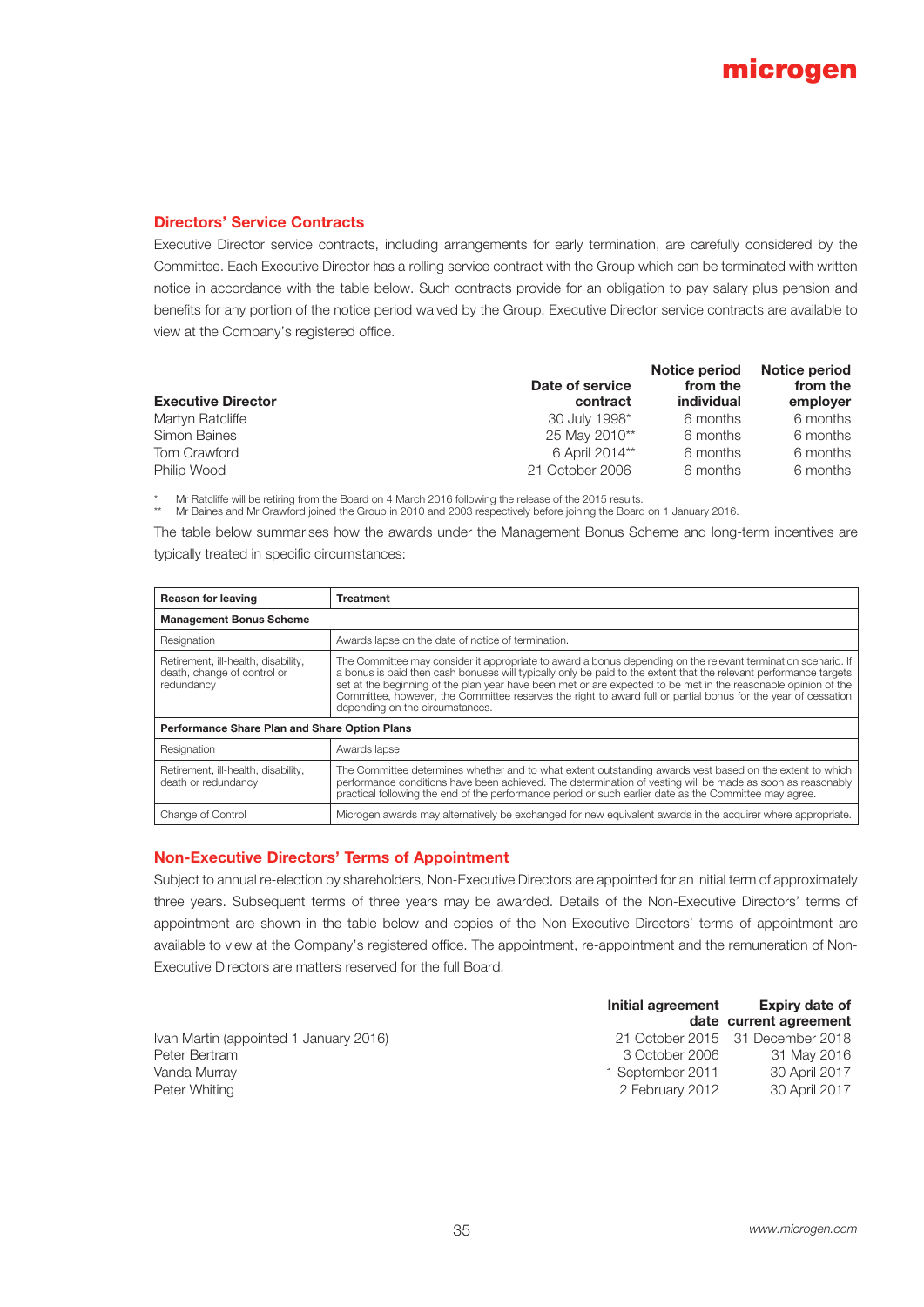# *Directors' Remuneration Report*

## **Executive Directors – External appointments**

The Executive Directors may accept external appointments of Non-Executive Directorship in order to broaden their experience for the benefit of the Company. Such appointments are subject to approval by the Board in each case, and the Executive Director may retain any fees paid in respect of such a directorship.

Mr Ratcliffe was appointed Chairman of Science Group plc on 15 April 2010 and Executive Chairman on 18 October 2012.

## **Consideration of conditions elsewhere in the Company**

Although the Committee does not consult directly with employees on executive remuneration policy, the Committee does consider general basic salary increases across the Company, remuneration arrangements and employment conditions for the broader employee population when determining remuneration policy for the Executive Directors.

## **Consideration of shareholder views**

The Committee is committed to an open and transparent dialogue with shareholders on matters relating to remuneration. When determining remuneration, the Committee takes into account views of shareholders and investor guidelines. The Committee is always open to feedback from shareholders on remuneration policy and arrangements, and commits to undergoing shareholder consultation in advance of any significant changes to remuneration policy.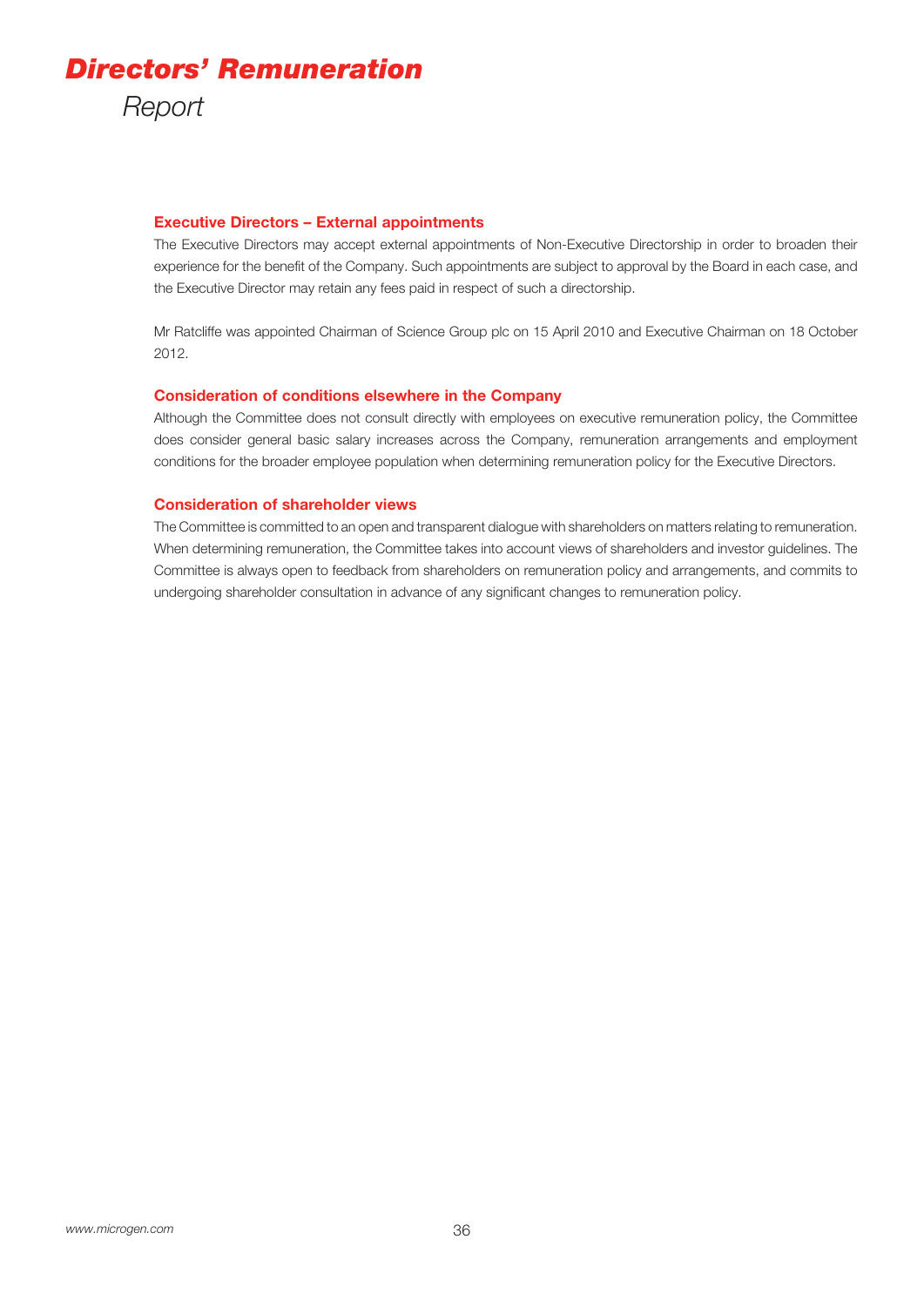## **B ANNUAL REPORT ON REMUNERATION**

The following section provides details of how Microgen's remuneration policy was implemented during the year ended 31 December 2015.

## **Role of the Remuneration Committee**

The Committee's primary function is to support the Company's strategy by ensuring its delivery is supported by the Company's remuneration policy. The Committee's responsibilities include:

- determining the Company's remuneration policy and monitoring its implementation;
- approving remuneration packages for each of the Executive Directors and the Executive Chairman;
- recommending the remuneration of the Non-Executive Directors for determination by the Board;
- determining the terms on which Performance Share Plan and Company Share Option Plan awards are made; and
- reviewing and setting performance targets for incentive plans.

The Committee's full terms of reference provide further details of the roles and responsibilities of the Committee and are available on the Company's website.

## **Remuneration Committee membership in 2015**

The membership of the Remuneration Committee as at 31 December 2015 comprised Vanda Murray, Peter Bertram and Peter Whiting and is chaired by Ms Murray. Ivan Martin joined the Committee on 1 January 2016.

Only Committee members have the right to attend Committee meetings, though other individuals such as the Executive Directors may attend by invitation. External consultants provide advice to the Committee from time to time. No individuals are involved in decisions relating to their own remuneration.

The Committee held 7 meetings during the financial year and details of members' attendance at meetings are provided in the Corporate Governance section on page 24.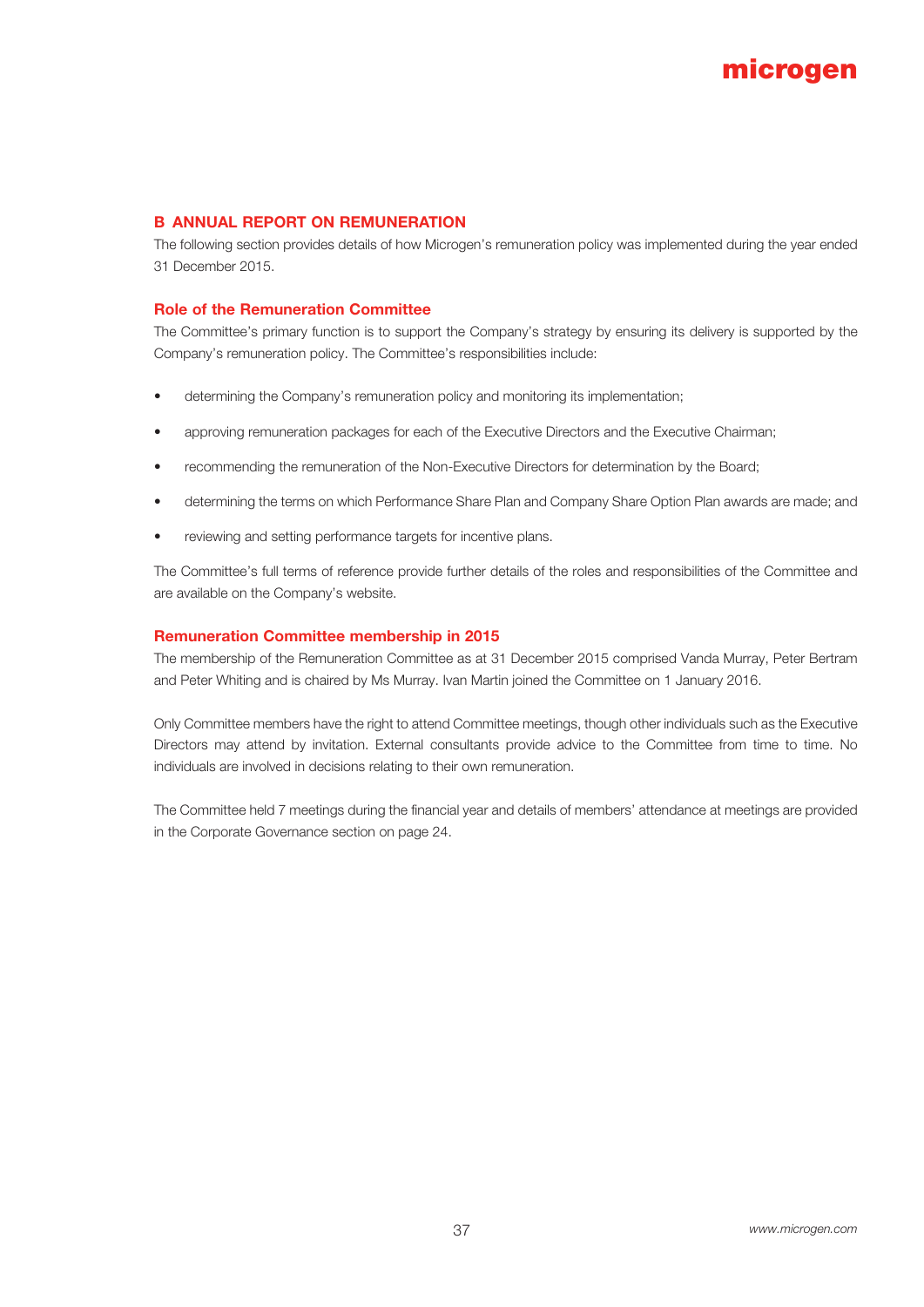# *Directors' Remuneration Report*

# **Single total figure of remuneration (audited)**

## *Executive Directors*

The table below sets out a single figure for the total remuneration received by each Executive Director for the year ended 31 December 2015 and the prior year. Information is only provided for those Executive Directors who served on the Board during the year ended 31 December 2015:

|                               | <b>Martyn Ratcliffe</b> |         | <b>Philip Wood</b> |           |
|-------------------------------|-------------------------|---------|--------------------|-----------|
|                               | 2015                    | 2014    | 2015               | 2014<br>£ |
| Basic salary                  | 199.375                 | 275,000 | 174.700            | 174,700   |
| Taxable benefits <sup>*</sup> |                         |         | 2.534              | 2,822     |
| Pension"                      |                         |         | 9.669              | 9,600     |
| Management Bonus***           |                         |         | 66,600             | 32,000    |
| Long Term Incentives****      |                         |         |                    |           |
| Total                         | 199.375                 | 275,000 | 253,503            | 219.122   |

Taxable benefits consist primarily of private healthcare insurance and car fuel benefits.

The Company paid £9,669 on behalf of Mr Wood into a self-invested personal pension scheme (2014: £9,600).

Payment for performance during the year under the Management Bonus Scheme. See following sections for further details. \*\*\*\* Includes any PSP or option awards based on the value at vesting of shares or options vesting on performance in the year ending 31 December 2015. No shares or options were due to vest on performance during the year ended 31 December 2015.

## *Non-Executive Directors*

The table below sets out a single figure for the total remuneration received by each Non-Executive Director for the year ended 31 December 2015 and the prior year:

|                | <b>Peter Bertram</b> |        | <b>Vanda Murray</b> |        | <b>Peter Whiting</b> |        |
|----------------|----------------------|--------|---------------------|--------|----------------------|--------|
|                | 2015                 | 2014   | 2015                | 2014   | 2015                 | 2014   |
|                |                      |        |                     |        |                      | ₽      |
| Basic salary   | 40,000               | 40,000 | 40,000              | 40,000 | 40,000               | 40,000 |
| Committee fees | 7.500                | 7.500  | 6.500               | 6,500  |                      |        |
| Other fees     | $\equiv$             |        | 20,000              |        |                      |        |
| Total          | 47.500               | 47,500 | 66,500              | 46,500 | 40,000               | 40,000 |

The other fee paid in 2015 to Ms Murray is due to the increased time requirement pursuant to the recruitment of a new Chairman for the Group.

# **Incentive outcomes for the year ended 31 December 2015**

## *Management Bonus Scheme in respect of 2015 performance*

The 2015 Management Bonus Scheme for Executive Directors (except for Mr Ratcliffe who did not participate in the Scheme) is determined by the Committee by reference to the Group's financial and the Executive Director's personal performance during 2015. When assessing performance the Committee compares reported adjusted operating profit to target in addition to the consideration of other indicators of performance including customer retention, recurring revenue growth, cash flow management and achievement of other objectives. Annual bonus targets for the participants for 2015 were set up to a maximum of 50% with an overall cap of 100% of salary. Bonuses under the scheme can only be paid up to the total value of the bonus fund as approved by the Committee.

The individual performance targets set and performance against each of the metrics are deemed by the Committee to be commercially sensitive and will therefore not be disclosed.

## *Outcome*

The Committee have assessed the performance of Mr Wood and have awarded him a payment under the scheme of £66,600.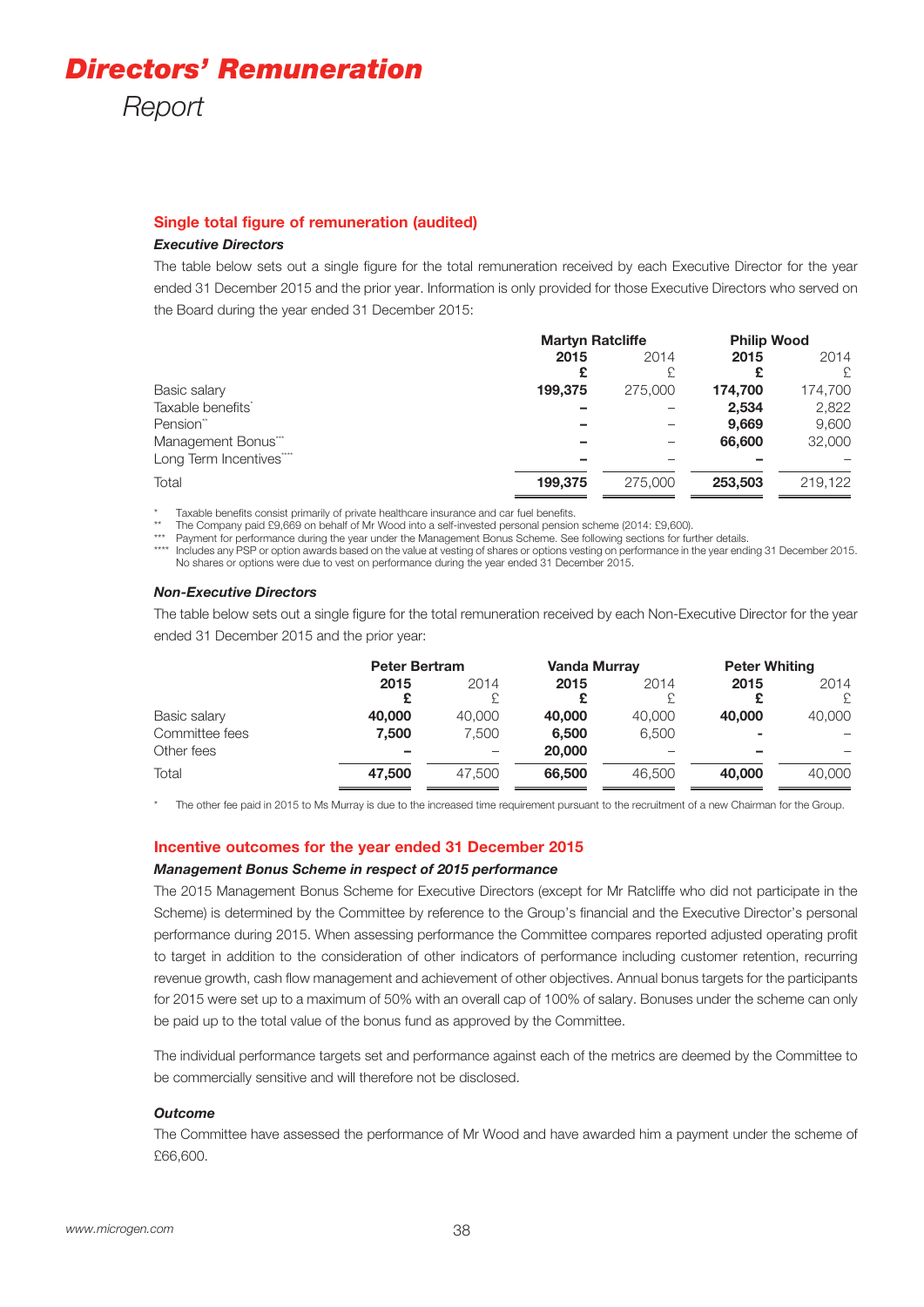

#### *Performance Share Plan and Share Options*

The table below summarises the share options awarded and exercised during the year ending 31 December 2015;

|                  |             | Awarded    | Exercised                |                        |
|------------------|-------------|------------|--------------------------|------------------------|
|                  | 31 December | during the |                          | during the 31 December |
|                  | 2014        | vear       | vear                     | 2015                   |
| Martyn Ratcliffe | 3.500.000   |            | (1,000,000)              | 2,500,000              |
| Philip Wood      | 500,000     | 150,000    | $\overline{\phantom{0}}$ | 650,000                |

On 22 October 2015 Mr Ratcliffe exercised 1,000,000 share options and sold the resulting shares. The share options were granted to Mr Ratcliffe in May 2008 with an exercise price of 52.33 pence and the accompanying performance conditions were fully satisfied.

On 21 October 2015, share options over 150,000 ordinary shares were issued to Mr Wood under the Performance Share Plan. The exercise price for the share options is 6 3/7 pence per share. These share options were granted under the authority received at the General Meeting held on 18 November 2013.

No share options vested during the year ending 31 December 2015.

#### **Termination payments made in the year (audited)**

No termination payments were made to Directors in the year.

#### **Payments to past Directors (audited)**

No payments were made to past Directors in the year.

#### **Implementation of remuneration policy for 2016 (audited)**

#### *Basic salary*

Market positioning of basic salary is reviewed on an individual basis, by reference to individual performance, experience and market conditions with a view to providing a package which is appropriate for the responsibilities involved.

| <b>Executive Directors</b> | <b>Basic</b><br>1 January<br>2015 | <b>Basic</b><br>1 January<br>2016 | salary from salary from Percentage<br>(reduction)/<br>increase |
|----------------------------|-----------------------------------|-----------------------------------|----------------------------------------------------------------|
| Martyn Ratcliffe*          | £275,000                          | £125,000                          | (55%)                                                          |
| Simon Baines **            |                                   | £185,000                          | N/A                                                            |
| Tom Crawford **            | —                                 | £210,000                          | N/A                                                            |
| Philip Wood                | £174.700                          | £185,000                          | 6%                                                             |

\* Mr Ratcliffe did not participate in the Company's pension, private medical insurance, permanent health insurance or life assurance schemes and did not receive any other fees (other than his basic salary) or benefits in kind from the Company.

Mr Baines and Mr Crawford were appointed to the Board on 1 January 2016.

Mr Ratcliffe's basic salary reduced to £192,500 per annum from 1 February 2015. With effect from 1 January 2016 Mr Ratcliffe's basic salary reduced to £125,000 per annum.

#### *Pension*

Mr Baines, Mr Crawford and Mr Wood participate in the Group Personal Pension Scheme or receive a contribution to self-invested personal pension schemes. Mr Ratcliffe does not participate in the Group Personal Pension Scheme.

#### *Management Bonus Scheme*

The maximum bonus opportunity for Executive Directors in 2016 will remain unchanged from the opportunity in 2015, and will be a maximum on-target of 50% with an overall cap of 100% of salary, however, the on-target bonus for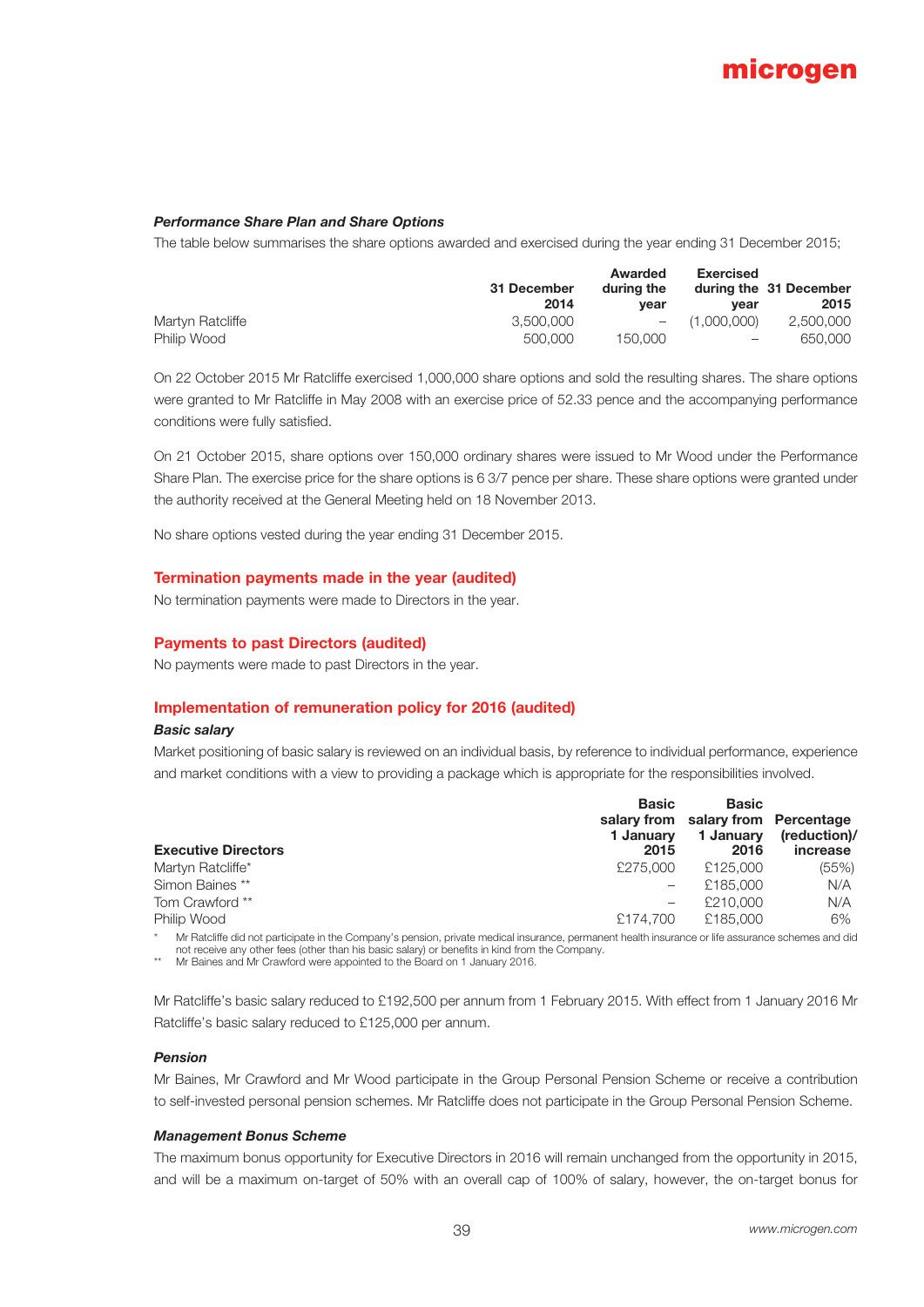# *Directors' Remuneration Report*

Mr Baines, Mr Crawford and Mr Wood is 40% of basic salary with a maximum bonus of 80% of basic salary. Mr Ratcliffe does not participate in the Management Bonus Scheme and will be retiring from the Board after the release of the 2015 results. The maximum bonus amount that the Committee can recommend to shareholders is up to 100% of basic salary.

Bonuses will be based on performance compared to a number of financial metrics and the individual and strategic goals set for the year. The financial metrics include group operating profit and a number of the KPIs of each operating business. The individual and strategic goals will be subject to financial underpin. Bonuses under the scheme can only be paid up to the total value of the bonus fund as approved by the Committee.

### *Long-term incentives*

Mr Baines, Mr Crawford and Mr Wood were awarded share option grants in 2015 details of which are provided at page 43.

### *Non-Executive Director fees*

With effect from 1 January 2014, the basic fee payable to each Non-Executive Director is £40,000 per annum. The fees payable for chairing the Audit and Remuneration Committees are £7,500 and £6,500 per annum respectively.

Mr Martin, appointed Non-Executive Director and Chairman Designate on 1 January 2016 and assuming the role of Non-Executive Chairman after the release of the 2015 results, receives a fee of £125,000 per annum.

## **Percentage change in Executive Chairman's remuneration (audited)**

The table below shows the percentage change in Executive Chairman remuneration from the prior year compared to the average percentage change in remuneration for all other employees. Mr Ratcliffe performed the role of Executive Chairman throughout 2014 and 2015. Note, for the purposes of this disclosure, remuneration comprises salary, benefits (excluding pension) and variable pay paid in the year only of which Mr Ratcliffe is only entitled to receive salary.

|                      | Change in remuneration<br>from 2014 to 2015 |              |
|----------------------|---------------------------------------------|--------------|
|                      |                                             | <b>Other</b> |
|                      | Mr Ratcliffe* employees**                   |              |
| Salary               | (28%)                                       | 2%           |
| Taxable benefits     | 0%                                          | 10%          |
| Single-year variable | 0%                                          | 65%          |
| Total                | (28)%                                       | 7%           |

On 1 February 2015 Mr Ratcliffe's basic salary reduced from £275,000 to £192,500. On 1 January 2016 Mr Ratcliffe's basic salary reduced to £125,000.

Based on UK employees only as the most appropriate comparator group.

#### **Relative importance of spend on pay (audited)**

The table below shows the percentage change in spend on pay and shareholder distributions (i.e. dividends and share buybacks) from the financial year ended 31 December 2014 to the financial year ended 31 December 2015.

|                                | % increase<br>(decrease) | 2015<br>£000 | 2014<br>£000 |
|--------------------------------|--------------------------|--------------|--------------|
| Return to shareholders in year | 812%                     | 22.234       | 2.439        |
| Employee remuneration          | 8%                       | 17.809       | 16.466       |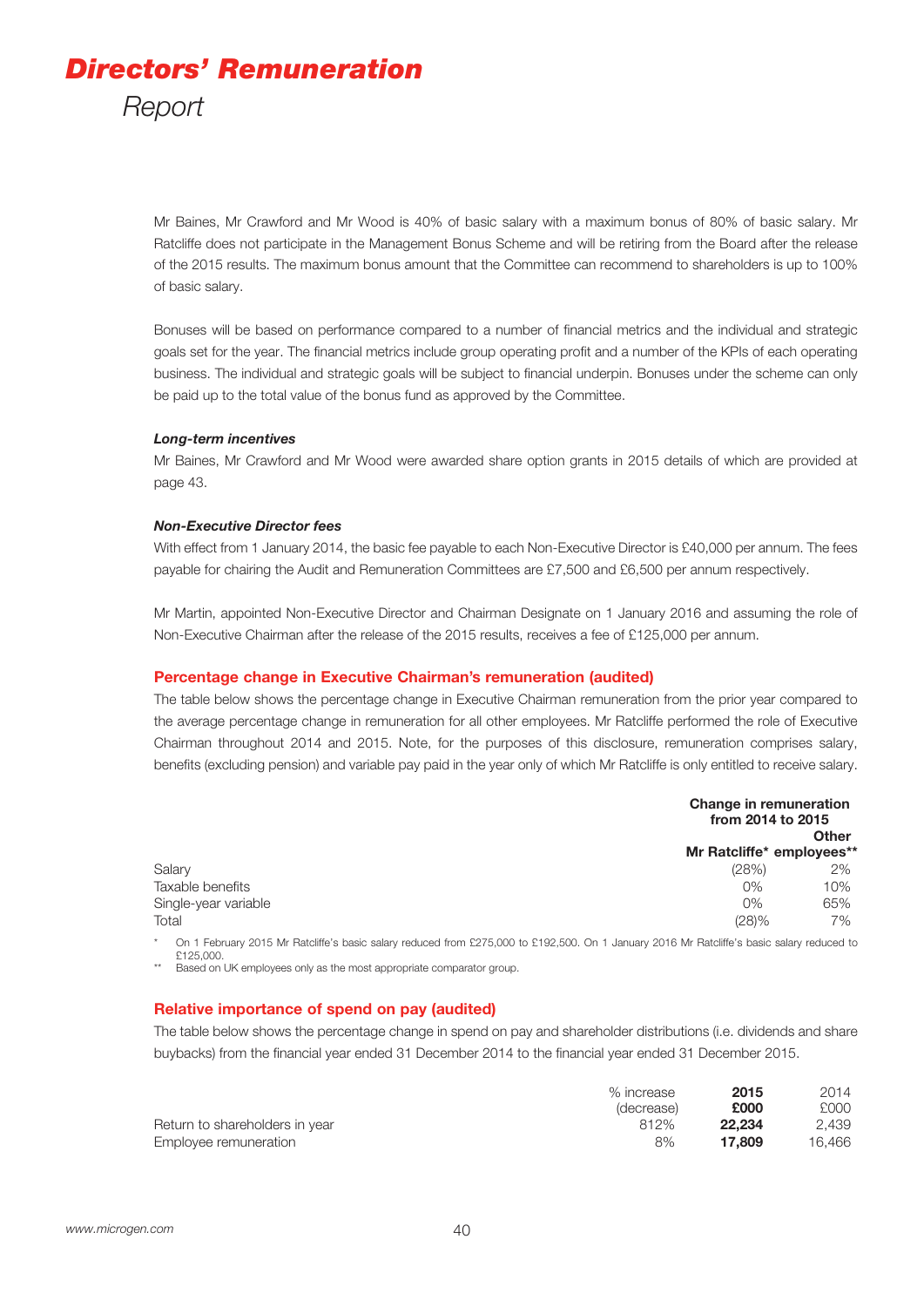The return to shareholders in 2015 includes £20.1 million in respect of the 2015 return of capital (details of which are provided at page 18).

#### **Comparison of Company performance**

The following graph shows the Company's performance, measured by total shareholder return, compared with the performance of the FTSE Fledgling Index for the six years ended 31 December 2015. The Committee consider that the FTSE Fledgling Index is the most appropriate comparison given the similarities between the Company and the companies forming this index.

The total shareholder return performance (as shown in the graph below) for the Company includes the impact of the dividends paid to its Shareholders across the period; however, it does not reflect the 2010, 2013 and 2015 returns of capital to shareholders.



**Value of £100 invested on 31 December 2008**

The table below details Mr Ratcliffe's single figure of remuneration. The audited single figures of remuneration below are prepared on the same basis as the single total figure of remuneration on page 38.

|                                         | 2011       | 2012     | 2013      | 2014       | 2015      |
|-----------------------------------------|------------|----------|-----------|------------|-----------|
| <b>Martyn Ratcliffe</b>                 |            |          |           |            |           |
| Single figure of remuneration           | £224,798   | £205,000 | £216,667* | £275,000** | 199.375** |
| Bonus award as % of maximum opportunity | n/a        | n/a      | n/a       | n/a        | n/a       |
| Share Option award vesting as % of      |            |          |           |            |           |
| maximum opportunity                     | $100\%***$ | n/a      | n/a       | n/a        | n/a       |

Mr Ratcliffe's basic salary increased from 1 November 2013 from £205,000 to £275,000.

\*\* Mr Ratcliffe's basic salary reduced from £275,000 to £192,500 with effect from 1 February 2015. Mr Ratcliffe's basic salary further reduced from £192,500 to £125,000 with effect from 1 January 2016 pursuant to a number of board changes on that date.

\*\*\* Mr Ratcliffe was awarded 1,000,000 share options under the Company Share Option Plan 2006 on 2 May 2008, these share options vested on 2 May 2011.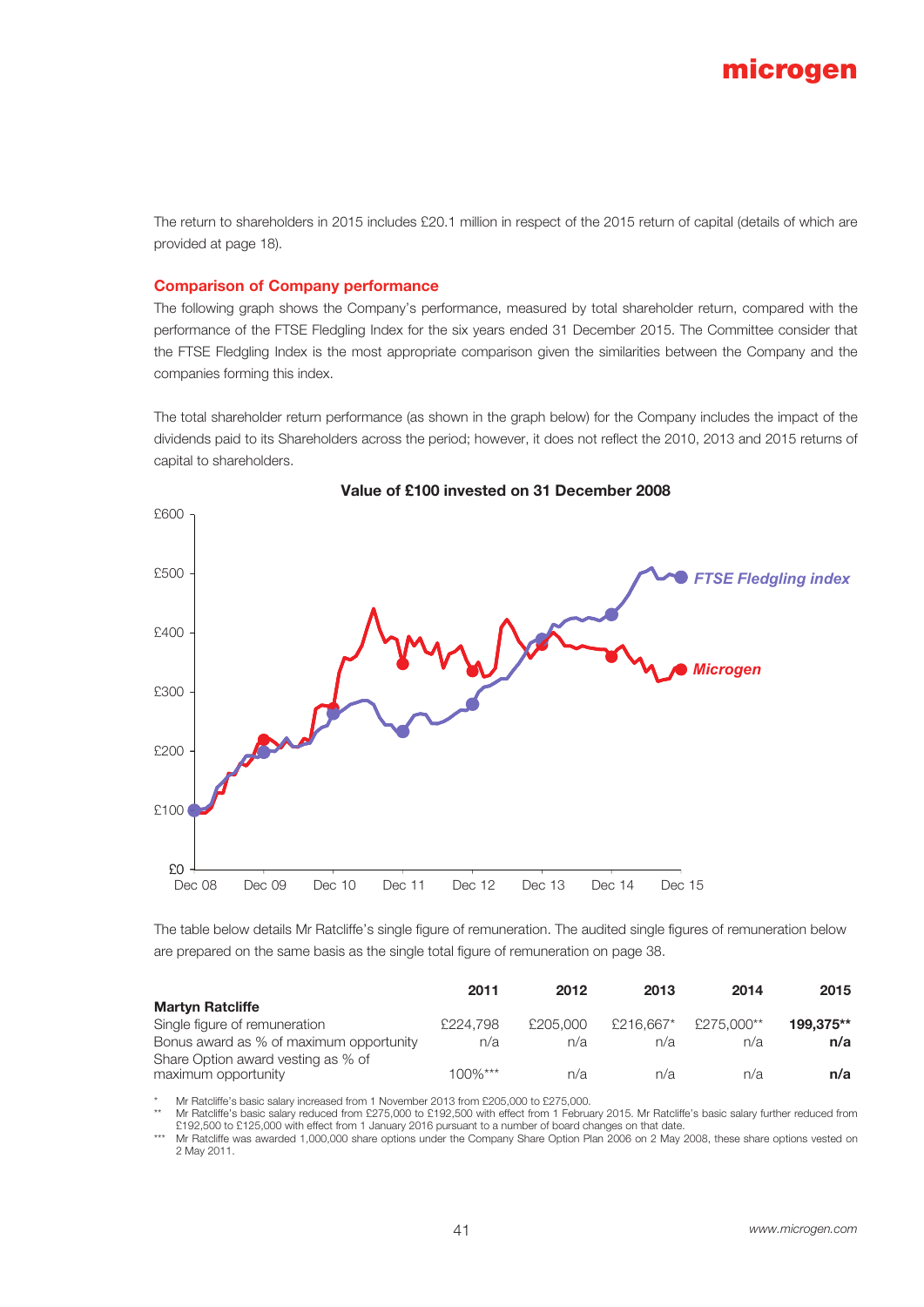# *Directors' Remuneration Report*

# **Directors' shareholdings (audited)**

The interests of the current directors and their families in the ordinary shares of the Company as at 31 December 2015 were as follows:

| <b>Ordinary</b>                                                    | Ordinary    |
|--------------------------------------------------------------------|-------------|
| shares of                                                          | shares of   |
| 63/7 pence at                                                      | 5 pence at  |
| 31 December                                                        | 31 December |
| 2015                                                               | 2014        |
| 4,117,963<br>Martyn Ratcliffe                                      | 5,294,524   |
| Ivan Martin (appointed to the Board on 1 January 2016)<br>200,000  |             |
| Simon Baines (appointed to the Board on 1 January 2016)<br>9.523   | 12.244      |
| Tom Crawford (appointed to the Board on 1 January 2016)<br>129,551 | 166,566     |
| 110.635<br>Philip Wood                                             | 142.246     |
| Peter Bertram<br>35.794                                            | 46,022      |
| Vanda Murray<br>1.555                                              | 2,000       |
| Peter Whiting<br>18,666                                            | 24,000      |

As part of the 2015 return of capital (details of which are provided at page 18) there was a share consolidation in which 7 ordinary shares of 6 3/7 pence each were received for 9 ordinary shares of 5 pence each. The reduction in shareholdings detailed in the table above all arose pursuant to this aforementioned share consolidation.

There have been no changes to directors' shareholdings since 31 December 2015. None of the directors had an interest in the shares of any subsidiary undertaking of the Company or in any significant contracts of the Group. Details of directors' interests in shares and options under Microgen long-term incentives are set out in the sections below.

## **Directors' other share interests (audited)**

The table below shows the other share interests of each current director as at 31 December 2015:

|                                                                                             | <b>Share options</b><br>unvested and<br>subject to<br>performance<br>conditions<br>& continued<br>employment |
|---------------------------------------------------------------------------------------------|--------------------------------------------------------------------------------------------------------------|
| Martyn Ratcliffe                                                                            | 2,500,000                                                                                                    |
| Ivan Martin (appointed 1 January 2016)                                                      |                                                                                                              |
| Simon Baines (appointed 1 January 2016)                                                     | 650,000                                                                                                      |
| Tom Crawford (appointed 1 January 2016)                                                     | 650,000                                                                                                      |
| Philip Wood                                                                                 | 650,000                                                                                                      |
| Peter Bertram                                                                               |                                                                                                              |
| Vanda Murray                                                                                |                                                                                                              |
| Peter Whiting                                                                               |                                                                                                              |
| There have been no share options awarded to the Executive Directors since 31 December 2015. |                                                                                                              |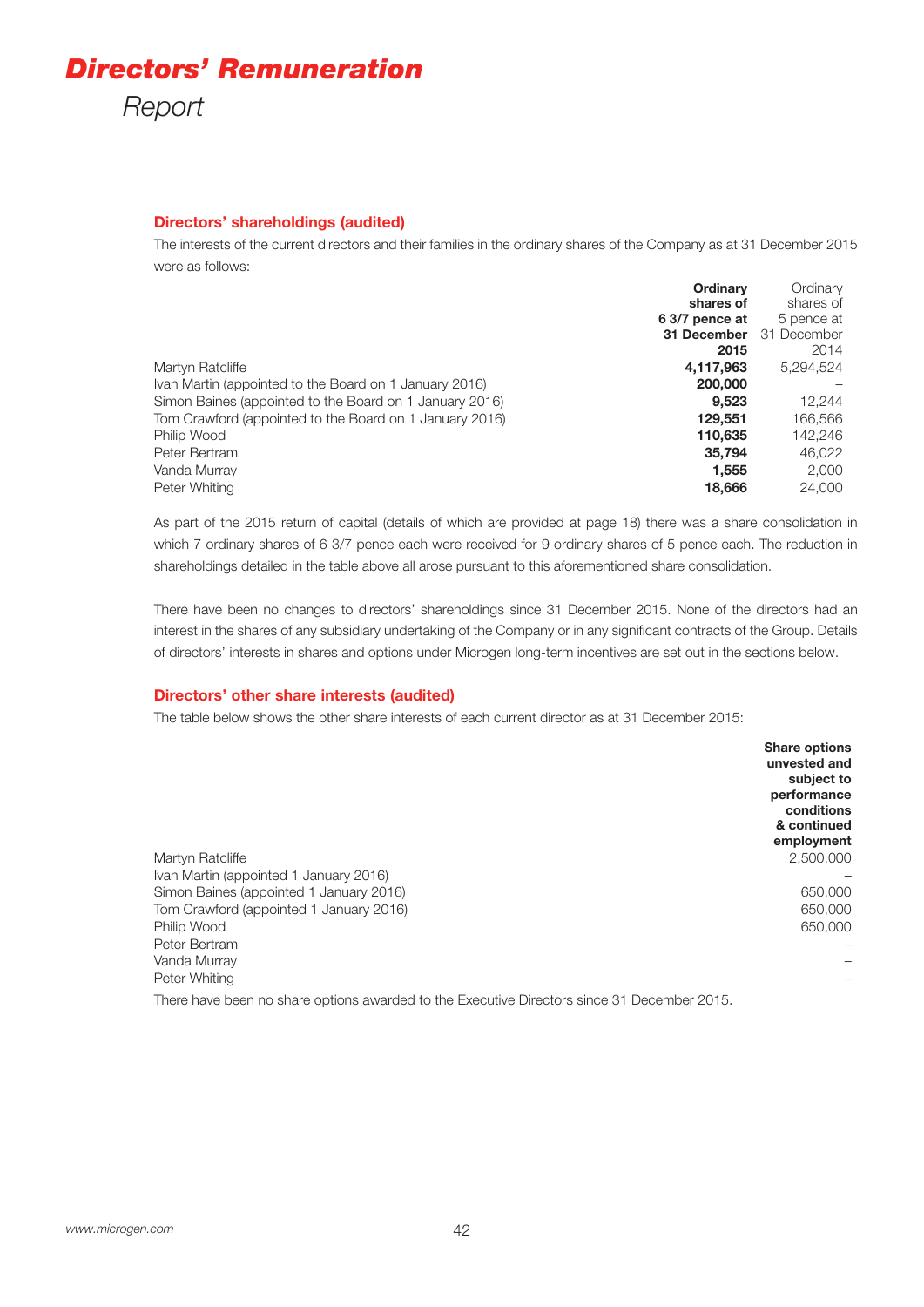### *Further information in respect of share options*

Mr Ratcliffe holds 2,500,000 unvested share options which will lapse following his retirement from the Board on 4 March 2016 following the release of the 2015 results.

Mr Baines, Mr Crawford and Mr Wood are holders of unvested options which have been awarded under two distinct grants as detailed below:

|                                                         | 2013 Share                         | 2015 Share |         |
|---------------------------------------------------------|------------------------------------|------------|---------|
|                                                         | <b>Option Awards Option Awards</b> |            | Total   |
| Simon Baines (appointed to the Board on 1 January 2016) | 500,000                            | 150.000    | 650,000 |
| Tom Crawford (appointed to the Board on 1 January 2016) | 500,000                            | 150.000    | 650.000 |
| Philip Wood                                             | 500,000                            | 150,000    | 650,000 |

#### 2013 Share Option Awards

In respect of the 2013 Share Option Awards, 50% of share options do not have performance conditions attached (other than continued employment) and 50% have a Total Shareholder Return ("TSR") performance condition under which:

- one-third will vest if (i) the Company's TSR at least matches the performance of the FTSE Fledgling Index over the performance period; and (ii) the Company's TSR over the performance period is not negative;
- a further third will vest if (i) the Company's TSR outperforms the FTSE Fledgling Index by at least 25% over the performance period; and (ii) the Company's TSR over the performance period is at least 10%; and
- a further third will vest if (i) the Company's TSR outperforms the FTSE Fledgling Index by at least 50% over the performance period; and (ii) the Company's TSR over the performance period is at least 20%.

The relevant performance period for assessing the Company's TSR will be 3 years commencing on 20 November 2013. The reference point for the Company's TSR at the start of the performance period will be 123 pence whilst the closing reference point for the Company's TSR will be the average closing share price over the 30 calendar days ending on the last day of the performance period. 65% of the share options will be capable of exercise after three years and 35% after five years from the date of grant respectively.

#### 2015 Share Option Awards

In respect of the 2015 Share Option Awards, 100% of share options have a Total Shareholder Return ("TSR") performance condition under which:

- 50% will vest if (i) the Company's TSR at least matches the performance of the FTSE Fledgling Index over the performance period; and (ii) the Company's TSR over the performance period is not negative; and
- a further 50% will vest if (i) the Company's TSR outperforms the FTSE Fledgling Index by at least 25% over the performance period; and (ii) the Company's TSR over the performance period is at least 10%.

The relevant performance period for assessing the Company's TSR will be 3 years commencing on 19 October 2015. The reference points for the Company's TSR will be the average closing share price over the 30 calendar days ending on the first and last day of the performance period. The share options will be capable of exercise after three years from the date of grant respectively.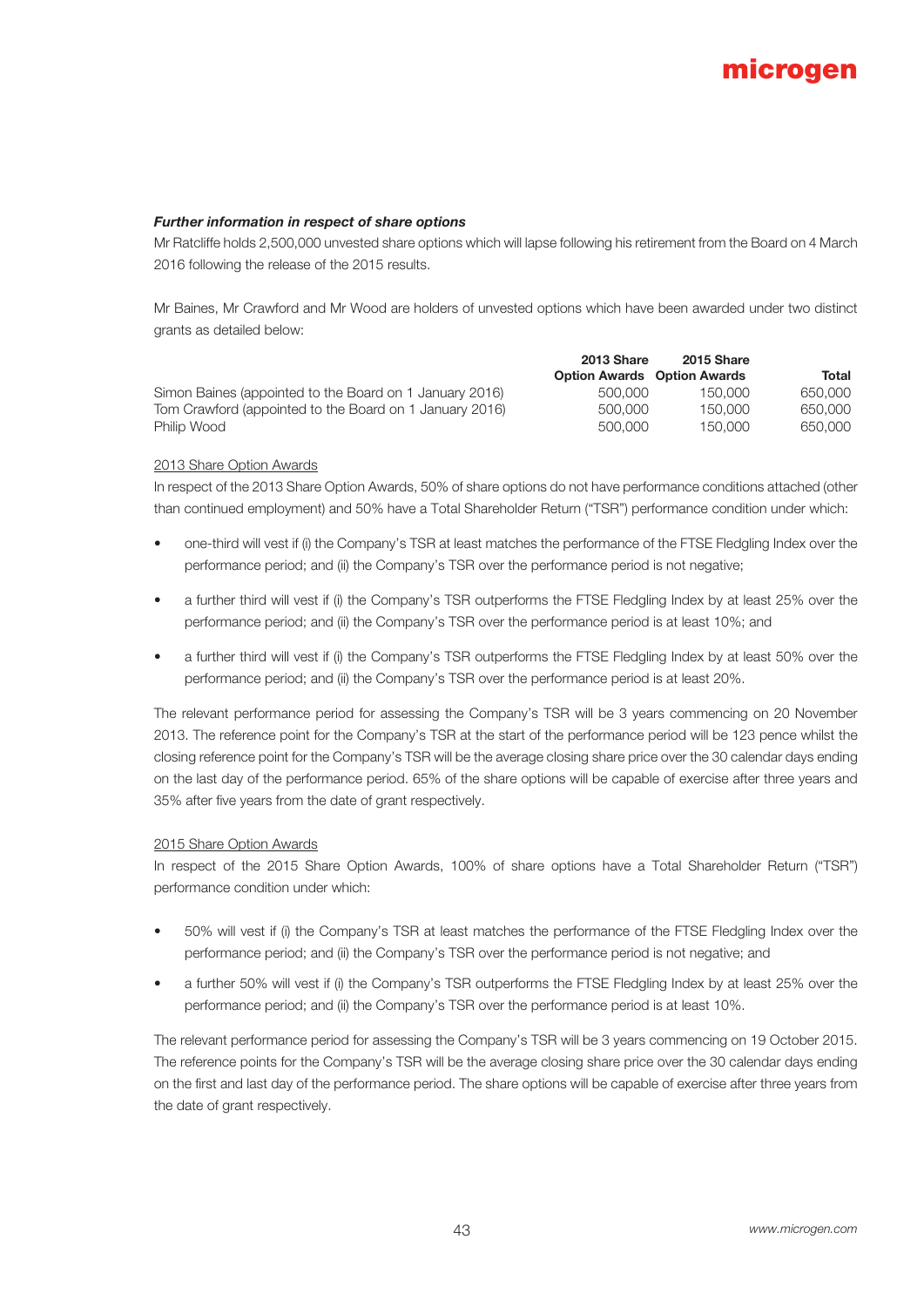# *Directors' Remuneration Report*

### Minimum Shareholding Requirements

Under the rules of the PSP participants are required to hold at least 50% of the shares that they may acquire on exercise of these share options until the day on which his total holding of shares in the Company has a market value equal to his basic salary. For the purposes of this rule, shares sold to discharge an individual's fiscal obligations shall be treated as not having been acquired by him. The current minimum holding according to these rules for each of Mr Baines, Mr Crawford and Mr Wood is as follows:-

|                                                         | <b>Shareholding</b><br>Requirement | Minimum Shareholding at<br>31 December<br>2015 |
|---------------------------------------------------------|------------------------------------|------------------------------------------------|
| Simon Baines (appointed to the Board on 1 January 2016) | 9.523                              | 9.523                                          |
| Tom Crawford (appointed to the Board on 1 January 2016) | 35,578                             | 129.551                                        |
| Philip Wood *                                           | 32.217                             | 110.635                                        |

\*Reduced by 7/9ths from 31 December 2014 following the share consolidation performed during the year (details of which are provided at page 18).

## **Advisers**

In fulfilling its role the Committee seeks professional advice when considered appropriate to do so. The services of Kepler Associates, an independent adviser on executive remuneration, were made available to the Committee during the year.

Kepler is a founder member of the Remuneration Consultants Group and is a signatory to the Code of Conduct for consultants to Remuneration Committees of UK-listed companies, details of which can be found at www.remunerationconsultantsgroup.com. Their total fees for the provision of remuneration services to the Committee in 2015 were £1,560. The Committee is satisfied that the advice provided by Kepler is independent.

## **Statement of Shareholder voting**

At the Annual General Meeting of the Company on 18 May 2015 the results regarding Resolution 2 (to approve the Directors' Remuneration Report for the year ended 31 December 2014) were as follows:

|                                             | Total      |              |
|---------------------------------------------|------------|--------------|
|                                             | number     | $%$ of votes |
|                                             | of votes   | cast         |
| For (including discretionary)               | 46.212.352 | 97%          |
| Against                                     | 1.660.312  | 3%           |
| Total votes cast (excluding withheld votes) | 47,872,664 | $100\%$      |
| Votes withheld                              | 13.570     | 0.03%        |
| Total votes cast (including withheld votes) | 47,886,234 |              |

Note: Abstained votes are not included in the final proxy figures as they are not recognised as a vote in law.

The Remuneration Report and the Remuneration Policy were approved by a duly authorised Committee of the Board of Directors on 3 March 2016 and signed on its behalf by:

# **Vanda Murray OBE**

Chair of the Remuneration Committee

3 March 2016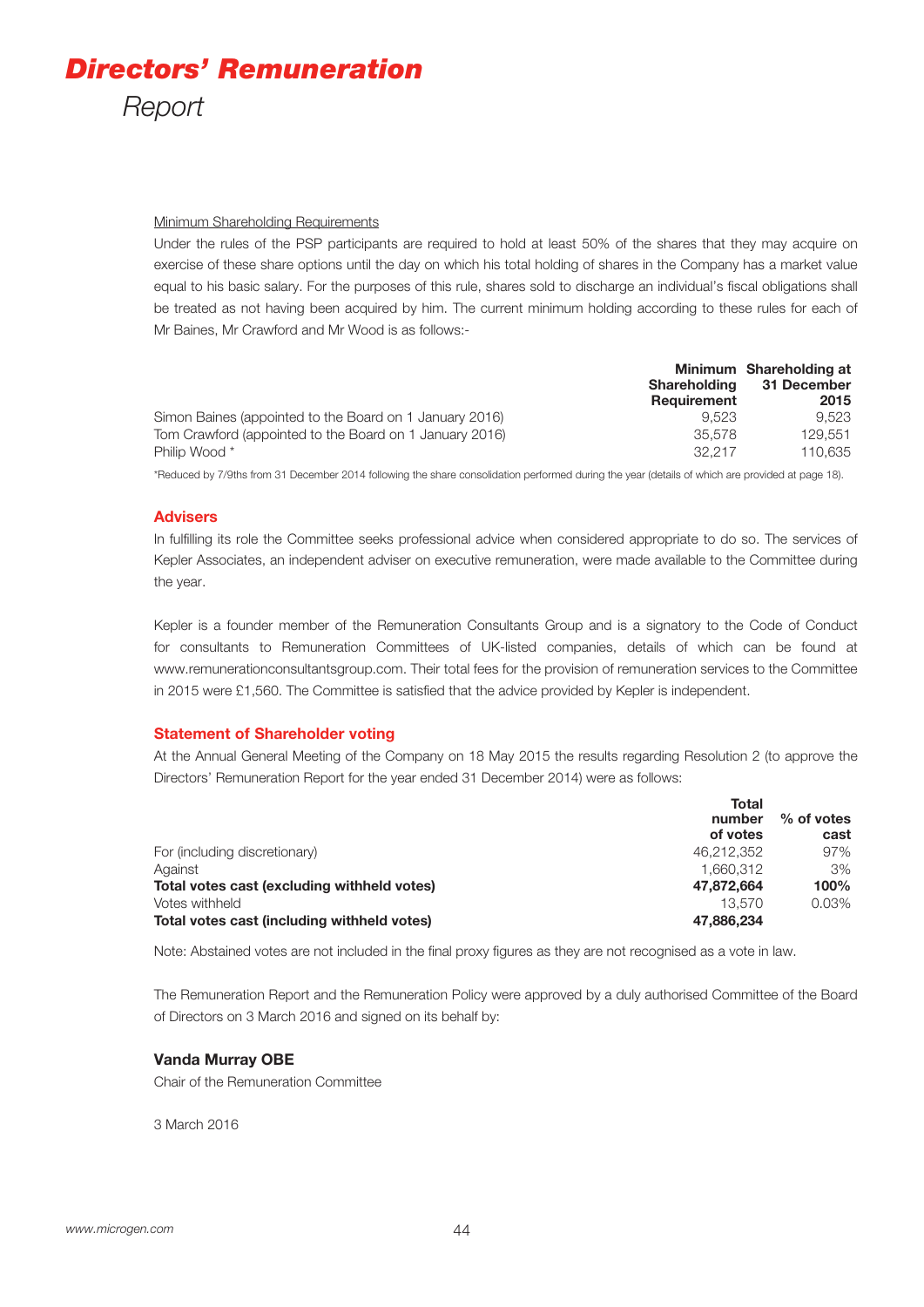# *Independent Auditors'*

# microgen

*Report to the Members of Microgen plc*

# **Report on the financial statements**

## **Our opinion**

In our opinion:

- Microgen plc's Group financial statements and Company financial statements (the "financial statements") give a true and fair view of the state of the Group's and of the Company's affairs as at 31 December 2015 and of the Group's profit and the Group's and the Company's cash flows for the year then ended;
- the Group financial statements have been properly prepared in accordance with International Financial Reporting Standards ("IFRSs") as adopted by the European Union;
- the Company financial statements have been properly prepared in accordance with IFRSs as adopted by the European Union and as applied in accordance with the provisions of the Companies Act 2006; and
- the financial statements have been prepared in accordance with the requirements of the Companies Act 2006 and, as regards the Group financial statements, Article 4 of the IAS Regulation.

### **What we have audited**

The financial statements, included within the Annual Report, comprise:

- the balance sheets as at 31 December 2015:
- the consolidated income statement and consolidated statement of comprehensive income for the year then ended;
- the statements of cash flow for the year then ended;
- the consolidated statement of changes in shareholders' equity and Company statement of changes in shareholders' equity for the year then ended;
- the accounting policies; and
- the notes to the financial statements, which include other explanatory information.

The financial reporting framework that has been applied in the preparation of the financial statements is applicable law and IFRSs as adopted by the European Union and, as regards the Company financial statements, as applied in accordance with the provisions of the Companies Act 2006.

### **Our audit approach**

**Overview** 

| Materiality   | Overall Group materiality: £333,000 which represents 5% of profit before tax, adjusted for<br>certain items. These items include the impairment of freehold property and associated costs<br>of property disposal, acquisition and restructuring costs and a customer settlement.                                                                 |
|---------------|---------------------------------------------------------------------------------------------------------------------------------------------------------------------------------------------------------------------------------------------------------------------------------------------------------------------------------------------------|
| Audit scope   | We conducted an audit of full year financial information at five reporting units, with specific<br>tests undertaken at a further three reporting units and at group head office. The reporting<br>units where we performed audit work accounted for 79% of Group revenue, 76% of Group<br>profit before tax and all material balance sheet items. |
| Area of focus | Risk of fraud in revenue recognition – we considered and tested the recognition of revenue<br>$\bullet$<br>from sales of software licences and related services.<br>Valuation of goodwill – we evaluated whether goodwill was impaired.                                                                                                           |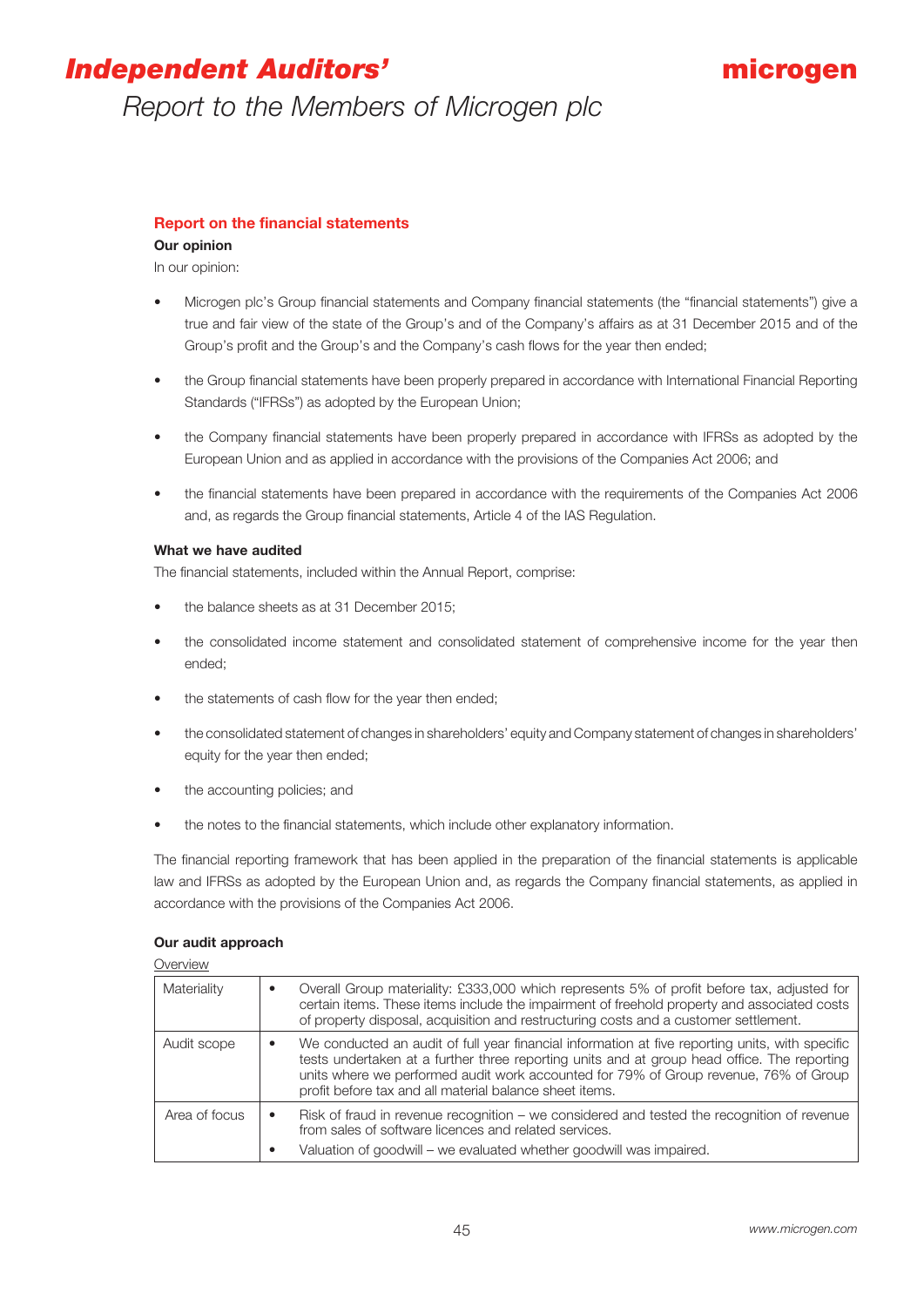# *Independent Auditors'*

# *Report to the Members of Microgen plc*

#### The scope of our audit and our areas of focus

We conducted our audit in accordance with International Standards on Auditing (UK and Ireland) ("ISAs (UK & Ireland)").

We designed our audit by determining materiality and assessing the risks of material misstatement in the financial statements. In particular, we looked at where the directors made subjective judgements, for example in respect of significant accounting estimates that involved making assumptions and considering future events that are inherently uncertain. As in all of our audits we also addressed the risk of management override of internal controls, including evaluating whether there was evidence of bias by the directors that represented a risk of material misstatement due to fraud.

The risks of material misstatement that had the greatest effect on our audit, including the allocation of our resources and effort, are identified as "areas of focus" in the table below. We have also set out how we tailored our audit to address these specific areas in order to provide an opinion on the financial statements as a whole, and any comments we make on the results of our procedures should be read in this context. This is not a complete list of all risks identified by our audit.

| Area of focus                                                                                                                                                                                                                                                                                                                                                                                                                                                                                                                                                    | How our audit addressed the area of focus                                                                                                                                                                                                                                                                                                                                                                                                                                                                                                                                                           |
|------------------------------------------------------------------------------------------------------------------------------------------------------------------------------------------------------------------------------------------------------------------------------------------------------------------------------------------------------------------------------------------------------------------------------------------------------------------------------------------------------------------------------------------------------------------|-----------------------------------------------------------------------------------------------------------------------------------------------------------------------------------------------------------------------------------------------------------------------------------------------------------------------------------------------------------------------------------------------------------------------------------------------------------------------------------------------------------------------------------------------------------------------------------------------------|
| Risk of fraud in revenue recognition<br>We focused on the timing of the recognition of revenue and its<br>presentation in the income statement, because this is dependent on the<br>fulfilment of software implementation and licence contract obligations,<br>which can be complex:<br>- For revenues recognised on the basis of a defined time period, such                                                                                                                                                                                                    | For new software licence revenue, we read the contractual terms for a<br>sample of contracts and assessed whether revenue should be recognised<br>at inception or over a defined licence term. We tested whether the<br>conditions required for initial recognition of licence revenue set out in the<br>accounting policies note had been met. We assessed the reasonableness<br>of the allocation of consideration between different performance obligations                                                                                                                                      |
| as periodic licences, we focused on compliance with the contractual<br>terms applicable and the appropriateness of recognition.                                                                                                                                                                                                                                                                                                                                                                                                                                  | within the contract, such as licenced rights to use software, maintenance,<br>support and consultancy services.                                                                                                                                                                                                                                                                                                                                                                                                                                                                                     |
| For consultancy revenue and funded development, we focused<br>on ensuring that hours invoiced were consistent with underlying<br>records. We also focused on ensuring that the rates applied were<br>in line with contracted rates and were broadly consistent across the<br>business.                                                                                                                                                                                                                                                                           | For consultancy revenue and funded development, we tested a sample of<br>invoices to timesheets and to contracted rates to ensure that time billed is<br>being invoiced in the correct period and is in line with agreed rates. This<br>testing also included assessment of the allocation of revenue between<br>consulting and license revenue by comparison with Microgen's typical<br>hourly rates for consultancy.                                                                                                                                                                              |
| For judgemental deferred revenue, we focused on areas where<br>progress is measured on a percentage completion basis, we<br>focussed on the level of completion determined by management<br>and the judgements around the potential for additional costs. We<br>also focused on any judgemental deferrals by management.<br>We also focused on non-standard journal entries crediting revenue                                                                                                                                                                    | For ongoing software implementation and consulting contracts, we<br>assessed material deferred revenue balances and contract provisions in<br>light of the stage of completion of the projects at the year end, customer<br>acceptance of the work done, evidence of any ongoing disputes, and the<br>directors' estimates of costs to complete the contract. We believe the                                                                                                                                                                                                                        |
| during the year.                                                                                                                                                                                                                                                                                                                                                                                                                                                                                                                                                 | annual report appropriately highlights significant judgements made by<br>management.                                                                                                                                                                                                                                                                                                                                                                                                                                                                                                                |
| Perpetual licenses made an immaterial contribution to revenue for the<br>year and were therefore not part of our area of focus.                                                                                                                                                                                                                                                                                                                                                                                                                                  | We did not identify any unusual or irregular items from our sample<br>testing of journal entries posted with a credit to revenue accounts and a<br>corresponding non-standard debit entry.                                                                                                                                                                                                                                                                                                                                                                                                          |
| <b>Valuation of goodwill</b><br>The Group has goodwill balances from previous acquisitions in respect<br>of both the Aptitude Software (£15.3m) and Financial Systems (£26.5m)<br>cash generating units. The valuation of these balances is inherently<br>judgemental as it is based on the assessed value-in-use of each of<br>these businesses, and these valuations include significant assumptions.<br>The key assumptions are as disclosed in note 8, being the discount rate<br>applied to projected future cash flows, operating profit for each division | We assessed the reasonableness of the significant assumptions in the<br>goodwill valuation models for each cash generating unit, by reference to<br>both Company specific and wider industry benchmarks. This included<br>assessing the appropriateness of the discount rate applied, reviewing<br>Board-approved forecasts in light of actual performance, and considering<br>the forecast assumptions for future levels of business. Forecasts were<br>consistent with the latest Board-approved models and the discount rate<br>applied is within the range of expected values of 7.6% to 11.1%. |
| in 2016, divisional growth rates both over the following four years and<br>into perpetuity after that period, and the cash conversion rate applied to<br>projected future operating profits.                                                                                                                                                                                                                                                                                                                                                                     | We identified that the projected 20% growth rate in Aptitude Software<br>operating profits for the next five years is based upon the beneficial effect of<br>additional investment in the business in order to achieve this growth.                                                                                                                                                                                                                                                                                                                                                                 |
|                                                                                                                                                                                                                                                                                                                                                                                                                                                                                                                                                                  | We identified that the projected 5% rate of decline in Financial Systems<br>operating profits from 2016-2020 is in line with recent actual performance.                                                                                                                                                                                                                                                                                                                                                                                                                                             |
|                                                                                                                                                                                                                                                                                                                                                                                                                                                                                                                                                                  | We identified that the cash conversion rate of 80% was broadly in line with<br>recent performance.                                                                                                                                                                                                                                                                                                                                                                                                                                                                                                  |
|                                                                                                                                                                                                                                                                                                                                                                                                                                                                                                                                                                  | We tested the mathematical accuracy and integrity of the valuation models.                                                                                                                                                                                                                                                                                                                                                                                                                                                                                                                          |
|                                                                                                                                                                                                                                                                                                                                                                                                                                                                                                                                                                  | We tested the sensitivity of the models to changes in the<br>significant assumptions, and assessed whether such changes are<br>reasonably possible. We varied key inputs to the model such as the<br>discount factor, cash conversion, growth in Group costs, growth rates, and<br>terminal growth and identified there were no inputs that were considered to<br>be sufficiently sensitive to the model.                                                                                                                                                                                           |
|                                                                                                                                                                                                                                                                                                                                                                                                                                                                                                                                                                  | We evaluated the disclosures made in respect of the valuation methodology,<br>significant assumptions and their respective sensitivities.                                                                                                                                                                                                                                                                                                                                                                                                                                                           |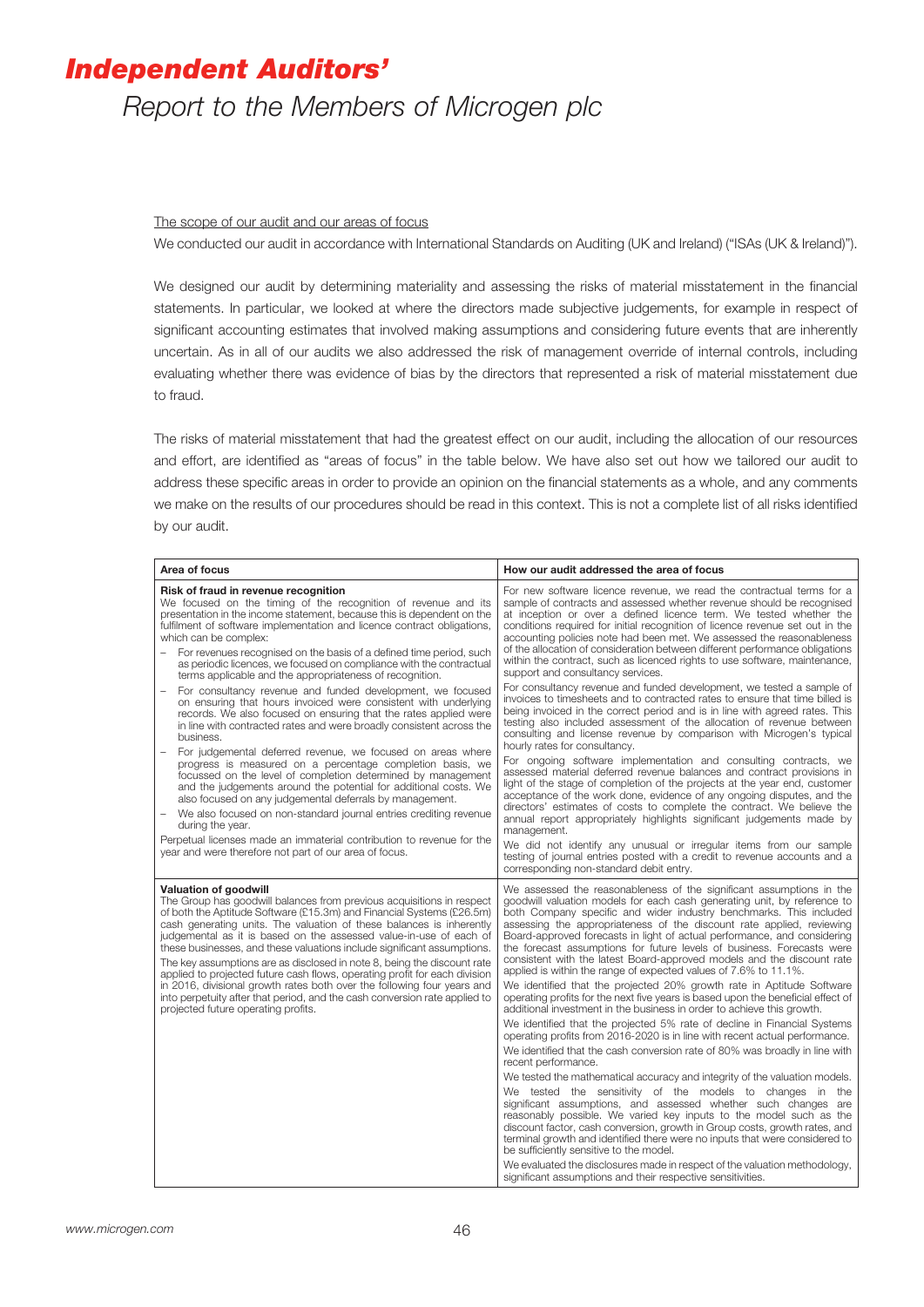#### How we tailored the audit scope

We tailored the scope of our audit to ensure that we performed enough work to be able to give an opinion on the financial statements as a whole, taking into account the geographic structure of the Group, the accounting processes and controls, and the industry in which the Group operates.

The Group financial statements are a consolidation of 17 reporting units, comprising the Group's operating subsidiaries, overseas branches and centralised Group functions. The Group is structured such that the significant majority of the business is comprised of two operating businesses, being Aptitude Software and Financial Systems. In establishing the overall approach to the Group audit, we determined the type of work that needed to be performed at the reporting units.

Accordingly, of the Group's 17 reporting units, we identified five which, in our view, required an audit of their complete financial information, either due to their size or their risk characteristics. In addition to the full scope audits, specific audit procedures were performed on three further reporting units and on selected consolidation adjustments made in relation to individually significant balances. These included procedures on the specific financial statement line items shown as revenue, non-underlying items, income tax expense, goodwill, intangible assets, property, plant and equipment, deferred tax, cash and cash equivalents, current tax liabilities and provisions. This, together with additional procedures performed at the Group level, gave us the evidence we needed for our opinion on the Group financial statements as a whole. The reporting units where we performed audit work accounted for 79% of Group revenue, 76% of Group profit before tax and all material balance sheet items.

### **Materiality**

The scope of our audit was influenced by our application of materiality. We set certain quantitative thresholds for materiality. These, together with qualitative considerations, helped us to determine the scope of our audit and the nature, timing and extent of our audit procedures on the individual financial statement line items and disclosures and in evaluating the effect of misstatements, both individually and on the financial statements as a whole.

Based on our professional judgement, we determined materiality for the financial statements as a whole as follows:

| Overall Group materiality       | £333,000 (2014: £315,000).                                                   |
|---------------------------------|------------------------------------------------------------------------------|
| How we determined it            | 5% of profit before tax, adjusted for certain items. These items include the |
|                                 | impairment of freehold property and associated costs of property disposal,   |
|                                 | acquisition and restructuring costs and a customer settlement.               |
| Rationale for benchmark applied | Consistent with last year, we have applied this benchmark as a generally     |
|                                 | accepted auditing practice applicable for a trading group of companies.      |

We agreed with the Audit Committee that we would report to them misstatements identified during our audit above £16,000 (2014: £15,000) as well as misstatements below that amount that, in our view, warranted reporting for qualitative reasons.

### Going concern

Under the Listing Rules we are required to review the directors' statement, set out on page 13, in relation to going concern. We have nothing to report having performed our review.

Under ISAs (UK & Ireland) we are required to report to you if we have anything material to add or to draw attention to in relation to the directors' statement about whether they considered it appropriate to adopt the going concern basis in preparing the financial statements. We have nothing material to add or to draw attention to.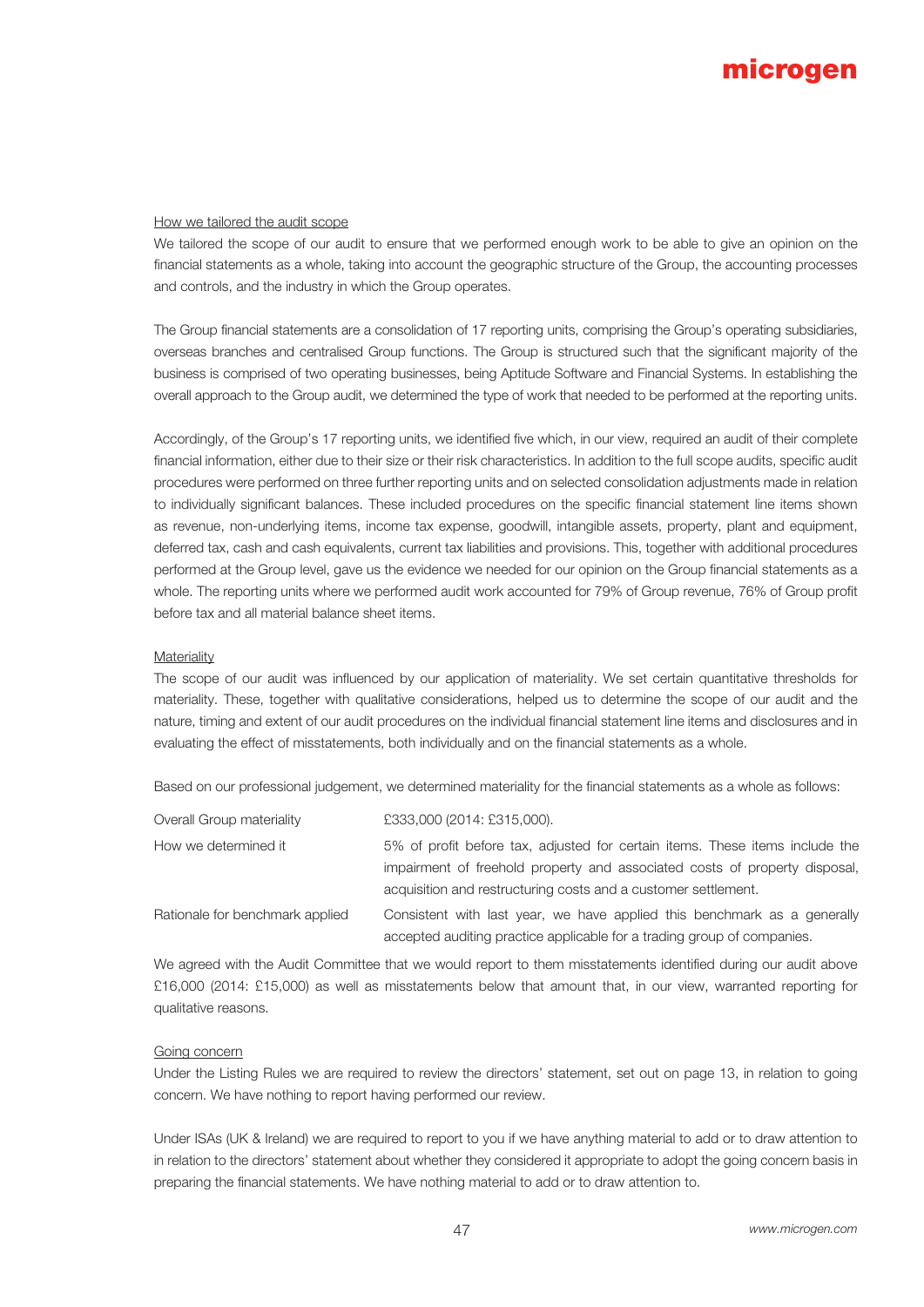# *Independent Auditors'*

# *Report to the Members of Microgen plc*

As noted in the directors' statement, the directors have concluded that it is appropriate to adopt the going concern basis in preparing the financial statements. The going concern basis presumes that the Group and Company have adequate resources to remain in operation, and that the directors intend them to do so, for at least one year from the date the financial statements were signed. As part of our audit we have concluded that the directors' use of the going concern basis is appropriate. However, because not all future events or conditions can be predicted, these statements are not a guarantee as to the Group's and Company's ability to continue as a going concern.

## **Other required reporting**

### **Consistency of other information**

#### Companies Act 2006 opinion

In our opinion, the information given in the Strategic Report and the Report of the Directors for the financial year for which the financial statements are prepared is consistent with the financial statements.

## ISAs (UK & Ireland) reporting

| Under ISAs (UK & Ireland) we are required to report to you if, in our opinion:                                                                                                                                                                                                                                                                                                                                                                                                                                      |                                     |
|---------------------------------------------------------------------------------------------------------------------------------------------------------------------------------------------------------------------------------------------------------------------------------------------------------------------------------------------------------------------------------------------------------------------------------------------------------------------------------------------------------------------|-------------------------------------|
| information in the Annual Report is:<br>materially inconsistent with the information in the audited financial<br>statements; or<br>apparently materially incorrect based on, or materially inconsistent with, our<br>knowledge of the Group and Company acquired in the course of performing<br>our audit; or<br>otherwise misleading.<br>$\qquad \qquad -$                                                                                                                                                         | We have no exceptions to<br>report. |
| the statement given by the directors on pages 9 and 10, in accordance with<br>provision C.1.1 of the UK Corporate Governance Code (the "Code"), that<br>they consider the Annual Report taken as a whole to be fair, balanced and<br>understandable and provides the information necessary for members to assess<br>the Group's and Company's performance, business model and strategy is<br>materially inconsistent with our knowledge of the Group and Company acquired<br>in the course of performing our audit. | We have no exceptions to<br>report. |
| the section of the Annual Report on pages 22 and 23, as required by provision<br>C.3.8 of the Code, describing the work of the Audit Committee does not<br>appropriately address matters communicated by us to the Audit Committee.                                                                                                                                                                                                                                                                                 | We have no exceptions to<br>report. |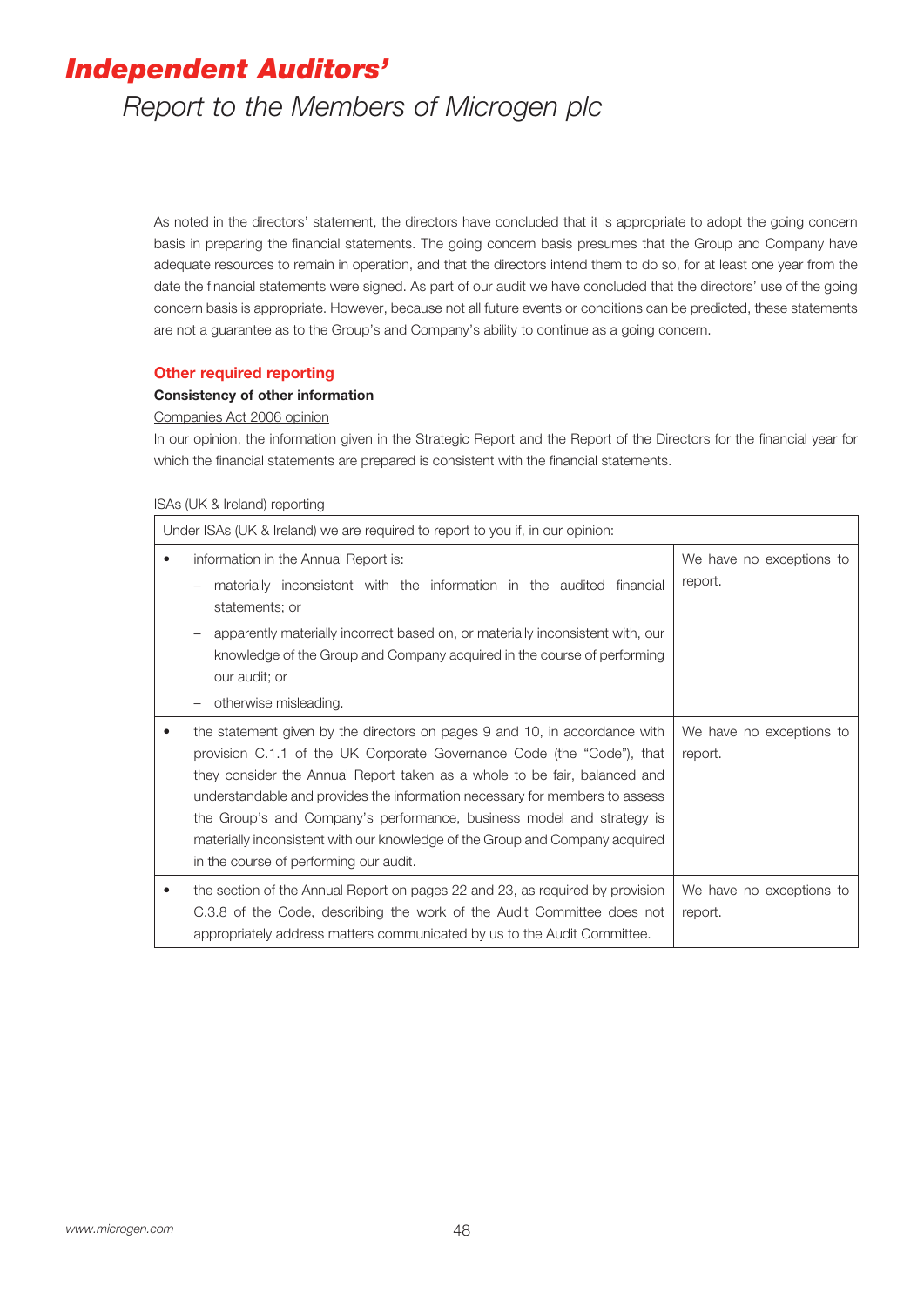# **The directors' assessment of the prospects of the Group and of the principal risks that would threaten the solvency or liquidity of the Group**

Under ISAs (UK & Ireland) we are required to report to you if we have anything material to add or to draw attention to in relation to:

| the directors' confirmation on page 9 of the Annual Report, in accordance with<br>provision C.2.1 of the Code, that they have carried out a robust assessment<br>of the principal risks facing the Group, including those that would threaten its<br>business model, future performance, solvency or liquidity.                                                                                                                                                                                                                                                                                | We have nothing material to<br>add or to draw attention to. |
|------------------------------------------------------------------------------------------------------------------------------------------------------------------------------------------------------------------------------------------------------------------------------------------------------------------------------------------------------------------------------------------------------------------------------------------------------------------------------------------------------------------------------------------------------------------------------------------------|-------------------------------------------------------------|
| the disclosures in the Annual Report that describe those risks and explain how<br>they are being managed or mitigated.                                                                                                                                                                                                                                                                                                                                                                                                                                                                         | We have nothing material to<br>add or to draw attention to. |
| the directors' explanation on page 13 of the Annual Report, in accordance<br>with provision C.2.2 of the Code, as to how they have assessed the prospects<br>of the Group, over what period they have done so and why they consider<br>that period to be appropriate, and their statement as to whether they have a<br>reasonable expectation that the Group will be able to continue in operation and<br>meet its liabilities as they fall due over the period of their assessment, including<br>any related disclosures drawing attention to any necessary qualifications or<br>assumptions. | We have nothing material to<br>add or to draw attention to. |

Under the Listing Rules we are required to review the directors' statement that they have carried out a robust assessment of the principal risks facing the Group and the directors' statement in relation to the longer-term viability of the Group. Our review was substantially less in scope than an audit and only consisted of making inquiries and considering the directors' process supporting their statements; checking that the statements are in alignment with the relevant provisions of the Code; and considering whether the statements are consistent with the knowledge acquired by us in the course of performing our audit. We have nothing to report having performed our review.

## **Adequacy of accounting records and information and explanations received**

Under the Companies Act 2006 we are required to report to you if, in our opinion:

- we have not received all the information and explanations we require for our audit; or
- adequate accounting records have not been kept by the Company, or returns adequate for our audit have not been received from branches not visited by us; or
- the Company financial statements and the part of the Directors' Remuneration Report to be audited are not in agreement with the accounting records and returns.

We have no exceptions to report arising from this responsibility.

## **Directors' remuneration**

## Directors' remuneration report – Companies Act 2006 opinion

In our opinion, the part of the Directors' Remuneration Report to be audited has been properly prepared in accordance with the Companies Act 2006.

## Other Companies Act 2006 reporting

Under the Companies Act 2006 we are required to report to you if, in our opinion, certain disclosures of directors' remuneration specified by law are not made. We have no exceptions to report arising from this responsibility.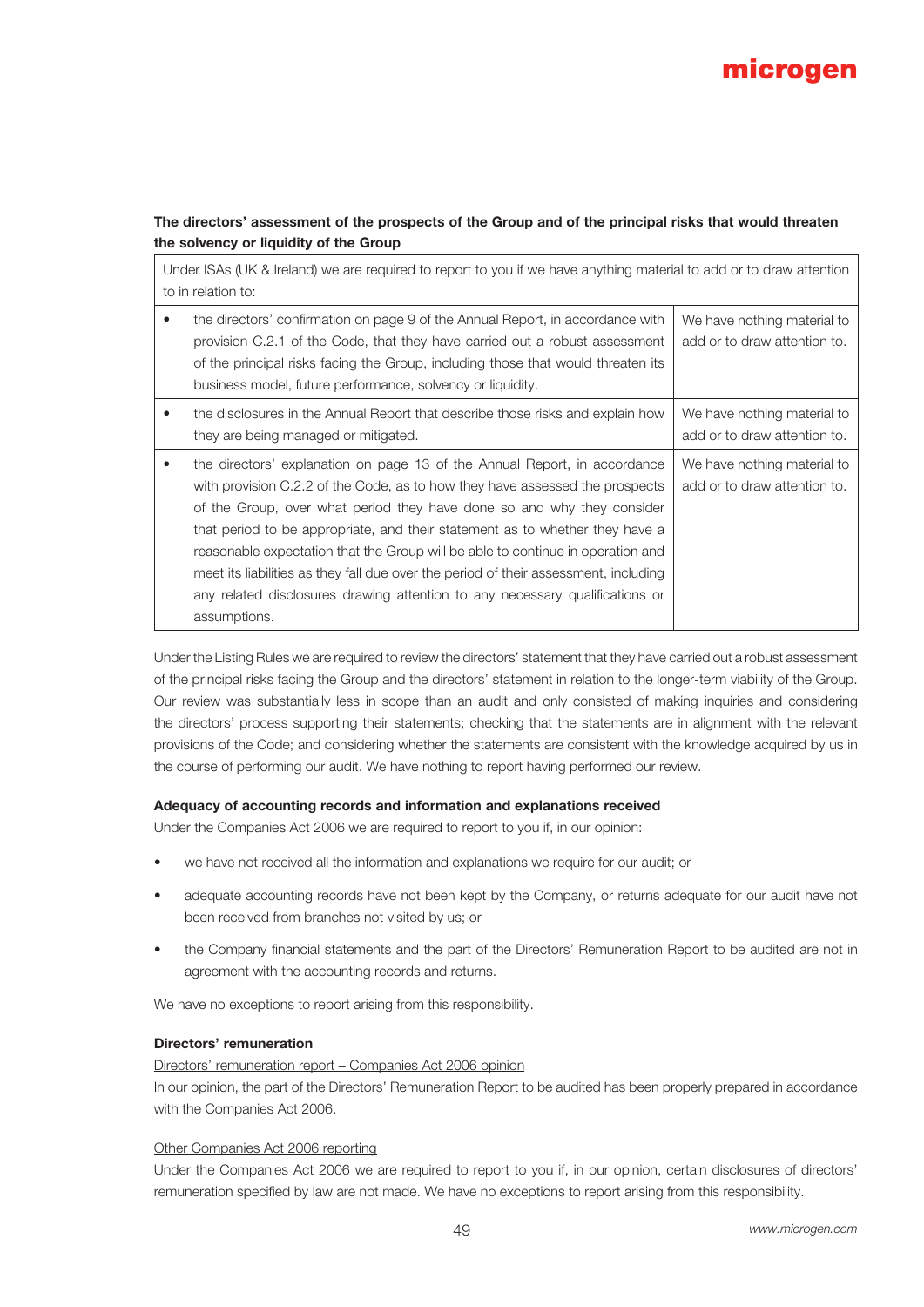# *Independent Auditors'*

# *Report to the Members of Microgen plc*

#### **Corporate governance statement**

Under the Listing Rules we are required to review the part of the Corporate Governance Statement relating to ten further provisions of the Code. We have nothing to report having performed our review.

#### **Responsibilities for the financial statements and the audit**

## **Our responsibilities and those of the directors**

As explained more fully in the Statement of Directors' Responsibilities, the directors are responsible for the preparation of the financial statements and for being satisfied that they give a true and fair view.

Our responsibility is to audit and express an opinion on the financial statements in accordance with applicable law and ISAs (UK & Ireland). Those standards require us to comply with the Auditing Practices Board's Ethical Standards for Auditors.

This report, including the opinions, has been prepared for and only for the Company's members as a body in accordance with Chapter 3 of Part 16 of the Companies Act 2006 and for no other purpose. We do not, in giving these opinions, accept or assume responsibility for any other purpose or to any other person to whom this report is shown or into whose hands it may come save where expressly agreed by our prior consent in writing.

### **What an audit of financial statements involves**

An audit involves obtaining evidence about the amounts and disclosures in the financial statements sufficient to give reasonable assurance that the financial statements are free from material misstatement, whether caused by fraud or error. This includes an assessment of:

- whether the accounting policies are appropriate to the Group's and the Company's circumstances and have been consistently applied and adequately disclosed;
- the reasonableness of significant accounting estimates made by the directors; and
- the overall presentation of the financial statements.

We primarily focus our work in these areas by assessing the directors' judgements against available evidence, forming our own judgements, and evaluating the disclosures in the financial statements.

We test and examine information, using sampling and other auditing techniques, to the extent we consider necessary to provide a reasonable basis for us to draw conclusions. We obtain audit evidence through testing the effectiveness of controls, substantive procedures or a combination of both.

In addition, we read all the financial and non-financial information in the Annual Report to identify material inconsistencies with the audited financial statements and to identify any information that is apparently materially incorrect based on, or materially inconsistent with, the knowledge acquired by us in the course of performing the audit. If we become aware of any apparent material misstatements or inconsistencies we consider the implications for our report.

John Maitland (Senior Statutory Auditor) for and on behalf of PricewaterhouseCoopers LLP Chartered Accountants and Statutory Auditors **Uxbridge** 3 March 2016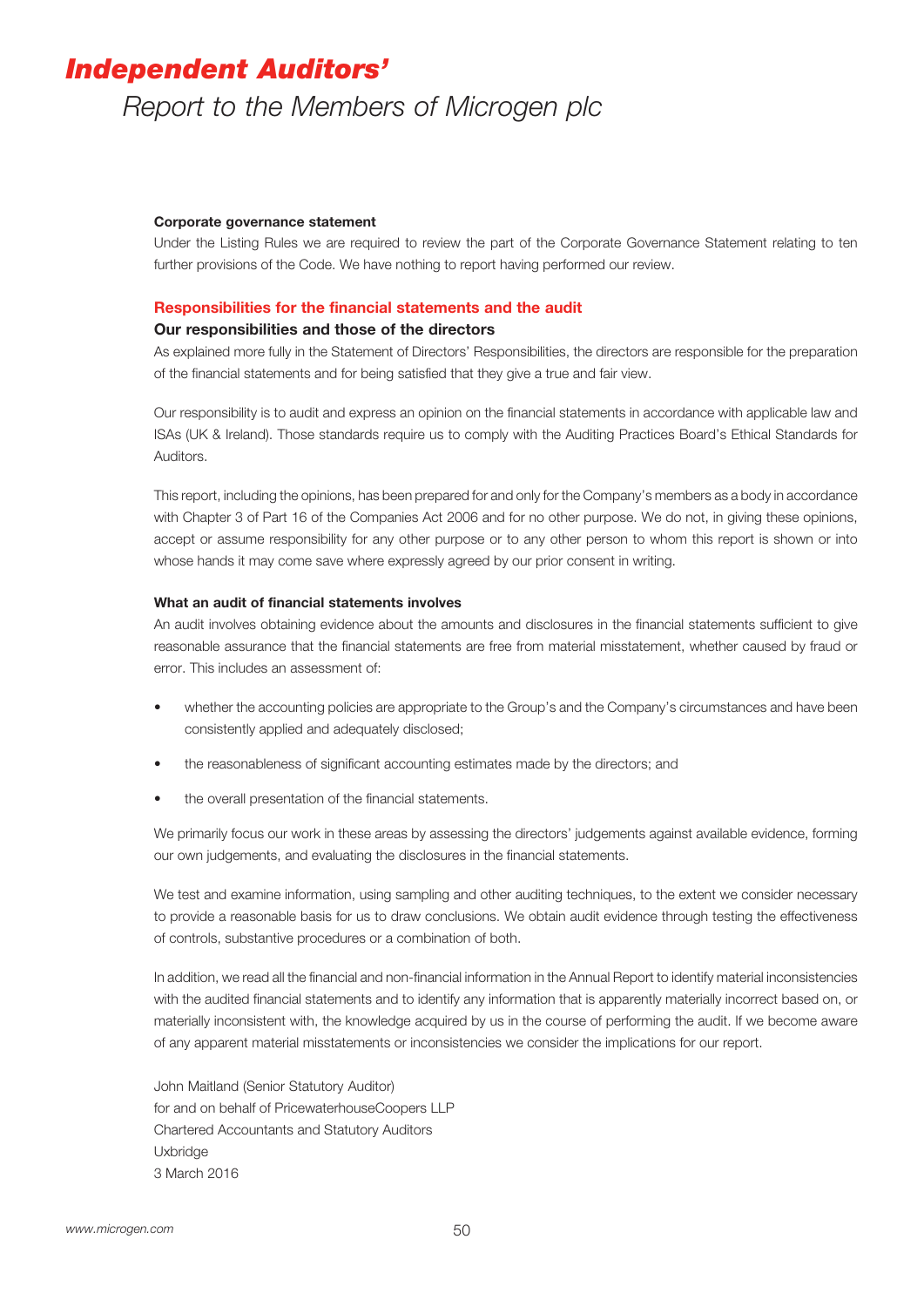# *Consolidated*

# microgen

# *Income Statement for the year ended 31 December 2015*

|                           |              |                                       | Year ended 31 Dec 2015      |                  |                                       | Year ended 31 Dec 2014      |              |
|---------------------------|--------------|---------------------------------------|-----------------------------|------------------|---------------------------------------|-----------------------------|--------------|
|                           | Note         | Before<br>non-<br>underlying<br>items | Non-<br>underlying<br>items | <b>Total</b>     | Before<br>non-<br>underlying<br>items | Non-<br>underlying<br>items | <b>Total</b> |
|                           |              | £000                                  | £000                        | £000             | £000                                  | £000                        | £000         |
| <b>Revenue</b>            | 1            | 31,958                                |                             | 31,958           | 29,814                                |                             | 29,814       |
| Operating costs           | 1, 2         | (24, 369)                             | (2,316)                     | (26, 685)        | (22, 435)                             | (1, 218)                    | (23, 653)    |
| <b>Operating profit</b>   | $\mathbf{2}$ | 7,589                                 | (2,316)                     | 5,273            | 7,379                                 | (1, 218)                    | 6,161        |
| Finance income            | 4            | 104                                   |                             | 104              | 196                                   |                             | 196          |
| Finance cost              | 4            | (492)                                 |                             | (492)            | (591)                                 |                             | (591)        |
| Net finance cost          |              | (388)                                 |                             | (388)            | (395)                                 |                             | (395)        |
| Profit before income tax  |              | 7,201                                 | (2,316)                     | 4,885            | 6,984                                 | (1,218)                     | 5,766        |
| Income tax expense        | 5            | (1,459)                               | 308                         | (1, 151)         | (1, 394)                              | (259)                       | (1,653)      |
| Profit for the year       |              | 5,742                                 | (2,008)                     | 3,734            | 5,590                                 | (1, 477)                    | 4,113        |
|                           |              |                                       |                             |                  |                                       |                             |              |
| <b>Earnings per share</b> |              |                                       |                             |                  |                                       |                             |              |
| <b>Basic</b>              | 6            |                                       |                             | 6.0 <sub>p</sub> |                                       |                             | 5.5p         |
| <b>Diluted</b>            | 6            |                                       |                             | 5.6p             |                                       |                             | 5.1p         |

The accounting policies and notes on pages 57 to 99 are an integral part of these consolidated financial statements.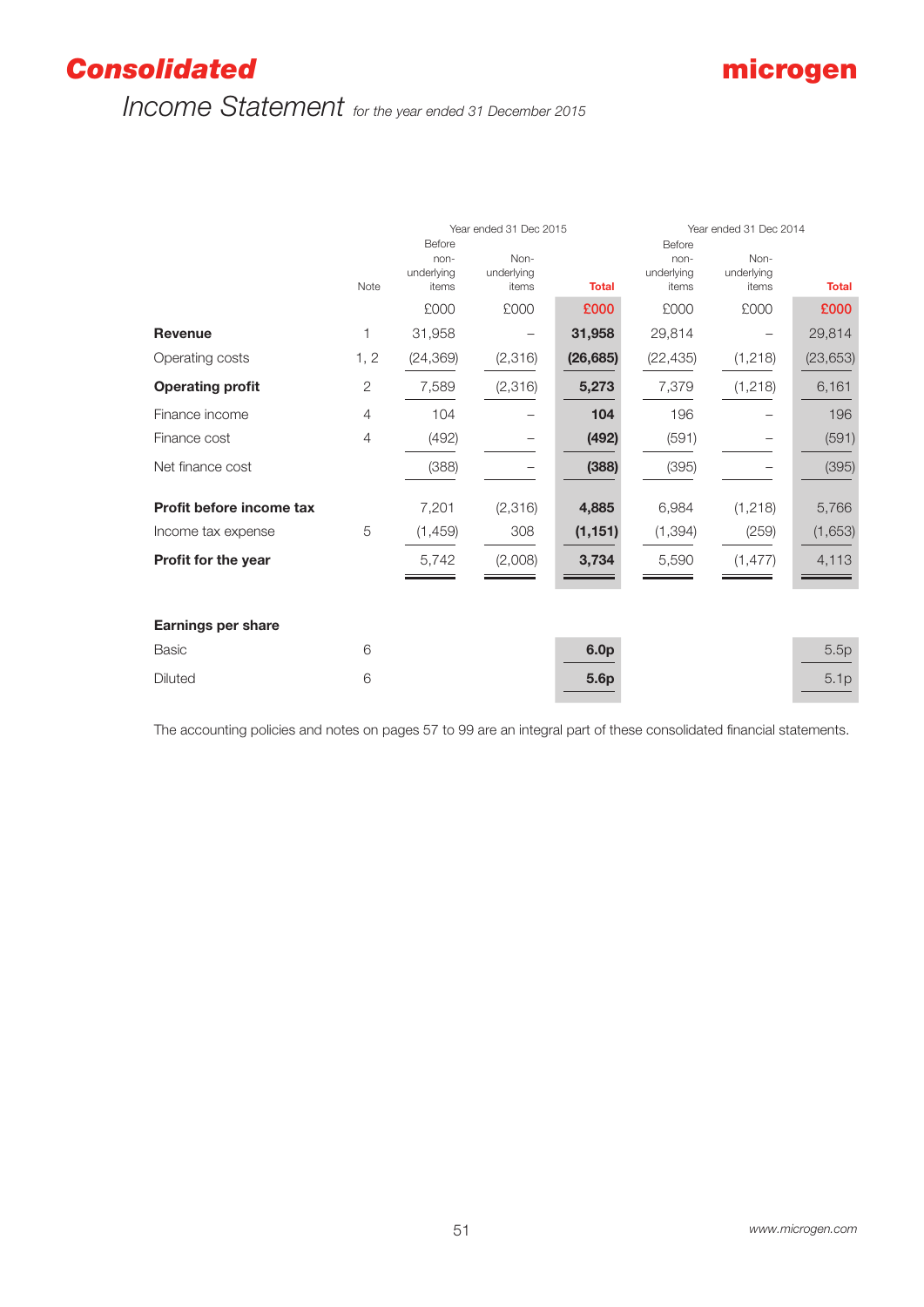# *Consolidated Statement*

*Of Comprehensive Income for the year ended 31 December 2015*

|                                                              | Group<br><b>Year ended</b><br>31 Dec<br>2015 | Group<br>Year ended<br>31 Dec<br>2014 |
|--------------------------------------------------------------|----------------------------------------------|---------------------------------------|
| <b>Note</b>                                                  | £000                                         | £000                                  |
| <b>Profit for the year</b>                                   | 3,734                                        | 4,113                                 |
| Other comprehensive income                                   |                                              |                                       |
| Items that will or may be reclassified to profit or loss:    |                                              |                                       |
| 22<br>Fair value gain/(loss) on hedged financial instruments | 230                                          | (474)                                 |
| Currency translation loss                                    | (6)                                          | (139)                                 |
| Other comprehensive income/(expense) for the year            | 224                                          | (613)                                 |
| Total comprehensive income for the year                      | 3,958                                        | 3,500                                 |

The accounting policies and notes on pages 57 to 99 are an integral part of these consolidated financial statements.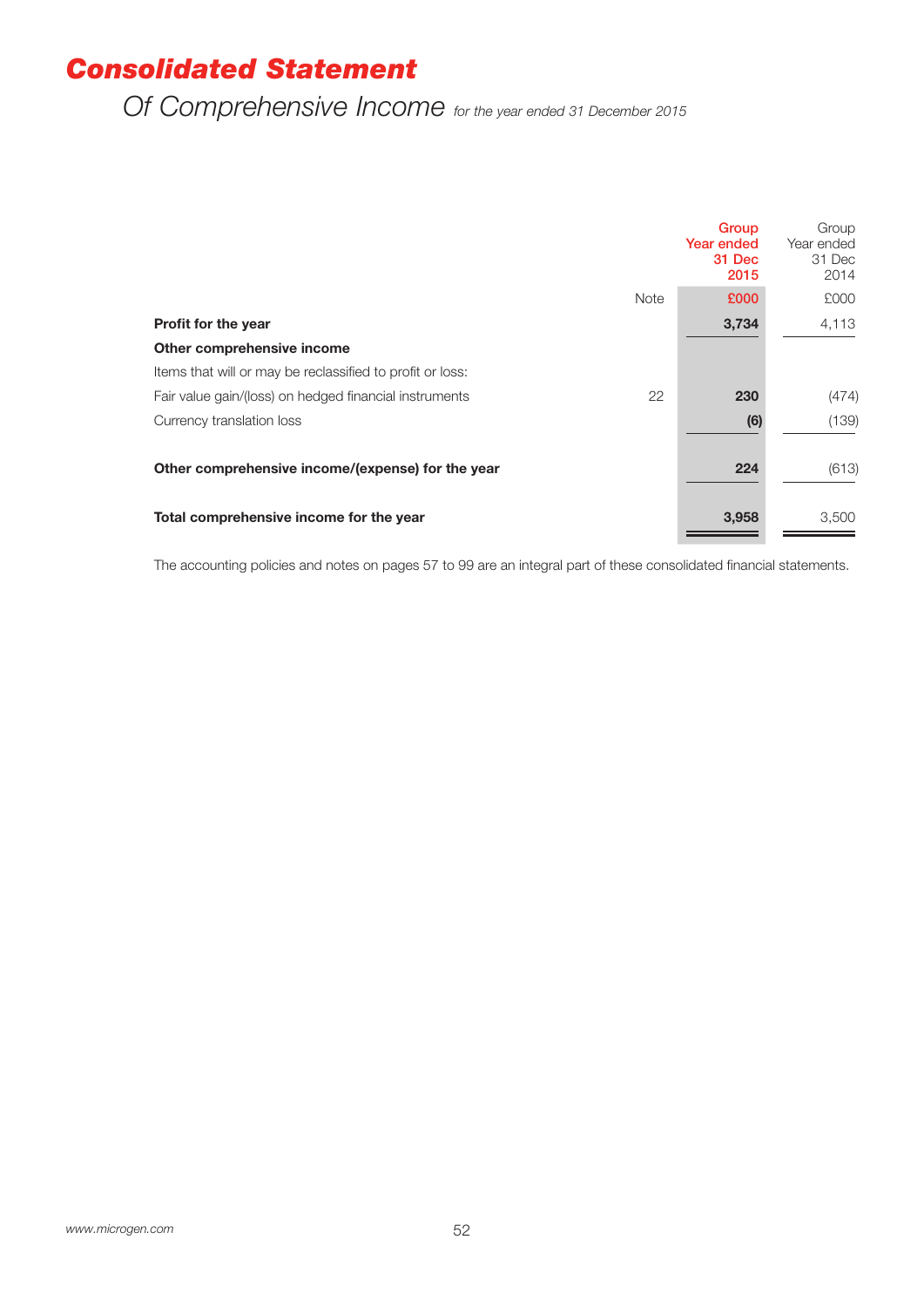

*Sheets at 31 December 2015*



|                                                                                  |          | Group<br>As at   | Group<br>As at   | Company<br>As at | Company<br>As at |
|----------------------------------------------------------------------------------|----------|------------------|------------------|------------------|------------------|
|                                                                                  |          | 31 Dec 2015      | 31 Dec 2014      | 31 Dec 2015      | 31 Dec 2014      |
|                                                                                  | Note     | £000             | £000             | £000             | £000             |
| <b>ASSETS</b>                                                                    |          |                  |                  |                  |                  |
| <b>Non-current assets</b>                                                        |          |                  |                  |                  |                  |
| Property, plant and equipment                                                    | 10       | 928              | 4,863            |                  |                  |
| Goodwill<br>Intangible assets                                                    | 8<br>9   | 41,774<br>5,934  | 41,774<br>1,290  |                  |                  |
| Investments in subsidiaries                                                      | 11       |                  |                  | 41,849           | 41,739           |
| Deferred income tax assets                                                       | 12       | 561              | 771              |                  |                  |
|                                                                                  |          | 49,197           | 48,698           | 41,849           | 41,739           |
| <b>Current assets</b>                                                            |          |                  |                  |                  |                  |
| Trade and other receivables<br>Financial assets - derivative financial           | 13       | 4,653            | 3,155            | 5,332            | 122              |
| instruments                                                                      | 18       | 11               |                  |                  |                  |
| Current tax assets                                                               |          |                  |                  | 18               | 22               |
| Cash and cash equivalents                                                        | 14       | 18,600           | 40,896           | 9,085            | 28,917           |
|                                                                                  |          | 23,264           | 44,051           | 14,435           | 29,061           |
| Assets classified as held for sale                                               | 10       | 2,350            |                  |                  |                  |
| <b>Total current assets</b>                                                      |          | 25,614           | 44,051           | 14,435           | 29,061           |
| <b>Total assets</b>                                                              |          | 74,811           | 92,749           | 56,284           | 70,800           |
| <b>LIABILITIES</b><br><b>Current liabilities</b><br><b>Financial liabilities</b> |          |                  |                  |                  |                  |
| - borrowings<br>- derivative financial instruments                               | 16<br>18 | (3,000)<br>(208) | (3,000)<br>(427) |                  |                  |
| Trade and other payables                                                         | 15       | (20, 977)        | (18, 812)        | (12, 386)        | (7,641)          |
| Current income tax liabilities                                                   |          | (448)            | (499)            |                  |                  |
| Provisions for other liabilities and charges                                     | 17       | (35)             | (15)             |                  |                  |
|                                                                                  |          | (24, 668)        | (22, 753)        | (12, 386)        | (7,641)          |
| <b>Net current assets</b>                                                        |          | 946              | 21,298           | 2,049            | 21,420           |
| <b>Non-current liabilities</b>                                                   |          |                  |                  |                  |                  |
| Financial liabilities - borrowings                                               | 16       | (10, 250)        | (13, 250)        |                  |                  |
| Provisions for other liabilities and charges<br>Deferred income tax liabilities  | 17<br>12 | (240)<br>(1,082) | (261)            |                  |                  |
|                                                                                  |          | (11, 572)        | (13, 511)        |                  |                  |
| <b>NET ASSETS</b>                                                                |          | 38,571           | 56,485           | 43,898           | 63,159           |
| <b>SHAREHOLDERS' EQUITY</b>                                                      |          |                  |                  |                  |                  |
| Share capital                                                                    | 19       | 3,796            | 3,730            | 3,796            | 3,730            |
| Share premium account                                                            | 20       | 4,484            | 12,049           | 4,484            | 12,049           |
| Capital redemption reserve                                                       | 21       | 12,372           | 1,558            | 12,372           | 1,558            |
| Other reserves                                                                   | 22       | 33,998           | 36,547           | 17,398           | 20,177           |
| (Accumulated losses)/retained earnings                                           | 23       | (16, 121)        | 2,553            | 5,848            | 25,645           |
| Foreign currency translation reserve                                             |          | 42               | 48               |                  |                  |
| <b>TOTAL EQUITY</b>                                                              |          | 38,571           | 56,485           | 43,898           | 63,159           |
|                                                                                  |          |                  |                  |                  |                  |

The accounting policies and notes on pages 57 to 99 are an integral part of these consolidated financial statements. The financial statements on pages 51 to 99 were authorised for issue by the Board of Directors on 3 March 2016 and were signed on its behalf by:

**Martyn Ratcliffe Philip Wood <b>Philip Wood** 

next results of the contract of the Director Director Director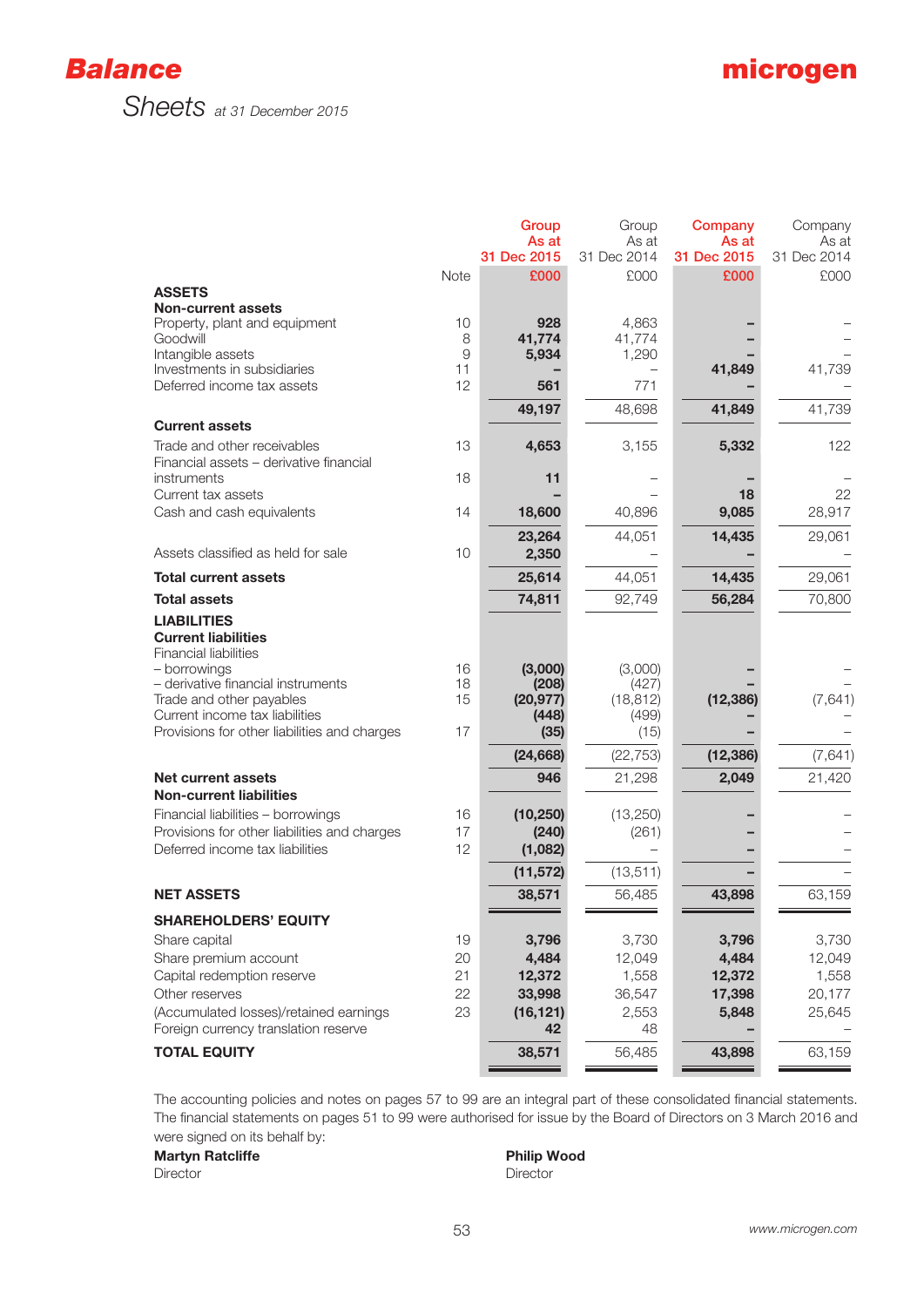# *Consolidated Statement*

# *Of Changes in Shareholders' Equity*

*for the year ended 31 December 2015*

|                                                                                                                 |           |                          |                   |                        | Attributable to owners of the Parent |                       |          |                |
|-----------------------------------------------------------------------------------------------------------------|-----------|--------------------------|-------------------|------------------------|--------------------------------------|-----------------------|----------|----------------|
|                                                                                                                 |           |                          | Share             |                        | Foreign                              |                       |          |                |
|                                                                                                                 |           | Share                    | premium           | Accumulated            | currency<br>translation              | Capital<br>redemption | Other    | <b>Total</b>   |
|                                                                                                                 | Note      | capital                  | account           | losses                 | reserve                              | reserve               | reserves | equity         |
|                                                                                                                 |           | £000                     | £000              | £000                   | £000                                 | £000                  | £000     | £000           |
| Group                                                                                                           |           |                          |                   |                        |                                      |                       |          |                |
| <b>Balance at 1 January 2014</b>                                                                                |           | 3,724                    | 12,037            | (122)                  | 187                                  | 1,558                 | 37,021   | 54,405         |
| Profit for the year<br>Cash flow hedges                                                                         |           |                          |                   | 4,113                  |                                      |                       |          | 4,113          |
| - net fair value gains in the year<br>Exchange rate adjustments                                                 | 22        |                          |                   |                        | (139)                                |                       | (474)    | (474)<br>(139) |
|                                                                                                                 |           |                          |                   |                        |                                      |                       |          |                |
| Total comprehensive income for<br>the year                                                                      |           |                          |                   | 4,113                  | (139)                                |                       | (474)    | 3,500          |
| Shares issued under share option<br>schemes                                                                     | $19 - 20$ | 6                        | 12                |                        |                                      |                       |          | 18             |
| Share options - value of employee<br>service                                                                    | 23        |                          |                   | 830                    |                                      |                       |          | 830            |
| Deferred tax on financial instruments                                                                           | 23        |                          |                   | 76                     |                                      |                       |          | 76             |
| Deferred tax on share options                                                                                   | 23        |                          |                   | 92                     |                                      |                       |          | 92             |
| Corporation tax on share options                                                                                | 23        |                          |                   | 23                     |                                      |                       |          | 23             |
| Dividends to equity holders of the<br>company                                                                   | 7         |                          |                   | (2,459)                |                                      |                       |          | (2, 459)       |
| <b>Total Contributions by and</b><br>distributions to owners of the<br>company recognised directly<br>in equity |           | 6                        | 12                | (1,438)                |                                      |                       |          | (1,420)        |
| Balance at 31 December 2014                                                                                     |           | 3,730                    | 12,049            | 2,553                  | 48                                   | 1,558                 | 36,547   | 56,485         |
|                                                                                                                 |           |                          |                   | 3,734                  |                                      |                       |          | 3,734          |
| Profit for the year<br>Cash flow hedges                                                                         |           |                          |                   |                        |                                      |                       |          |                |
| - net fair value losses in the year                                                                             | 22        |                          |                   |                        |                                      |                       |          | 230            |
|                                                                                                                 |           |                          |                   |                        |                                      |                       |          |                |
|                                                                                                                 |           |                          |                   |                        |                                      |                       | 230      |                |
| Exchange rate adjustments                                                                                       |           |                          |                   |                        | (6)                                  |                       |          | (6)            |
| Total comprehensive income for<br>the year                                                                      |           |                          |                   |                        |                                      |                       | 230      | 3,958          |
| Shares issued under share option                                                                                |           |                          |                   | 3,734                  | (6)                                  |                       |          |                |
| schemes                                                                                                         | $19 - 20$ | 66                       | 470               |                        |                                      |                       |          | 536            |
| Issue and redemption of B shares                                                                                | $20 - 22$ | $\overline{\phantom{0}}$ | (8,035)           |                        | $\overline{\phantom{0}}$             | 10,814                | (2,779)  |                |
| Share options - value of employee                                                                               |           |                          |                   |                        |                                      |                       |          |                |
| service                                                                                                         | 23        |                          |                   | 110                    |                                      |                       |          | 110            |
| Return of value to shareholders                                                                                 | 23        |                          |                   | (20, 145)<br>1         |                                      |                       |          | (20, 145)<br>1 |
| Sale of fractional shares<br>Expenses relating to Return of Value                                               | 23<br>23  |                          |                   | (175)                  |                                      |                       |          |                |
| Deferred tax on financial instruments                                                                           | 23        |                          |                   | (44)                   |                                      |                       |          | (175)<br>(44)  |
| Deferred tax on share options                                                                                   | 23        |                          |                   | (117)                  |                                      |                       |          | (117)          |
| Corporation tax on share options                                                                                | 23        |                          |                   | 51                     |                                      |                       |          | 51             |
| Dividends to equity holders of the                                                                              |           |                          |                   |                        |                                      |                       |          |                |
| company                                                                                                         | 7         |                          |                   | (2,089)                |                                      |                       |          | (2,089)        |
| <b>Total Contributions by and</b><br>distributions to owners of the                                             |           |                          |                   |                        |                                      |                       |          |                |
| company recognised directly<br>in equity                                                                        |           | 66                       |                   |                        |                                      | 10,814                | (2,779)  | (21, 872)      |
| Balance at 31 December 2015                                                                                     |           | 3,796                    | (7, 565)<br>4,484 | (22, 408)<br>(16, 121) | 42                                   | 12,372                | 33,998   | 38,571         |

The accounting policies and notes on pages 57 to 99 are an integral part of these consolidated financial statements.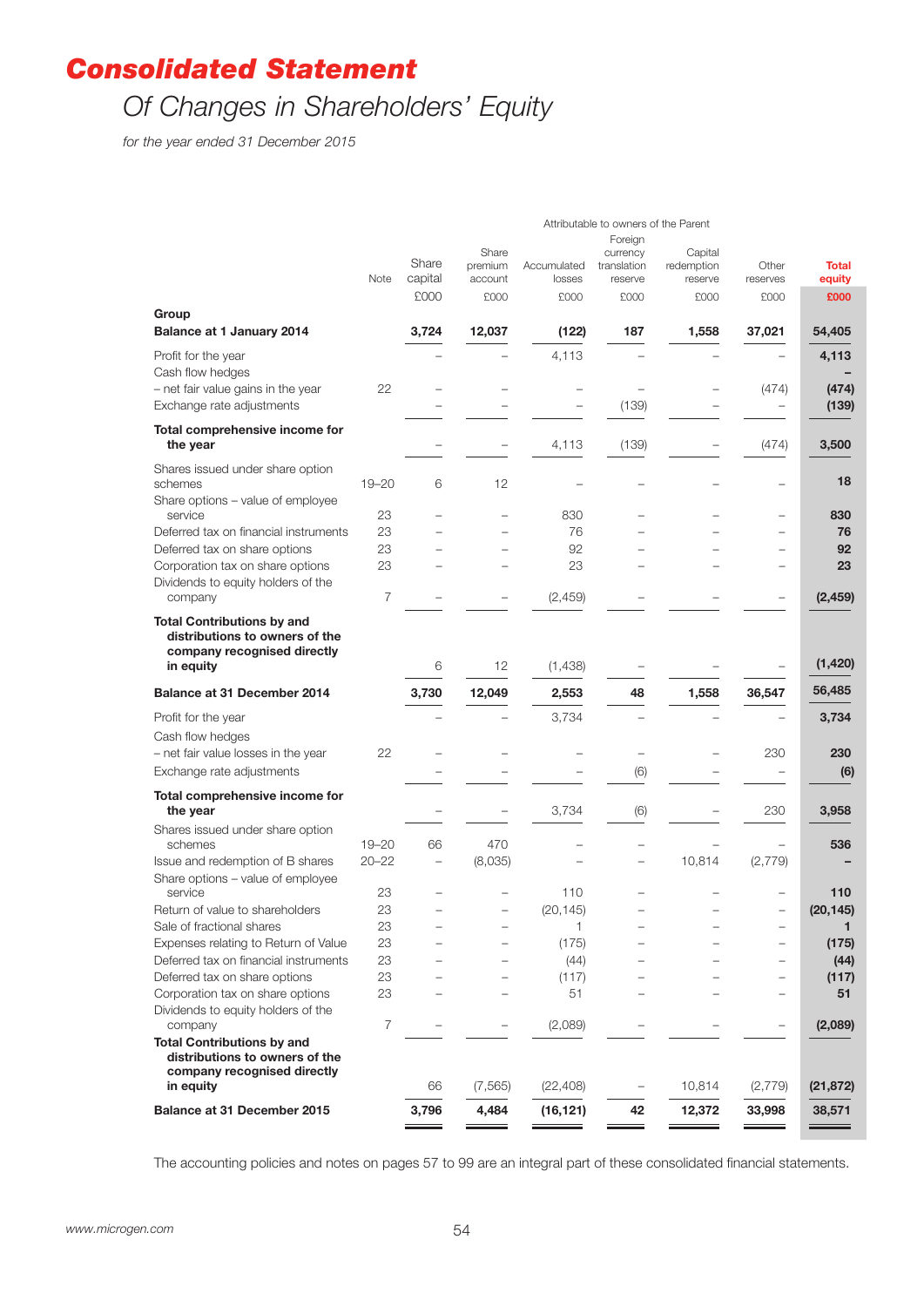# *Company Statement*

# *Of Changes in Shareholders' Equity*

*for the year ended 31 December 2015*

|                                                                                                                 |                |                  |                    |                      | Attributable to owners of the Company |                          |                 |
|-----------------------------------------------------------------------------------------------------------------|----------------|------------------|--------------------|----------------------|---------------------------------------|--------------------------|-----------------|
|                                                                                                                 |                |                  | Share              |                      | Capital                               |                          |                 |
|                                                                                                                 |                | Share<br>capital | premium<br>account | Retained<br>earnings | redemption<br>reserve                 | Other<br>reserves        | Total<br>equity |
|                                                                                                                 |                | £000             | £000               | £000                 | £000                                  | £000                     | £000            |
| Company                                                                                                         |                |                  |                    |                      |                                       |                          |                 |
| <b>Balance at 1 January 2014</b>                                                                                |                | 3,724            | 12,037             | 23,875               | 1,558                                 | 20,177                   | 61,371          |
| Profit for the year                                                                                             | 23             |                  |                    | 3,399                |                                       |                          | 3,399           |
| Total comprehensive income for<br>the year                                                                      |                |                  |                    | 3,399                |                                       |                          | 3,399           |
| Shares issued under share option<br>schemes                                                                     | 19-20          | 6                | 12                 |                      |                                       |                          | 18              |
| Share options - value of employee<br>service                                                                    | 23             |                  |                    | 830                  |                                       |                          | 830             |
| Dividends to equity holders of the<br>company                                                                   | 7              |                  |                    | (2, 459)             |                                       | $\overline{\phantom{0}}$ | (2, 459)        |
| <b>Total Contributions by and</b><br>distributions to owners of the<br>company recognised directly<br>in equity |                | 6                | 12                 | (1,629)              |                                       |                          | (1,611)         |
| <b>Balance at 31 December 2014</b>                                                                              |                | 3,730            | 12,049             | 25,645               | 1,558                                 | 20,177                   | 63,159          |
| Profit for the year                                                                                             | 23             |                  |                    | 2,501                |                                       |                          | 2,501           |
| Total comprehensive income for<br>the year                                                                      |                |                  |                    | 2,501                |                                       |                          | 2,501           |
| Shares issued under share option<br>schemes                                                                     | 19-20          | 66               | 470                |                      |                                       |                          | 536             |
| Issue and redemption of B shares                                                                                | $20 - 22$      |                  | (8,035)            |                      | 10,814                                | (2,779)                  |                 |
| Share options - value of employee<br>service                                                                    | 23             |                  |                    | 110                  |                                       | $\overline{\phantom{0}}$ | 110             |
| Return of value to shareholders                                                                                 | 23             |                  |                    | (20, 145)            |                                       |                          | (20, 145)       |
| Sale of fractional shares                                                                                       | 23             |                  |                    | 1                    |                                       |                          | 1               |
| Expenses relating to Return of<br>Value                                                                         | 23             |                  |                    | (175)                |                                       | $\overline{\phantom{0}}$ | (175)           |
| Dividends to equity holders of the<br>company                                                                   | $\overline{7}$ |                  |                    | (2,089)              |                                       |                          | (2,089)         |
| <b>Total Contributions by and</b><br>distributions to owners of the<br>company recognised directly<br>in equity |                | 66               | (7, 565)           | (22, 298)            | 10,814                                | (2,779)                  | (21, 762)       |
| <b>Balance at 31 December 2015</b>                                                                              |                | 3,796            | 4,484              | 5,848                | 12,372                                | 17,398                   | 43,898          |
|                                                                                                                 |                |                  |                    |                      |                                       |                          |                 |

The accounting policies and notes on pages 57 to 99 are an integral part of these consolidated financial statements.

microgen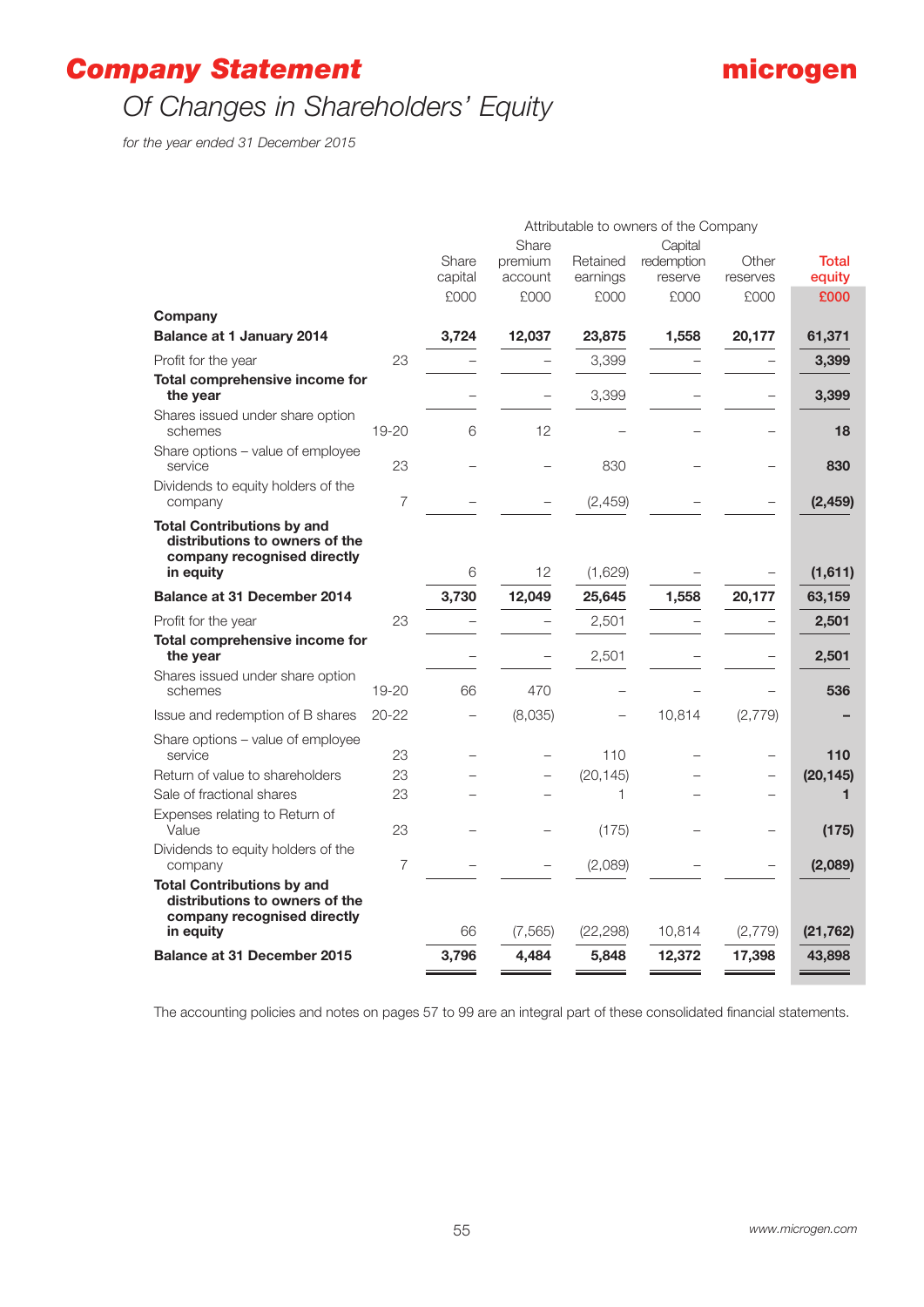# *Statements*

*Of Cash Flow for the year ended 31 December 2015*

|                                                                    | <b>Note</b>    | Group<br>As at<br>31 Dec 2015<br>£000 | Group<br>As at<br>31 Dec 2014<br>£000 | Company<br>As at<br>31 Dec 2015<br>£000 | Company<br>As at<br>31 Dec 2014<br>£000 |
|--------------------------------------------------------------------|----------------|---------------------------------------|---------------------------------------|-----------------------------------------|-----------------------------------------|
| Cash flows from operating activities                               |                |                                       |                                       |                                         |                                         |
| Cash generated from/(used in) operations                           | 24             | 7,495                                 | 9,960                                 | (1,508)                                 | (1,968)                                 |
| Interest paid                                                      | $\overline{4}$ | (492)                                 | (591)                                 |                                         |                                         |
| Income tax paid                                                    |                | (1, 189)                              | (1, 454)                              | 4                                       |                                         |
| Net cash flows generated from/<br>(used in) operating activities   |                | 5,814                                 | 7,915                                 | (1,504)                                 | (1,968)                                 |
| Cash flows from investing activities                               |                |                                       |                                       |                                         |                                         |
| Dividend received                                                  |                |                                       |                                       | 4,000                                   | 5,000                                   |
| Sale of property, plant and equipment                              |                | 13                                    |                                       |                                         |                                         |
| Purchase of property, plant and<br>equipment                       | 10             | (524)                                 | (612)                                 |                                         |                                         |
| Acquistion of subsidiaries, net of cash<br>acquired                |                | (2,863)                               | (1,230)                               |                                         |                                         |
| Interest received                                                  |                | 108                                   | 169                                   | 54                                      | 123                                     |
| Net cash (used in)/ generated from<br>investing activities         |                | (3, 266)                              | (1,673)                               | 4,054                                   | 5,123                                   |
| Cash flows from financing activities                               |                |                                       |                                       |                                         |                                         |
| Net proceeds from issuance of ordinary<br>shares                   | $19 - 20$      | 536                                   | 18                                    | 536                                     | 18                                      |
| Dividends paid to company's shareholders                           | 7              | (2,089)                               | (2,459)                               | (2,089)                                 | (2, 459)                                |
| Repayments of loan                                                 |                | (3,000)                               | (3,000)                               |                                         |                                         |
| Return of value to shareholders                                    | 23             | (20, 145)                             |                                       | (20, 145)                               |                                         |
| Sale of fractional shares                                          | 23             | 1                                     |                                       | 1                                       |                                         |
| Expenses relating to Return of Value                               | 23             | (175)                                 |                                       | (175)                                   |                                         |
| Amounts lent to group undertakings                                 |                |                                       |                                       | (510)                                   | (1,439)                                 |
| Net cash (used in) financing activities                            |                | (24, 872)                             | (5, 441)                              | (22, 382)                               | (3,880)                                 |
| Net (decrease) / increase in cash and<br>cash equivalents          |                | (22, 324)                             | 801                                   | (19, 832)                               | (725)                                   |
| Cash, cash equivalents and bank<br>overdrafts at beginning of year | 14             | 40,896                                | 40,200                                | 28,917                                  | 29,642                                  |
| Exchange rate gains/(losses) on cash and<br>cash equivalents       |                | 28                                    | (105)                                 |                                         |                                         |
| Cash and cash equivalents at end of<br>year                        | 14             | 18,600                                | 40,896                                | 9,085                                   | 28,917                                  |
|                                                                    |                |                                       |                                       |                                         |                                         |

The accounting policies and notes on pages 57 to 99 are an integral part of these consolidated financial statements.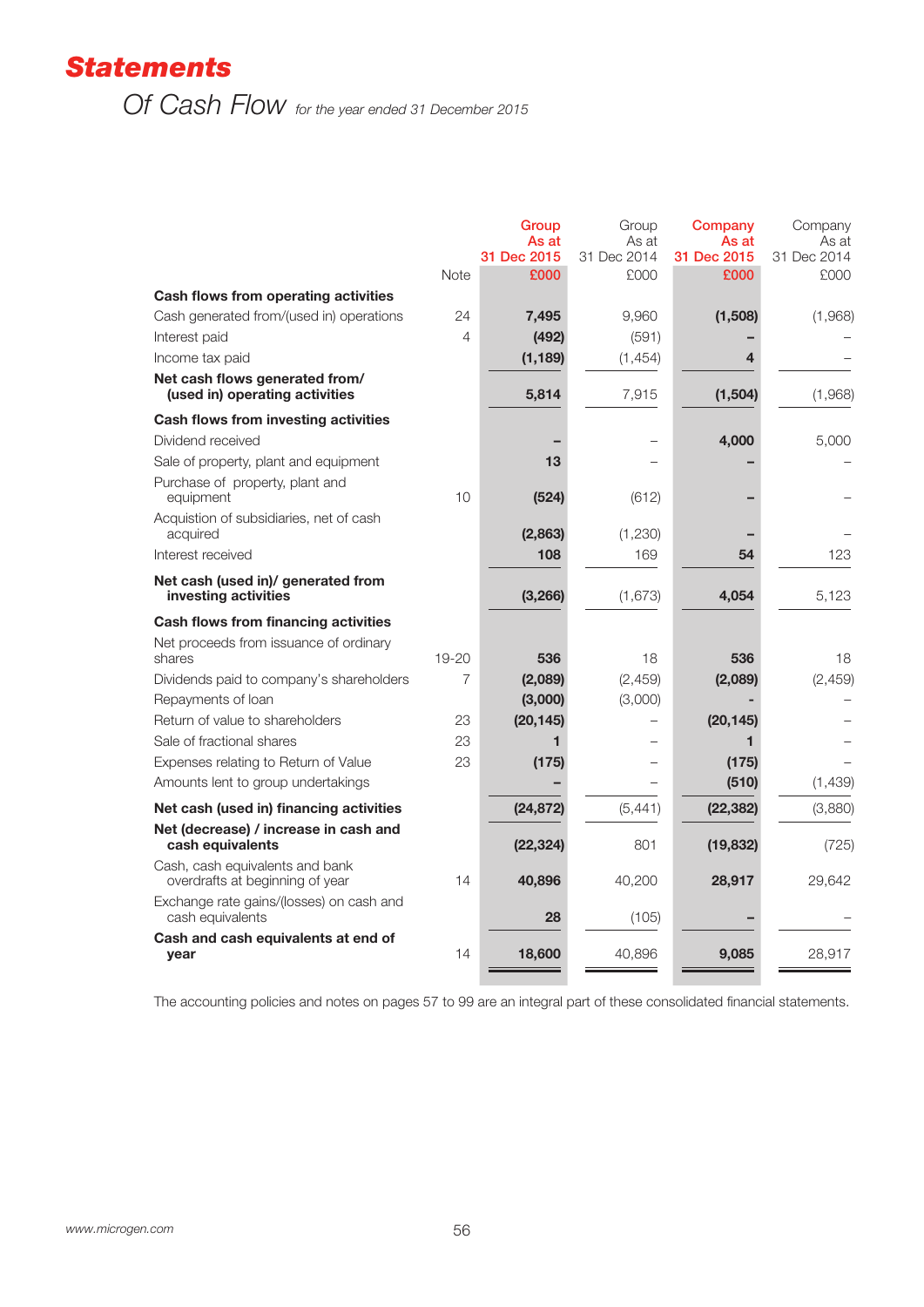# microgen

# ACCOUNTING POLICIES

## General Information

The Company is a public limited company incorporated and domiciled in England and Wales.

The Group consolidated financial statements were authorised for issue by the Board of Directors on 3 March 2016.

### Summary of significant accounting policies

The principal accounting policies applied in the preparation of these consolidated financial statements are set out below. These policies have been consistently applied to all the years presented, unless otherwise stated.

### Basis of preparation

The consolidated financial statements of Microgen plc have been prepared in accordance with International Financial Reporting Standards ("IFRS") as adopted by the European Union (IFRSs as adopted by the EU) and IFRS Interpretations Committee (formerly IFRIC) interpretations and the Companies Act 2006 applicable to companies reporting under IFRS. The consolidated financial statements have been prepared under the historical cost basis, as modified by the revaluation of financial assets and financial liabilities (including derivatives) which are recognised at fair value.

The presentation of financial statements in conformity with IFRS requires the use of certain critical accounting estimates. It also requires management to exercise its judgement in the process of applying the Group's accounting policies. The areas involving a higher degree of judgement or complexity, or where assumptions and estimates are significant to the consolidated financial statements are disclosed on pages 68 and 69.

#### Going Concern

After making enquiries, the Directors have a reasonable expectation that the Group has adequate resources to continue in operational existence for the foreseeable future. The Group therefore continues to adopt the going concern basis in preparing its consolidated financial statements.

#### Changes in Accounting policy and disclosures

## (a) New standards, interpretations and amendments effective from 1 January 2015

There are no new standards, and amendments to standards and interpretations which are effective for annual periods beginning after 1 January 2015, which have been adopted in these financial statements.

#### (b) New standards and interpretations that have not been early adopted.

IFRS 15, "Revenue from contracts with customers" deals with revenue recognition and establishes principles for reporting useful information to users of financial statements about the nature, amount, timing and uncertainty of revenue and cash flows arising from an entity's contracts with customers. The standard replaces IAS 18 'Revenue' and IAS 11 'Construction contracts' and related interpretations. The standard is effective for annual periods beginning on or after 1 January 2018 and earlier application is permitted. The Group is assessing the impact of IFRS 15.

Amendments to IAS 27, 'Separate financial statements' on the equity method, allow entities to use the equity method to account for investments in subsidiaries, joint ventures and associates in their separate financial statements.

Amendments to IAS 1, 'Presentation of financial statements' on the disclosure initiative, are part of the IASB initiative to improve presentation and disclosure in financial reports and are effective for annual periods beginning on or after 1 January 2016, subject to EU endorsement.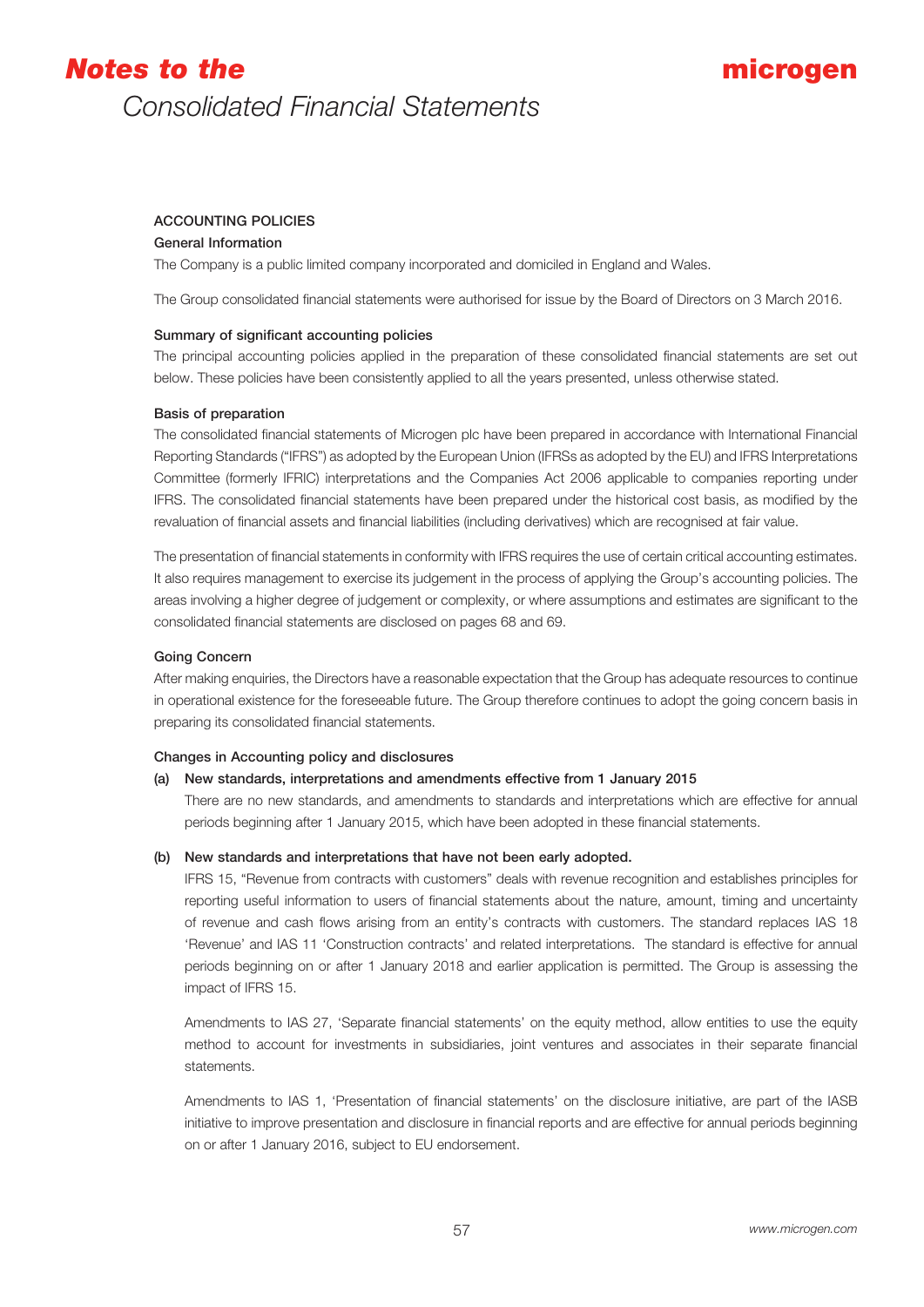None of the other new standards, amendments and interpretations, which are effective for periods beginning after 1 January 2015 and which have not been adopted early, are expected to have a significant effect on the consolidated financial statements of the Group.

#### Basis of consolidation

The financial statements of the Group comprise the financial statements of the Company, Microgen plc and its subsidiary undertakings ("subsidiaries") prepared at the consolidated statement of financial position date.

Subsidiaries are entities controlled by the Group. The Group has control over an entity where the Group is exposed to, or has rights to, variable returns from its involvement within the entity and it has the power over the entity to effect those returns. The existence and effect of potential voting rights that are currently exercisable or convertible are considered when assessing control. The Group also assesses existence of control where it does not have more than 50% of the voting power but is able to govern the financial and operating policies by virtue of de-facto control. De- Facto control may arise in circumstances where the size and dispersion of holdings of other shareholders give the Group the power to govern the financial and operating activities. The results of subsidiaries are consolidated from the date on which control passes to the Group. Results of disposed subsidiaries are consolidated up to the date on which control passes from the Group.

The purchase method of accounting is used to account for the acquisition of subsidiaries by the Group. The cost of an acquisition is measured as the fair value of the assets given, equity instruments issued and liabilities incurred or assumed at the date of exchange. The costs directly attributable to the acquisition are expensed. Identifiable assets and liabilities and contingent liabilities assumed in a business combination are measured initially at their fair values at acquisition date, irrespective of the extent of any minority interest. The excess of cost of acquisition over the fair value of the Group's share of the identifiable net assets is recorded as goodwill.

Inter-company transactions, balances, income and expenses on transactions between group companies are eliminated. Profits and losses resulting form inter-company transactions that are recognised in assets are also eliminated. Accounting policies of the subsidiaries have been changed where necessary to ensure consistency with the polices adopted by the Group.

#### Revenue recognition

Revenue compromises the fair value of the consideration received or receivable for the sale of goods and services in the ordinary course of the Group's activities. Revenue is shown net of value-added tax, returns, rebates and discounts and after eliminating sales within the Group.

The Group's two operating businesses derive their revenues from some or all of the following categories of revenue:

- software based activity relating to the Group's intellectual property (comprising software licences, maintenance, support, funded development and related consultancy);
- managed services (comprising principally of application management services); and
- general consultancy services.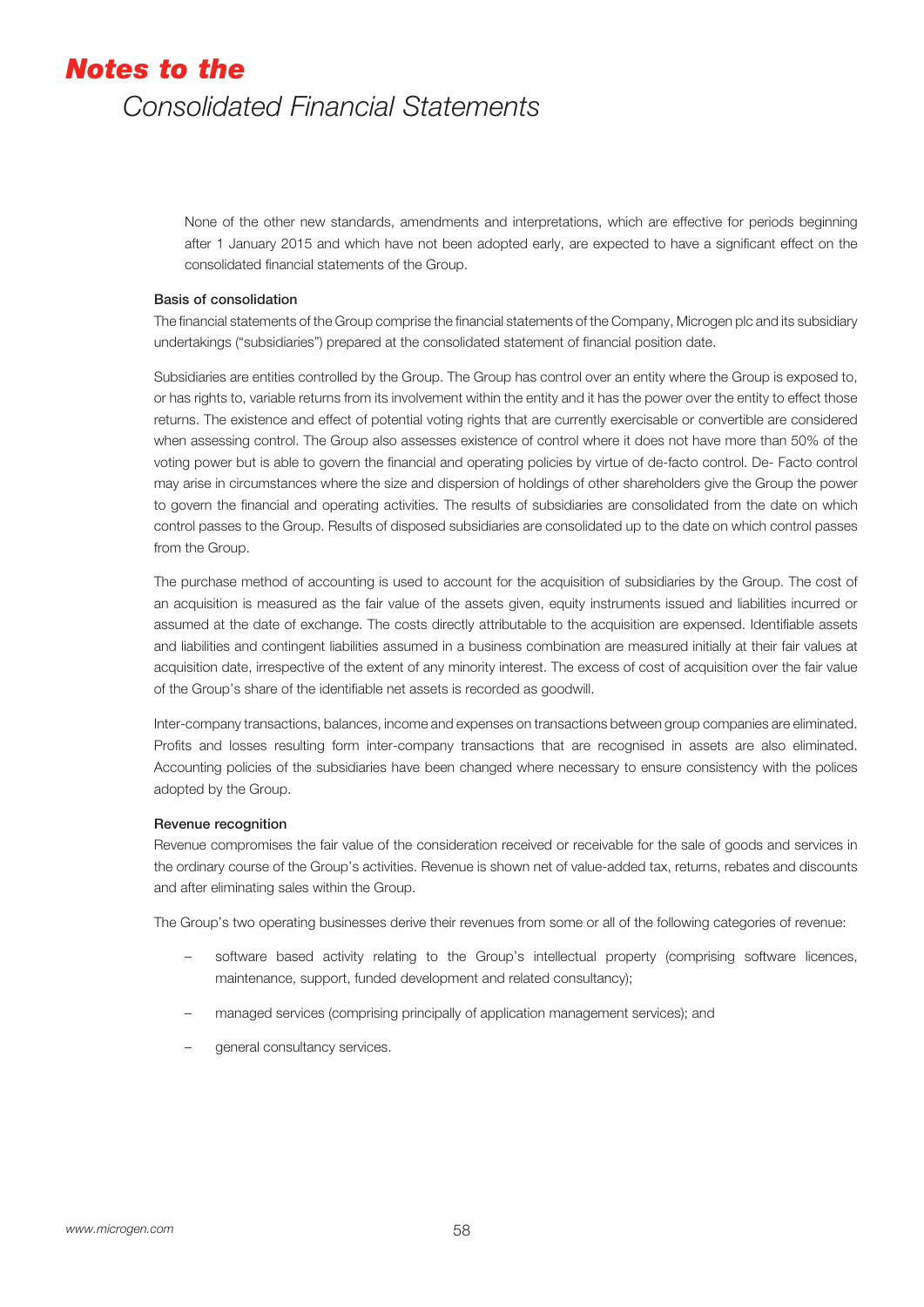The Group recognises revenue from each of these categories as follows:

#### Software based activity

#### *Software licences*

The Group licences its software on an Initial Licence Fee, Perpetual Licence Fee or Annual Licence Fee basis. Licence Fees are first recognised when all of the following criteria are met:

- a contract or customer purchase order is in place;
- licence fee is fixed and determinable;
- evidence of software delivery has been received;
- collection of the debt is likely; and
- no vendor specific obligations relating to the delivered software are outstanding.

Once all of these criteria have been met, all of the Initial or Perpetual Licence Fee is recognised and recognition of the Annual Licence Fee commences. Annual Licence Fees are recognised in the period the services are provided, using a straight-line basis over the term of the licence. In assessing whether the collection of the debt is likely, any deferred payments for Licence Fees are recognised only if they are to be invoiced within 90 days of the period end and such invoice is payable within 30 days of the invoice date.

#### *Software Maintenance*

Fees relating to the maintenance of the Group's software are recognised in the period the services are provided, using a straight-line basis over the term of the maintenance agreement.

#### *Support fees*

Support fees are billed to customers where the Group's software is used by a customer as part of an IT solution and that customer contracts with the Group for support relating to that IT solution. The customer will commit to a minimum monthly, quarterly or annual fee that covers an agreed level of support and then agrees additional fees for support used over and above the minimum commitment. Revenue from support contracts are recognised as the fees are earned.

#### *Funded development*

Where a customer seeks enhancement to the core functionality of a Group product such enhancements will be considered for inclusion in the product road map. Where customers wish to accelerate the product development the Group may undertake funded development work. Revenue for funded development work is recognised on a percentage completed basis after deferring a proportion of the revenue to cover the resolution of any issues arising after the enhancement has been delivered to the customer. The percentage completed is determined with reference to effort incurred to date and effort required to complete the development. Once the enhancement has been accepted by the customer the deferred portion of the revenue is recognised.

#### *IPR consultancy*

The majority of consultancy services which relate to a project which includes the Group's software is contracted for on a time and materials basis and is recognised as such. Occasionally, small amounts of fixed priced or shared risk work is undertaken and this is recognised on a percentage completion basis after deferring a proportion of the overall revenue until the end of the relevant stage of the project. The percentage completed is determined with reference to effort incurred to date and effort required to complete the development.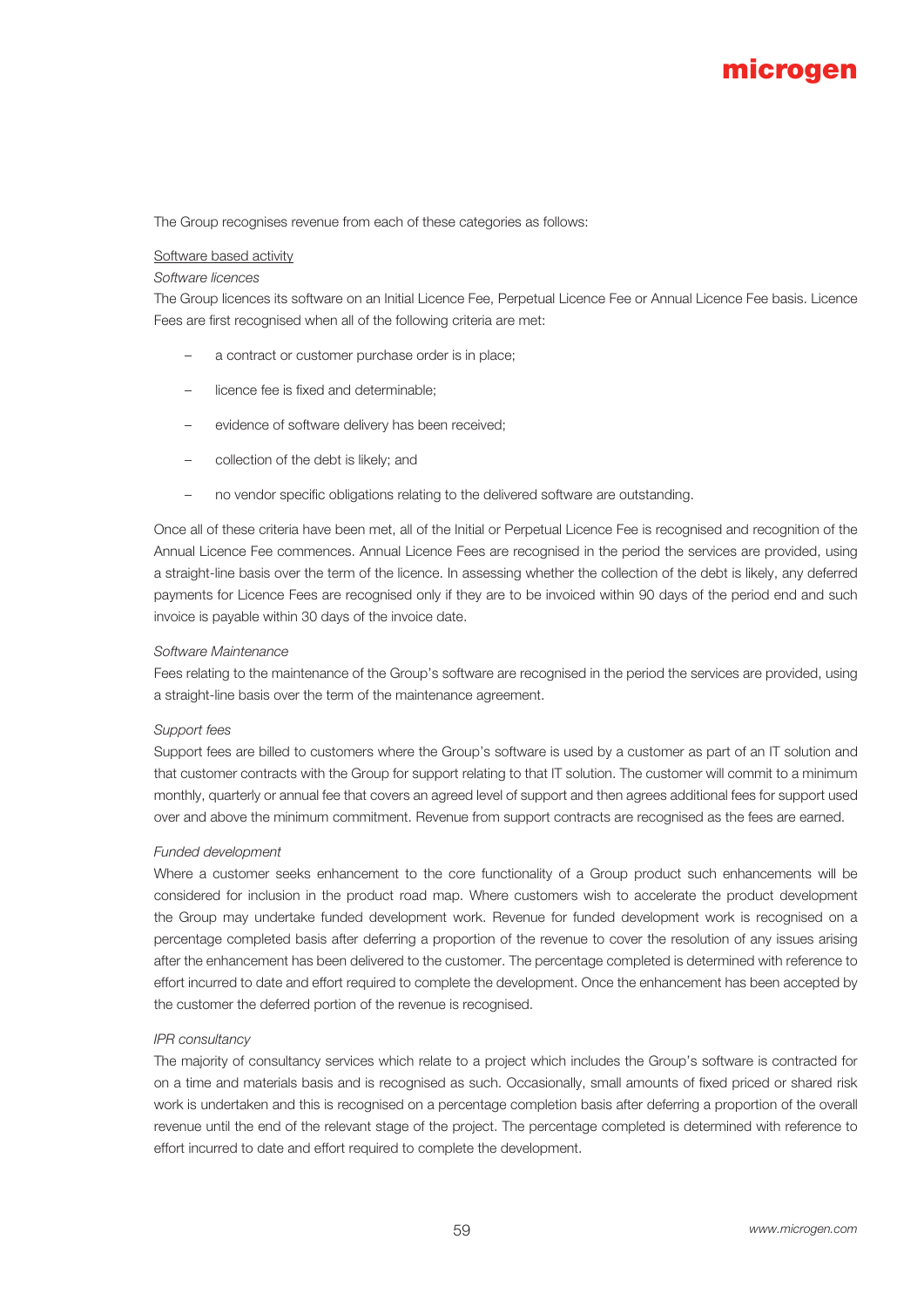### Managed Services

Where the Group provides application management services to a customer for a third party software product or solution revenue from these services are recognised as the services are performed.

#### General Consultancy

The majority of general consultancy services are contracted for on a time and materials basis, with revenue and costs recognised as incurred. Revenue and costs on fixed price and shared risk contracts are recognised on a percentage completion basis after deferring a proportion of the overall revenue until the end of the relevant stage of the project.

### Bid costs

The Group incurs a number of costs when seeking to secure new contracts with prospects and existing customers. Such costs are expensed as incurred.

### Segmental reporting

Operating segments are reported in a manner consistent with the internal reporting provided to key decision makers. These decision makers are responsible for allocating resources and assessing performance of the operating segments.

The primary segmental reporting is by operating business being Aptitude Software and Financial Systems.

The operating businesses are allocated central function costs in arriving at operating profit. Group overhead costs are not allocated into the operating businesses as the Board believes that these relate to Group activities as opposed to the operating businesses, these costs are detailed as 'Group' costs in note 1.

## Non-underlying items

Non-underlying items are material items of income or expense which are disclosed and described separately in the accounts where it is necessary to do so in order to provide a better understanding of the financial performance of the Group. These items include post acquisition restructuring costs, the amortisation of acquired intangibles, the impact of share based payments and material items that are unusual and infrequent in nature such as asset impairments and customer settlements.

#### Leasing

Leases where the lessor retains substantially all the risks and rewards of ownership are classified as operating leases. Operating lease rentals are charged to the income statement on a straight line basis over the life of the lease.

#### Property, plant and equipment

Property, plant and equipment is shown at historic purchase cost less accumulated depreciation and adjusted for any impairment. Land is not depreciated. Costs include expenditure that is directly attributable to the acquisition of the items.

Depreciation is provided on assets so as to write off the cost of property, plant and equipment less their residual value over their estimated useful economic lives by equal annual instalments at the following rates.

| Freehold land and buildings | 2 per cent                                               |
|-----------------------------|----------------------------------------------------------|
| Leasehold improvements      | $10 - 20$ per cent (or the life of the lease if shorter) |
| Plant and machinery         | $20 - 50$ per cent                                       |
| Fixtures and fittings       | 20 per cent                                              |
|                             |                                                          |

Estimation of the useful economic life includes an assessment of the expected rate of technological developments and the intensity at which the assets are expected to be used.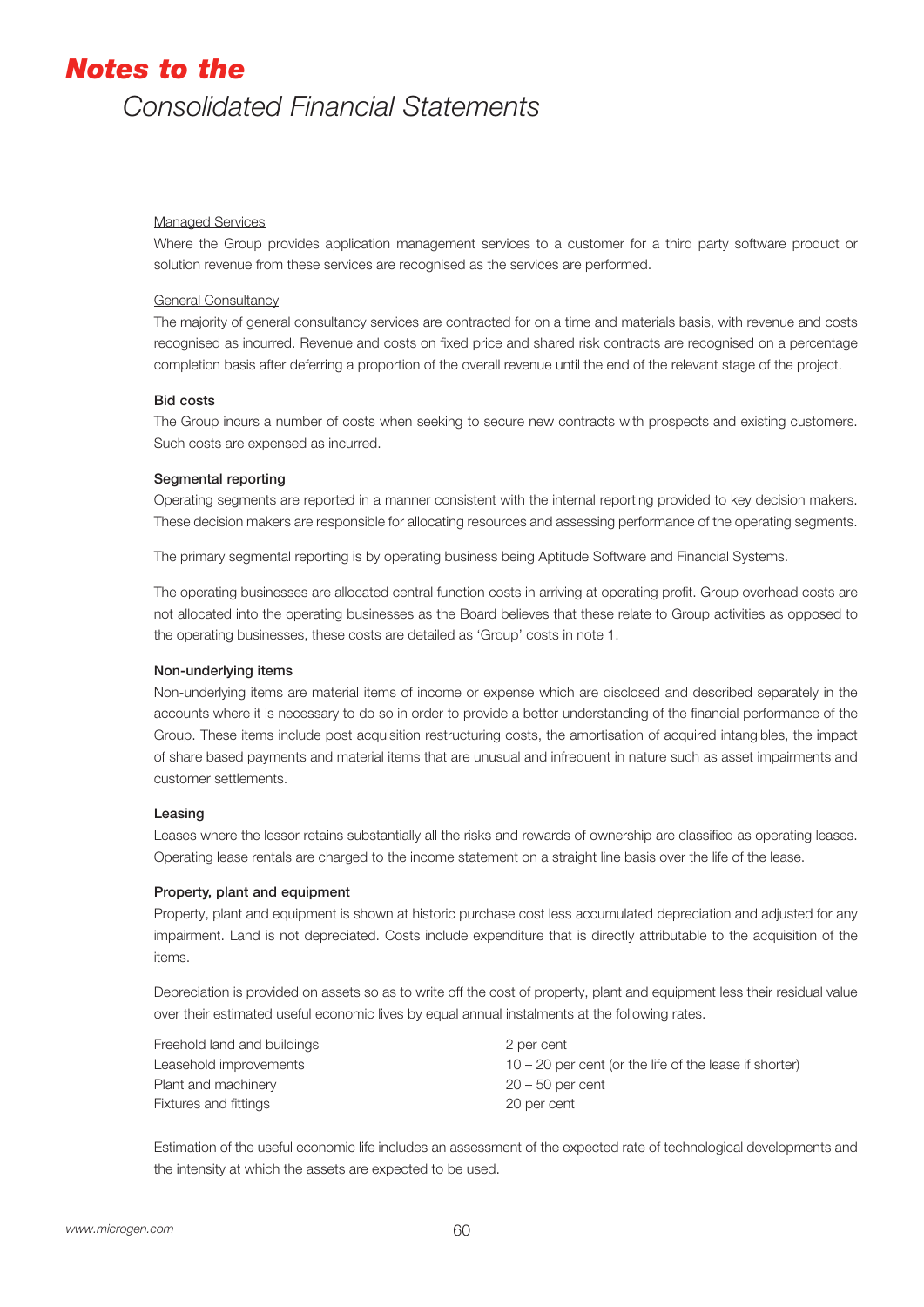The assets' residual values and useful economic lives are reviewed, and adjusted if appropriate, at each balance sheet date.

## Goodwill

Goodwill arising on consolidation represents the excess of the fair value of the consideration given over the fair value of the identifiable net assets acquired. Goodwill is capitalised on the balance sheet and subject to an annual impairment test. The carrying value of goodwill is cost less accumulated impairment. Goodwill is allocated to cash generating units for the purpose of impairment testing. The allocation is made to those cash generating units that are expected to benefit from the business combinations in which the goodwill arose. Impairment reviews are carried out by the Board at least annually. Impairments to goodwill are charged to the income statement in the period in which they arise.

#### Intangible assets

#### *Research and Development ("R&D")*

Research expenditure is expensed to the income statement as incurred. Costs incurred on internal development projects relating to new or substantially improved products are recognised as intangible assets from the date upon which all IAS 38 criteria have been satisfied.

In assessing the IAS 38 criteria it is considered that because of the challenges presented by the complexity of underlying software development issues and the competitive nature of the markets in which we operate, the technical feasibility and future profitability of development has only been satisfied once the product is deployed into a live customer environment and thereafter development expenditure is minimal, therefore all research and development costs have been expensed when incurred.

#### *Externally acquired software intellectual property rights*

Rights in externally acquired software assets are capitalised at cost and amortised over their estimated useful economic life. Useful economic life is assessed on an individual basis.

#### *Software IPR and in process R&D*

Software IPR and in process R&D is recognised only on acquisition. The fair value is derived based on time spent on the project at an average daily cost rate. The carrying value is stated at fair value at acquisition less accumulated amortisation and impairment losses. The useful economic life is assessed on an individual basis. Amortisation is charged on a straight line basis over the estimated useful economic life of the assets.

#### *Customer relationships*

Customer relationships are recognised only on acquisition. The fair value is derived based on discounted cash flows from estimated recurring revenue streams. The carrying value is stated at fair value at acquisition less accumulated amortisation and impairment losses. The useful economic life is assessed on an individual basis. Amortisation is charged on a straight line basis over the estimated economic useful life of the assets.

#### Interest income

Interest income is recognised on a time-proportion basis using the effective interest method.

#### Interest costs

Interest costs are recognised on a time-proportion basis using the effective interest method.

#### Impairment of non-financial assets

Assets that have an indefinite useful economic life are not subject to amortisation and are tested annually for impairment and whenever events or changes in circumstances indicate that the carrying amount may not be recoverable. Assets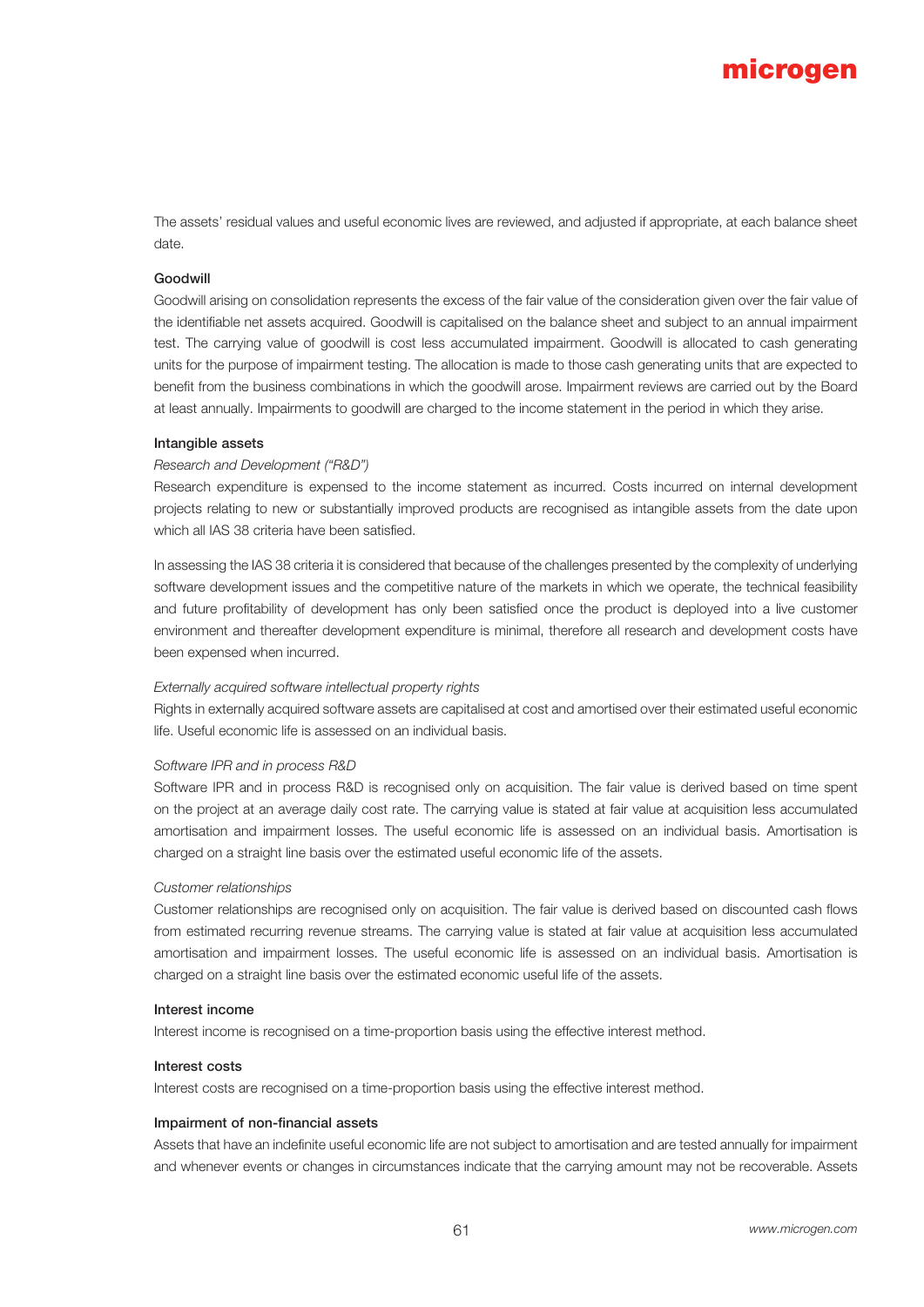that are subject to amortisation are tested for impairment whenever events or changes in circumstances indicate that the carrying value may not be recoverable. An impairment loss is recognised for the amount by which the asset's carrying amount exceeds its recoverable amount. The recoverable amount is the higher of an asset's fair value less costs to sell and value in use. For the purposes of assessing impairment, assets are grouped at the lowest levels for which there are separately identifiable cash flows. Non-financial assets other than goodwill that suffered an impairment are reviewed for possible reversal of the impairment at each reporting date. Any impairment of goodwill is not reversed.

#### Investments

Investments in subsidiaries are stated in the financial statements of the Company at cost less any provision for impairment.

#### Cash and cash equivalents

Cash is defined as cash in hand and on demand deposits. Cash equivalents are defined as short term, highly liquid investments with original maturities of three months or less.

#### Share-based payments

The Group operates share-based compensation plans that are equity settled. The fair value of the employee services received in exchange for the grant of the options is recognised as an expense in the Group income statement over the vesting period with a corresponding adjustment to equity. The expense in relation to options granted on 18 November 2013 (details can be found on page 72) is shown within non-underlying items. The expense for options granted on 21 October 2015 is included within operating costs. No charge is taken to the Company income statement as share options are treated in a similar manner to capital contributions with an addition to investments as all employees are employed by subsidiary companies.

The total amount to be expensed over the vesting period is determined by reference to the fair value of the options granted, excluding the impact of any non-market vesting conditions.

Non-market vesting conditions are included in assumptions about the number of options that are expected to become exercisable. At each balance sheet date, the entity revises its estimates of the number of options that are expected to become exercisable. It recognises the impact of the revision of original estimates, if any, in the income statement, with a corresponding adjustment to equity.

The proceeds received net of any directly attributable transaction costs are credited to share capital (nominal value) and share premium when the options are exercised.

The option pricing model used is the Monte Carlo pricing model.

#### Foreign currency

Items included within the financial statements of each of the Group's entities are measured using the currency of the primary economic environment in which the entity operates. The consolidated financial statements are presented in sterling, which is the Group's functional and presentation currency.

Foreign transactions are translated into the functional currency at the exchange rate ruling when the transaction is entered into. Foreign exchange gains and losses resulting from the settlement of such transactions and from the translation at year-end exchange rates of monetary assets and liabilities denominated in foreign currencies are recognised in the income statement.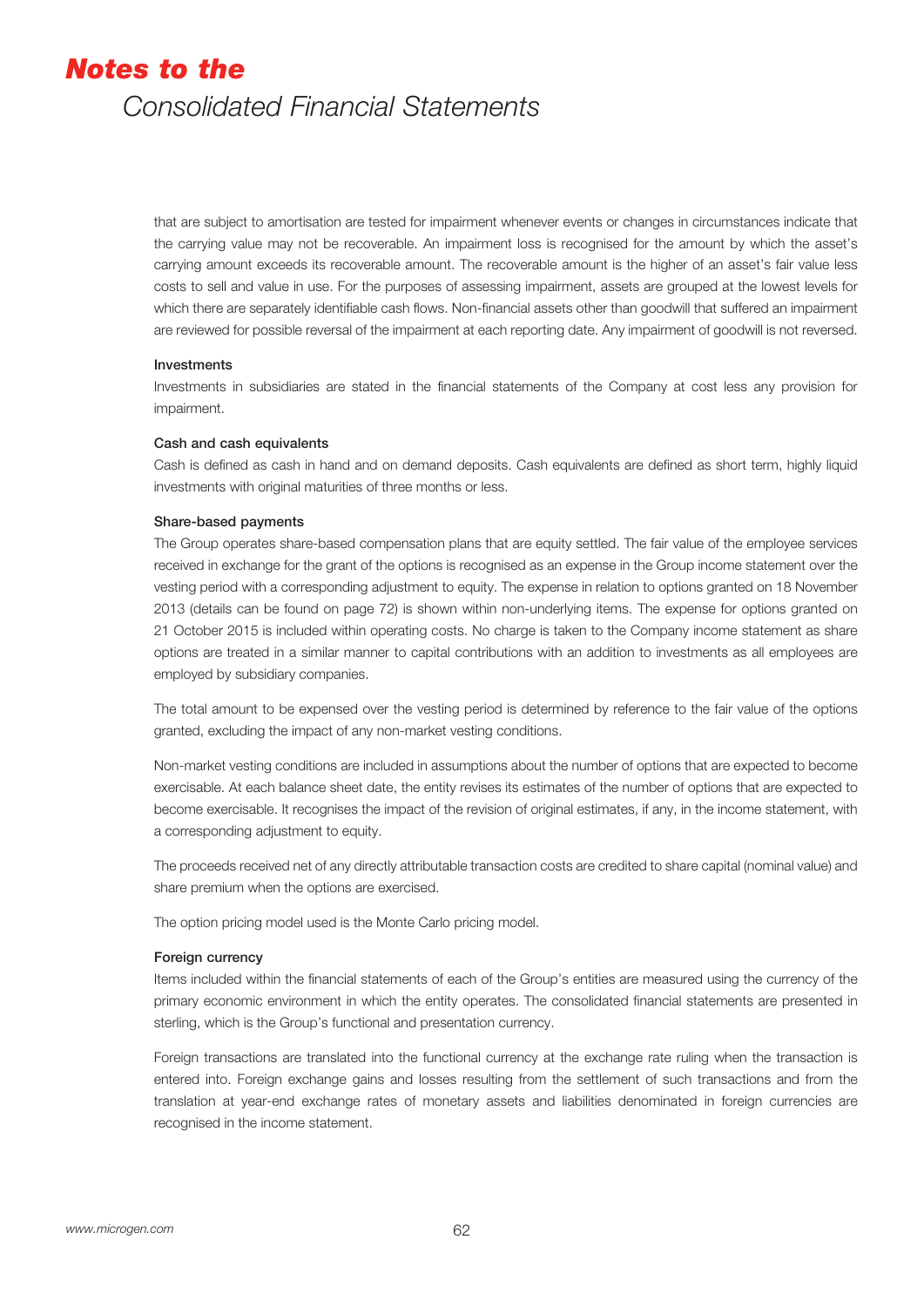On consolidation, the balance sheet of each overseas subsidiary is translated at the closing rate at the date of the balance sheet, and the income and expenses for each income statement are translated at the average exchange rate for the period. Exchange gains and losses arising thereon are recognised as a separate component of equity.

Exchange differences arising from the translation of the net investment in foreign subsidiaries are taken to shareholders' equity on consolidation. When a foreign operation is sold, such exchange differences are recognised in the income statement as part of the gain or loss on sale.

#### Pensions

The Group operates defined contribution retirement benefit plans in respect of its UK employees. Employee and employer contributions are based on basic earnings for the current year. The schemes are funded by payments to a trustee-administered fund completely independent of the Group's finances. The expense is recognised on a monthly basis as accrued. The Group has no further payment obligations once the contributions have been paid.

#### Current and deferred income tax

The charge for current tax is based on the results for the year as adjusted for items which are non-assessable or disallowed. It is calculated using tax rates that have been enacted or substantively enacted by the balance sheet date.

Deferred income tax is provided in full, using the liability method, on temporary differences arising between the tax bases of assets and liabilities and their carrying amounts in the consolidated financial statements. However, the deferred income tax is not accounted for, if it arises from initial recognition of an asset or liability in a transaction other than a business combination that at the time of the transaction affects neither accounting nor taxable profit and loss.

Deferred income tax is determined using tax rates (and laws) that have been enacted or substantially enacted by the balance sheet date and are expected to apply when the related deferred income tax asset is realised or the deferred income tax liability is settled.

Deferred tax assets are recognised to the extent that it is probable that future taxable profit will be available against which the temporary differences can be utilised.

Deferred income tax is provided on temporary differences arising on investments in subsidiaries and associates, except where the timing of the reversal of the temporary difference is controlled by the Group and it is probable that the temporary difference will not reverse in the foreseeable future.

#### Trade receivables

Trade receivables are recognised initially at fair value and to the extent that it is deemed necessary are subsequently measured at amortised cost using the effective interest method, less provision for impairment. A provision for impairment of trade receivables is established when there is objective evidence that the Group will not be able to collect all amounts due according to the original terms of the receivables.

The amount of the provision is the difference between the asset's carrying amount and the present value of estimated future cash flows, discounted at the effective interest rate. The amount of the provision is recognised in the income statement within other operating costs.

#### Trade payables

Trade payables are recognised initially at fair value and subsequently measured at amortised cost using the effective interest method.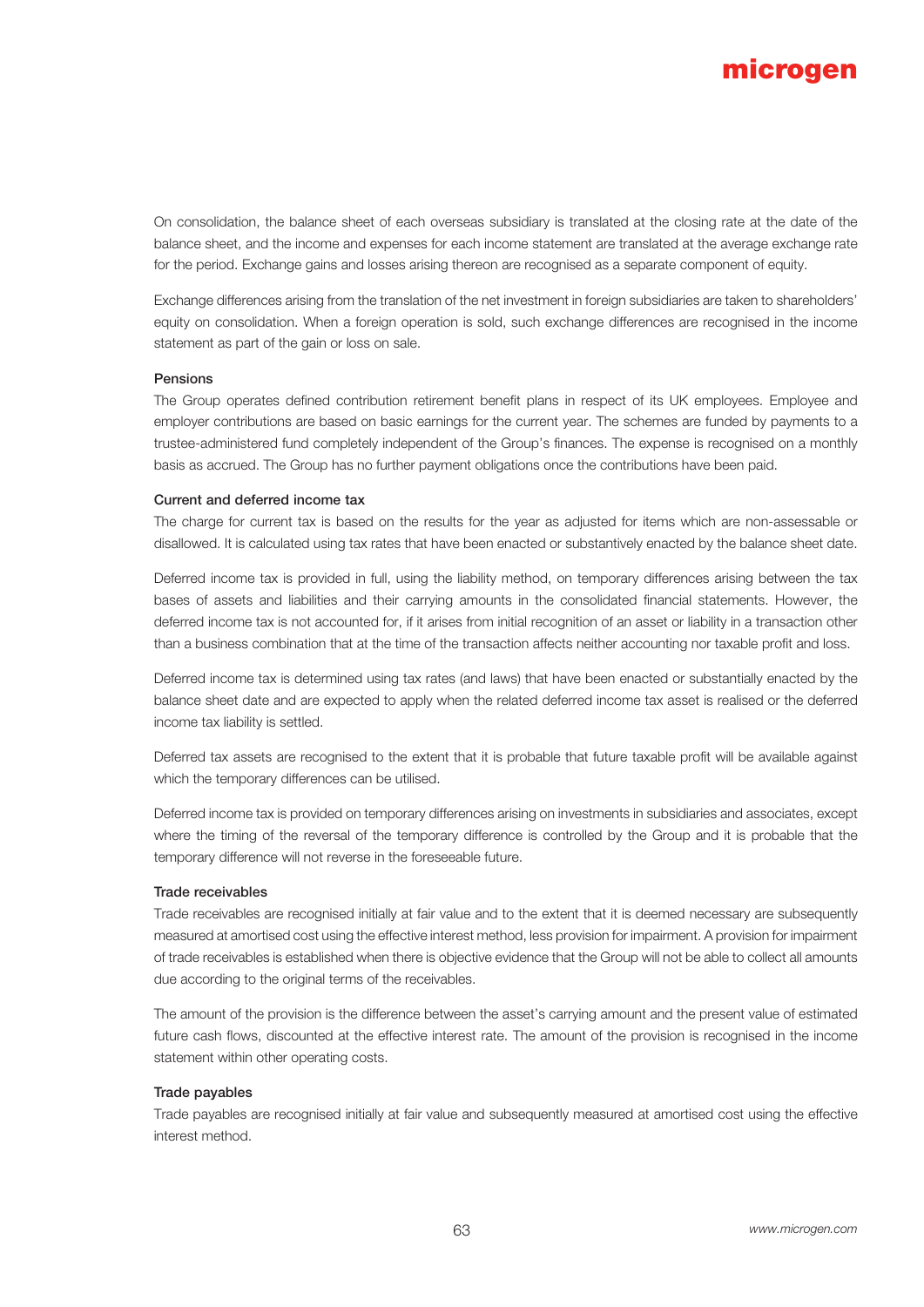#### Share capital

Ordinary shares are classified as equity. Incremental costs directly attributable to the issue of new ordinary shares or options are shown in equity as a deduction, net of tax, from the proceeds.

#### Provisions for other liabilities and charges

Provisions are created for vacant or sublet properties when the Group has a legal obligation for future expenditure in relation to onerous leases. The provision is measured at the present value of management's best estimate of the expenditure required to settle the present obligation at the balance sheet date. The discount rate used to determine the present value reflects current market assessments of the time value of money and the risks specific to the liability.

#### **Borrowings**

Borrowings are initially stated at the amount of the net proceeds after deduction.

#### Dividend distribution

Dividend distribution to the Company's shareholders is recognised as a liability in the Group's financial statements in the period in which the dividends are approved by the Company's shareholders or in respect of interim dividends when they are paid.

#### Dividend income

Dividend income to the Company received from subsidiary investments is recognised in the Company income statement in the period in which it is paid.

#### Derivative financial instruments and hedging activities

The Group holds derivative financial instruments to hedge its foreign currency and interest rate risk exposures.

Derivatives are initially recognised and measured at fair value on the date a derivative contract is entered into and subsequently measured at fair value. The gain or loss on re-measurement is taken to the income statement except where the derivative is a designated hedging instrument. The accounting treatment of derivatives classified as hedges depends on their designation, which occurs on the date that the derivative contract is committed to. At the year-end the Group has designated its derivatives as a hedge of the cost of a highly probable forecasted transaction commitment ('cash flow hedge'). Gains or losses on cash flow hedges that are regarded as highly effective are recognised in equity. If the forecasted transaction or commitment results in future income or expenditure, gains or losses deferred in equity are transferred to the income statement in the same period as the underlying income or expenditure. The ineffective portions of the gain or loss on the hedging instrument are not recognised in equity, rather they are recognised immediately in profit or loss.

For the portion of hedges deemed ineffective or transactions that do not qualify for hedge accounting under IAS 39, any change in assets or liabilities is recognised immediately in the income statement. When a hedging instrument expires or is sold, any cumulative gain or loss existing in equity at that time remains in equity and is recognised when the forecasted transaction is ultimately recognised in the income statement.

### FINANCIAL RISK MANAGEMENT

The Group's trading, multi-national operations and debt financing expose it to financial risks that include the effects of changes in foreign currency exchange rates, credit risk, liquidity and interest rates.

The Group manages these risks so as to limit any adverse effects on the financial performance of the Group.

#### (a) Market risk – Foreign exchange

The Group's major foreign exchange exposures are to the Polish Zloty, South African Rand and US Dollar. Group policy in this area is to eliminate foreign currency cash flows between Group companies once the size and timing of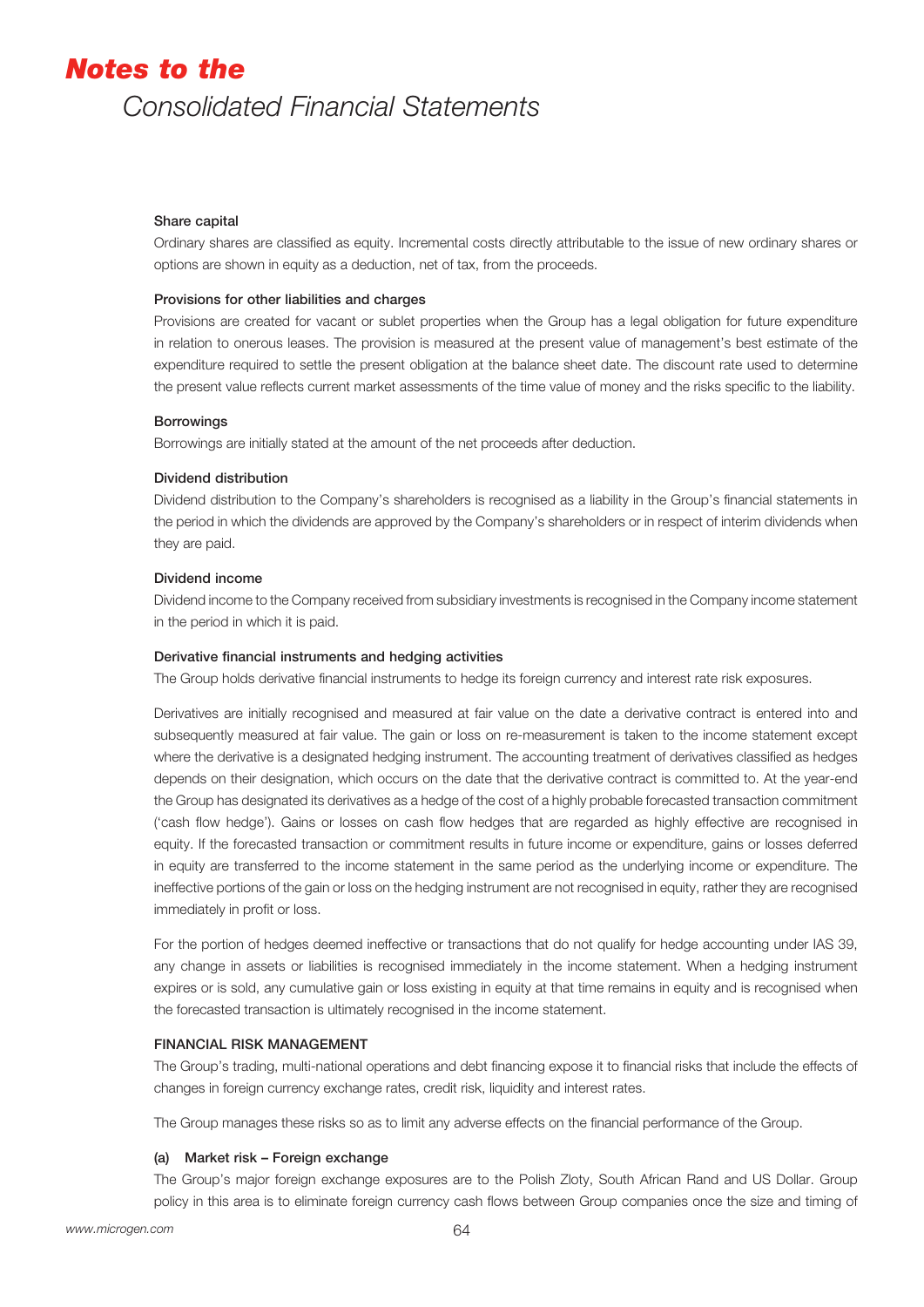transactions can be predicted with sufficient certainty. Since April 2007 this has been achieved by hedging Polish Zloty cash outflows 12 months in advance by using forward foreign currency contracts. These have the effect of fixing the sterling amount of Polish Zlotys to be paid in the future. The average remaining life of the forward exchange contracts at 31 December 2015 was 6 months (2014: 6 months).

Given the above policy, the table below approximates the impact on the Group's profit before tax of a 5% exchange rate movement (strengthening of sterling against the specified currency) of the Group's major non sterling trading currencies during the year.

|                         | 2015  | 2014 |
|-------------------------|-------|------|
|                         | £000  | £000 |
| Polish Zloty gain       | 12    | 46   |
| South African Rand loss | (32)  | (34) |
| US Dollar loss          | (205) | (93) |
|                         | (225) | (81) |

For a 5% weakening of sterling against the relevant currency, there would be a comparable but opposite impact on the profit.

In management's opinion, the sensitivity analysis is unrepresentative of the inherent foreign exchange risk as the analysis does not reflect management's proactive monetary measures for exchange risk.

## (b) Market risk – Interest rate

The Group's major interest rate exposures arise from interest earned on its cash balances.

The Group's policy in this area is to maximise the interest return on cash balances (subject to the constraints imposed by the need to limit credit and liquidity risk as detailed below). In respect of interest payable on borrowings, it is the Group's policy to enter into an interest rate swap so that there is no change in interest payable pursuant to changes in interest rates.

Given the above policies the table below approximates the impact on the Group's profit before tax of a increase of 100 basis points in interest rates during the year.

|                                                  | 2015<br>£000 | 2014<br>£000 |
|--------------------------------------------------|--------------|--------------|
| Increase in interest receivable on cash balances | 196          | 383          |

For a decrease of 100 basis points in interest rates, there would be a comparable but opposite impact on profit.

## (c) Credit risk

The Group's major credit risk exposures arise from its cash and trade receivable balances. The Group's policies in this area are:

- in respect of cash balances to ensure that deposits are always held across at least 2 financial institutions; and
- in respect of trade receivables, the client or prospective client's credit risk is assessed at the commencement of any new project with payment terms agreed which are appropriate. Regular receivable reports are provided to senior management.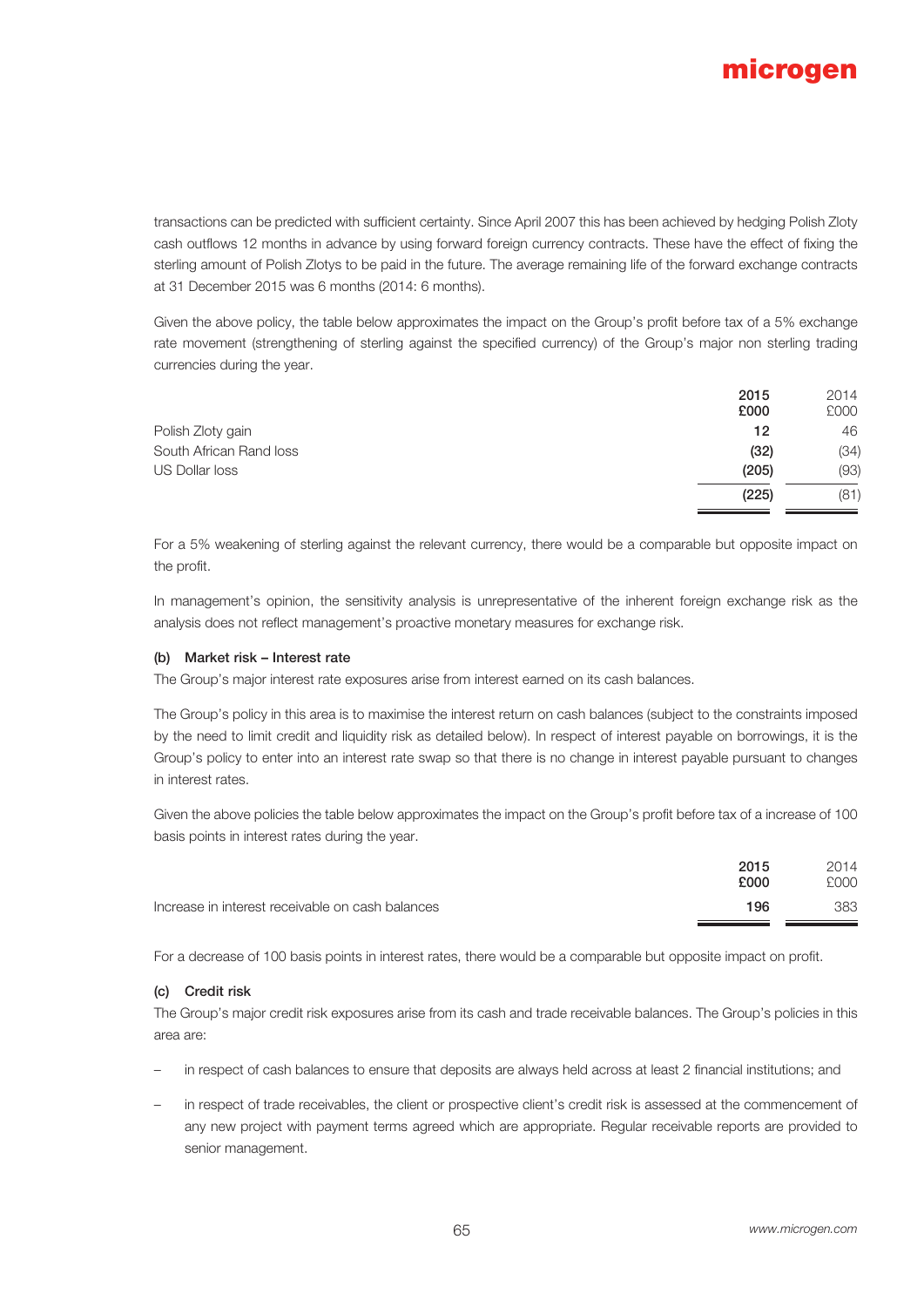The table below shows the credit rating and balance of the six major counterparties at the balance sheet date:

| Counterparty | <b>Current Rating</b><br>(Moody's) | 31 December<br>2015<br><b>Balance</b><br>£000 | 31 December<br>2014<br>Balance<br>£000 |
|--------------|------------------------------------|-----------------------------------------------|----------------------------------------|
| Bank A       | A <sub>3</sub>                     | 12,613                                        | 35,320                                 |
| Bank B       | A <sub>2</sub>                     | 1,566                                         | 1,558                                  |
| Bank C       | A <sub>1</sub>                     | 1,548                                         | 1,538                                  |
|              |                                    | 15,727                                        | 38,416                                 |
| Customer A   | Ba <sub>3</sub>                    | 979                                           | 542                                    |
| Customer B   | Aa <sub>3</sub>                    | 334                                           | 347                                    |
| Customer C   | Aa <sub>3</sub>                    | 295                                           | 254                                    |
|              |                                    | 1,608                                         | 1,143                                  |

### (d) Liquidity risk

The Group's major liquidity exposures arise from the need to settle its trade, employee and taxation liabilities as they fall due.

Whilst the Group is comfortably able to finance all of these payments out of operating cash flows, policies are in place to further limit exposure to liquidity risk:

- surplus cash is never deposited for maturities of longer than 110 days; and
- uncommitted facilities will be entered into to support any specific expansion opportunities that arise.

Management monitors forecasts of the Group's liquidity reserve on the basis of expected cash flow. The Group's liquidity management policy involves projecting cash flows in major currencies and considering the level of liquid assets necessary to meet these.

The table below analyses the Group's financial liabilities and net-settled derivative financial liabilities into relevant maturity groupings based on the remaining period at the balance sheet to the contractual maturity date. The amounts disclosed in the table are the contractual undiscounted cash flows including interest.

|                                  |                | <b>Between</b> | <b>Between</b> |
|----------------------------------|----------------|----------------|----------------|
|                                  | Less than      | 1 and 2        | $2$ and $5$    |
|                                  | 1 year         | years          | years          |
| At 31 December 2015              | £000           | £000           | £000           |
| <b>Borrowings</b>                | 3,393          | 3,296          | 7,408          |
| Derivative financial instruments | 208            |                |                |
| Trade and other payables         | 20,102         |                |                |
|                                  | 23,703         | 3,296          | 7,408          |
|                                  |                | <b>Between</b> | <b>Between</b> |
|                                  | Less than      | 1 and $2$      | 2 and $5$      |
| At 31 December 2014              | 1 year<br>£000 | years<br>£000  | years<br>£000  |
| <b>Borrowings</b>                | 3,490          | 3,393          | 10,704         |
| Derivative financial instruments | 427            |                |                |
| Trade and other payables         | 17,649         |                |                |
|                                  | 21,566         | 3,393          | 10,704         |

- 1

 $=$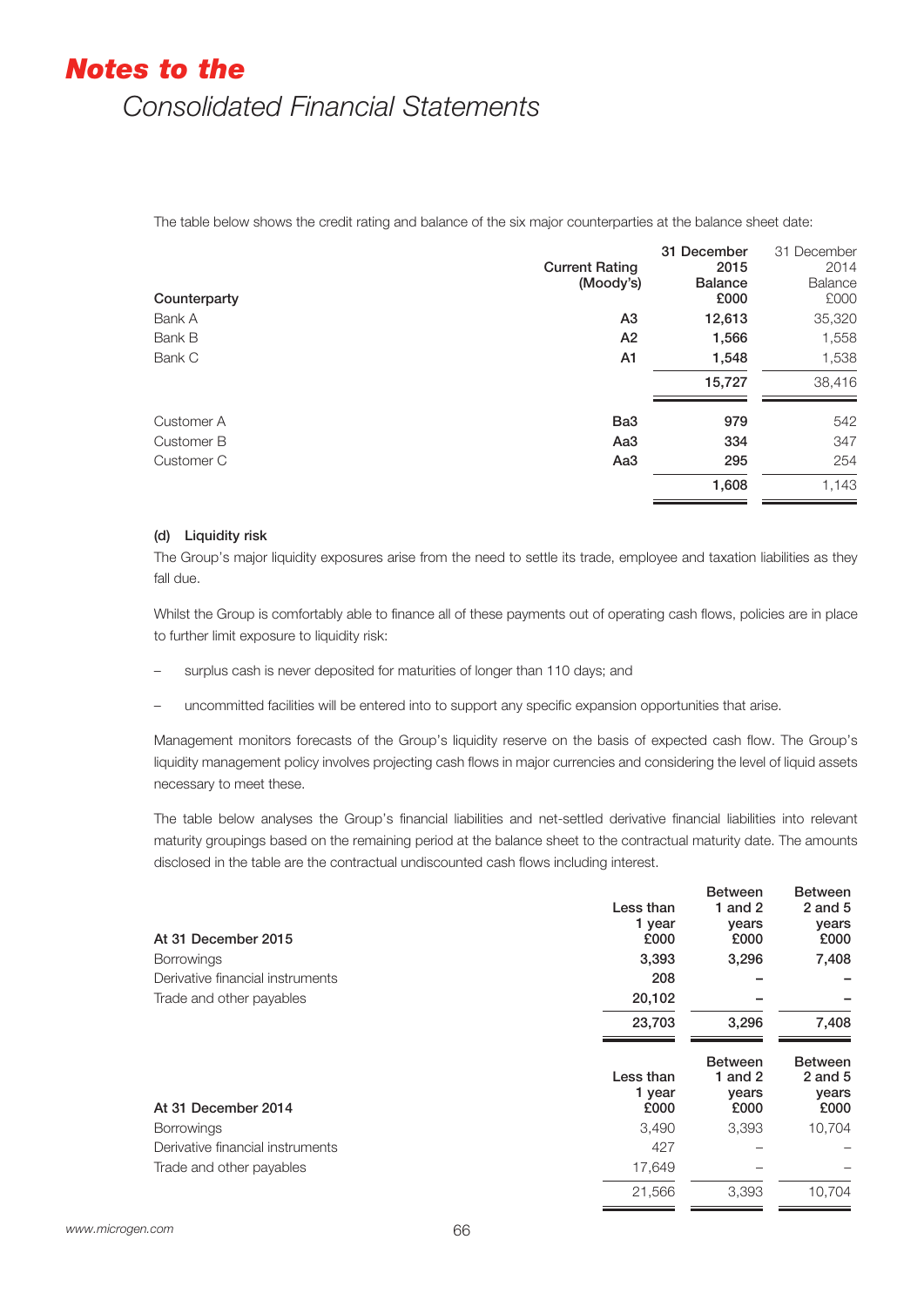The table below analyses the Group's derivative financial instruments which will be settled on a gross basis into the relevant maturity groups based on the remaining period at the balance sheet to the contractual maturity date. The amounts disclosed in the table are the contractual undiscounted cash flows.

| At 31 December 2015<br>Forward foreign exchange contracts<br>- cash flow hedges | Less than<br>1 year<br>£000 | <b>Between</b><br>1 and $2$<br>vears<br>£000 | <b>Between</b><br>2 and $5$<br>vears<br>£000 |
|---------------------------------------------------------------------------------|-----------------------------|----------------------------------------------|----------------------------------------------|
| Outflow                                                                         | (3, 572)                    |                                              |                                              |
| Inflow                                                                          | 3,565                       |                                              |                                              |
| Interest rate swap<br>- cash flow hedges                                        |                             |                                              |                                              |
| Outflow                                                                         | (393)                       | (296)                                        | (158)                                        |
| Inflow                                                                          | 284                         | 214                                          | 114                                          |
|                                                                                 | (116)                       | (82)                                         | (44)                                         |
| At 31 December 2014<br>Forward foreign exchange contracts                       | Less than<br>1 year<br>£000 | <b>Between</b><br>1 and $2$<br>years<br>£000 | <b>Between</b><br>2 and $5$<br>years<br>£000 |
| - cash flow hedges                                                              |                             |                                              |                                              |
| Outflow                                                                         | (3,820)                     |                                              |                                              |
| Inflow                                                                          |                             |                                              |                                              |
|                                                                                 | 3,597                       |                                              |                                              |
| Interest rate swap                                                              |                             |                                              |                                              |
| - cash flow hedges                                                              |                             |                                              |                                              |
| Outflow                                                                         | (490)                       | (393)                                        | (454)                                        |
| Inflow                                                                          | 354<br>(359)                | 284<br>(109)                                 | 328<br>(126)                                 |

# Fair value estimation

# Financial instruments not measured at fair value

Financial instruments not measured at fair value includes cash and cash equivalents, trade and other receivables, trade and other payables, and loans and borrowings, however, due to their nature their carrying value approximates their fair value.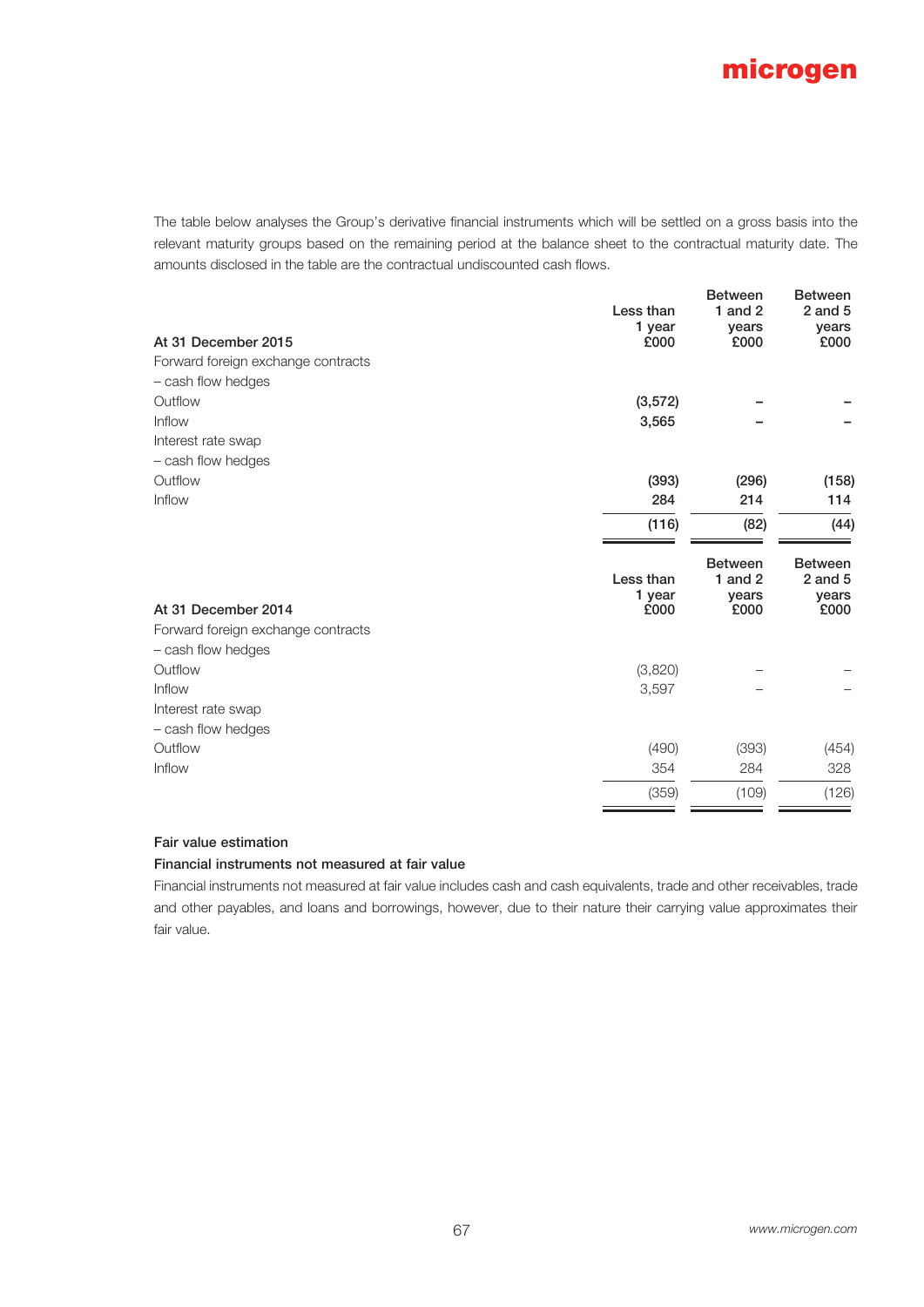#### Financial instruments measured at fair value

The fair value hierarchy of the financial instruments measures at fair value is provided below.

| Level 2       |               |
|---------------|---------------|
| 2015<br>£'000 | 2014<br>£'000 |
|               |               |
| 11            |               |
| 11            |               |
|               |               |
| 208           | 427           |
| 208           | 427           |
|               |               |

The derivative financial assets and liabilities have been valued using the market approach and are considered to be Level 2 inputs. There were no changes to the valuation techniques used in the year. There were no transfers between levels during the year.

### Capital risk management

The Group's capital is considered by the Board to be the equity of the Company's shareholders and includes the Group's tangible and intangible fixed assets and cash balances. The Group's objectives when managing capital are to safeguard the Group's ability to continue as a going concern in order to provide returns for shareholders and benefits for other stakeholders and to maintain an optimal capital structure to reduce the cost of capital. In order to maintain or adjust the capital structure, the Group may adjust the amount of dividends paid to shareholders, return capital to shareholders, issue new shares or sell assets to reduce debt.

We manage the capital structure based on the economic conditions and the risk characteristics of the Group. The Board reviews the capital structure regularly. No changes were made to our objectives and processes during 2015.

Our general funding policy is to raise long term debt when required to meet the anticipated requirements of the Group.

Microgen Financial Systems Limited, a wholly owned subsidiary of Microgen plc has a bank loan, details of which are given in note 16. Microgen Financial Systems Limited has complied with the externally imposed capital requirements to which it is subject. There are no further capital covenants to which the Group or the Company are subject.

## Critical Accounting Estimates and Judgements

### (a) Impairment of freehold land and buildings

The Group exchanged contracts for the sale of its freehold property for £2,350,000 during the year with completion expected in 2016. The carrying value of the property has been impaired to reflect this valuation and the property is disclosed within 'Assets classified as held for sale'.

## (b) Impairment of goodwill

Determining whether goodwill is impaired requires an estimation of the value in use of the cash generating units to which goodwill has been allocated. The value in use calculation requires the Group to estimate the future cash flows expected to arise from the cash generating unit and a suitable discount rate in order to calculate present value. The discount rate applied in the value in use calculation approximates to the Group's Weighted Average Cost of Capital.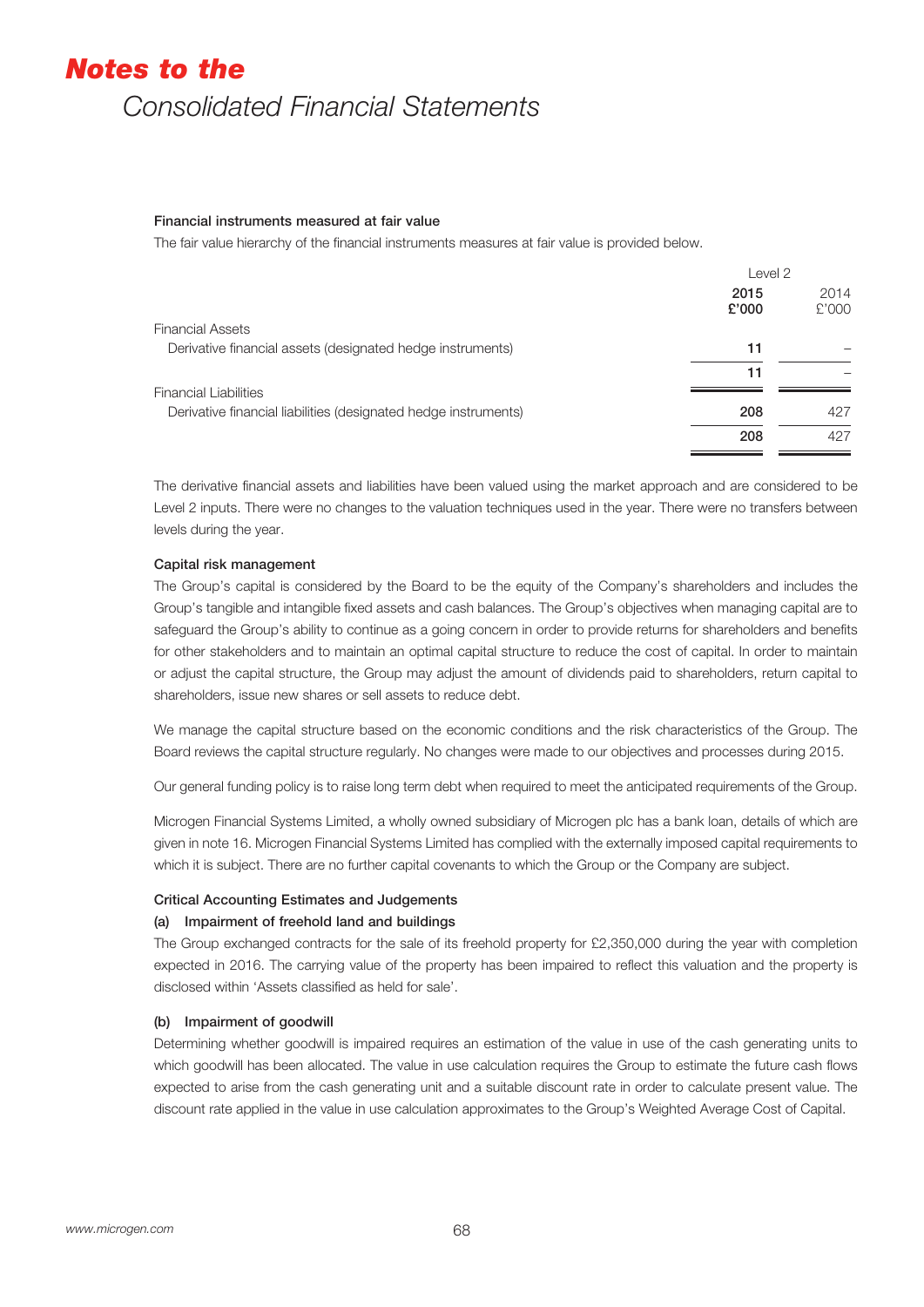The Group annually reviews the goodwill valuation based on various scenarios and each of these scenarios have different growth rate assumptions. The growth rate assumptions are in relation to periods covered by Board approved plans.

Impairments recognised during the year are performed against the carrying value of goodwill. The impairment is recognised in the income statements in the period which it is deemed to arise.

### (c) Impairment of investments

The Group has also carried out an impairment review on the value of investments held in the Company. Where the investment is held in a company which has an ongoing trade, the value is derived by a value in use calculation of the cash generating units. This is done on a similar basis to that used in the impairment of goodwill calculation as detailed above and is therefore subject to the same estimates by management. Where the investment is held in a company which is no longer trading, the value is derived from the carrying value of the net assets on the balance sheet of that entity.

#### (d) Taxation

The actual tax the Group pays on its profits is determined according to complex tax laws and regulations. Where the effect of these laws and regulations is unclear, estimates are used in determining the liability for the tax to be paid on past profits which are then recognised in financial statements. The Group believes the estimates, assumptions and judgements are reasonable but this can involve complex issues which may take a number of years to resolve. The final determination of prior year tax liabilities could be different from the estimates reflected in the financial statements and may result in the recognition of an additional tax expense or tax credit in the income statement.

Deferred tax assets and liabilities require management judgement in determining the amount to be recognised. In particular, judgement is used when assessing the extent to which deferred tax assets should be recognised with consideration given to the timing and level of future taxable income.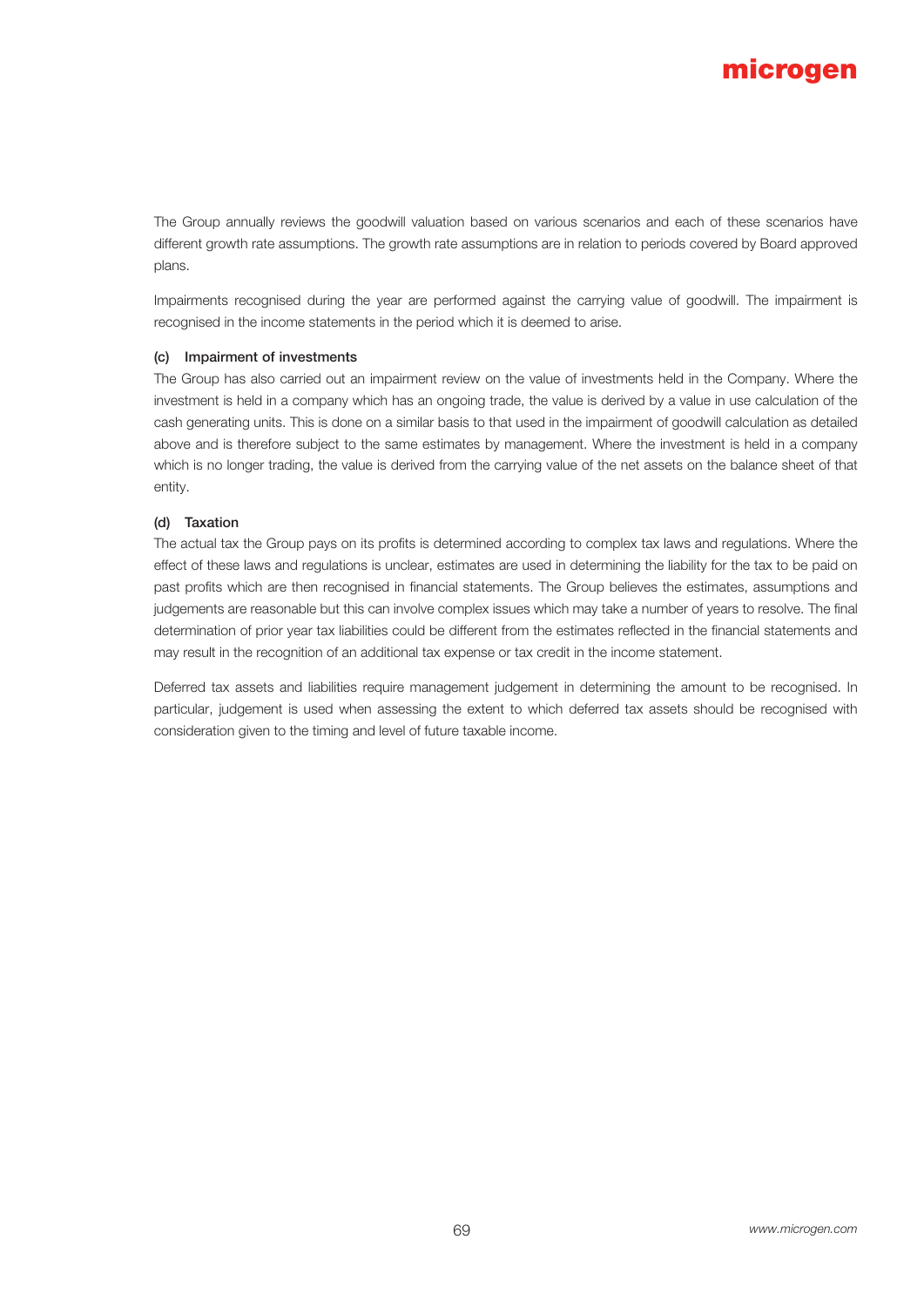## 1 Segmental Information

## Business segments

The Board has determined the operating segments based on the reports it receives from management to make strategic decisions.

The segmental analysis is split into the Aptitude Software and Financial Systems operating businesses.

The principal activity of the Group throughout 2014 and 2015 was the provision of IT services and solutions, including software based activity generating the majority of its revenue from software licences, maintenance, support, funded development and related consultancy.

The operating businesses are allocated central function costs in arriving at operating profit/(loss). Group overhead costs are not allocated into the operating businesses as the Board believes that these relate to Group activities as opposed to the operating businesses. Capital expenditure and depreciation detailed within note 1(b) as Group is in respect of assets utilised by both operating businesses and the Group function. Assets and liabilities detailed within note 1(c) as Group are in respect of assets and liabilities held separately from the two operating businesses.

| 15,228<br>16,730<br>31,958<br>Revenue<br>(15,066)<br>(7,981)<br>(23, 047)<br>Operating costs<br>1,664<br>7,247<br>8,911<br>Operating profit before Group overheads<br>(1, 322)<br>(1, 322)<br>Unallocated Group overheads<br>7,589<br>Operating profit before non-underlying items<br>(2,208)<br>Non-underlying items<br>(108)<br>(2, 316)<br>1,664<br>5,039<br>(1, 430)<br>5,273<br>Operating profit/(loss)<br>Net finance cost<br>(388)<br>Profit before tax<br>4,885<br>(1, 151)<br>Income tax expense<br>Profit for the year<br>3,734<br>Financial<br>Aptitude<br>Software<br>Group<br>Total<br><b>Systems</b><br>£000<br>£000<br>£000<br>£000<br>Year ended 31 December 2014<br>15,395<br>14,419<br>29,814<br>Revenue<br>(14, 193)<br>(6,969)<br>(21, 162)<br>Operating costs<br>1,202<br>7,450<br>8,652<br>Operating profit before Group overheads<br>(1, 273)<br>(1, 273)<br>Unallocated Group overheads<br>7,379<br>Operating profit before non-underlying items<br>(388)<br>Non-underlying items<br>(830)<br>(1, 218)<br>1,202<br>7,062<br>(2, 103)<br>6,161<br>Operating profit/(loss)<br>Net finance cost<br>(395)<br>Profit before tax<br>5,766<br>(1,653)<br>Income tax expense<br>4,113<br>Profit for the year | Year ended 31 December 2015 | Aptitude<br>Software<br>£000 | Financial<br><b>Systems</b><br>£000 | Group<br>£000 | Total<br>£000 |
|------------------------------------------------------------------------------------------------------------------------------------------------------------------------------------------------------------------------------------------------------------------------------------------------------------------------------------------------------------------------------------------------------------------------------------------------------------------------------------------------------------------------------------------------------------------------------------------------------------------------------------------------------------------------------------------------------------------------------------------------------------------------------------------------------------------------------------------------------------------------------------------------------------------------------------------------------------------------------------------------------------------------------------------------------------------------------------------------------------------------------------------------------------------------------------------------------------------------------|-----------------------------|------------------------------|-------------------------------------|---------------|---------------|
|                                                                                                                                                                                                                                                                                                                                                                                                                                                                                                                                                                                                                                                                                                                                                                                                                                                                                                                                                                                                                                                                                                                                                                                                                              |                             |                              |                                     |               |               |
|                                                                                                                                                                                                                                                                                                                                                                                                                                                                                                                                                                                                                                                                                                                                                                                                                                                                                                                                                                                                                                                                                                                                                                                                                              |                             |                              |                                     |               |               |
|                                                                                                                                                                                                                                                                                                                                                                                                                                                                                                                                                                                                                                                                                                                                                                                                                                                                                                                                                                                                                                                                                                                                                                                                                              |                             |                              |                                     |               |               |
|                                                                                                                                                                                                                                                                                                                                                                                                                                                                                                                                                                                                                                                                                                                                                                                                                                                                                                                                                                                                                                                                                                                                                                                                                              |                             |                              |                                     |               |               |
|                                                                                                                                                                                                                                                                                                                                                                                                                                                                                                                                                                                                                                                                                                                                                                                                                                                                                                                                                                                                                                                                                                                                                                                                                              |                             |                              |                                     |               |               |
|                                                                                                                                                                                                                                                                                                                                                                                                                                                                                                                                                                                                                                                                                                                                                                                                                                                                                                                                                                                                                                                                                                                                                                                                                              |                             |                              |                                     |               |               |
|                                                                                                                                                                                                                                                                                                                                                                                                                                                                                                                                                                                                                                                                                                                                                                                                                                                                                                                                                                                                                                                                                                                                                                                                                              |                             |                              |                                     |               |               |
|                                                                                                                                                                                                                                                                                                                                                                                                                                                                                                                                                                                                                                                                                                                                                                                                                                                                                                                                                                                                                                                                                                                                                                                                                              |                             |                              |                                     |               |               |
|                                                                                                                                                                                                                                                                                                                                                                                                                                                                                                                                                                                                                                                                                                                                                                                                                                                                                                                                                                                                                                                                                                                                                                                                                              |                             |                              |                                     |               |               |
|                                                                                                                                                                                                                                                                                                                                                                                                                                                                                                                                                                                                                                                                                                                                                                                                                                                                                                                                                                                                                                                                                                                                                                                                                              |                             |                              |                                     |               |               |
|                                                                                                                                                                                                                                                                                                                                                                                                                                                                                                                                                                                                                                                                                                                                                                                                                                                                                                                                                                                                                                                                                                                                                                                                                              |                             |                              |                                     |               |               |
|                                                                                                                                                                                                                                                                                                                                                                                                                                                                                                                                                                                                                                                                                                                                                                                                                                                                                                                                                                                                                                                                                                                                                                                                                              |                             |                              |                                     |               |               |
|                                                                                                                                                                                                                                                                                                                                                                                                                                                                                                                                                                                                                                                                                                                                                                                                                                                                                                                                                                                                                                                                                                                                                                                                                              |                             |                              |                                     |               |               |
|                                                                                                                                                                                                                                                                                                                                                                                                                                                                                                                                                                                                                                                                                                                                                                                                                                                                                                                                                                                                                                                                                                                                                                                                                              |                             |                              |                                     |               |               |
|                                                                                                                                                                                                                                                                                                                                                                                                                                                                                                                                                                                                                                                                                                                                                                                                                                                                                                                                                                                                                                                                                                                                                                                                                              |                             |                              |                                     |               |               |
|                                                                                                                                                                                                                                                                                                                                                                                                                                                                                                                                                                                                                                                                                                                                                                                                                                                                                                                                                                                                                                                                                                                                                                                                                              |                             |                              |                                     |               |               |
|                                                                                                                                                                                                                                                                                                                                                                                                                                                                                                                                                                                                                                                                                                                                                                                                                                                                                                                                                                                                                                                                                                                                                                                                                              |                             |                              |                                     |               |               |
|                                                                                                                                                                                                                                                                                                                                                                                                                                                                                                                                                                                                                                                                                                                                                                                                                                                                                                                                                                                                                                                                                                                                                                                                                              |                             |                              |                                     |               |               |
|                                                                                                                                                                                                                                                                                                                                                                                                                                                                                                                                                                                                                                                                                                                                                                                                                                                                                                                                                                                                                                                                                                                                                                                                                              |                             |                              |                                     |               |               |

# (a) Revenue and operating profit by operating business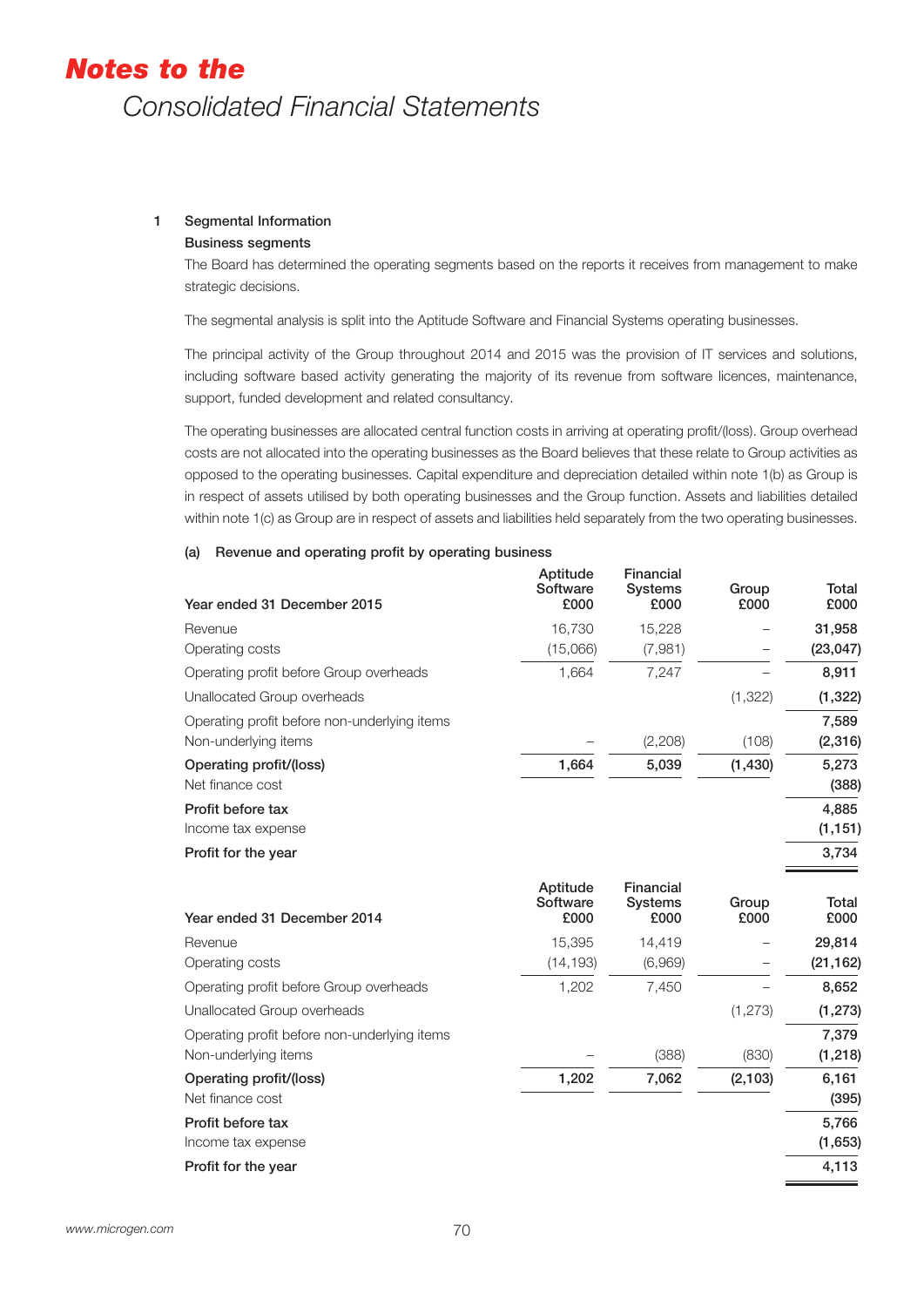### 1 Segmental Information (continued)

(b) Other information

|                                           | Aptitude<br>Software<br>£000 | Financial<br><b>Systems</b><br>£000 | Group<br>£000 | Total<br>£000 |
|-------------------------------------------|------------------------------|-------------------------------------|---------------|---------------|
| Year ended 31 December 2015               |                              |                                     |               |               |
| Capital expenditure                       |                              |                                     |               |               |
| - property, plant and equipment (note 10) | 302                          | 142                                 | 80            | 524           |
| Depreciation (note 10)                    | (278)                        | (118)                               | (201)         | (597)         |
|                                           | Aptitude<br>Software<br>£000 | Financial<br><b>Systems</b><br>£000 | Group<br>£000 | Total<br>£000 |
| Year ended 31 December 2014               |                              |                                     |               |               |
| Capital expenditure                       |                              |                                     |               |               |
| - property, plant and equipment (note 10) | 420                          | 45                                  | 147           | 612           |
| Depreciation (note 10)                    | (439)                        | (104)                               | (204)         | (747)         |
| <b>Balance sheet</b><br>(c)               |                              |                                     |               |               |
|                                           | Aptitude<br>Software<br>£000 | Financial<br><b>Systems</b><br>£000 | Group<br>£000 | Total<br>£000 |
| Year ended 31 December 2015               |                              |                                     |               |               |
| Consolidated total assets                 | 19,721                       | 42,646                              | 12,444        | 74,811        |
| Consolidated total liabilities            | (9, 482)                     | (25, 896)                           | (862)         | (36, 240)     |
|                                           | 10,239                       | 16,750                              | 11,582        | 38,571        |
|                                           | Aptitude<br>Software<br>£000 | Financial<br><b>Systems</b><br>£000 | Group<br>£000 | Total<br>£000 |
| Year ended 31 December 2014               |                              |                                     |               |               |
| Consolidated total assets                 | 19,519                       | 41,411                              | 31,819        | 92,749        |
| Consolidated total liabilities            | (8, 175)                     | (27, 426)                           | (663)         | (36, 264)     |
|                                           | 11,344                       | 13,985                              | 31,156        | 56,485        |
|                                           |                              |                                     |               |               |

Capital expenditure comprises additions to property, plant and equipment and intangible assets, excluding additions resulting from acquisitions through business combinations.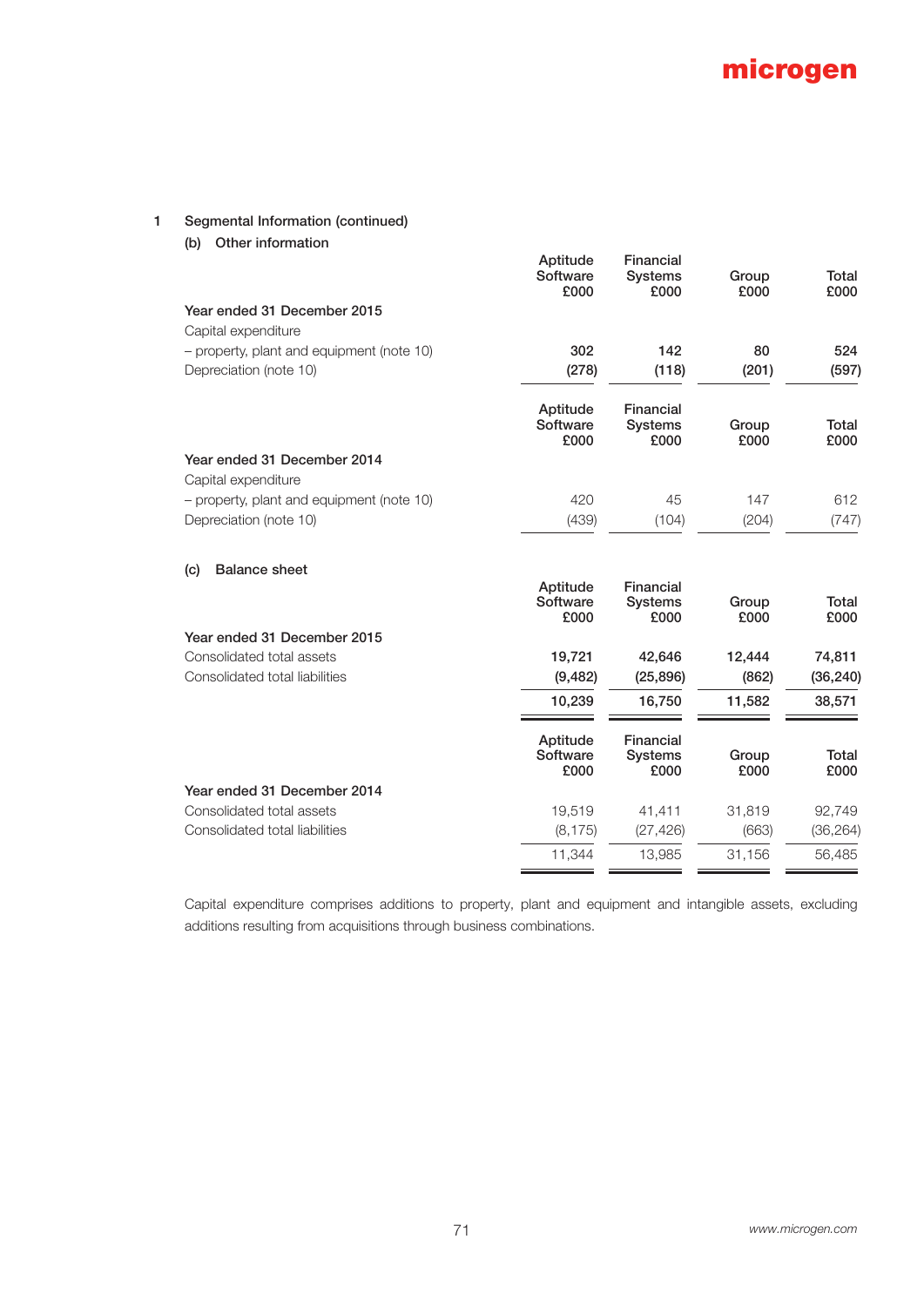#### 1 Segmental Information (continued)

#### (d) Geographical segments

The Group has two geographical segments for reporting purposes, the United Kingdom and the Rest of the World.

The following table provides an analysis of the Group's sales by origin and by destination.

|                |            |        | Sales revenue by origin Sales revenue by destination |            |
|----------------|------------|--------|------------------------------------------------------|------------|
|                | Year ended |        | Year ended Year ended                                | Year ended |
|                |            |        | 31 Dec 2015 31 Dec 2014 31 Dec 2015 31 Dec 2014      |            |
|                | £000       | £000   | £000                                                 | £000       |
| United Kingdom | 18.065     | 18.871 | 8.918                                                | 11.223     |
| Rest of World  | 13,893     | 10.943 | 23,040                                               | 18.591     |
|                | 31,958     | 29.814 | 31,958                                               | 29,814     |

The following is an analysis of the carrying amount of non-current assets (excluding deferred tax assets), and additions to property, plant and equipment and intangible assets, analysed by the geographical area in which the assets are located.

|                |                    | Carrying amount of<br>non-current assets |                                                                                  | Capital expenditure |
|----------------|--------------------|------------------------------------------|----------------------------------------------------------------------------------|---------------------|
|                | Year ended<br>£000 | £000                                     | Year ended Year ended<br>31 Dec 2015 31 Dec 2014 31 Dec 2015 31 Dec 2014<br>£000 | Year ended<br>£000  |
| United Kingdom | 47,282             | 46,520                                   | 320                                                                              | 269                 |
| Rest of World  | 1.354              | 1.407                                    | 204                                                                              | 343                 |
|                | 48,636             | 47.927                                   | 524                                                                              | 612                 |

The Company's business is to invest in its subsidiaries and, therefore, it operates in a single segment.

#### 2 Operating profit

The following items are included in operating costs:

|                                                                           | Year ended<br>31 Dec 2015 31 Dec 2014<br>£000 | Year ended<br>£000 |
|---------------------------------------------------------------------------|-----------------------------------------------|--------------------|
| Employee benefit expense (note 3)                                         | 17,809                                        | 16.466             |
| Depreciation (note 10)                                                    | 597                                           | 747                |
| Research and development expenditure credit*                              | (101)                                         | (200)              |
| Other operating costs                                                     | 6,064                                         | 5.422              |
| Non-underlying operating items:                                           |                                               |                    |
| Impairment of freehold property and associated costs of property disposal | 1,585                                         |                    |
| Acquisition and associated restructuring costs                            | 439                                           | 221                |
| Amortisation of intangibles                                               | 429                                           |                    |
| Share based payments on share options issued in 2013                      | 97                                            | 830                |
| South Africa reorganisation costs                                         |                                               | 167                |
| Customer settlement                                                       | (234)                                         |                    |
|                                                                           | 26,685                                        | 23.653             |

\* The research and development expenditure credit is calculated at 10% of qualifying research and development expenditure.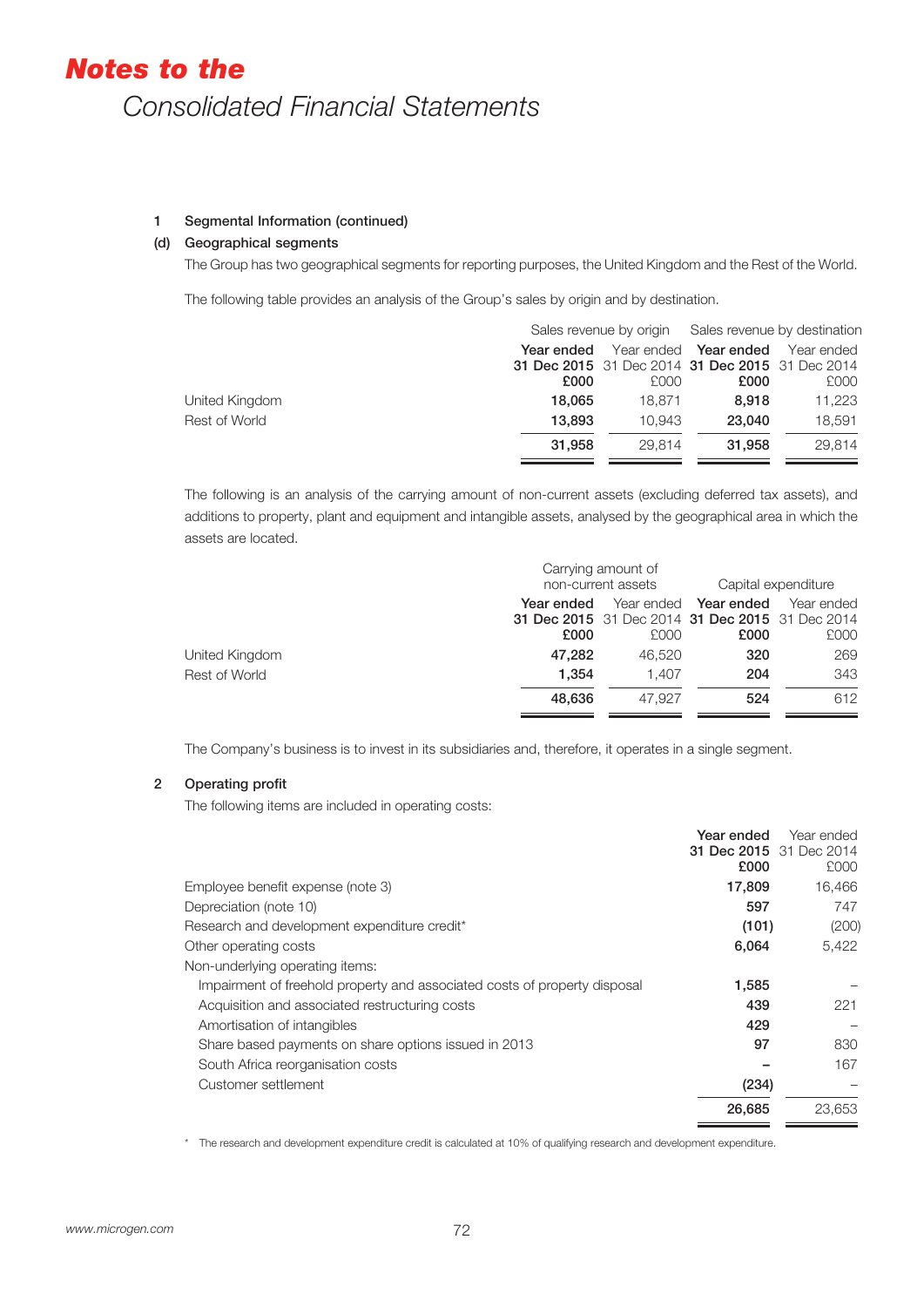#### 2 Operating profit (continued)

Profit from operations has been arrived at after charging:

|                                                                      | Year ended | Year ended                             |
|----------------------------------------------------------------------|------------|----------------------------------------|
|                                                                      | £000       | <b>31 Dec 2015</b> 31 Dec 2014<br>£000 |
| Net foreign exchange losses                                          | 399        | 154                                    |
| Research, development and support costs - Aptitude Software          | 4.250      | 4.275                                  |
| Research, development and support costs - Financial Systems          | 2,545      | 2.178                                  |
| Depreciation of property, plant and equipment (note 10)              | 597        | 747                                    |
| Operating lease rentals payable:                                     |            |                                        |
| - plant and machinery                                                | 26         | 30                                     |
| - other                                                              | 795        | 734                                    |
| Repairs and maintenance expenditure on property, plant and equipment | 244        | 232                                    |

During the year the group obtained the following services from the Group's auditors at costs as detailed below:

|                                                                                                                 | Year ended<br>£000 | Year ended<br>31 Dec 2015 31 Dec 2014<br>£000 |
|-----------------------------------------------------------------------------------------------------------------|--------------------|-----------------------------------------------|
| Fees payable to Company's auditors for the audit of the Parent Company and<br>consolidated financial statements | 103                | 95                                            |
| Fees payable to the Company's auditors and its associates for other services:                                   |                    |                                               |
| - the audit of Company's subsidiaries pursuant to legislation                                                   | 54                 | 44                                            |
| - corporation and sales tax services                                                                            | 147                | 79                                            |
| - overseas secondment services                                                                                  | 108                | 102.                                          |
|                                                                                                                 | 412                | 320                                           |

The Company's auditors perform tax return services for the Group's employees in circumstances where the employer has overseas tax filling requirements pursuant to working on overseas projects. These costs are included in the row entitled 'overseas secondment services'. Included within corporation and sales tax services in 2015 are costs in respect of the structuring of the Return of Value and overseas tax advice for the Group.

A description of the work of the Audit Committee is included in the corporate governance statement on pages 22 to 23 and includes an explanation of how auditor objectivity and independence is safeguarded when non-audit services are provided by the auditors.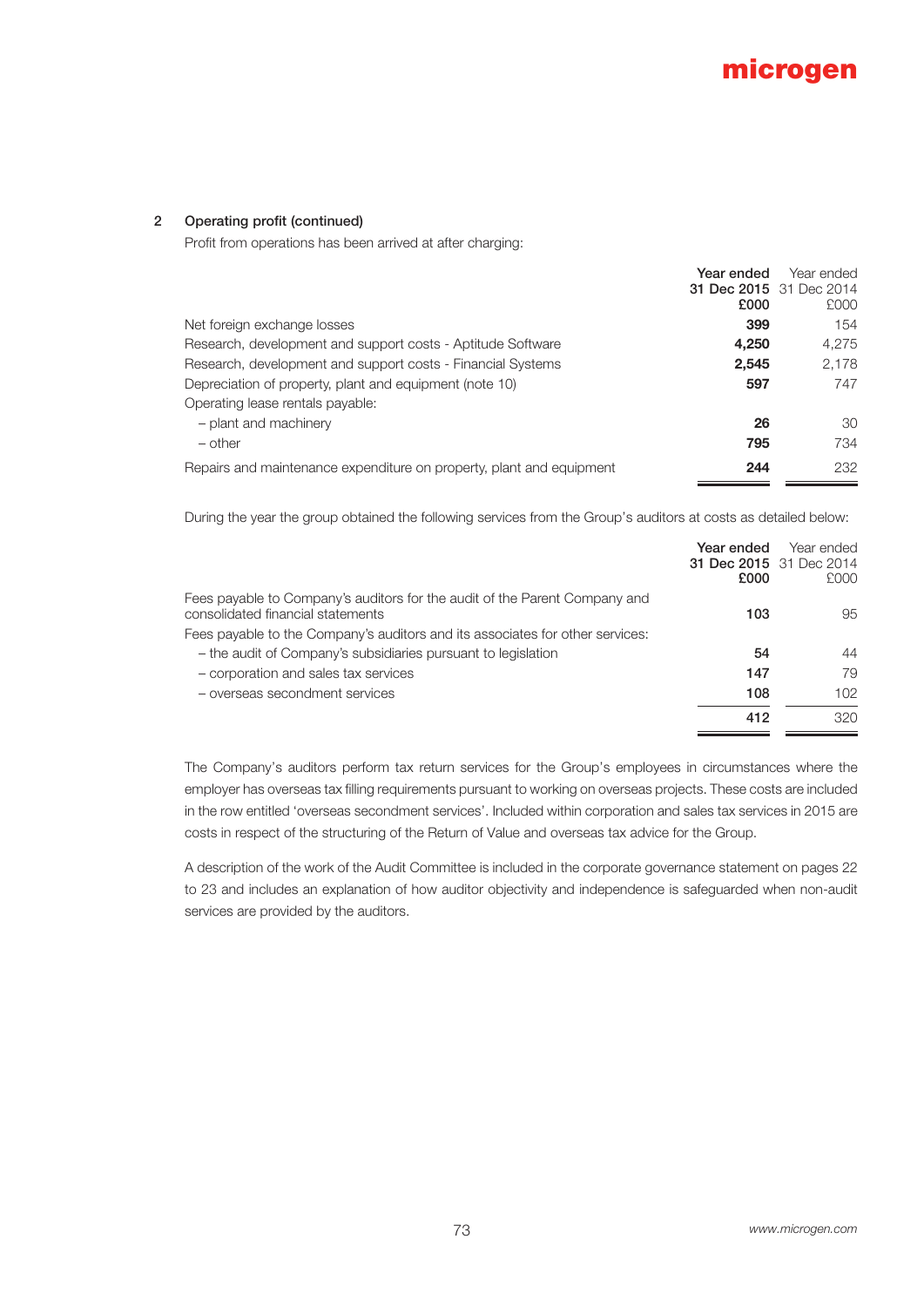#### 3 Employees and directors

|                                                                         | Group<br>Year ended<br>£000 | Group<br>Year ended<br>31 Dec 2015 31 Dec 2014<br>£000 |
|-------------------------------------------------------------------------|-----------------------------|--------------------------------------------------------|
| Employee benefit expense during the year including contractors          |                             |                                                        |
| Excluding non-underlying costs                                          |                             |                                                        |
| Wages and salaries                                                      | 15,987                      | 14,830                                                 |
| Social security costs                                                   | 1,326                       | 1,224                                                  |
| Other pension costs (note 28)                                           | 483                         | 412                                                    |
| Share based payment cost on share options issued in 2015 (note 27)      | 13                          |                                                        |
|                                                                         | 17,809                      | 16.466                                                 |
| Non-underlying share based payment cost on share options issued in 2013 |                             |                                                        |
| (note 27)                                                               | 97                          | 830                                                    |
|                                                                         | 17,906                      | 17.296                                                 |

Average monthly number of employees (including directors and external contractors) for the Group:

|                      | Group<br>Year ended<br>31 Dec 2015 31 Dec 2014<br><b>Number</b> | Group<br>Year ended<br><b>Number</b> |
|----------------------|-----------------------------------------------------------------|--------------------------------------|
| By location:         |                                                                 |                                      |
| United Kingdom       | 120                                                             | 116                                  |
| <b>Rest of World</b> | 140                                                             | 128                                  |
|                      | 260                                                             | 244                                  |

Headcount at 31 December 2015 was 266 (2014: 257) including contractors.

|                              | Year ended | Year ended              |
|------------------------------|------------|-------------------------|
|                              |            | 31 Dec 2015 31 Dec 2014 |
|                              | £000       | £000                    |
| Key management compensation: |            |                         |
| Short-term employee benefits | 2,322      | 1.969                   |
| Post employment benefits     | 74         | 62                      |
| Share based payment          | 21         | 723                     |
|                              | 2.417      | 2.754                   |

Key management compensation for the Group includes the Board of the Company and senior executives within the Group.

|                                                        | Year ended | Year ended              |
|--------------------------------------------------------|------------|-------------------------|
|                                                        |            | 31 Dec 2015 31 Dec 2014 |
|                                                        | £000       | £000                    |
| <b>Directors</b>                                       |            |                         |
| Aggregate emoluments                                   | 597        | 618                     |
| Company contributions to money purchase pension scheme | 10         | 10                      |
|                                                        | 607        | 628                     |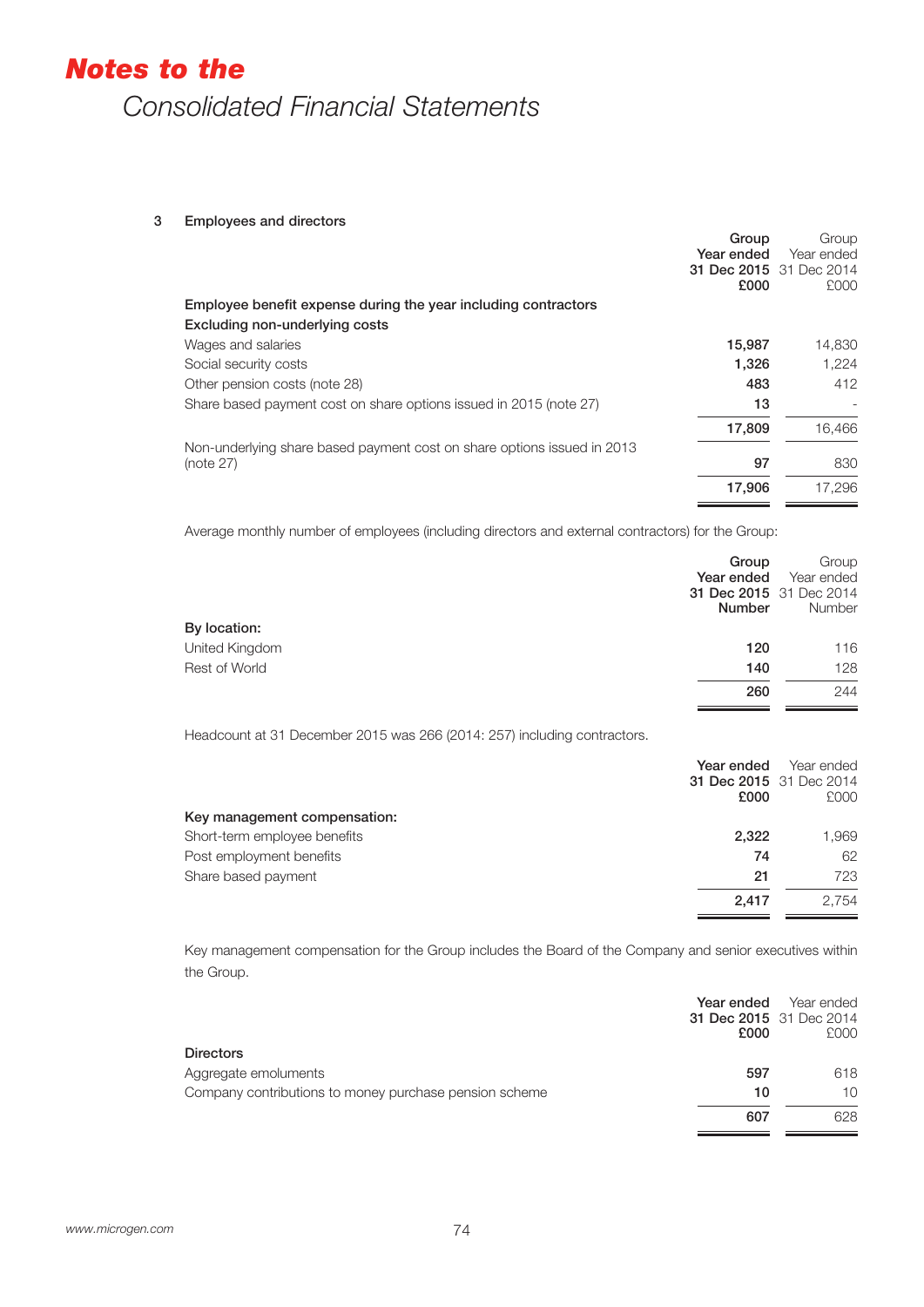#### 3 Employees and directors (continued)

Average monthly number of directors and senior executives were 14 (2014: 14).

The key management figures given above include the directors of Microgen plc.

The information on directors' remuneration required by the Companies Act and the Listing Rules of the Financial Conduct Authority is contained in the Directors' Remuneration Report on pages 28 to 44.

#### 4 Net finance cost

|   |                                     | Year ended<br>£000 | Year ended<br>31 Dec 2015 31 Dec 2014<br>£000 |
|---|-------------------------------------|--------------------|-----------------------------------------------|
|   | Finance income                      |                    |                                               |
|   | Interest on bank deposits           | 102                | 195                                           |
|   | Interest on Corporation Tax         | $\overline{2}$     |                                               |
|   |                                     | 104                | 196                                           |
|   | Finance cost                        |                    |                                               |
|   | Interest payable on bank borrowings | (492)              | (591)                                         |
|   |                                     | (492)              | (591)                                         |
|   | Net finance cost                    | (388)              | (395)                                         |
|   |                                     |                    |                                               |
| 5 | Income tax expense                  |                    |                                               |

|                                                 | Year ended | Year ended                      |
|-------------------------------------------------|------------|---------------------------------|
| Analysis of charge in the year                  | £000       | 31 Dec 2015 31 Dec 2014<br>£000 |
| Current tax:                                    |            |                                 |
| - tax charge on underlying items                | (1, 416)   | (1,388)                         |
| - tax credit/(charge) on non-underlying items   | 117        | (110)                           |
| - adjustment to tax in respect of prior periods | (17)       | (17)                            |
| Total current tax                               | (1, 316)   | (1, 515)                        |
| Deferred tax (note 12):                         |            |                                 |
| - tax (charge)/ credit on underlying items      | (27)       | 14                              |
| - tax credit/ (charge) on non-underlying items  | 191        | (149)                           |
| - adjustment to tax in respect of prior periods |            | (3)                             |
| Total deferred tax                              | 165        | (138)                           |
| Income tax expense                              | (1, 151)   | (1,653)                         |

UK corporation tax is calculated at 20.25% (2014: 21.5%) of the estimated assessable profit for the year. Taxation for other jurisdictions is calculated at the rates prevailing in the respective jurisdictions.

Changes to the UK corporation tax rates were substantively enacted as part of Finance Bill 2015 on 26 October 2015. These include reductions to the main rate to reduce the rate to 19% from 1 April 2017 and to 18% from 1 April 2020. Deferred taxes at the balance sheet date have been measured using these enacted tax rates and reflected in these financial statements.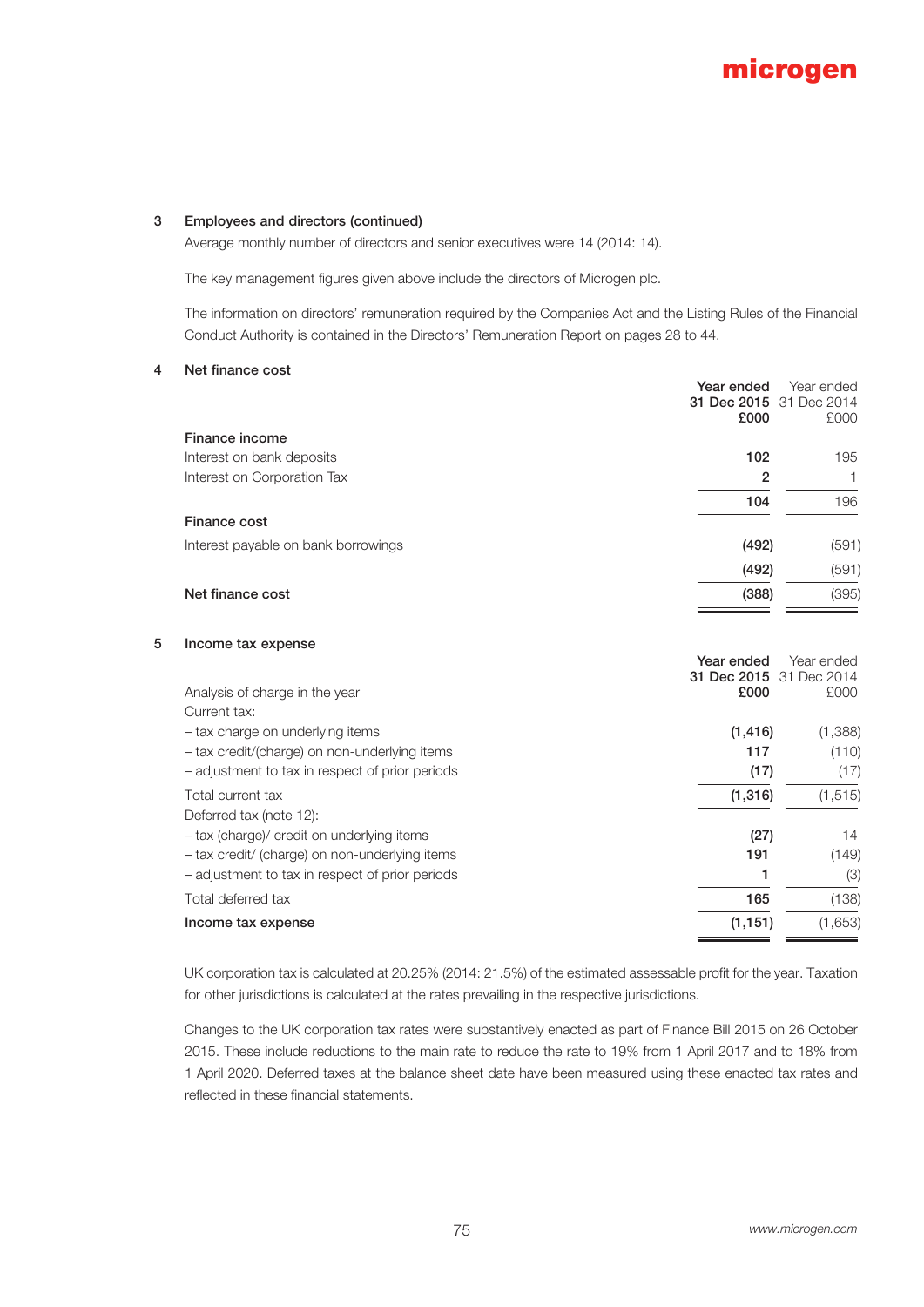#### 5 Income tax expense (continued)

The tax for the year is higher (2014: higher) than the standard rate of corporation tax in the UK of 20.25% (2014: 21.5%). The differences are explained below:

| Year ended                                                                   | £000  | Year ended<br>31 Dec 2015 31 Dec 2014<br>£000 |
|------------------------------------------------------------------------------|-------|-----------------------------------------------|
| Profit on ordinary activities before tax<br>4,885                            |       | 5,766                                         |
| Tax at the UK corporation tax rate of $20.25\%$ (2014: 21.5%)<br>Effects of: | (989) | (1,240)                                       |
| Adjustment to tax in respect of prior periods                                | (16)  | (20)                                          |
| Adjustment in respect of foreign tax rates                                   | (51)  | (63)                                          |
| Foreign exchange gains on intercompany balances                              | (44)  | (20)                                          |
| Tax payable on restructuring of South Africa business                        | 53    | (139)                                         |
| Deferred tax charge on restructuring of South Africa business                |       | (228)                                         |
| Expenses not deductible for tax purposes                                     |       |                                               |
| Non-underlying costs not deductible                                          | (318) | (154)                                         |
| Other                                                                        | (37)  | (3)                                           |
| Recognition of tax losses                                                    | 147   | 214                                           |
| Change in future tax rates                                                   | 104   |                                               |
| Total taxation<br>(1, 151)                                                   |       | (1,653)                                       |

The total tax charge of £1,151,000 (2014: £1,653,000) represents 23.6% (2014: 28.7%) of the Group profit before tax of £4,885,000 (2014: £5,766,000).

After adjusting for the impact of non-underlying items, change in tax rates, share based payment charge and prior year tax charges the tax charge for the year of £1,546,000 (£1,568,000) represents 21.46% (2014: 22.45%), which is the tax rate used for calculating the adjusted earnings per share.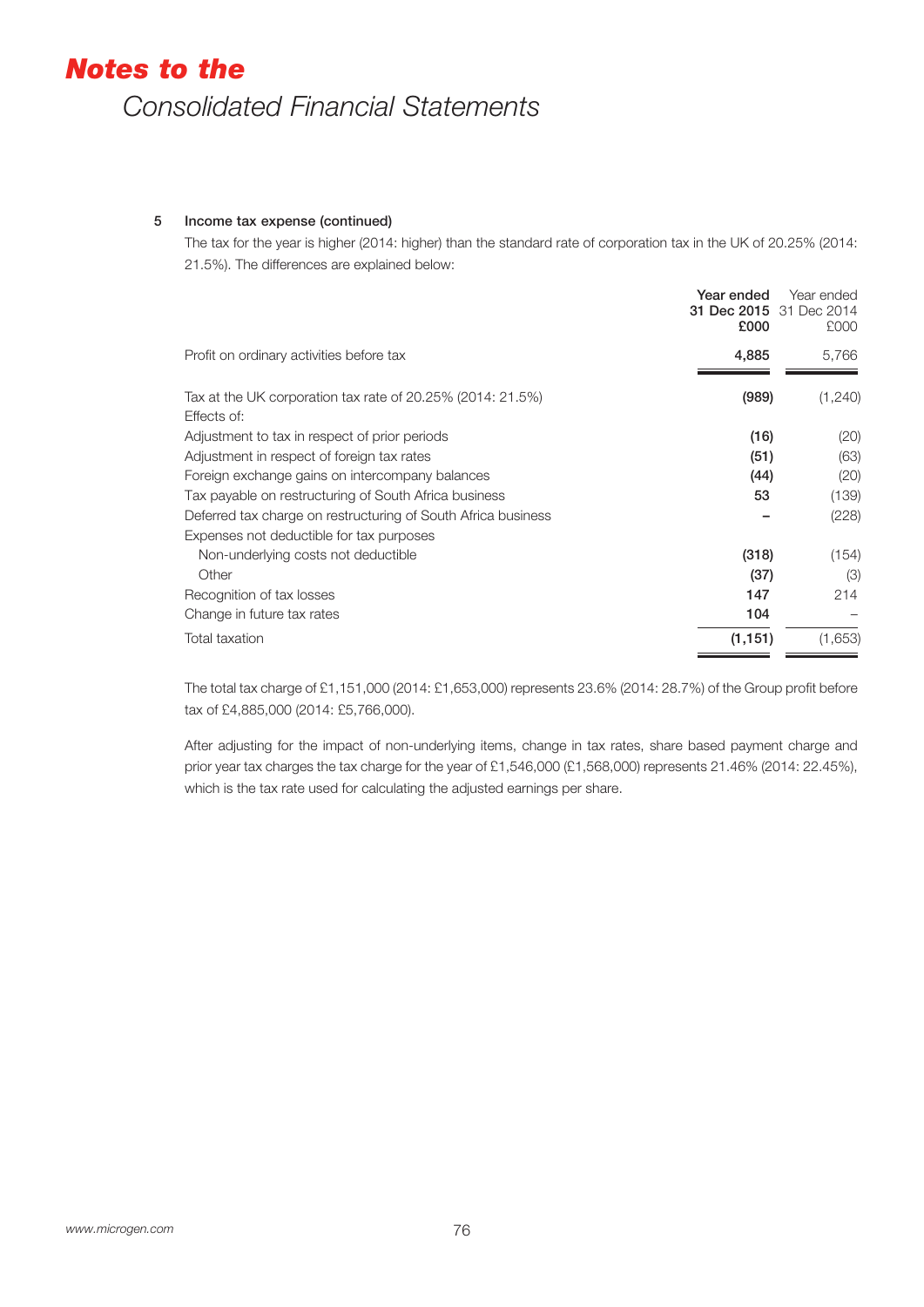#### 6 Earnings per share

Basic earnings per share is calculated by dividing the earnings attributable to ordinary shareholders by the weighted average number of ordinary shares outstanding during the year.

For diluted earnings per share, the weighted average number of ordinary shares in issue is adjusted to assume conversion of all dilutive potential ordinary shares. The Group has dilutive potential ordinary shares in the form of share options granted to employees where the exercise price is less than the average market price of the Company's ordinary shares during the year.

The calculation of the basic and diluted earnings per share is based on the following data:

|                                                   | Year ended 31 Dec 2015<br>Weighted |                                                     |                              | Year ended 31 Dec 2014 |                                                                   |                              |
|---------------------------------------------------|------------------------------------|-----------------------------------------------------|------------------------------|------------------------|-------------------------------------------------------------------|------------------------------|
|                                                   | Earnings<br>£000                   | average<br>number of<br>shares<br>(in<br>thousands) | Per-share<br>amount<br>pence | Earnings               | Weighted<br>average<br>number of<br>shares<br>£000 (in thousands) | Per-share<br>amount<br>pence |
| <b>Basic EPS</b>                                  |                                    |                                                     |                              |                        |                                                                   |                              |
| Earnings attributable to<br>ordinary shareholders | 3.734                              | 61,777                                              | 6.0                          | 4.113                  | 74.554                                                            | 5.5                          |
| Effect of dilutive<br>securities:                 |                                    |                                                     |                              |                        |                                                                   |                              |
| - share options                                   |                                    | 5,073                                               | (0.4)                        |                        | 5,954                                                             | (0.4)                        |
| <b>Diluted EPS</b>                                | 3.734                              | 66,850                                              | 5.6                          | 4.113                  | 80,508                                                            | 5.1                          |

To provide an indication of the underlying operating performance per share the adjusted profit after tax figure shown below excludes non-underlying and other items and has a tax charge using the effective rate of 21.46% (2014: 22.45%).

|                                                  | Year ended 31 Dec 2015 |                    | Year ended 31 Dec 2014 |                    |
|--------------------------------------------------|------------------------|--------------------|------------------------|--------------------|
|                                                  | <b>Basic EPS</b>       | <b>Diluted EPS</b> | Basic EPS              | <b>Diluted EPS</b> |
|                                                  | pence                  | pence              | pence                  | pence              |
| Earnings per share                               | 6.0                    | 5.6                | 5.5                    | 5.1                |
| Non-underlying items net of tax                  | 3.3                    | 3.0                | 1.9                    | 1.8                |
| Foreign exchange losses on intercompany balances | 0.1                    | 0.1                |                        |                    |
| Tax losses recognised                            | (0.2)                  | (0.2)              | (0.2)                  | (0.2)              |
| Adjusted earnings per share                      | 9.2                    | 8.5                | 7.2                    | 6.7                |

|                                                                   | Year ended<br>£000 | Year ended<br>31 Dec 2015 31 Dec 2014<br>£000 |
|-------------------------------------------------------------------|--------------------|-----------------------------------------------|
| Profit on ordinary activities before tax and non-underlying items | 7.201              | 6,984                                         |
| Tax charge at a rate of 21.46% (2014: 22.45%)                     | (1, 546)           | (1,568)                                       |
| Adjusted profit on ordinary activities after tax                  | 5,655              | 5.416                                         |
| Prior years' tax charge                                           | (16)               | (20)                                          |
| Non-underlying items net of tax                                   | (2,008)            | (1, 477)                                      |
| Foreign exchange losses on intercompany balances tax charge       | (44)               | (20)                                          |
| Recognition of tax losses                                         | 147                | 214                                           |
| Profit on ordinary activities after tax                           | 3.734              | 4,113                                         |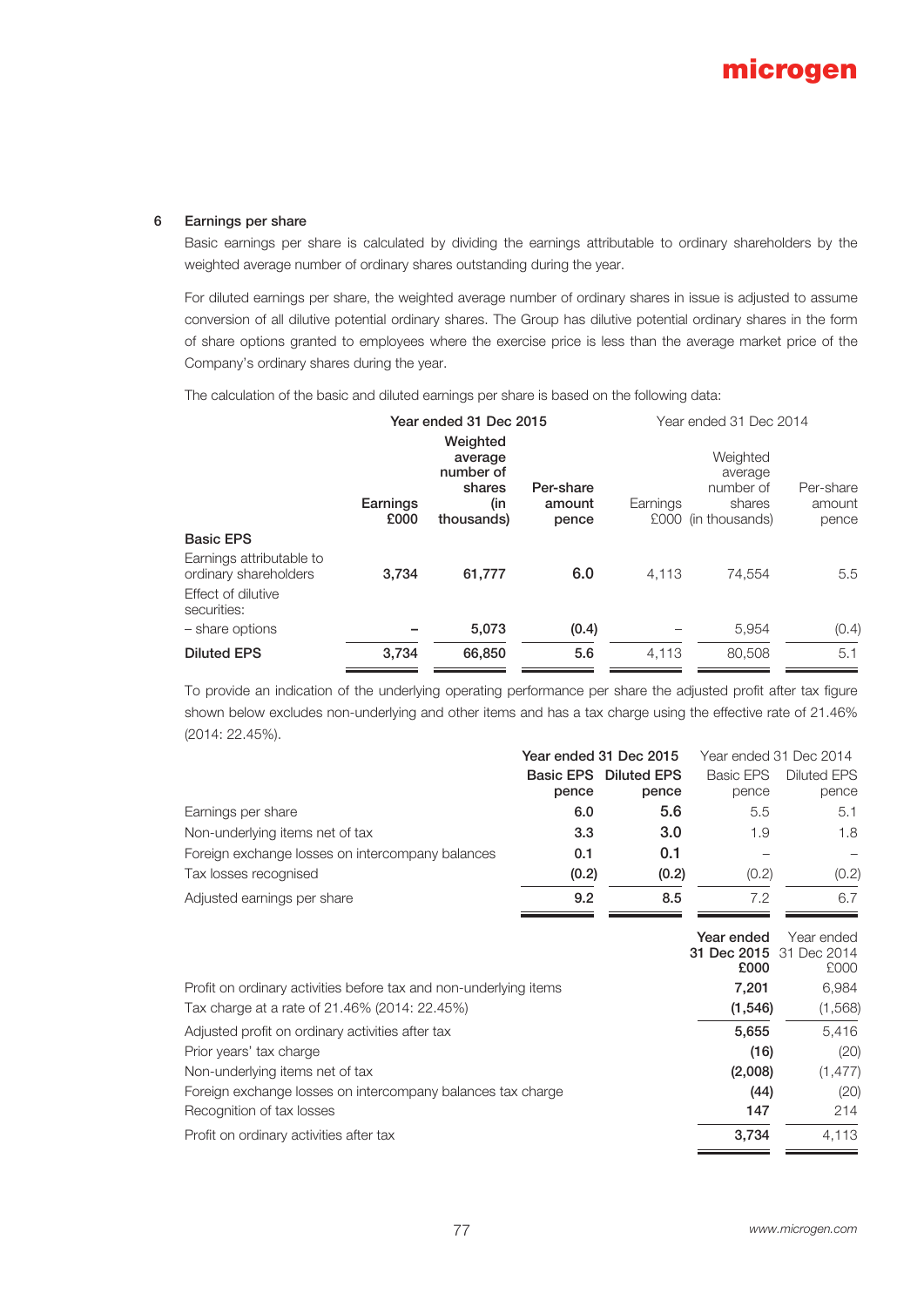#### 7 Dividends

|                                             | 2015<br>pence<br>per share | 2014<br>pence<br>per share | 2015<br>£000 | 2014<br>£000 |
|---------------------------------------------|----------------------------|----------------------------|--------------|--------------|
| Dividends paid:                             |                            |                            |              |              |
| Interim dividend                            | 1.4                        | 1.1                        | 812          | 820          |
| Final dividend (prior year)                 | 2.2                        | 2.2                        | 1.277        | 1,639        |
|                                             | 3.6                        | 3.3                        | 2.089        | 2.459        |
| Proposed but not recognised as a liability: |                            |                            |              |              |
| Final dividend (current year)               | 2.8                        | 2.2                        | 1.654        | 1,641        |
|                                             |                            |                            |              |              |

The proposed final dividend was approved by the Board on 3 March 2016 but was not included as a liability as at 31 December 2015, in accordance with IAS 10 'Events after the Balance Sheet date'. If approved by the shareholders at the Annual General Meeting this final dividend will be payable on 3 June 2016 to shareholders on the register at the close of business on 29 April 2016.

#### 8 Goodwill

|                              | £000      | 31 Dec 2015 31 Dec 2014<br>£000 |
|------------------------------|-----------|---------------------------------|
| Cost                         |           |                                 |
| At 1 January and 31 December | 59.709    | 59.709                          |
| Accumulated impairment       |           |                                 |
| At 1 January and 31 December | (17, 935) | (17, 935)                       |
| Net book amount              | 41.774    | 41.774                          |

Goodwill acquired in a business combination is allocated, at acquisition, to the cash generating units (CGUs) that are expected to benefit from that business combination. The carrying amount of goodwill has been allocated as follows:

|                                   | Aptitude<br>Software<br>£000 | Financial<br>Systems<br>£000 | Total<br>£000 |
|-----------------------------------|------------------------------|------------------------------|---------------|
| At 1 January and 31 December 2015 | 15.347                       | 26.427                       | 41.774        |

The Group tests goodwill annually for impairment, or more frequently if there are indications that goodwill might be impaired.

Determining whether goodwill is impaired requires an estimation of the value in use of the CGUs to which goodwill has been allocated. The value in use calculation requires the Group to estimate the future cash flows expected to arise from the CGUs and a suitable discount rate in order to calculate present value.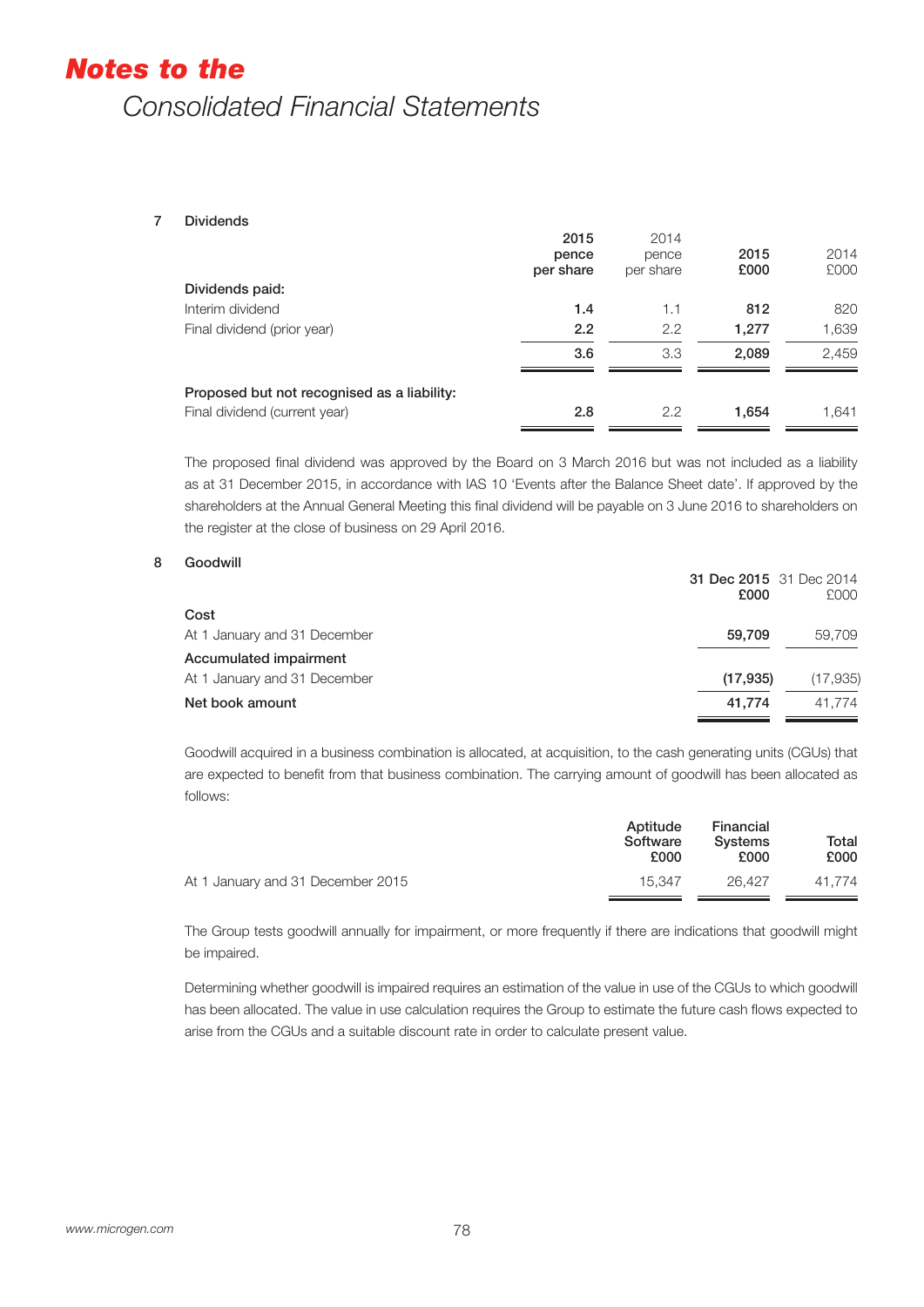#### 8 Goodwill (continued)

The Board-approved plans, prepared for the Financial Systems operating business, project a reduction in operating income of 5% per annum for the four years following the approved 2016 plan. Whilst part of the strategy for Financial Systems is to increase the proportion of the business derived from the Wealth Management sector through both organic growth and add-on acquisitions, no benefit of any potential acquisitions is included in the value in use calculation for Financial Systems.

Following the 2013 strategic review, a decision was made to increase investment significantly in the Aptitude Software operating business to focus the business on the growth of its recurring software-based revenues rather than short-term profitability. The Board approved plans for Aptitude Software project a growth in operating income of 20% per annum for the four years following the approved 2016 plans. The Board considers this to be an achievable growth rate given the increased investment in the business.

The terminal growth rates for the period after 2020 are no greater than 2.25% per annum for either business. The conversion to cash ratio is assumed to be 80% based on the UK corporation tax rate effective from 1 April 2015. The utilisation of deferred tax losses to offset the tax payable has not been considered. The post-tax discount rate applied to the post-tax cash flows of the CGUs was 9.8% (2014: 9.8%).

A proportional movement of 5% in any of the assumptions would not result in an impairment.

|                                                                                   | Software<br><b>IPR</b> and<br>in process<br>£000 | Customer<br>R&D relationships<br>£000 | Total<br>£000 |
|-----------------------------------------------------------------------------------|--------------------------------------------------|---------------------------------------|---------------|
| Group                                                                             |                                                  |                                       |               |
| Cost                                                                              |                                                  |                                       |               |
| At 1 January 2015                                                                 | 989                                              | 2,053                                 | 3,042         |
| Acquisitions through business combinations and adjustment to 2014<br>acquisitions | 742                                              | 4,331                                 | 5,073         |
| <b>Expired</b>                                                                    | (876)                                            | (876)                                 | (1, 752)      |
| At 31 December 2015                                                               | 855                                              | 5,508                                 | 6,363         |
| Accumulated amortisation and impairment                                           |                                                  |                                       |               |
| At 1 January 2015                                                                 | 876                                              | 876                                   | 1,752         |
| Amortisation                                                                      | 84                                               | 345                                   | 429           |
| <b>Expired</b>                                                                    | (876)                                            | (876)                                 | (1,752)       |
| At 31 December 2015                                                               | 84                                               | 345                                   | 429           |
| Net book amount                                                                   |                                                  |                                       |               |
| At 31 December 2015                                                               | 771                                              | 5,163                                 | 5,934         |

#### 9 Intangible assets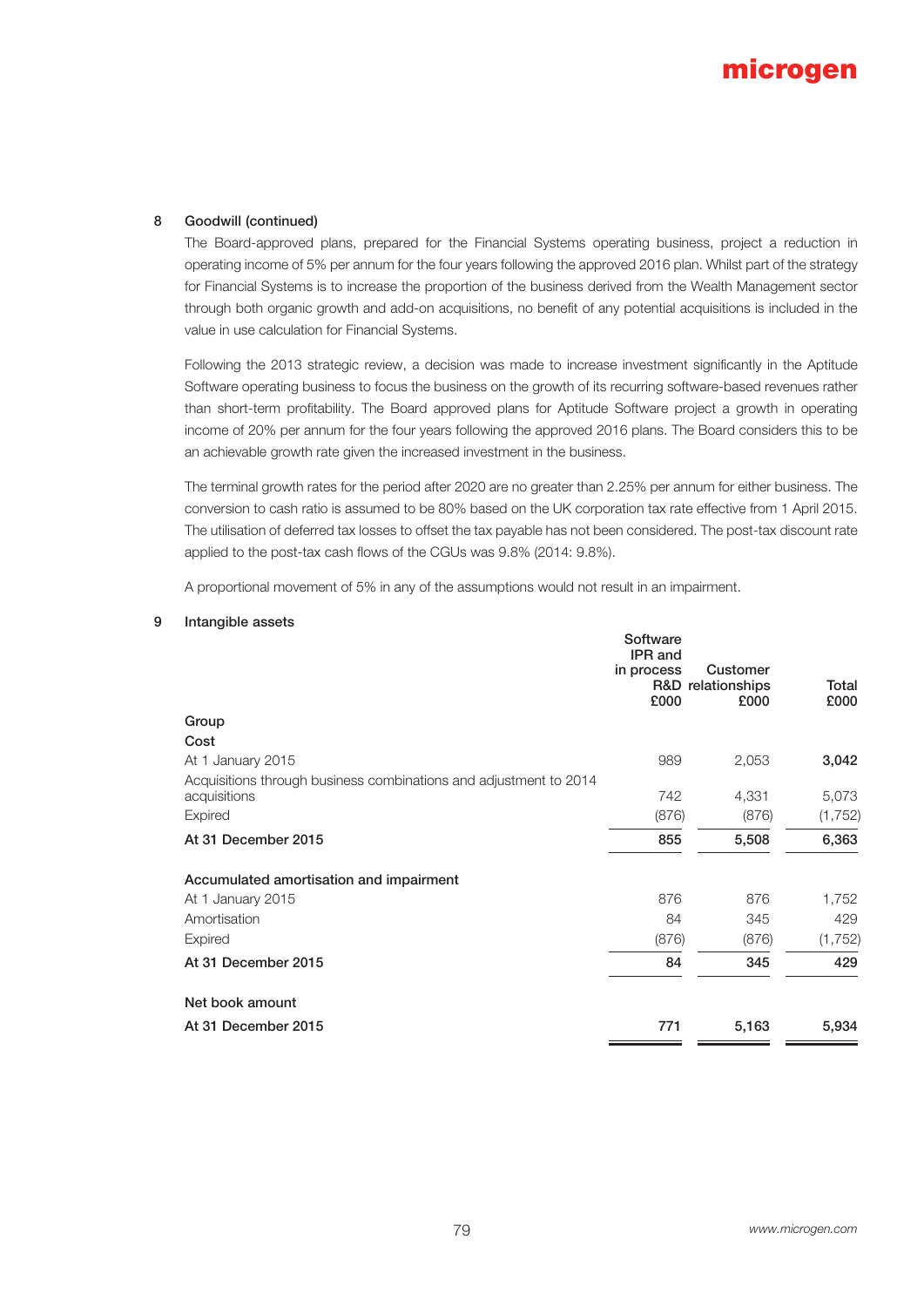#### 9 Intangible assets (continued)

|                                            | Software<br>IPR and<br>in process<br>£000 | Customer<br>R&D relationships<br>£000 | Total<br>£000 |
|--------------------------------------------|-------------------------------------------|---------------------------------------|---------------|
| Group                                      |                                           |                                       |               |
| Net book value                             |                                           |                                       |               |
| At 1 January 2014                          |                                           |                                       |               |
| Group                                      |                                           |                                       |               |
| Cost                                       |                                           |                                       |               |
| At 1 January 2014                          | 876                                       | 876                                   | 1,752         |
| Acquisitions through business combinations | 113                                       | 1,177                                 | 1,290         |
| At 31 December 2014                        | 989                                       | 2,053                                 | 3,042         |
| Accumulated amortisation and impairment    |                                           |                                       |               |
| At 1 January 2014                          | 876                                       | 876                                   | 1,752         |
| At 31 December 2014                        | 876                                       | 876                                   | 1,752         |
| Net book amount                            |                                           |                                       |               |
| At 31 December 2014                        | 113                                       | 1,177                                 | 1,290         |
|                                            |                                           |                                       |               |

The Company held no intangible assets during the year (2014: nil).

The externally acquired software IPR and in process R&D relates to expected future benefits of acquired software and development projects in progress at the date of acquisition. As at 31 December 2015 no internal research and development costs have been capitalised. The customer relationships relate to expected benefits obtained from recurring level of business from customers obtained as a result of acquisitions. The useful lifes of the intangible assets acquired during the year has been determined as 6 years in respect of software IPR and in process R&D and 10 years in respect of customer relationships.

The amortisation charge in the year is shown in non-underlying costs.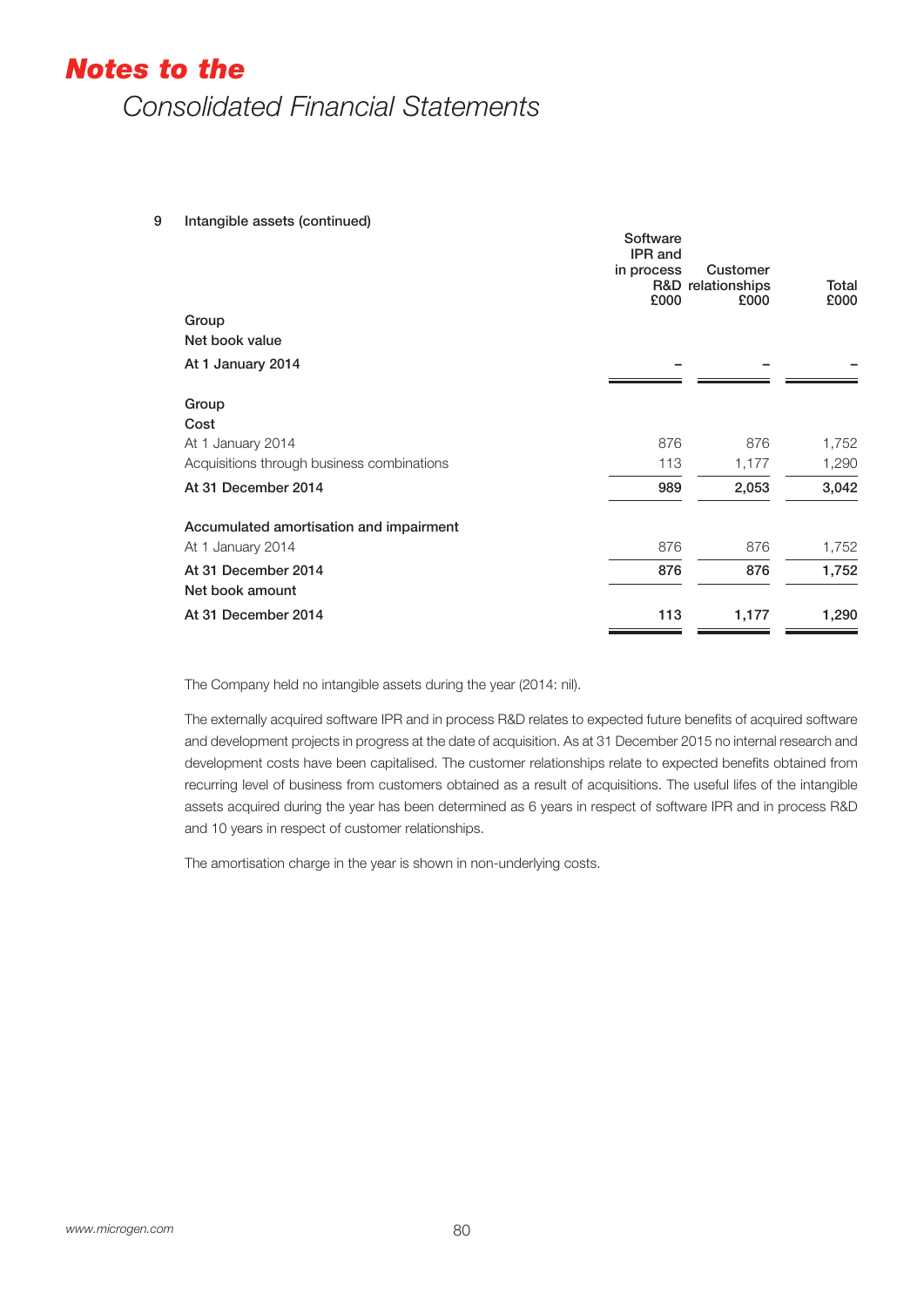### 10 Property, plant and equipment

|                                    | Freehold land<br>and buildings<br>£000 | Leasehold<br>improve-<br>ments<br>£000 | Plant &<br>machinery<br>£000 | Fixtures &<br>fittings<br>£000 | Total<br>£000 |
|------------------------------------|----------------------------------------|----------------------------------------|------------------------------|--------------------------------|---------------|
| Group                              |                                        |                                        |                              |                                |               |
| Cost                               |                                        |                                        |                              |                                |               |
| At 1 January 2015                  | 4,579                                  | 854                                    | 3,593                        | 189                            | 9,215         |
| Additions                          |                                        |                                        | 518                          | 6                              | 524           |
| Acquired with acquisitions         |                                        |                                        | 47                           | 8                              | 55            |
| <b>Disposals</b>                   |                                        |                                        | (13)                         | (17)                           | (30)          |
| Assets classified as held for sale | (3,047)                                | (385)                                  |                              |                                | (3, 432)      |
| Impairment                         | (1, 532)                               |                                        |                              |                                | (1, 532)      |
| Exchange movements                 |                                        | (4)                                    | (96)                         | (5)                            | (105)         |
| At 31 December 2015                |                                        | 465                                    | 4,049                        | 181                            | 4,695         |
| Accumulated depreciation           |                                        |                                        |                              |                                |               |
| At 1 January 2015                  | 635                                    | 756                                    | 2,802                        | 159                            | 4,352         |
| Charge for the year (note 2)       | 62                                     | 67                                     | 448                          | 20                             | 597           |
| <b>Disposals</b>                   |                                        |                                        |                              | (17)                           | (17)          |
| Assets classified as held for sale | (697)                                  | (385)                                  |                              |                                | (1,082)       |
| Exchange movements                 |                                        | (2)                                    | (77)                         | (4)                            | (83)          |
| At 31 December 2015                |                                        | 436                                    | 3,173                        | 158                            | 3,767         |
| Net book amount                    |                                        |                                        |                              |                                |               |
| At 31 December 2015                |                                        | 29                                     | 876                          | 23                             | 928           |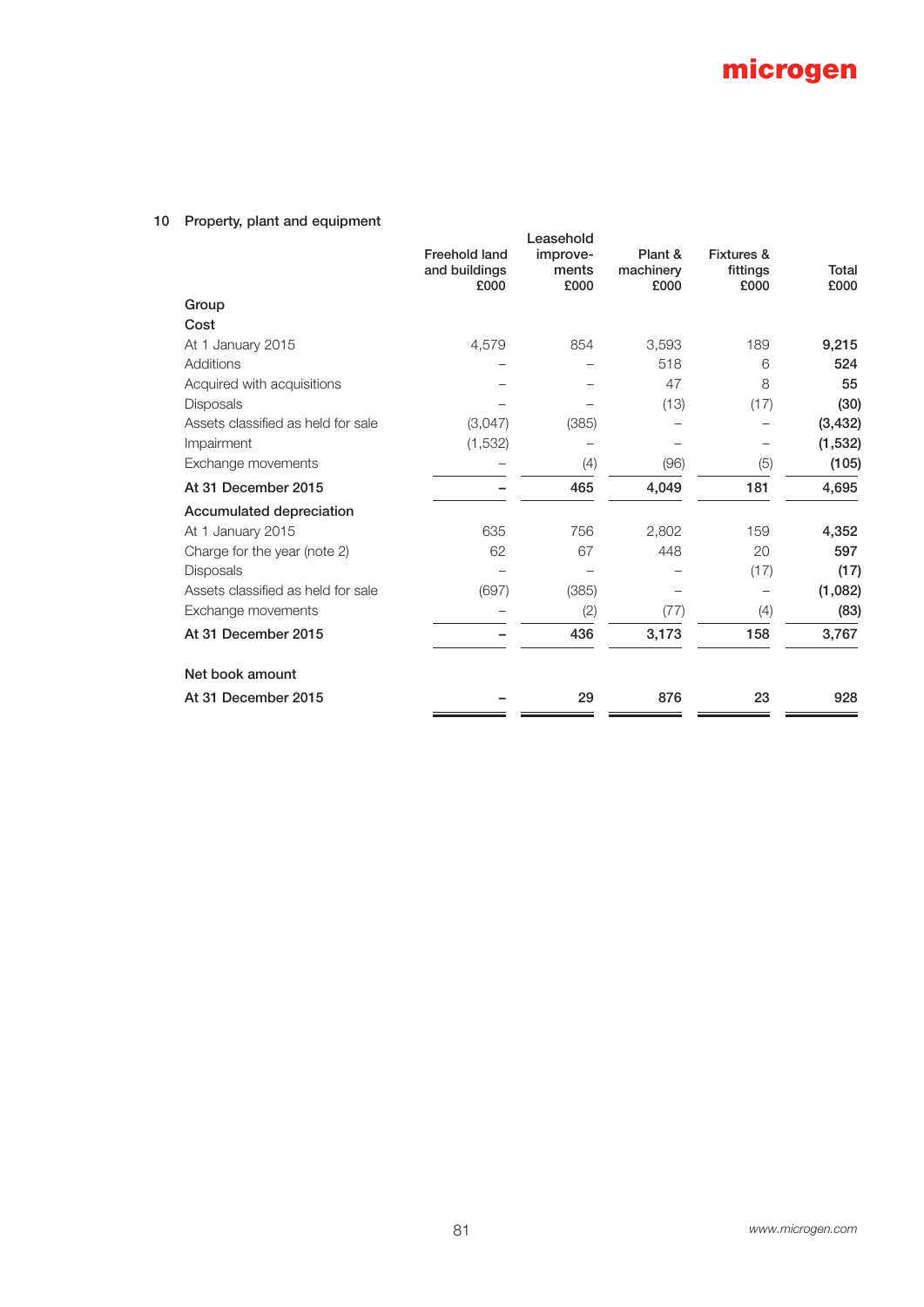#### 10 Property, plant and equipment (continued)

| r roperty, plant and equipment (committed) | <b>Freehold land</b>  | Leasehold<br>improve- | Plant &           | Fixtures &       |               |
|--------------------------------------------|-----------------------|-----------------------|-------------------|------------------|---------------|
|                                            | and buildings<br>£000 | ments<br>£000         | machinery<br>£000 | fittings<br>£000 | Total<br>£000 |
| Group                                      |                       |                       |                   |                  |               |
| Net book value                             |                       |                       |                   |                  |               |
| At 1 January 2014                          | 4,007                 | 167                   | 809               | 39               | 5,022         |
| Cost                                       |                       |                       |                   |                  |               |
| At 1 January 2014                          | 4,579                 | 853                   | 3,183             | 180              | 8,795         |
| Additions                                  |                       | 8                     | 592               | 12               | 612           |
| Acquired with acquisitions                 |                       |                       | 12                |                  | 12            |
| Disposals                                  |                       |                       | (11)              |                  | (11)          |
| Exchange movements                         |                       | (7)                   | (183)             | (3)              | (193)         |
| At 31 December 2014                        | 4,579                 | 854                   | 3,593             | 189              | 9,215         |
| Accumulated depreciation                   |                       |                       |                   |                  |               |
| At 1 January 2014                          | 572                   | 686                   | 2,374             | 141              | 3,773         |
| Charge for the year (note 2)               | 63                    | 74                    | 589               | 21               | 747           |
| Disposals                                  |                       |                       | (11)              |                  | (11)          |
| Exchange movements                         |                       | (4)                   | (150)             | (3)              | (157)         |
| At 31 December 2014                        | 635                   | 756                   | 2,802             | 159              | 4,352         |
| Net book amount                            |                       |                       |                   |                  |               |
| At 31 December 2014                        | 3,944                 | 98                    | 791               | 30               | 4,863         |

The Company held no property, plant and equipment in the year (2014: nil).

| 2015  | 2014<br>£000 |
|-------|--------------|
|       |              |
| 2,350 |              |
|       | £000         |

The Group exchanged contracts in the year for the sale of its freehold property and associated improvements in Fleet for £2,350,000 at which time the net book value of the assets were £3,882,000 resulting in an impairment of £1,532,000. The completion of the sale is expected in 2016. The fixed assets were impaired accordingly before being transferred to 'Assets classified as held for sale'.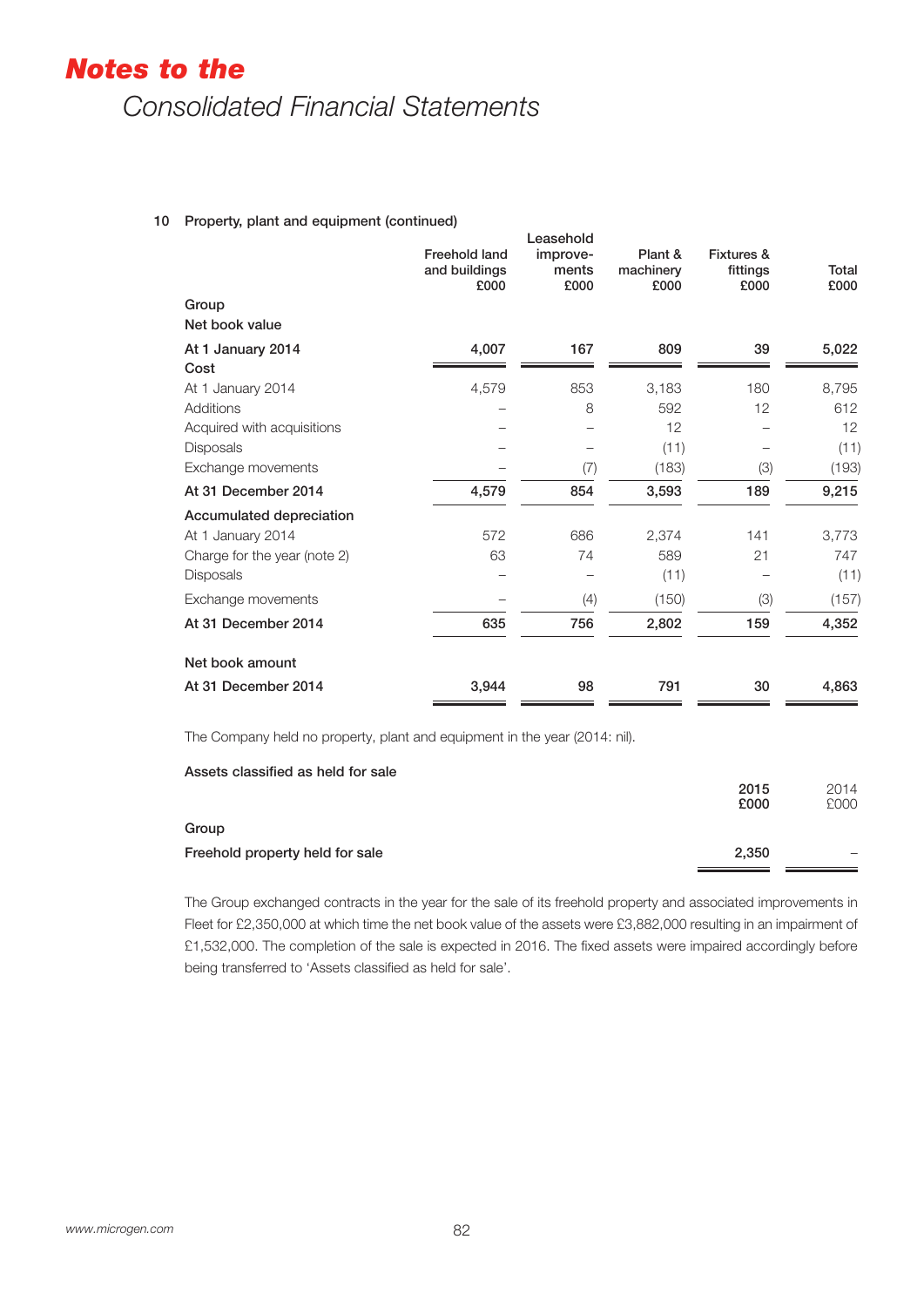#### 11 Investments in subsidiaries

The Group did not hold any investments in 2015 (2014: nil).

|                                                                           | 2015<br>£000 | 2014<br>£000 |
|---------------------------------------------------------------------------|--------------|--------------|
| Company                                                                   |              |              |
| Cost                                                                      |              |              |
| At 1 January                                                              | 54,894       | 54,064       |
| Share based payments – share options granted to employees of subsidiaries | 110          | 830          |
| At 31 December                                                            | 55,004       | 54,894       |
| Impairment                                                                |              |              |
| At 31 December                                                            | 13,155       | 13,155       |
| Net book amount                                                           |              |              |
| At 31 December                                                            | 41,849       | 41,739       |

The recoverable amounts of the investments are determined by calculating a value in use for the appropriate subsidiary investment. Management estimates discount rates using pre-tax rates that reflect current market assessments of the time value of money and the risks specific to the subsidiary investments.

Where the investment is held in a company which is no longer trading, the value is derived from the carrying value of the net assets on the balance sheet of that entity.

The Directors consider the value of the investments to be supported by their underlying assets.

| <b>Subsidiaries</b>                                                              | Country         | Activity                             |
|----------------------------------------------------------------------------------|-----------------|--------------------------------------|
| Aptitude Software Limited                                                        | England & Wales | Software and Services                |
| Microgen (Channel Islands) Limited *                                             | Guernsey        | Software and Services                |
| Microgen Wealth Management Systems Limited *                                     | England & Wales | Software and Services                |
| Microgen Banking Systems Limited *                                               | England & Wales | Software and Services                |
| Microgen Solutions Limited *                                                     | England & Wales | Software and Services                |
| Microgen Asset Management Solutions Limited *                                    | England & Wales | Software and Services                |
| Aptitude Software Inc.*                                                          | <b>USA</b>      | Software and Services                |
| Microgen (South Africa) Pty Limited *                                            | South Africa    | Software and Services                |
| Microgen Poland Sp. Z.o.o.*                                                      | Poland          | Development                          |
| Microgen Management Services Limited                                             | England & Wales | <b>Employment and Group Services</b> |
| Microgen Financial Systems Limited                                               | England & Wales | Software and Services                |
| Microgen (Jersey) Limited*                                                       | Jersey          | Software and Services                |
| Microgen (Alchemy) Limited (formerly Finalysys Limited) *                        | Jersey          | Software and Services                |
| Aptitude Software (Canada) Limited *                                             | Canada          | <b>Employment and Group Services</b> |
| Microgen (Jobstream) Limited (formerly Jobstream Group Limited) *                | England & Wales | Software and Services                |
| Microgen (Jobstream UK) Limited (formerly Jobstream UK Limited) *                | England & Wales | Dormant                              |
| Microgen (Jobstream Systems) Limited (formerly Jobstream Systems<br>Limited) $*$ | England & Wales | Dormant                              |

\* Indirectly held by Microgen plc

The Company owns 100% of the ordinary share capital and share premium in the above subsidiaries.

During 2015 Microgen Wealth Management Systems Limited, a subsidiary of Microgen plc, acquired the share capital of Finalysys Limited (renamed Microgen (Alchemy) Limited) and Jobstream Group Limited (renamed Microgen (Jobstream) Limited).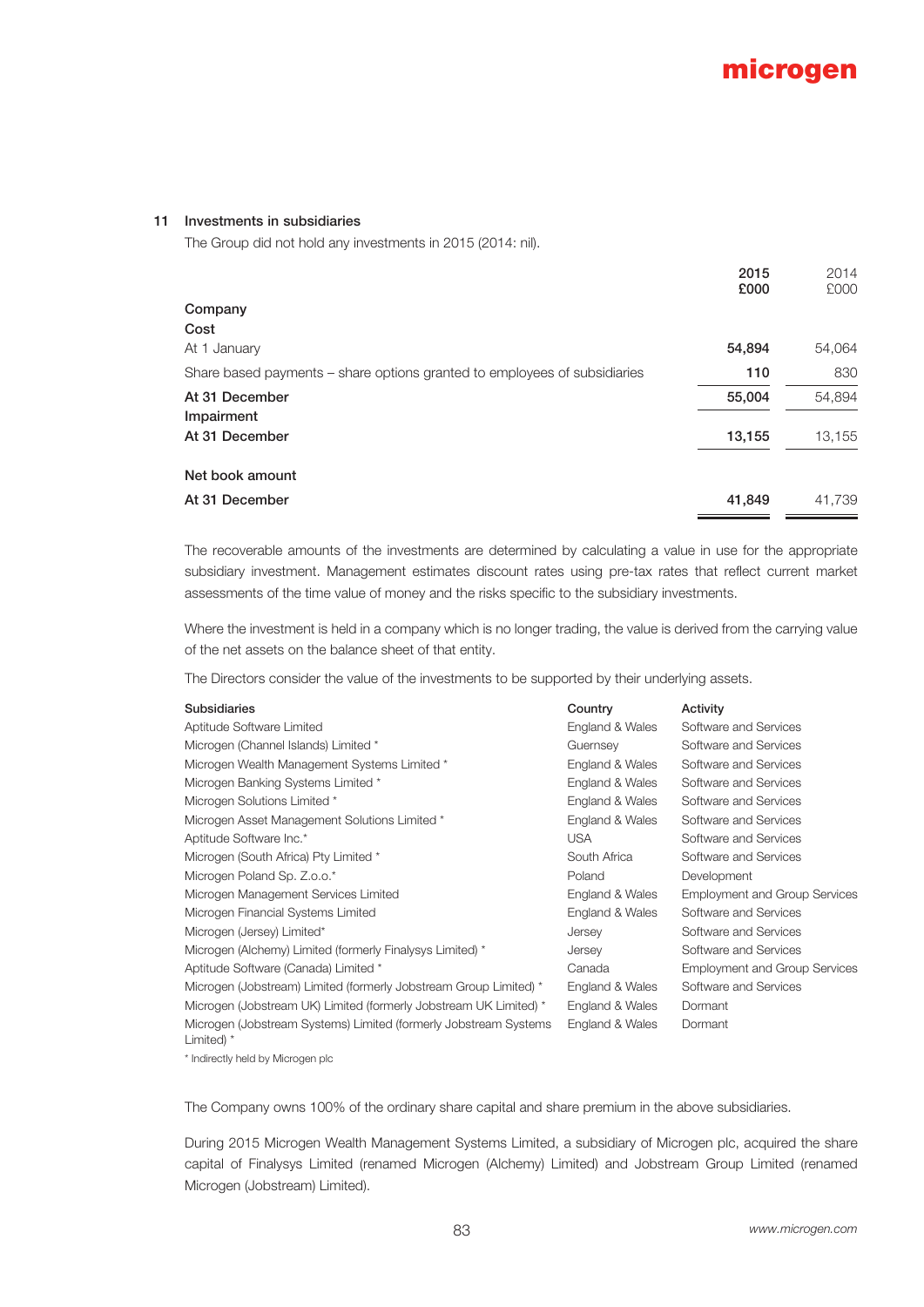#### 12 Deferred tax

Deferred tax is calculated in full on temporary differences under the liability method using a tax rate of 20% (2014: 20%) for balances expected to be recovered/settled within 12 months and 18% in all other instances.

### Deferred tax

|                                                                                  | 2015<br>£'000 | 2014<br>£'000 |
|----------------------------------------------------------------------------------|---------------|---------------|
| Group                                                                            |               |               |
| Deferred tax assets:                                                             |               |               |
| - Deferred tax asset to be recovered after more than 12 months                   | 263           | 418           |
| - Deferred tax asset to be recovered within 12 months                            | 298           | 353           |
|                                                                                  | 561           | 771           |
| Deferred tax liabilities:                                                        |               |               |
| - Deferred tax liabilities to be settled after more than 12 months               | (943)         |               |
| - Deferred tax liabilities to be settled within 12 months                        | (139)         |               |
|                                                                                  | (1,082)       |               |
| Deferred tax (liability)/ asset                                                  | (521)         | 771           |
| Net deferred tax (liability)/ asset                                              |               |               |
|                                                                                  | 2015          | 2014          |
|                                                                                  | £'000<br>771  | £'000         |
| At 1 January                                                                     |               | 752           |
| (Charge)/credit to income statement for the year                                 | (24)          | 10            |
| (Charge)/credit to equity                                                        | (161)         | 168           |
| Exchange differences                                                             | (25)          | (10)          |
| On acquisition of subsidiaries                                                   | (1, 273)      |               |
| Non-underlying deferred tax credit/(charge) to the income statement for the year | 191           | (149)         |
| At 31 December                                                                   | (521)         | 771           |

#### Deferred tax asset

|                                                                                     | Accelerated<br>capital | Short term  | timing Share-based | Taxable<br>trading |       |
|-------------------------------------------------------------------------------------|------------------------|-------------|--------------------|--------------------|-------|
|                                                                                     | allowances             | differences | payments           | losses             | Total |
|                                                                                     | £000                   | £000        | £000               | £000               | £000  |
| Group                                                                               |                        |             |                    |                    |       |
| At 1 January 2014                                                                   | 214                    | 303         | 138                | 97                 | 752   |
| (Charge)/credit to income statement for the year                                    | (59)                   | 10          |                    | 59                 | 10    |
| Credit to equity (note 23)                                                          |                        | 76          | 92                 |                    | 168   |
| Exchange differences                                                                |                        | (10)        |                    |                    | (10)  |
| Non-underlying deferred tax (charge)/credit to the income<br>statement for the year |                        | (210)       | 61                 |                    | (149) |
| At 31 December 2014                                                                 | 155                    | 169         | 291                | 156                | 771   |
| (Charge)/credit to income statement for the year                                    | (49)                   | 64          |                    | (40)               | (24)  |
| (Charge)/credit to equity (note 23)                                                 |                        | (44)        | (117)              |                    | (161) |
| Exchange differences                                                                |                        | (25)        |                    |                    | (25)  |
| At 31 December 2015                                                                 | 106                    | 164         | 175                | 116                | 561   |
|                                                                                     |                        |             |                    |                    |       |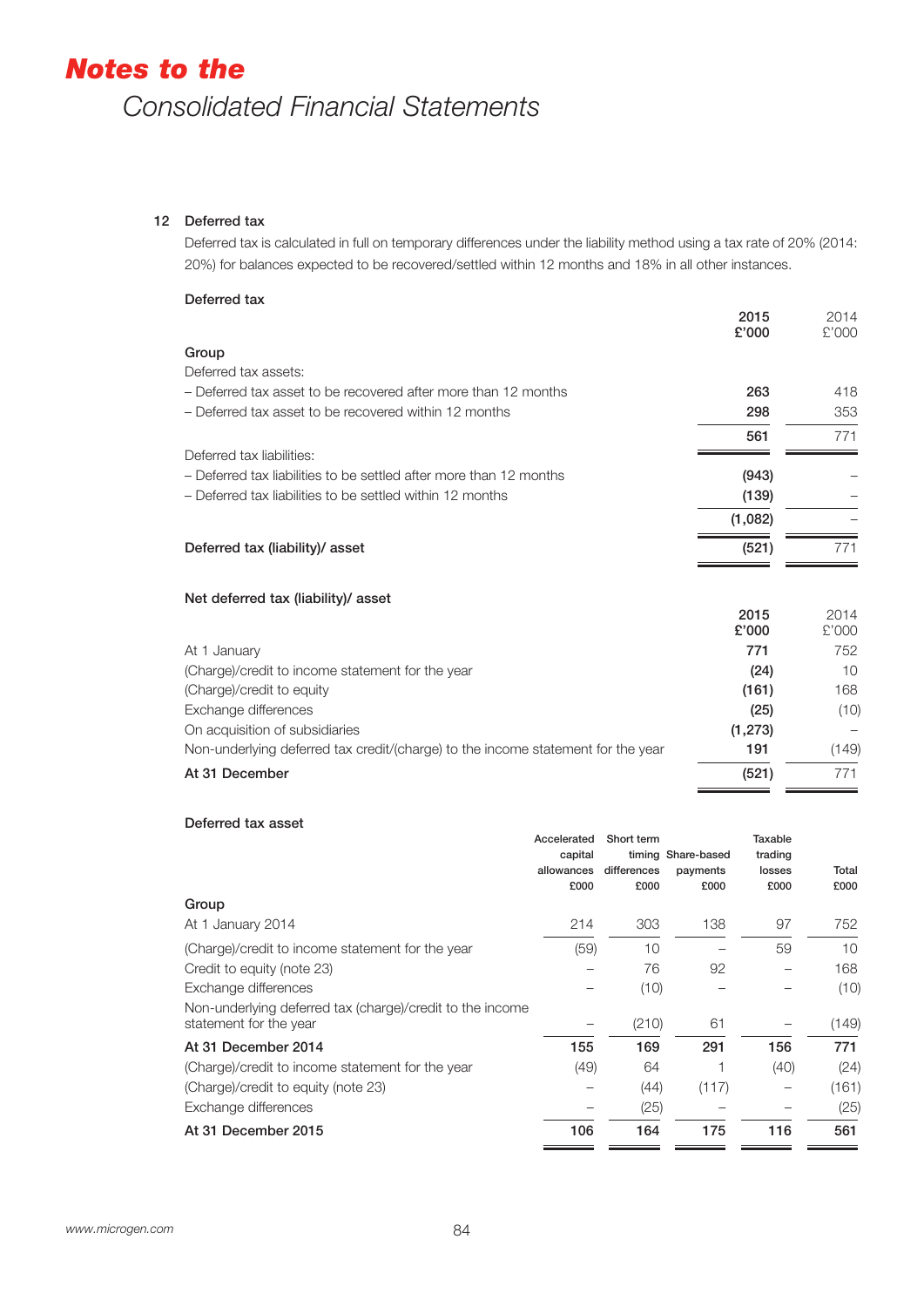#### 12 Deferred tax (continued)

Deferred tax assets have been recognised in respect of taxable losses and other temporary differences giving rise to deferred tax assets where it is probable that these assets will be recovered.

At the balance sheet date, the Group has unused tax losses of £5,058,000 (2014: £5,978,000) available for offset against future profits. A deferred tax asset has been recognised in respect of £575,000 (2014: £777,000) of such losses which is the maximum the Group anticipates being able to utilise in the year ending 31 December 2016. No deferred asset has been recognised in respect of the remaining £4,483,000 (2014: £5,201,000) due to the unpredictability of future profit streams.

Deferred tax assets and liabilities are only offset where there is a legally enforceable right of offset and there is an intention to settle the balances net.

#### Deferred tax liability

|                                                          | Arising on<br>acquisition<br>of intangible<br>fixed assets<br>£000 | Total<br>£000 |
|----------------------------------------------------------|--------------------------------------------------------------------|---------------|
| Group                                                    |                                                                    |               |
| At 1 January and 31 December 2014                        |                                                                    |               |
| On acquisition of subsidiaries                           | (1,273)                                                            | (1, 273)      |
| Deferred tax credit to the income statement for the year | 191                                                                | 191           |
| At 31 December 2015                                      | (1,082)                                                            | (1,082)       |

#### 13 Trade and other receivables

|                                               | Group       | Group | Company                             | Company |
|-----------------------------------------------|-------------|-------|-------------------------------------|---------|
|                                               | 31 Dec 2015 |       | 31 Dec 2014 31 Dec 2015 31 Dec 2014 |         |
|                                               | £000        | £000  | £000                                | £000    |
| Trade receivables                             | 3,662       | 2,214 |                                     |         |
| Less: provision for impairment of receivables | (5)         | (7)   |                                     |         |
| Trade receivables - net                       | 3,657       | 2,207 |                                     |         |
| Amounts owed by group undertakings            |             |       | 5,216                               | 22      |
| Other receivables                             | 224         | 91    | 23                                  | 13      |
| Prepayments and accrued income                | 772         | 857   | 93                                  | 87      |
|                                               | 4,653       | 3.155 | 5,332                               | 122     |
|                                               |             |       |                                     |         |

Amounts due from group undertakings are unsecured and repayable on demand.

An impairment provision for all past due trade receivables is maintained as the Group's experience is that a proportion of all such receivables may not ultimately be collectable.

Within the trade receivables balance of £3,662,000 (2014: £2,214,000) there are balances totalling £978,000 (2014: £552,000) which, at 31 December 2015, were overdue for payment. Of this balance £718,000 (2014: £544,000) has been collected at 2 March 2016 (2014: 24 February 2015).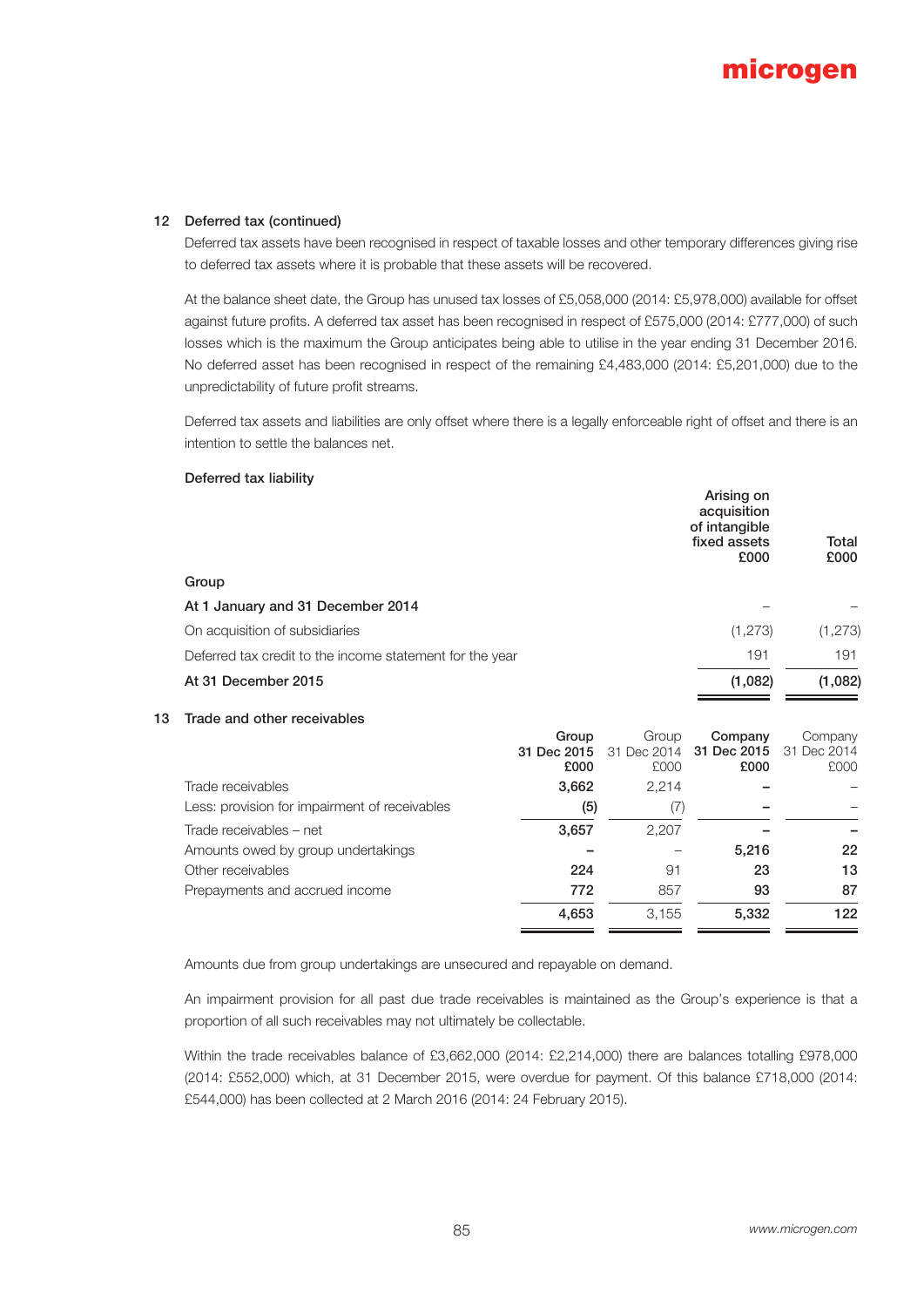#### 13 Trade and other receivables (continued)

The ageing of the trade receivables is as follows:

|                                | Trade<br>receivables |                                 |
|--------------------------------|----------------------|---------------------------------|
|                                | £000                 | 31 Dec 2015 31 Dec 2014<br>£000 |
| Not past due                   | 2,684                | 1,661                           |
| Past due                       |                      |                                 |
| Less than one month overdue    | 923                  | 505                             |
| One to two months overdue      | 20                   | 39                              |
| Two to three months overdue    | 33                   | 6                               |
| More than three months overdue | $\overline{2}$       | 3                               |
| At 31 December                 | 3,662                | 2,214                           |

The Company had no trade receivables in either year.

Trade and other receivables are denominated in the following currencies:

|                       | Group | Group | Company                                         | Company |
|-----------------------|-------|-------|-------------------------------------------------|---------|
|                       |       |       | 31 Dec 2015 31 Dec 2014 31 Dec 2015 31 Dec 2014 |         |
|                       | £000  | £000  | £000                                            | £000    |
| Sterling              | 2.598 | 2,335 | 5.332                                           | 122     |
| United States Dollars | 1.297 | 432   | -                                               |         |
| Other                 | 758   | 388   | -                                               |         |
|                       | 4.653 | 3.155 | 5.332                                           | 122     |

Movements on the provision for impairment of trade receivables are as follows:

|                                          | Group | Group                   |
|------------------------------------------|-------|-------------------------|
|                                          |       | 31 Dec 2015 31 Dec 2014 |
|                                          | £000  | £000                    |
| At 1 January                             |       | 60                      |
| Receivables written off as uncollectable | (2)   | (8)                     |
| Credited to income statement             |       | (45)                    |
| At 31 December                           | b     |                         |

Creation and reversals of the provision for impaired trade receivables have been included in the income statement under other operating costs. Non-trade receivables do not contain any impaired assets.

The maximum exposure to credit risk at the reporting date is the fair value of each receivable class mentioned above. No collateral is held as security against these assets.

The Company does not have any provisions for impairments of trade receivables (2014: nil).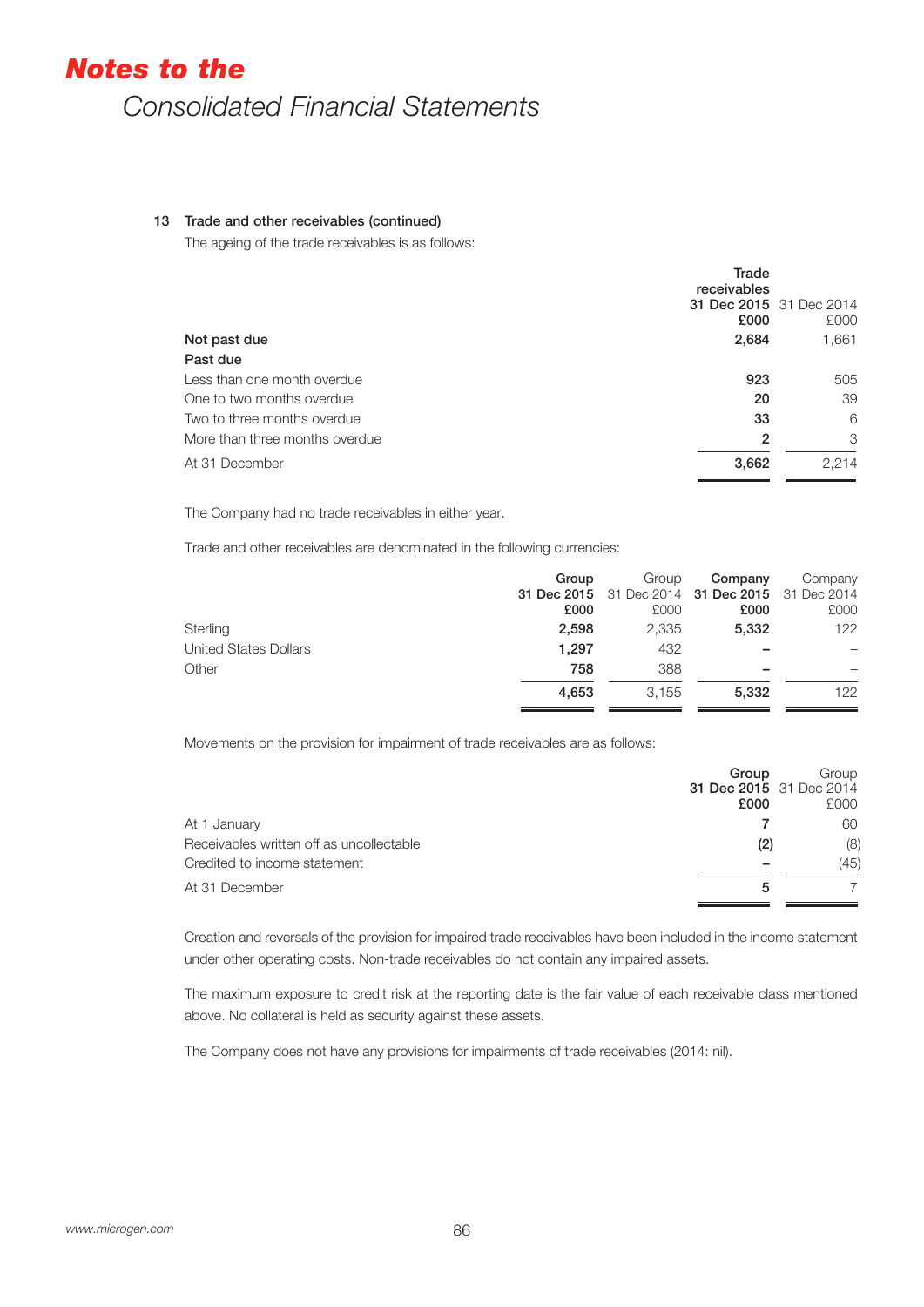#### 14 Cash and cash equivalents

Cash and cash equivalents are denominated in the following currencies:

|                          | Group       | Group  | Company                                    | Company |
|--------------------------|-------------|--------|--------------------------------------------|---------|
|                          | 31 Dec 2015 |        | 31 Dec 2014 <b>31 Dec 2015</b> 31 Dec 2014 |         |
|                          | £000        | £000   | £000                                       | £000    |
| Sterling                 | 16,756      | 39,517 | 9.085                                      | 28,917  |
| South African Rand       | 398         | 435    |                                            |         |
| United States Dollar     | 1,143       | 744    |                                            |         |
| Polish Zloty             | 301         | 200    |                                            |         |
| Canadian Dollar          | 2           |        |                                            |         |
| Cash at bank and in hand | 18,600      | 40,896 | 9.085                                      | 28,917  |

The effective interest rate on short term deposits was 0.5% (2014: 0.5%).

#### 15 Trade and other payables

|                                       | Group       | Group  | Company                                    | Company |
|---------------------------------------|-------------|--------|--------------------------------------------|---------|
|                                       | 31 Dec 2015 |        | 31 Dec 2014 <b>31 Dec 2015</b> 31 Dec 2014 |         |
|                                       | £000        | £000   | £000                                       | £000    |
| Trade payables                        | 715         | 406    | 64                                         | 13      |
| Amounts owed to group undertakings    |             |        | 12,259                                     | 7.575   |
| Other tax and social security payable | 875         | 1.163  |                                            |         |
| Other payables                        | 60          | 171    | 25                                         | 25      |
| Accruals                              | 2,336       | 1,866  | 38                                         | 28      |
| Deferred income                       | 16.991      | 15.206 | -                                          |         |
|                                       | 20,977      | 18,812 | 12,386                                     | 7,641   |

The amounts owed to group undertakings are unsecured, interest free and repayable upon demand.

#### 16 Financial liabilities

|                                                                                    | Group<br>31 Dec 2015 31 Dec 2014<br>£000 | Group<br>£000 |
|------------------------------------------------------------------------------------|------------------------------------------|---------------|
| Bank loan                                                                          | 13,250                                   | 16.250        |
| The borrowings are repayable as follows:                                           |                                          |               |
| Within one year                                                                    | 3.000                                    | 3.000         |
| In the second year                                                                 | 3,000                                    | 3.000         |
| In the third to fifth years inclusive                                              | 7,250                                    | 10,250        |
|                                                                                    | 13,250                                   | 16,250        |
| Less: Amount due for settlement within 12 months (shown under current liabilities) | (3,000)                                  | (3,000)       |
| Amount due for settlement after 12 months                                          | 10,250                                   | 13.250        |

Microgen Financial Systems Limited, a wholly owned subsidiary of Microgen plc, entered into a loan agreement with Royal Bank of Scotland plc in 2013 for £20,000,000 of which £13,250,000 is outstanding at 31 December 2015. The loan is secured solely against the assets of the Financial Systems operating business of the Group. Operating covenants are limited to the performance of the Financial Systems business only and are based on the net debt leverage, interest cover and a minimum cash balance of £3,000,000 held within the Financial Systems business. In the event of a default of the loan, Microgen plc has the option but not the obligation, to remedy.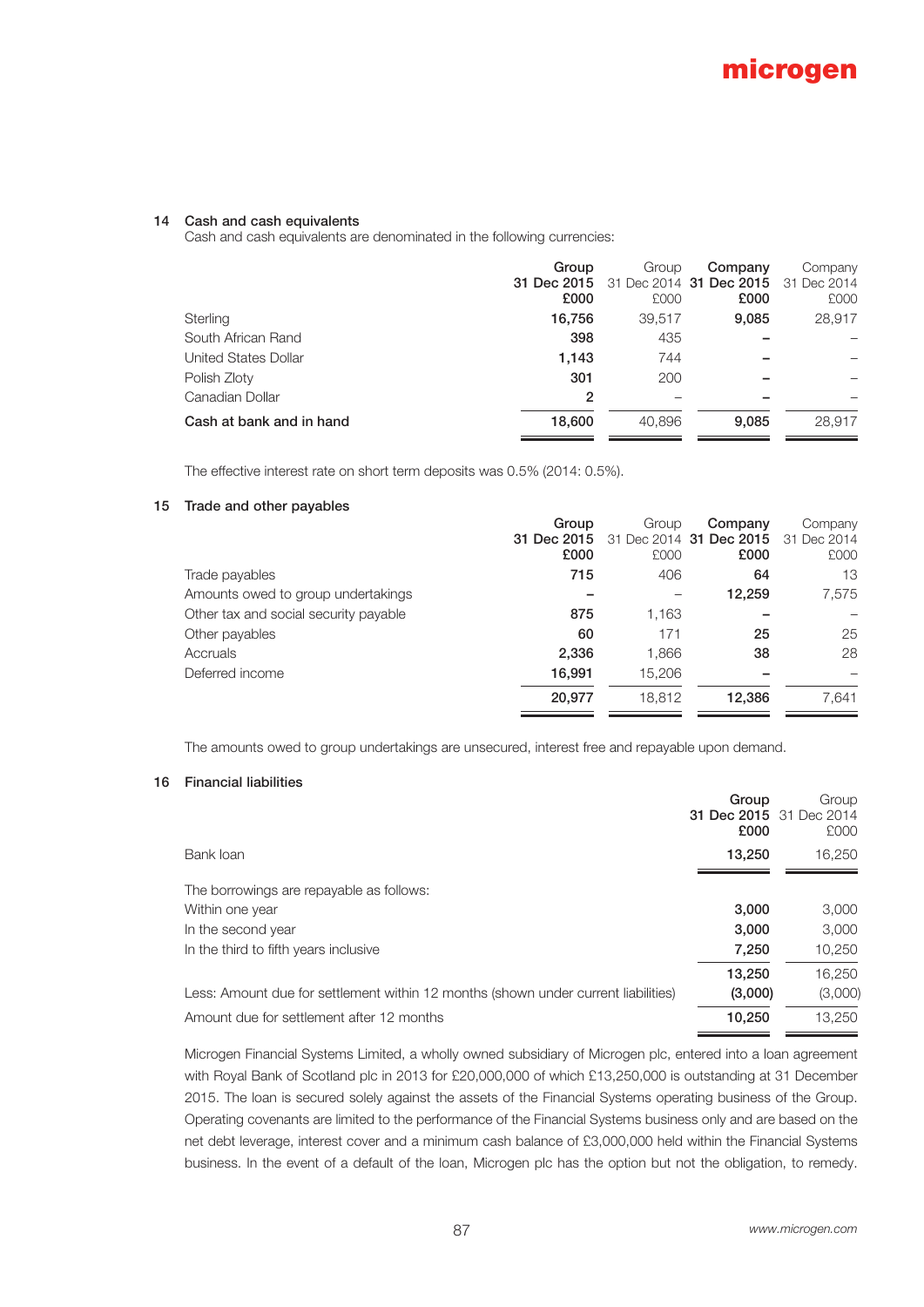#### 16 Financial liabilities (continued)

The loan is repayable over five years from October 2013 with an annual capital repayment of £3,000,000 and a final repayment of £5,000,000 on the fifth anniversary of the loan agreement. The loan is denominated in Pound Sterling and carries interest at LIBOR plus 1.75%. The Group entered into an interest swap on 28 October 2013, effectively fixing the interest rate at 3.24% over a five year period.

The Company has no borrowings at 31 December 2015 (2014: nil).

#### 17 Provisions for other liabilities and charges

| <b>Provisions</b>                   |      |
|-------------------------------------|------|
| 31 Dec 2015 31 Dec 2014             |      |
| £000                                | £000 |
| Group                               |      |
| 276<br>At 1 January                 | 302  |
| Credited to income statement<br>(2) |      |
| (2)<br>Utilised                     |      |
| 10<br>Arising on acquisition        |      |
| Foreign exchange movement<br>(7)    | (26) |
| At 31 December<br>275               | 276  |

Provisions have been analysed between current and non-current as follows:

|             |      | <b>Provisions</b>               |  |
|-------------|------|---------------------------------|--|
|             | £000 | 31 Dec 2015 31 Dec 2014<br>£000 |  |
| Current     | 35   | 15                              |  |
| Non-current | 240  | 261                             |  |
|             | 275  | 276                             |  |

£245,000 of the total provision at 31 December 2015 of £275,000 relates to the cost of dilapidations in respect of its occupied leasehold premises.

Of the non-current provision, £240,000 is expected to unwind within 2 to 5 years (2014: £261,000).

#### 18 Financial instruments

At the balance sheet date, the total notional amount of outstanding forward foreign exchange and the interest rate swap are:

| Assets<br>£000 | Liabilities<br>£000 | Assets<br>£000 | Liabilities<br>£000 |
|----------------|---------------------|----------------|---------------------|
|                | 116                 |                | 179                 |
| 11             | 92                  |                | 248                 |
| 11             | 208                 |                | 427                 |
|                |                     | 31 Dec 2015    | 31 Dec 2014         |

#### Total derivatives designated as hedging instruments

The company has no derivative financial instruments (2014: nil).

The maximum exposure to credit risk at the reporting date is the fair value of the derivative assets in the consolidated statement of financial position.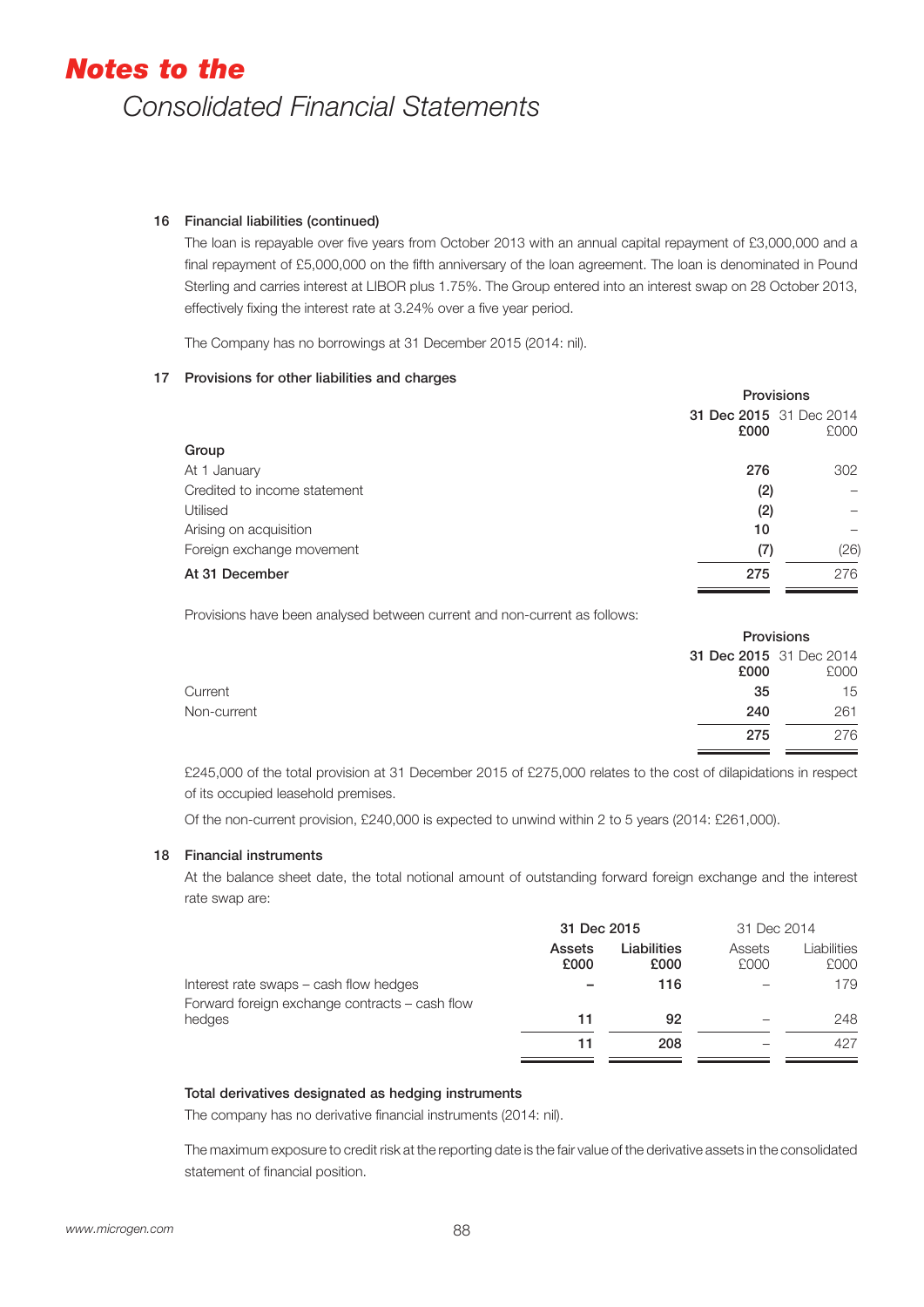### 18 Financial instruments (continued)

#### Currency derivatives

The forward foreign exchange contracts are used to hedge the Group's forecasted Polish Zloty denominated costs over the next 12 months. The notional principal amounts outstanding at the balance sheet date are as follows:

|                                                   | £000  | 31 Dec 2015 31 Dec 2014<br>£000 |
|---------------------------------------------------|-------|---------------------------------|
| Forward foreign exchange contracts - Polish Zloty | 3.572 | 3.820                           |

The forward exchange contracts mature evenly across the year on a monthly basis.

At 31 December 2015, the fair value of the Group's currency derivatives is estimated to be a liability of approximately £81,000 (2014: liability £248,000), comprising £11,000 assets (2014: £ nil) and £92,000 liabilities (2014: £248,000), based on quoted market values.

The forward contracts are designated as effective as cash flow hedges in accordance with IAS 39 Financial Instruments: Recognition and Measurement. The fair value has been recognised in other comprehensive income and presented in the hedging reserve in equity. These will be transferred to the income statement over the next 12 months (2014: 12 months).

A loss of £408,000 (2014: loss £127,000) has been transferred to the income statement in respect of contracts which have matured during the year.

#### Fair Value interest rate swaps

The Group enters into floating-to-fixed interest rate swaps to hedge the fair value interest rate risk arising where it has borrowed at floating rates.

The notional principal amounts of the outstanding interest rate swap contracts designated as hedging instruments in fair value interest rate debt at 31 December 2015 amounts to £13,250,000 (2014: £16,250,000).

The fair value liability recognised in the consolidated statement of comprehensive income is £116,000 (2014: £179,000). Additional disclosures are set out in the accounting policies relating to risk management.

#### Fair values of non-derivative financial assets and financial liabilities

Where market values are not available, fair values of financial assets and financial liabilities have been calculated by discounting expected future cash flows at prevailing interest rates and by applying year-end exchange rates.

|                          |             | 31 Dec 2015        |                    | 31 Dec 2014        |                    |
|--------------------------|-------------|--------------------|--------------------|--------------------|--------------------|
|                          | <b>Note</b> | Book value<br>£000 | Fair value<br>£000 | Book value<br>£000 | Fair value<br>£000 |
| Group                    |             |                    |                    |                    |                    |
| Cash at bank and in hand | 14          | 18,600             | 18,600             | 40,896             | 40,896             |
|                          |             | 31 Dec 2015        |                    | 31 Dec 2014        |                    |
|                          |             |                    |                    |                    |                    |
|                          | <b>Note</b> | Book value<br>£000 | Fair value<br>£000 | Book value<br>£000 | Fair value<br>£000 |
| Company                  |             |                    |                    |                    |                    |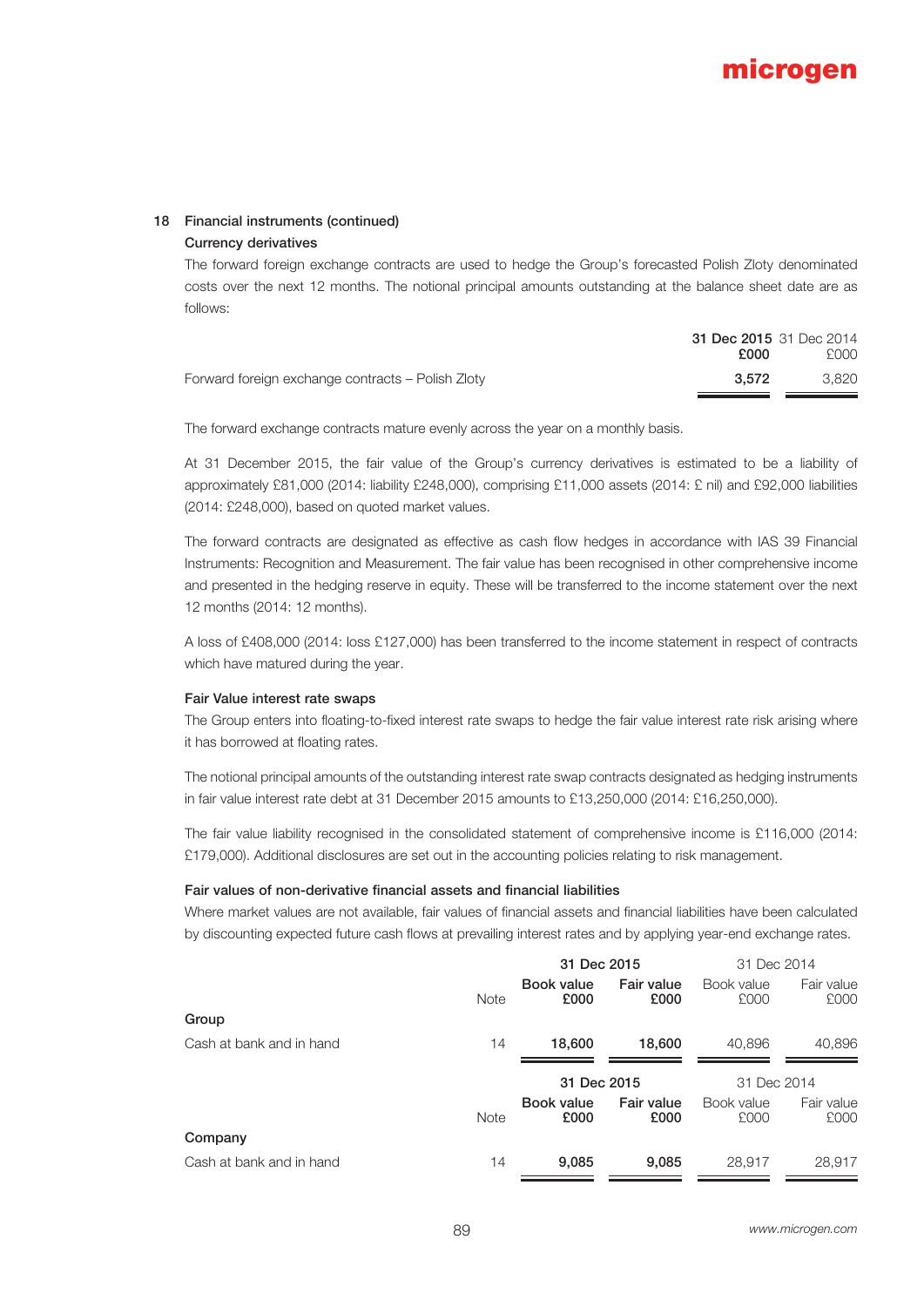#### 18 Financial instruments (continued)

The carrying amount of borrowings, short term payables and receivables is equal to their fair value.

Neither the Group or Company defaulted on any loans during the year. In addition the Group or Company did not breach the terms of any loan agreements during the year.

#### Credit quality of financial assets

The credit quality of financial assets that are neither past due or impaired can be assessed by reference to the customer type.

| Group                                     |                                | 2015<br>£000 | 2014<br><b>COOO</b> |
|-------------------------------------------|--------------------------------|--------------|---------------------|
| <b>Trade receivables</b>                  |                                |              |                     |
| Banks and financial institutions          |                                | 2,046        | 1,249               |
| Other corporates                          |                                | 638          | 412                 |
| Total current trade receivables           |                                | 2,684        | 1,661               |
| Overdue trade receivables                 |                                | 978          | 553                 |
| Total trade receivables                   |                                | 3,662        | 2,214               |
| Cash at bank and short-term bank deposits | Current<br>Rating<br>(Moody's) | 2015<br>£000 | 2014<br><b>COOO</b> |
|                                           | Aa2                            | 1,016        |                     |
|                                           | Aa3                            | 2            | 1,100               |
|                                           | A <sub>1</sub>                 | 2,992        | 1,539               |
|                                           | A2                             | 1,566        | 2,502               |
|                                           | A3                             | 12,613       |                     |
|                                           | Baa1                           |              | 35,320              |
|                                           | Baa2                           | 411          | 435                 |
|                                           |                                | 18,600       | 39,796              |

None of the financial assets that are fully performing have been renegotiated in the last year.

#### 19 Share capital

|                                                | 31 Dec 2015   |           | 31 Dec 2014   |       |
|------------------------------------------------|---------------|-----------|---------------|-------|
| Group and company                              | <b>Number</b> | £000      | <b>Number</b> | £000  |
| Ordinary shares of 6 3/7p each (2014: 5p each) |               |           |               |       |
| Issued and fully paid:                         |               |           |               |       |
| At 1 January                                   | 74,610,669    | 3,730     | 74,498,502    | 3,724 |
| Issued under share option schemes              | 1,030,001     | 66        | 112,167       | 6     |
| Share reorganisation                           | (16,580,149)  |           |               |       |
| At 31 December 2015                            | 59,060,521    | 3.796     | 74,610,669    | 3.730 |
|                                                | 31 Dec 2015   |           | 31 Dec 2014   |       |
|                                                |               |           |               |       |
|                                                | <b>Number</b> | £000      | <b>Number</b> | £000  |
| 'B' shares at 27 pence each                    |               |           |               |       |
| Issued and fully paid                          |               |           |               |       |
| Opening balance as at 1 Janaury                |               |           |               |       |
| Issue of 'B' shares                            | 40,052,751    | 10,814    |               |       |
| Redemption of 'B' shares                       | (40,052,751)  | (10, 814) |               |       |
| At 31 December 2015                            |               |           |               |       |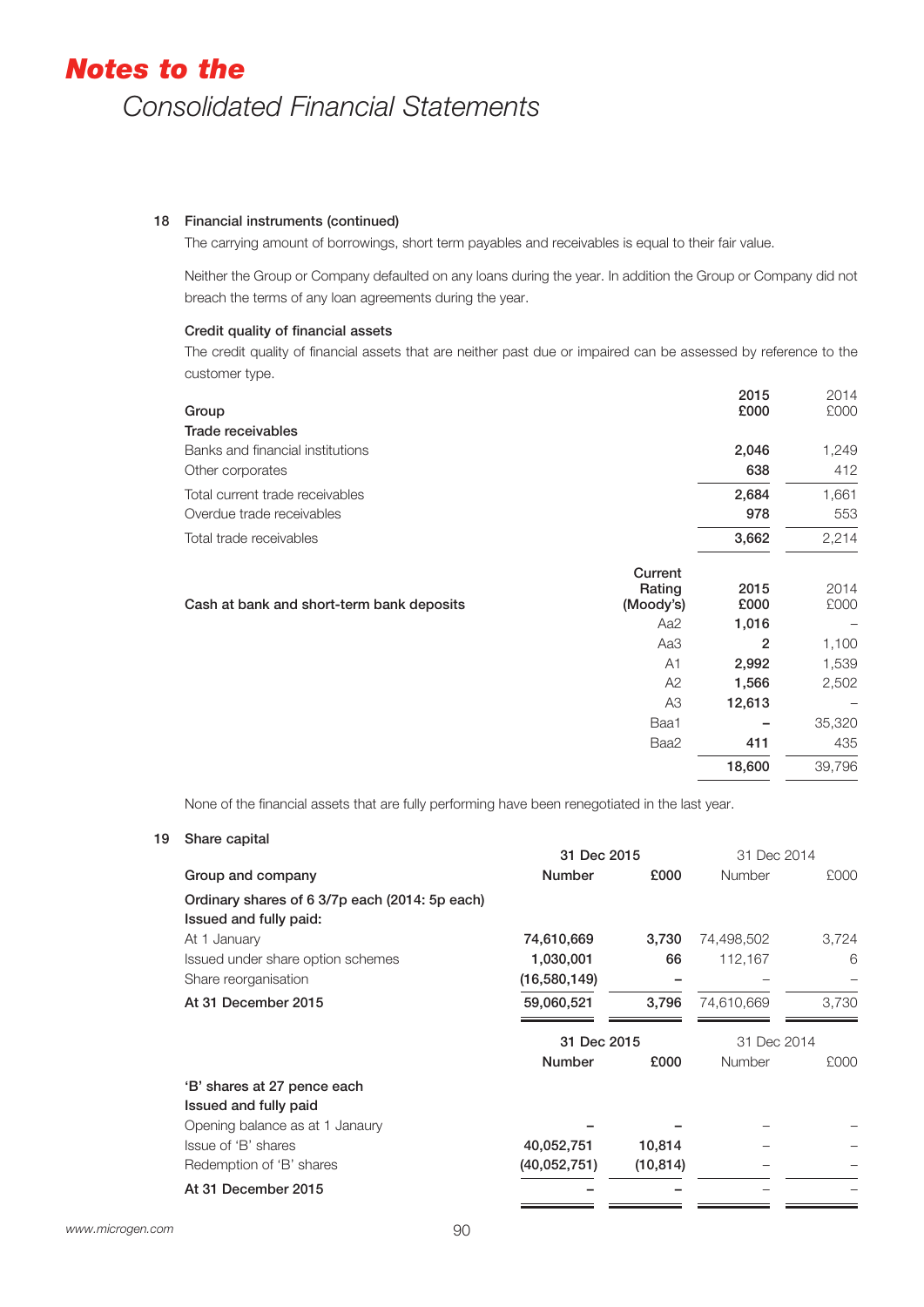#### 19 Share capital (continued)

On 19 March 2015, 40,052,751 'B' shares were issued at 27 pence each, resulting in a total of £10,814,000 being credited to the 'B' share capital account. On 1 April 2015, 40,052,751 shares were redeemed at 27 pence each and an amount of £10,814,000 was deducted from the 'B' share capital account.

|                                   | 31 Dec 2015    |      | 31 Dec 2014   |      |  |
|-----------------------------------|----------------|------|---------------|------|--|
|                                   | <b>Number</b>  | £000 | <b>Number</b> | £000 |  |
| 'C' shares at 0.000001 pence each |                |      |               |      |  |
| Issued and fully paid             |                |      |               |      |  |
| Opening balance as at 1 Janaury   |                |      |               |      |  |
| Issue of 'C' shares               | 34,557,918     |      |               |      |  |
| Cancellation of 'C' Shares        | (34, 557, 918) |      |               |      |  |
| At 31 December 2015               |                |      |               |      |  |
|                                   |                |      |               |      |  |

On 19 March 2015, 34,557,918 'C' shares were issued at 0.000001 pence each, resulting in a total of £35 being credited to the 'C' share capital account. On 19 March 2015, a dividend of 27 pence per 'C' share was declared and was paid on 1 April 2015. The 'C' shares were subsequently reclassified as Deferred Shares and repurchased by the Company for an aggregate consideration of £35 and then subsequently cancelled and an amount of £35 was deducted from the 'C' share capital account.

#### Return of Value to Shareholders

During the year ended 31 December 2015 the Group announced a Return of Value to shareholders of 27 pence per ordinary share amounting to £20 million in cash, by way of a 'B'/'C' share scheme, which gave shareholders a choice between receiving cash in the form of income or capital. The Return of Value was approved by shareholders on 18 March 2015. The Return of Value was accompanied by a 7 for 9 share consolidation to maintain broad comparability of the share price and return per share of the ordinary shares before and after the creation of the 'B' and 'C' shares.

The number of ordinary shares for which Microgen employees hold options and the period to which the options are exercisable are as follows (note 27):

| Year of | Exercise           | 2015          | 2014      |
|---------|--------------------|---------------|-----------|
| grant   | price              | <b>Number</b> | Number    |
| 2005    | 70.50 <sub>p</sub> |               | 30,000    |
| 2006    | 59.33 <sub>p</sub> | 9,999         | 9,999     |
| 2007    | 5p                 | 16,670        | 16,670    |
| 2007    | 46.83p             | 21,668        | 43,336    |
| 2008    | 48.17 <sub>p</sub> | 33,331        | 33,331    |
| 2008    | 52.33p             |               | 1,000,000 |
| 2008    | 43.50 <sub>p</sub> | 33,332        | 41,665    |
| 2008    | 5p                 | 18,334        | 18,334    |
| 2011    | 140 <sub>p</sub>   | 17,205        | 60,218    |
| 2011    | 5p                 |               | 10,000    |
| 2013    | 5p                 | 4,222,500     | 4,417,500 |
| 2013    | 5p                 | 927,500       | 1,032,500 |
| 2015    | 63/7p              | 715,000       |           |
|         |                    | 6,015,539     | 6,713,553 |
|         |                    |               |           |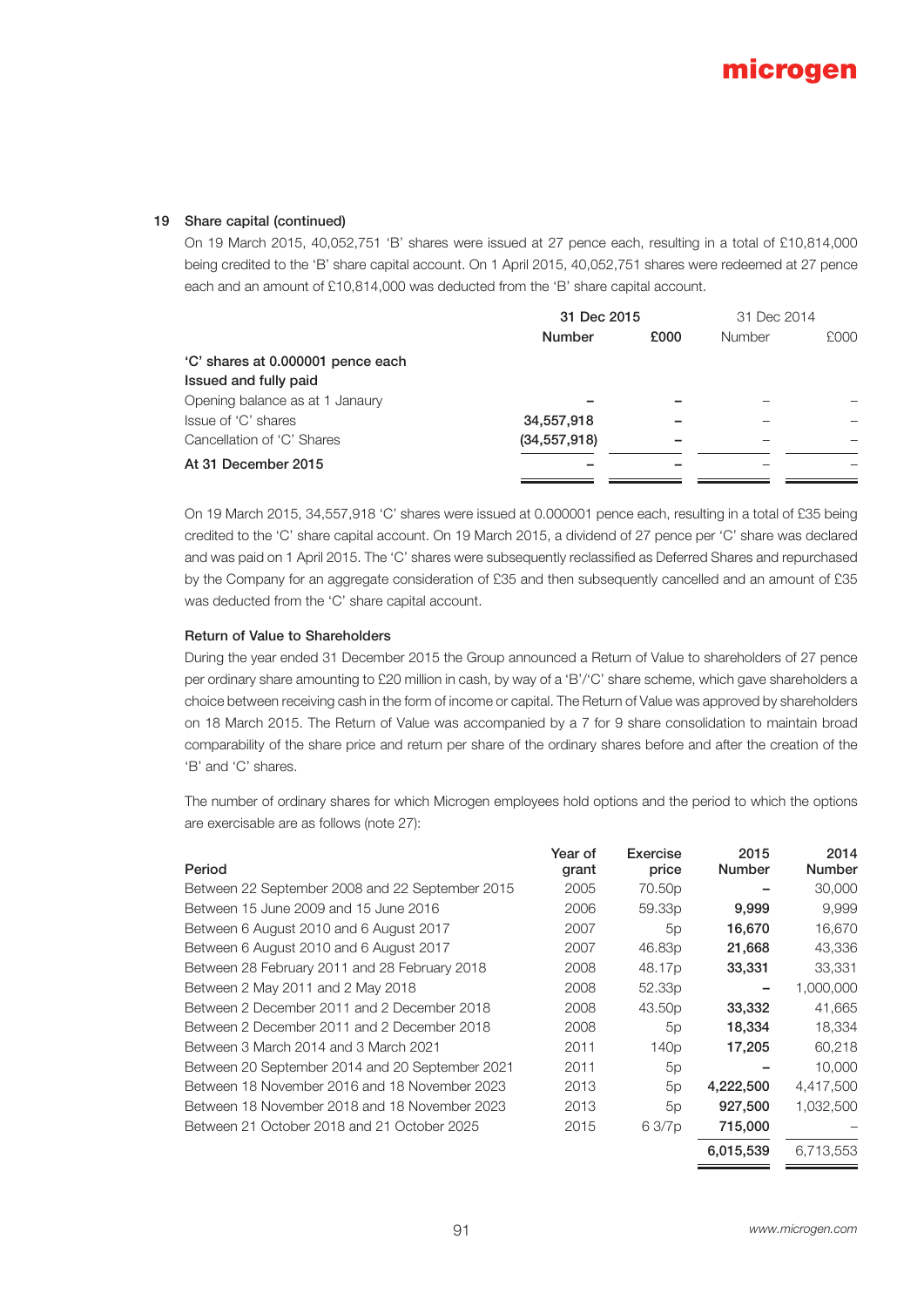| Share premium account<br>20                                             |              |              |
|-------------------------------------------------------------------------|--------------|--------------|
|                                                                         | 2015<br>£000 | 2014<br>£000 |
| Group and Company                                                       |              |              |
| At 1 January                                                            | 12,049       | 12,037       |
| Premium on shares issued during the year under the share option schemes | 470          | 12           |
| Issue and redemption of 'B' shares                                      | (8,035)      |              |
| At 31 December                                                          | 4,484        | 12,049       |
|                                                                         |              |              |
| <b>Capital Redemption Reserve</b><br>21                                 |              |              |
|                                                                         | 2015<br>£000 | 2014<br>£000 |
| Group and Company                                                       |              |              |
| At 1 January                                                            | 1,558        | 1,558        |
| On issue and redemption of 'B' shares                                   | 10,814       |              |
| At 31 December                                                          | 12,372       | 1,558        |

### 22 Other reserves

| טטווטו וטאטוויט                                           | <b>Derivatives</b><br>hedge<br>reserve<br>£000 | Merger<br>reserve<br>£000 | Total<br>£000 |
|-----------------------------------------------------------|------------------------------------------------|---------------------------|---------------|
| Group                                                     |                                                |                           |               |
| At 1 January 2014                                         | 47                                             | 36,974                    | 37,021        |
| Cash flow hedges                                          |                                                |                           |               |
| - net fair value losses in the year                       | (474)                                          |                           | (474)         |
| At 31 December 2014                                       | (427)                                          | 36,974                    | 36,547        |
| On issue and redemption of 'B' shares<br>Cash flow hedges |                                                | (2,779)                   | (2,779)       |
| - net fair value gains in the year                        | 230                                            |                           | 230           |
| At 31 December 2015                                       | (197)                                          | 34,195                    | 33,998        |
|                                                           |                                                | Merger<br>reserve<br>£000 | Total<br>£000 |
| Company                                                   |                                                |                           |               |
| At 1 January 2014                                         |                                                | 20,177                    | 20,177        |
| At 31 December 2014                                       |                                                | 20,177                    | 20,177        |
| On issue and redemption of 'B' shares                     |                                                | (2,779)                   | (2, 779)      |
| At 31 December 2015                                       |                                                | 17,398                    | 17,398        |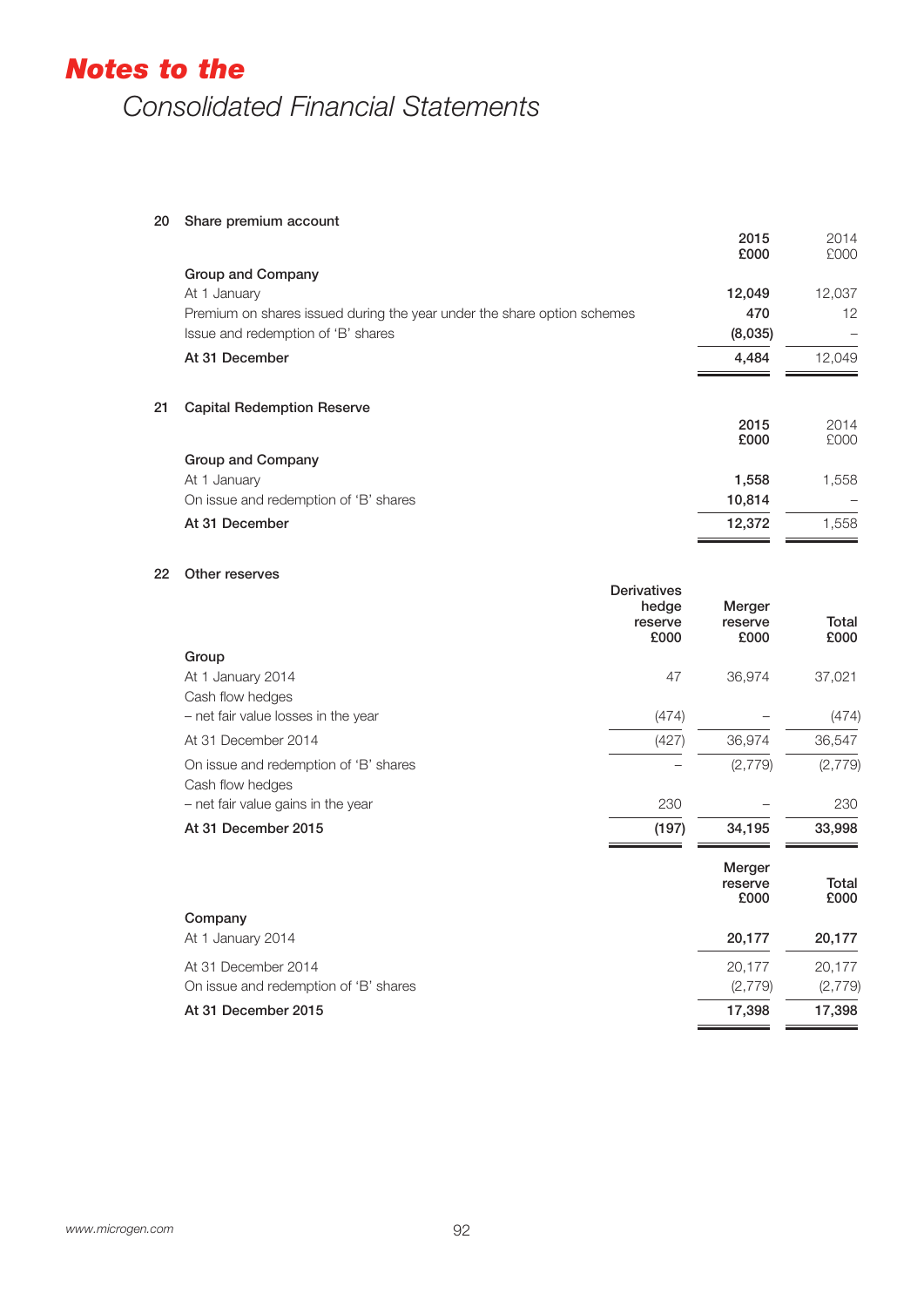#### 23 (Accumulated losses)/retained earnings

|                                                     | Group<br>£000 | Company<br>£000 |
|-----------------------------------------------------|---------------|-----------------|
| At 1 January 2014                                   | (122)         | 23,875          |
| Profit for the year                                 | 4,113         | 3,399           |
| Share options – value of employee service (note 27) | 830           | 830             |
| Deferred tax on financial instruments (note 12)     | 76            |                 |
| Deferred tax on share options (note 12)             | 92            |                 |
| Corporation tax on share options                    | 23            |                 |
| Dividends paid (note 7)                             | (2,459)       | (2,459)         |
| At 31 December 2014                                 | 2,553         | 25,645          |
| Profit for the year                                 | 3,734         | 2,501           |
| Share options – value of employee service (note 27) | 110           | 110             |
| Return of value to shareholders                     | (20, 145)     | (20, 145)       |
| Sale of fractional shares                           |               |                 |
| Expenses relating to Return of Value                | (175)         | (175)           |
| Deferred tax on financial instruments (note 12)     | (44)          |                 |
| Deferred tax on share options (note 12)             | (117)         |                 |
| Corporation tax on share options                    | 51            |                 |
| Dividends paid (note 7)                             | (2,089)       | (2,089)         |
| At 31 December 2015                                 | (16, 121)     | 5,848           |

The profit for the financial year dealt with in the financial statements of the Company was £2,501,000 (2014: £3,399,000). As permitted by Section 408 of the Companies Act 2006, no separate income statement or statement of comprehensive income is presented in respect of the Company.

### 24 Cash flows from operating activities

Reconciliation of profit before tax to net cash generated from/(used in) operations:

|                                                                     | Group       | Group      | Company                 | Company     |
|---------------------------------------------------------------------|-------------|------------|-------------------------|-------------|
|                                                                     | Year ended  | Year ended | Year ended              | Year ended  |
|                                                                     | 31 Dec 2015 |            | 31 Dec 2014 31 Dec 2015 | 31 Dec 2014 |
|                                                                     | £000        | £000       | £000                    | £000        |
| Profit before tax                                                   | 4,885       | 5,766      | 2,501                   | 3,399       |
| Adjustments for:                                                    |             |            |                         |             |
| Depreciation                                                        | 597         | 747        |                         |             |
| Amortisation                                                        | 429         |            |                         |             |
| Impairment of fixed assets                                          | 1,532       |            |                         |             |
| Research and development credit                                     | (101)       | (200)      |                         |             |
| Share-based payment expense                                         | 110         | 830        |                         |             |
| Finance income                                                      | (104)       | (196)      | (54)                    | (145)       |
| Finance costs                                                       | 492         | 591        |                         |             |
| Dividend income                                                     |             |            | (4,000)                 | (5,000)     |
| Changes in working capital excluding the effects<br>of acquisition: |             |            |                         |             |
| (Increase)/decrease in receivables                                  | (1, 162)    | 1,937      | (16)                    | 34          |
| Increase/(decrease) in payables                                     | 828         | 511        | 61                      | (256)       |
| Decrease in provisions                                              | (11)        | (26)       |                         |             |
| Cash generated from/(used in) operations                            | 7,495       | 9,960      | (1,508)                 | (1,968)     |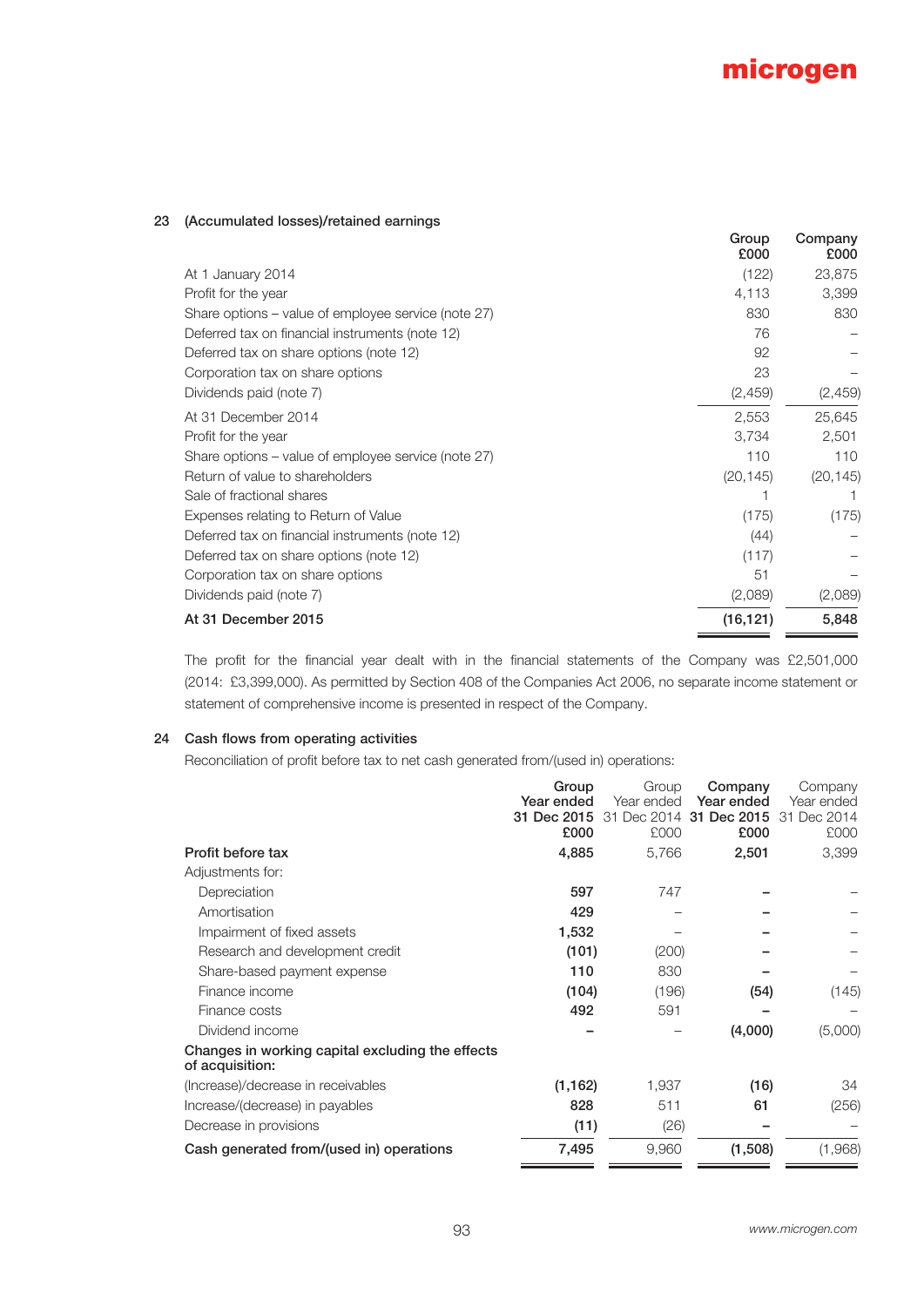### 25 Acquisitions

#### Finalysys Lmited

In June 2015 the Group acquired Finalysys Limited ("Finalysys") (subsequently re-named Microgen (Alchemy) Limited), a Jersey-based provider of wealth management software for the offshore finance industry. The consideration for the acquisition of Finalysys was £267,000, of which £83,000 has been paid and the balance been deferred until 2016.

The net assets acquired in the transactions and the intangibles arising, are as follows:

|                               | Carrying<br>values pre<br>£000 | Fair value<br>acquisition adjustments<br>£000 | Provisional<br>fair value<br>£000 |
|-------------------------------|--------------------------------|-----------------------------------------------|-----------------------------------|
| Net assets acquired           |                                |                                               |                                   |
| Intangible fixed assets       |                                | 337                                           | 337                               |
| Deferred tax liability        |                                | (67)                                          | (67)                              |
| Property, plant and equipment | 12                             |                                               | 12                                |
| Trade and other receivables   | 124                            |                                               | 124                               |
| Cash and cash equivalents     | 59                             |                                               | 59                                |
| Trade and other payables      | (35)                           |                                               | (35)                              |
| Deferred income               | (163)                          |                                               | (163)                             |
|                               | (3)                            | 270                                           | 267                               |
| Goodwill                      |                                |                                               |                                   |
| Total consideration           |                                |                                               | 267                               |

### Satisfied by

| Cash paid on completion      | 83  |
|------------------------------|-----|
| Cash paid following year end | 184 |
|                              | 267 |

The intangible assets acquired as part of the acquisition of Finalysys can be analysed as follows:

|                                 | Provisional<br>fair value<br>£000 |
|---------------------------------|-----------------------------------|
| Software IPR and in process R&D | 19                                |
| Customer relationships          | 318                               |
|                                 | 337                               |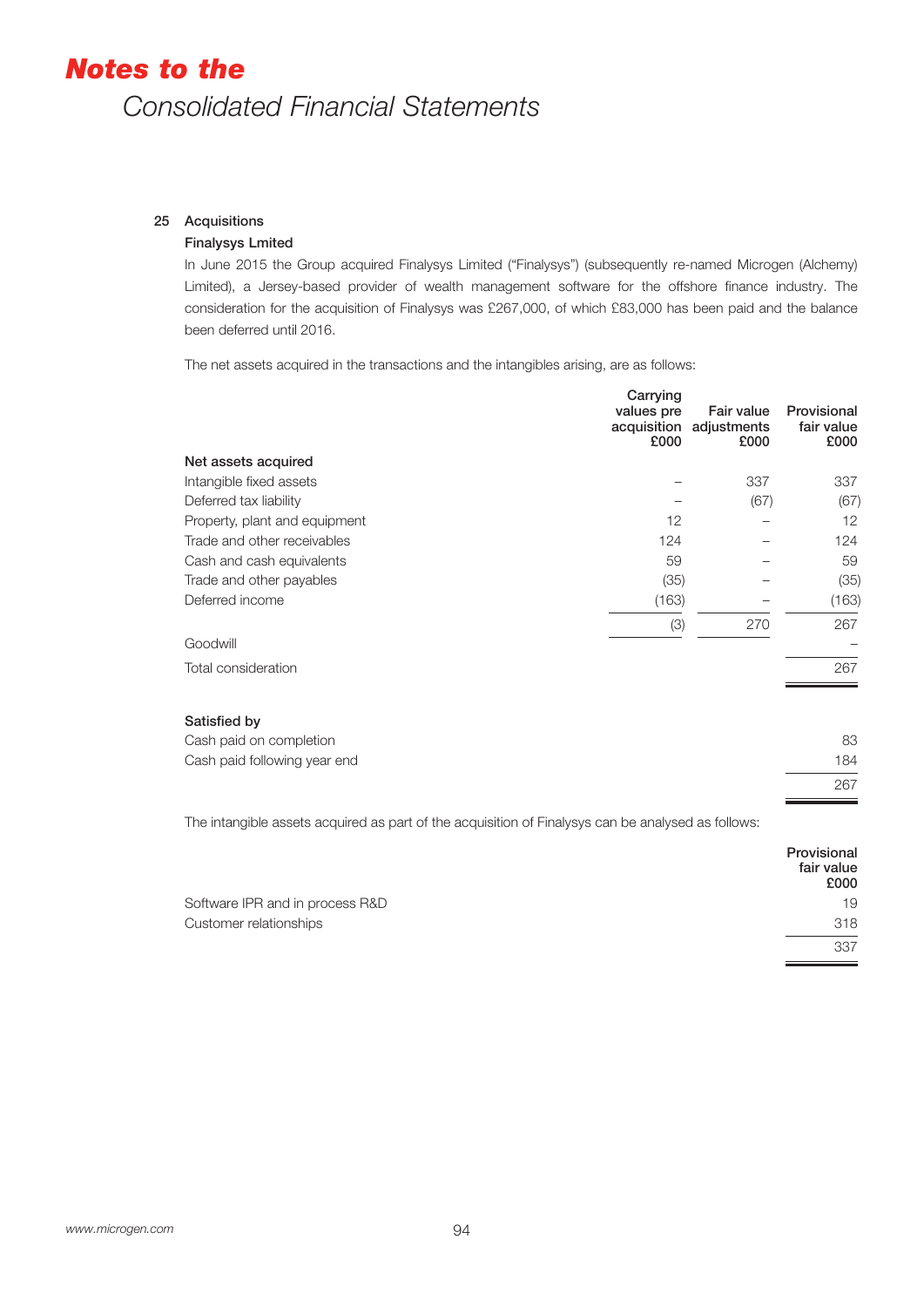### 25 Acquisitions (continued)

### Jobstream Group Limited

In July 2015 the Group acquired the entire share capital of Jobstream Group Limited ("Jobstream") (subsequently renamed Microgen (Jobstream) Limited), a provider of wealth management software for the offshore finance industry. The consideration paid in respect of the issued share capital of Jobstream was £3,428,000.

The net assets acquired in the transactions and the intangibles arising, are as follows:

|                               | Carrying<br>values pre<br>£000 | Fair value<br>acquisition adjustments<br>£000 | Provisional<br>fair value<br>£000 |
|-------------------------------|--------------------------------|-----------------------------------------------|-----------------------------------|
| Net assets acquired           |                                |                                               |                                   |
| Intangible fixed assets       |                                | 4.414                                         | 4,414                             |
| Deferred tax liability        |                                | (883)                                         | (883)                             |
| Property, plant and equipment | 43                             |                                               | 43                                |
| Trade and other receivables   | 234                            |                                               | 234                               |
| Cash and cash equivalents     | 637                            |                                               | 637                               |
| Trade and other payables      | (299)                          |                                               | (299)                             |
| Deferred income               | (718)                          |                                               | (718)                             |
|                               | (103)                          | 3,531                                         | 3,428                             |
| Goodwill                      |                                |                                               |                                   |
| Total consideration           |                                |                                               | 3,428                             |
|                               |                                |                                               |                                   |

#### Satisfied by

| Cash paid on completion                       | 3.150 |
|-----------------------------------------------|-------|
| Deferred consideration paid prior to year end | 278   |
|                                               | 3.428 |

The intangible assets acquired as part of the acquisition of Jobstream can be analysed as follows:

|                                 | Provisional<br>fair value<br>£000 |
|---------------------------------|-----------------------------------|
| Software IPR and in process R&D | 656                               |
| Customer relationships          | 3,758                             |
|                                 | 4.414                             |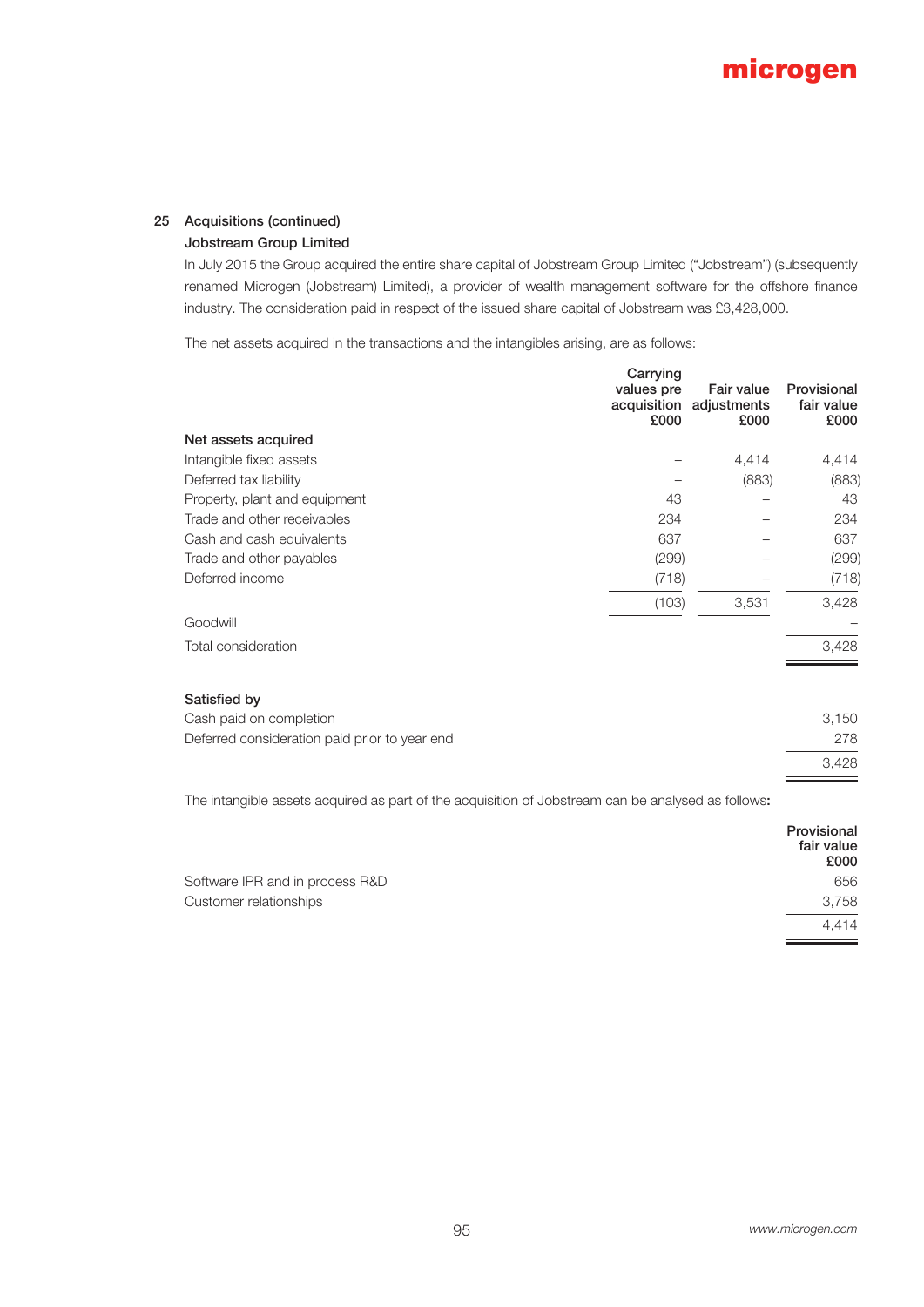### 25 Acquisitions (continued)

#### Unity Software Limited

At 31 December 2014 the fair value adjustments for the December 2014 acquistion of Unity Software Limited ("Unity") were provisional. The Group have completed the review in 2015 and the net assets acquired in 2014 and the intangibles arising were as follows:

|                               | Carrying<br>values pre<br>£000 | Fair value<br>acquisition adjustments<br>£000 | Final<br>fair value<br>£000 |
|-------------------------------|--------------------------------|-----------------------------------------------|-----------------------------|
| Net assets acquired           |                                |                                               |                             |
| Intangible fixed assets       |                                | 1,613                                         | 1,613                       |
| Deferred tax liability        |                                | (323)                                         | (323)                       |
| Property, plant and equipment | 12                             |                                               | $12 \,$                     |
| Trade and other receivables   | 43                             |                                               | 43                          |
| Cash and cash equivalents     | 70                             |                                               | 70                          |
| Trade and other payables      | (31)                           |                                               | (31)                        |
| Deferred income               | (36)                           |                                               | (36)                        |
|                               | 58                             | 1,290                                         | 1,348                       |
| Goodwill                      |                                |                                               |                             |
| Total consideration           |                                |                                               | 1,348                       |
|                               |                                |                                               |                             |

#### Satisfied by

| Cash paid on completion      | 1.300 |
|------------------------------|-------|
| Cash paid following year end | 48    |
|                              | 1.348 |

The intangible assets acquired as part of the acquisition of Unity can be analysed as follows:

|                                 | Final<br>fair value<br>£000 |
|---------------------------------|-----------------------------|
| Software IPR and in process R&D | 181                         |
| Customer relationships          | 1.432                       |
|                                 | 1.613                       |

#### Fair Values, Proforma Revenue and Operating Profit

The fair value adjustments have been completed on a provisional basis for Jobstream and Finalysys. The Group will complete this review in 2016. As required under IFRS 3, the revenue and operating profit of the Group, on the basis that the Jobstream and Finalysys acquistions had been completed at the beginning of 2015, would have been £32,992,000 and £5,267,000 respectively.

#### 26 Commitments and operating leases

The Group and Company have no unprovided financial commitments (2014: £nil).

#### Operating leases – minimum lease payments

The Group leases various offices under non-cancellable operating lease agreements. The leases have various terms and renewal rights. The Group also leases plant and machines under non-cancellable operating lease agreements.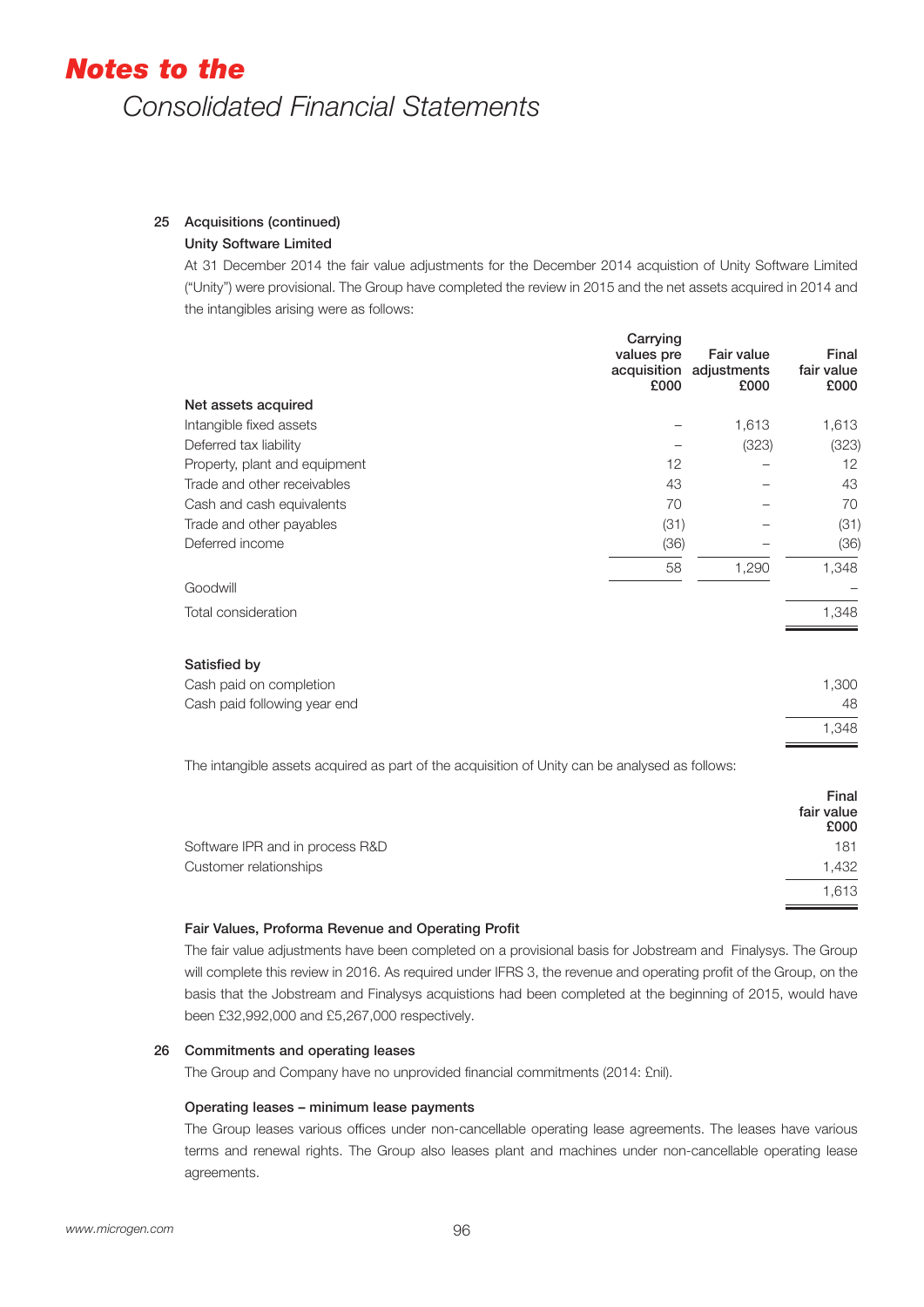#### 26 Commitments and operating leases (continued)

At the balance sheet date, the Group had outstanding commitments for future minimum lease payments under non-cancellable operating leases, which fall due as follows:

|                                       | 31 Dec 2015               |               | 31 Dec 2014        |               |
|---------------------------------------|---------------------------|---------------|--------------------|---------------|
|                                       | <b>Properties</b><br>£000 | Other<br>£000 | Properties<br>£000 | Other<br>£000 |
| Within one year                       | 750                       |               | 698                | 3             |
| In the second to fifth year inclusive | 648                       |               | 473                | 2             |
|                                       | 1.398                     |               | 1.171              | 5             |

The Company had no operating lease commitments during the year (2014: £nil)

#### 27 Share based payments

#### Performance Share Plan (PSP)

Under the 2006 Performance Share Plan (PSP), the Remuneration Committee is allowed to grant conditional allocations of par value options in the Company to key executives. The contractual life of an option is 10 years.

The PSP is considered a Long Term Incentive Plan (LTIP) award.

Awards granted prior to 2013 are exercisable from the third anniversary of the date of grant, subject to specific criteria being met. These performance conditions were structured so that 50% of awards were subject to an adjusted earnings per share target and 50% were subject to a total shareholder return target.

5,475,000 awards were granted on 18 November 2013. The performance conditions in respect of 3,000,000 of the awards for the directors who served during the year ended 31 December 2015 are detailed on page 43 of the Directors' Renumeration Report. The balance of 2,475,000 awards have performance conditions in line with those descibed for Mr Wood on page 43.

715,000 options were granted on 21 October 2015 (2014: nil awards granted).

On 4 March 2016, Mr Ratcliffe is retiring and his PSP options totaling 2,500,000 will be forfeited.

At the year end there were 26 (2014: 28) employees currently participating in the scheme.

Exercise of an option is subject to continued employment.

Details of the share options outstanding under the PSP during the year are as follows:

|                            | 2015          |                                 | 2014      |                                 |
|----------------------------|---------------|---------------------------------|-----------|---------------------------------|
|                            |               | Weighted<br>average<br>exercise |           | Weighted<br>average<br>exercise |
|                            | <b>Number</b> | price                           | Number    | price                           |
| Outstanding at 1 January   | 5,495,004     | 5p                              | 5,685,004 | 5p                              |
| Granted                    | 715,000       | 63/7p                           |           | 5p                              |
| Exercised                  |               |                                 | (85, 917) | 5p                              |
| Lapsed                     | (5,000)       | 5p                              | (90,000)  | 5p                              |
| Forfeited                  | (305,000)     | 5p                              | (14,083)  | 5p                              |
| Outstanding at 31 December | 5,900,004     | 5.17 <sub>p</sub>               | 5,495,004 | 5p                              |
| Exercisable at 31 December | 35,004        | 5p                              | 45,004    | 5p                              |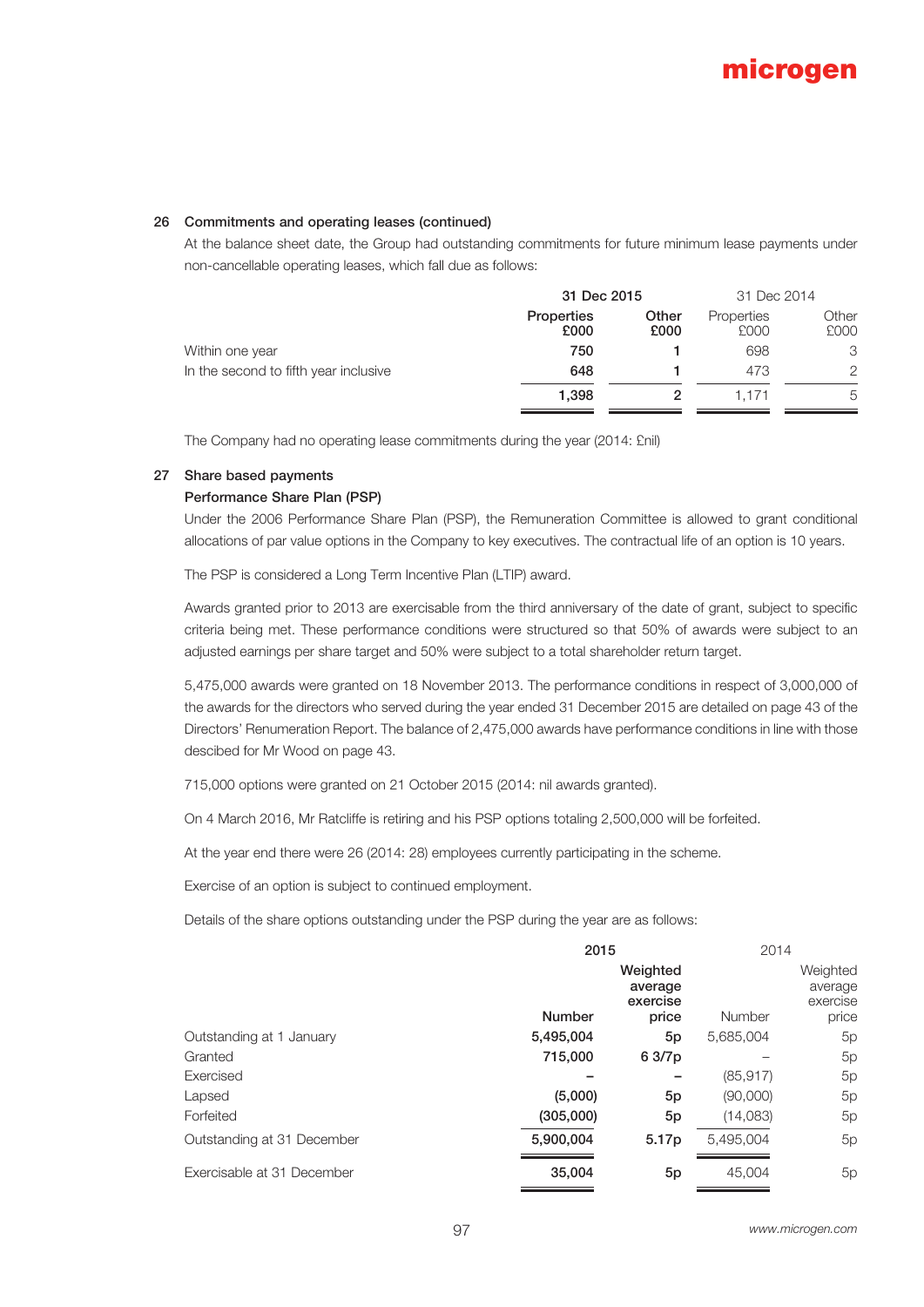#### 27 Share based payments (continued)

No PSP share options were exercised in 2015. The weighted average share price at the date of exercise for share options exercised during 2014 under the Share Option Plans was 119.6p.

The options outstanding at the end of the year have an expected weighted average remaining contractual life of 8.09 years (2014: 8.85 years).

#### Share Option Plans

The Group has set up several Share Option Plans, under which the Remuneration Committee can grant options over shares in the Company to employees of the Group. Options are granted with a fixed exercise price equal to the market price of the shares under option at the date of grant. The contractual life of an option is 10 years. 8 employees (2014: 15) currently participate in these Plans.

Options granted under the Share Option Plans will become exercisable on the third anniversary of the date of grant, subject to specific criteria being met. The present criteria are based on a combination of factors including adjusted earnings per share and share price growth over a minimum period of three years.

Exercise of an option is subject to continued employment.

Details of the share options outstanding under the Share Option Plans during the year are as follows:

|                            | 2015          |                                 | 2014      |                                 |
|----------------------------|---------------|---------------------------------|-----------|---------------------------------|
|                            | <b>Number</b> | Weighted<br>average<br>exercise | Number    | Weighted<br>average<br>exercise |
|                            |               | price                           |           | price                           |
| Outstanding at 1 January   | 1,218,549     | 56.56 <sub>p</sub>              | 1,262,081 | 57.07p                          |
| Exercised                  | (1,030,001)   | 52.14 <sub>p</sub>              | (26, 250) | 49.21 <sub>p</sub>              |
| Lapsed                     | (73, 013)     | 111.44p                         | (7,500)   | 60.00p                          |
| Forfeited                  |               |                                 | (9,782)   | 140.00p                         |
| Outstanding at 31 December | 115,535       | 61.21 <sub>p</sub>              | 1,218,549 | 56.56p                          |
| Exercisable at 31 December | 115,535       | 61.21 <sub>p</sub>              | 1,218,549 | 56.56p                          |

The weighted average share price at the date of exercise for share options exercised during the year under the Share Option Plans was 118.7p (2014: 123.6p).

The options outstanding at the end of the year have an expected weighted average remaining contractual life of 2.58 years (2014: 3.39 years).

Included within the outstanding share options at 31 December 2015 under Share Option Plans and the PSP were outstanding share options of 5,865,000 (2014: 6,450,000) which whilst outside of the Association of British Insurers recommended limits, have been approved by the Company's shareholders.

The Group recognised total expenses of £110,000 (2014: £830,000) related to equity-settled share-based payment transactions during the year. After deferred tax, the total charge in the income statement was £109,000 (2014: £769,000). There was a deferred tax debit of £117,000 (2014: credit £92,000) and a corporation tax credit of £51,000 (2014: £23,000) taken directly to equity.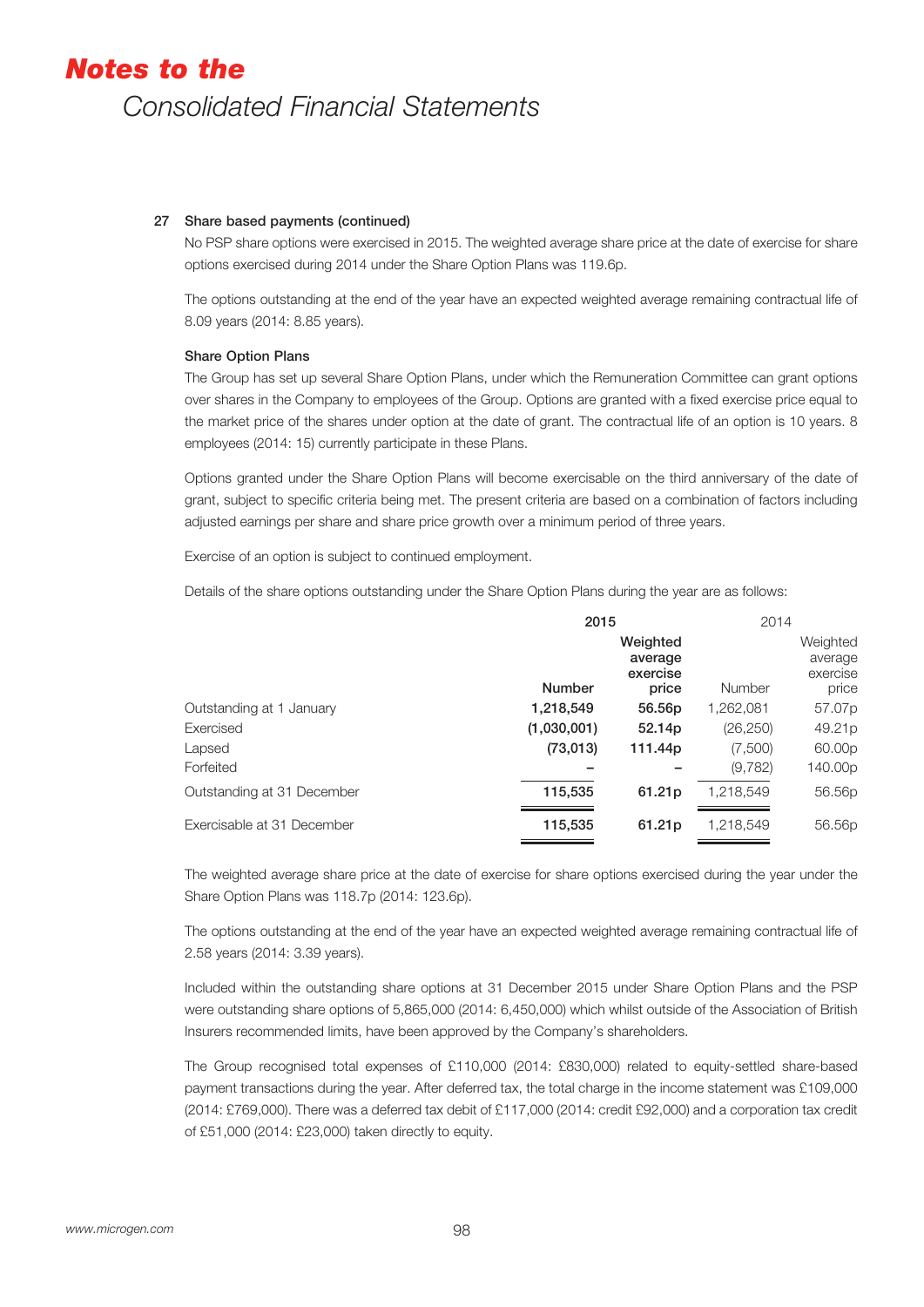#### 28 Retirement benefit schemes

The Group operates defined contribution retirement benefit plans for qualifying employees in the UK. The assets of the plans are held separately from those of the Group in funds under the control of trustees.

The Group also operates defined contribution retirement benefit plans for its overseas employees with contributions up to 9.76% of basic salary.

The total expense recognised in the income statement of £483,000 (2014: £412,000) represents contributions payable to these plans by the Group at rates specified in the rules of the plans. As at 31 December 2015, contributions of £36,000 (2014: £23,000) due in respect of the 2015 reporting year had not been paid over to the plans and were included within accruals. The amounts were paid over subsequent to the balance sheet date.

#### 29 Related party transactions Group

The following transactions were carried out with related parties:

During the year the Group entered into transactions with Science Group plc (formerly Sagentia Group plc). Microgen's Chairman, Martyn Ratcliffe, is Chairman of, and equity holder in Science Group plc. An employee of Sagentia Limited (a subsidiary of Science Group plc) provided administrative services to Microgen plc during the year and a cost of £10,800 (2014: £15,000) was charged to Microgen plc. There were no amounts owed at the year end.

The Company acts as the Group's treasury vehicle and during the year borrowed a net £7,043,000 (2014: £7,553,000) from its subsidiary companies.

There were no further related party transactions in the year ended 31 December 2015 (2014: nil), as defined by International Accounting Standard No 24 "Related Party Disclosures" other than key management compensation as disclosed in note 3.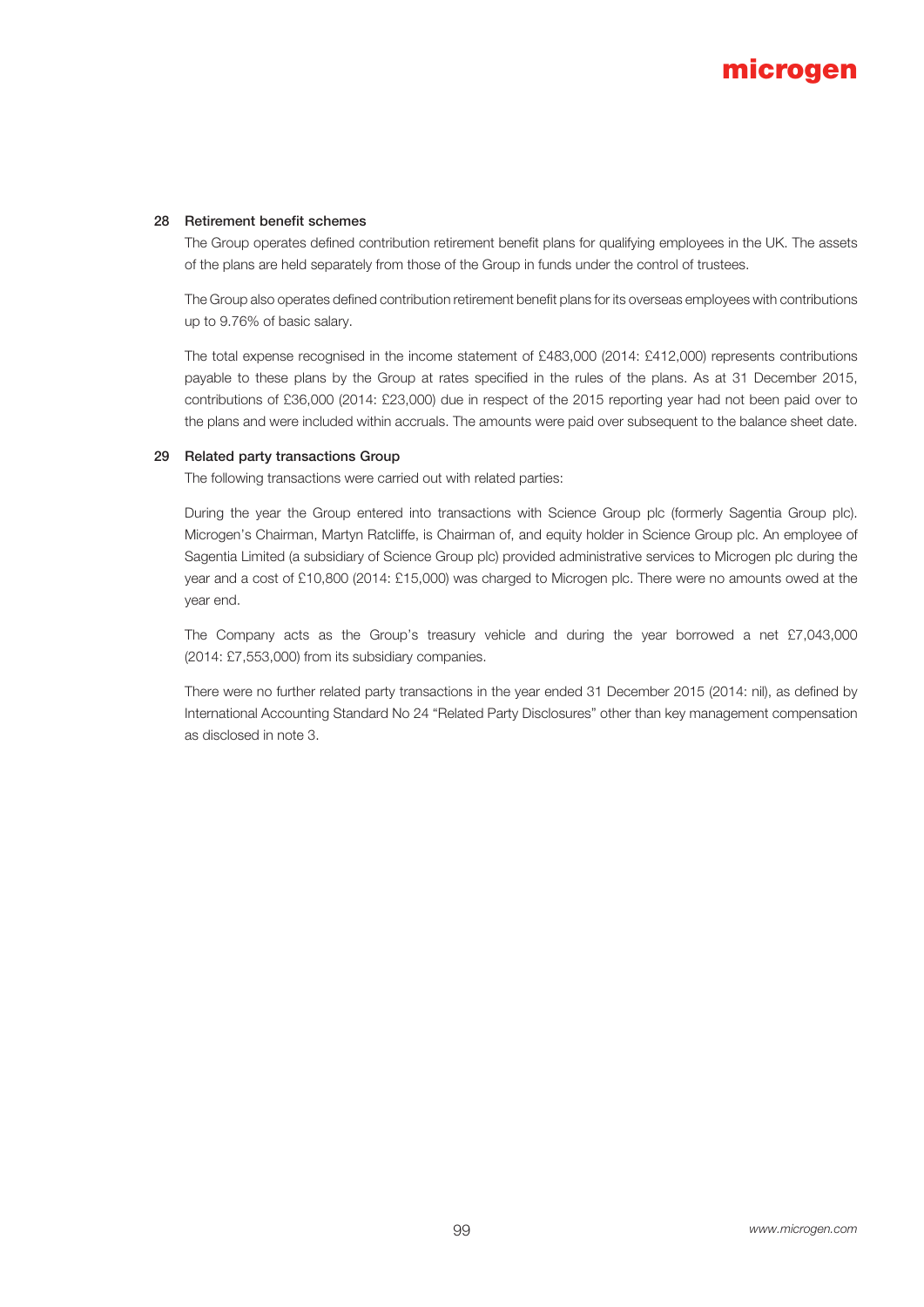

|                                   |              | Number of Percentage of |            | Number of Percentage of |
|-----------------------------------|--------------|-------------------------|------------|-------------------------|
| <b>Shareholder Analysis Range</b> | Shareholders | overall total           | shares     | overall total           |
| $1 - 1.000$                       | 592          | 59.9%                   | 189.021    | 0.3%                    |
| $1.001 - 5.000$                   | 218          | 22.1%                   | 488.737    | 0.8%                    |
| $5,001 - 50,000$                  | 121          | 12.3%                   | 1.853.348  | $3.1\%$                 |
| $50.001 - 500.000$                | 35           | 3.6%                    | 4.903.565  | 8.3%                    |
| 500,000 and above                 | 21           | $2.1\%$                 | 51.625.850 | 87.5%                   |
| <b>Totals</b>                     | 987          | 100.0%                  | 59.060.521 | 100.0%                  |
|                                   |              |                         |            |                         |

|                                 | 59,060,521 | 100.0%                                   |
|---------------------------------|------------|------------------------------------------|
| Deceased Shareholders           | 6.368      | $0.0\%$                                  |
| Other Institutions              | 8.160      | $0.0\%$                                  |
| Limited Companies               | 131.609    | 0.2%                                     |
| Pension Funds                   | 2,767,427  | 4.7%                                     |
| <b>Bank &amp; Bank Nominees</b> | 7,254,626  | 12.3%                                    |
| <b>Private Shareholders</b>     | 10.767.182 | 18.2%                                    |
| Nominee Companies               | 38,125,149 | 64.6%                                    |
| <b>Investor Type</b>            | shares     | Number of Percentage of<br>overall total |

| Registered Office and Group Head Office |
|-----------------------------------------|
|-----------------------------------------|

Microgen plc Old Change House 128 Queen Victoria Street London  $FC4V 4BJ$ 

Telephone: 020 7496 8100 e-mail: investors@microgen.com

### Registrar

Capita Asset Services The Registry 34 Beckenham Road Beckenham Kent BR3 4TU

Telephone: 0871 664 0300 e-mail: shareholdersenquiries@capita.co.uk

 $-$ 

Microgen plc ordinary shares are listed on the main market of the London Stock Exchange.

#### Shareholders' enquiries

Enquiries regarding shareholdings or dividends should in the first instance be addressed to Capita Asset Services.

Please note that calls will cost 10p per minute plus network extras. Lines are open 9.00 am – 5.30 pm Monday to Friday, excluding public holidays.

#### Annual General Meeting

The forthcoming Annual General Meeting will be held at 9.00 a.m. on 25 April 2016 at Old Change House, 128 Queen Victoria Street, London, EC4V 4BJ. Details are given in a separate notice to shareholders enclosed with this Annual Report. A copy of the Notice of Annual General Meeting together with this Annual Report is posted on the Company's website www.microgen.com.